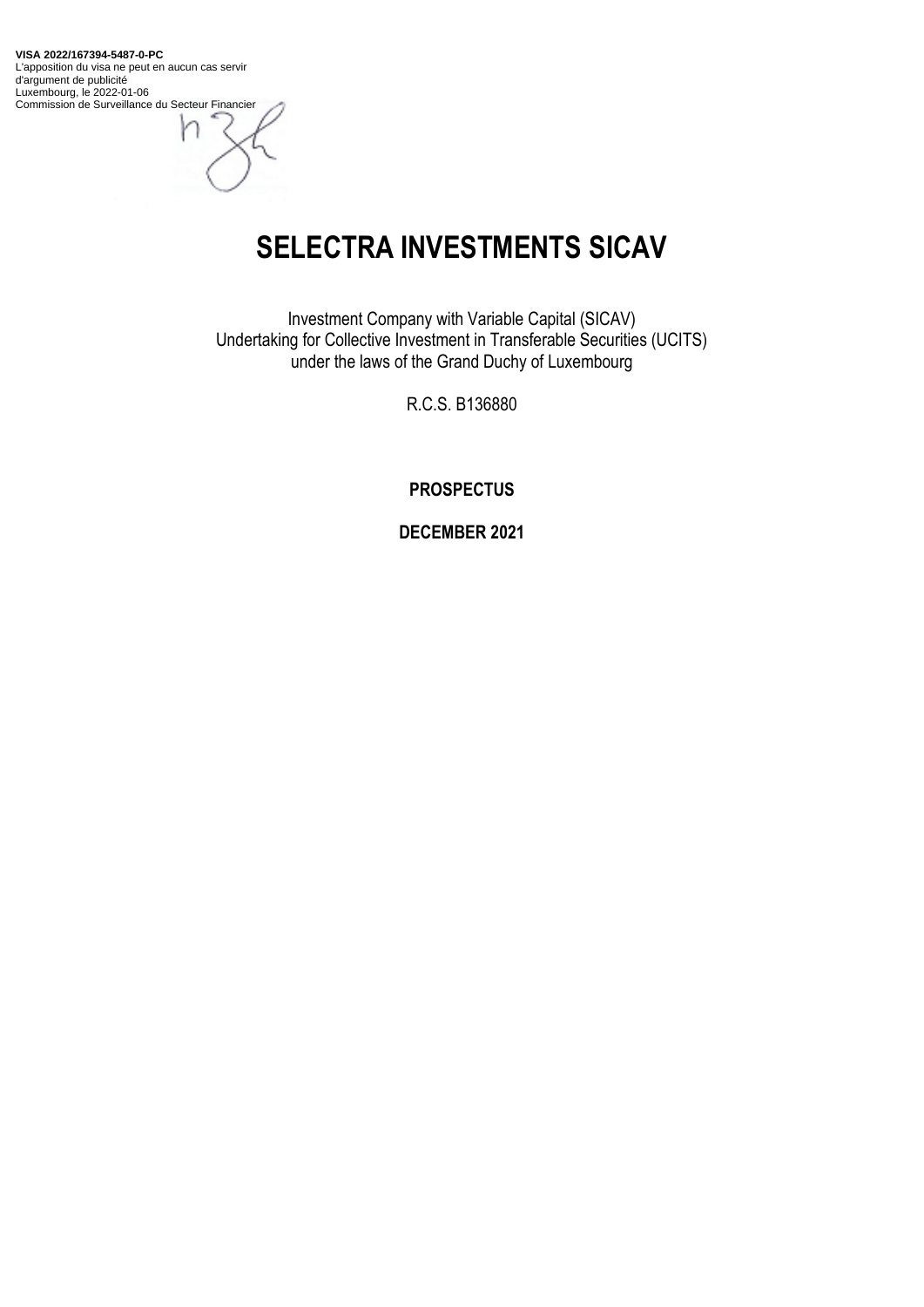# **TABLE OF CONTENT**

<span id="page-1-0"></span>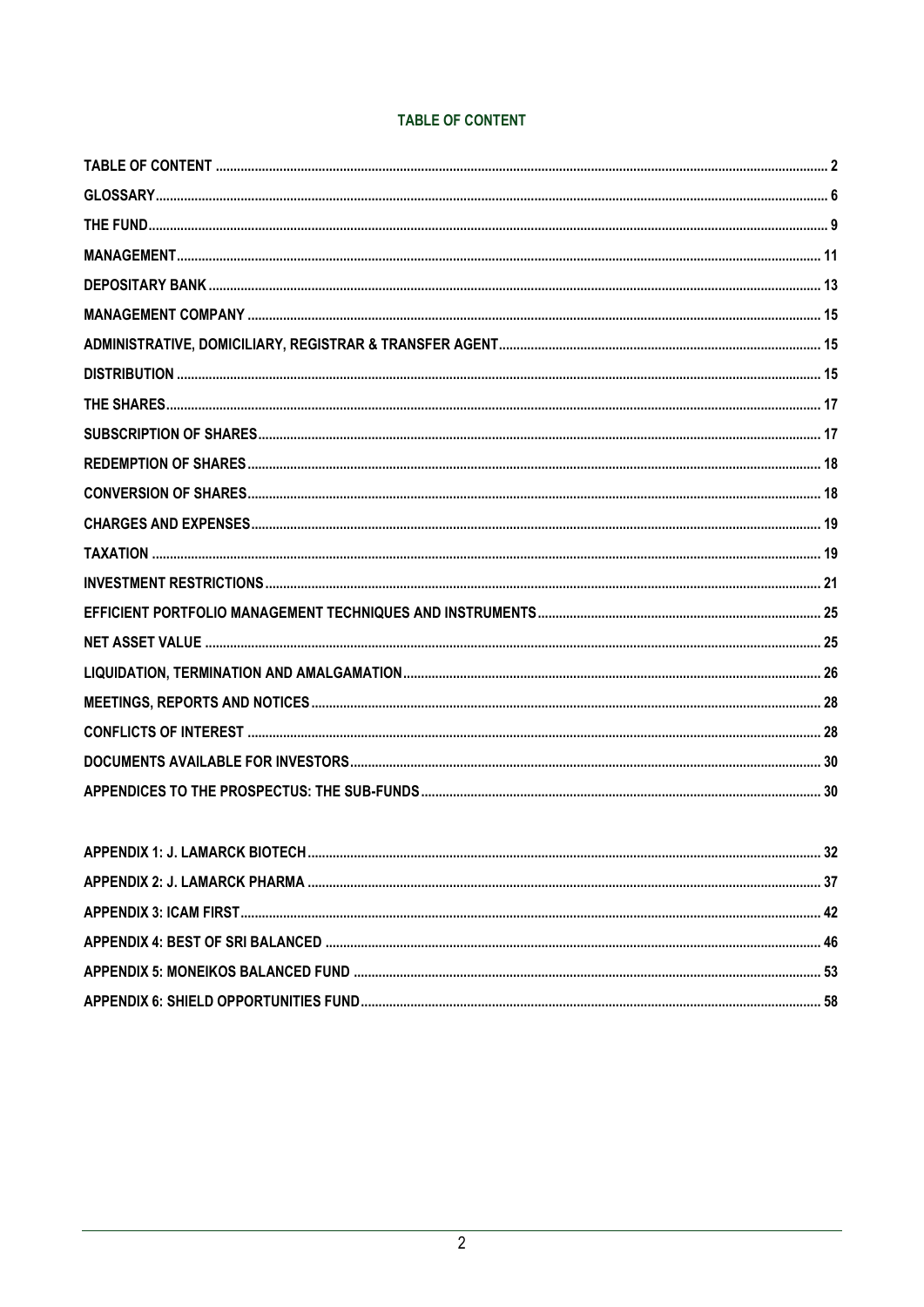# **GLOSSARY**

| <b>1915 Law</b>               | The Luxembourg law of 10 August 1915, as amended from time to time.                                                                                                                                                                                                                                                                                    |
|-------------------------------|--------------------------------------------------------------------------------------------------------------------------------------------------------------------------------------------------------------------------------------------------------------------------------------------------------------------------------------------------------|
| <b>2010 Law</b>               | The Luxembourg law of 17 December 2010 on undertakings for collective investment, as<br>amended.                                                                                                                                                                                                                                                       |
| <b>Appointed Intermediary</b> | An intermediary operating on the ATF Market of Borsa Italiana S.p.A. for purpose to support<br>the execution of the unfilled buy and sell orders, in accordance with the market rules of<br>Borsa Italiana S.p.A.                                                                                                                                      |
| <b>Articles</b>               | The articles of incorporation of the Company, as may be amended from time to time.                                                                                                                                                                                                                                                                     |
| <b>Benchmark</b>              | The Benchmark is the value, on the last Valuation Day of each Performance Period which<br>the Net Asset Value per Share on the same day must exceed in order for a Performance<br>Fee to be payable.                                                                                                                                                   |
| <b>Board of Directors</b>     | The directors of the Company.                                                                                                                                                                                                                                                                                                                          |
| <b>Business Day</b>           | Any full day on which banks are open for business in Luxembourg and/or any day and any<br>other place or places as from time to time may be indicated for each Class of Shares in<br>Appendix of the present Prospectus and/or any day and any other place or places as the<br>Directors may determine and notify to Shareholders in advance.          |
| <b>Caisse de Consignation</b> | The Caisse de Consignation is a Luxembourg government agency responsible for<br>safekeeping unclaimed assets entrusted to it by financial institutions in accordance with<br>applicable Luxembourg law(s). The Company will pay unclaimed Shareholder assets to the<br>Caisse de Consignation in certain circumstances as described in the Prospectus. |
| <b>Calculation Day</b>        | Day on which the Net Asset Value per Share of any Sub-Fund and Share Class is calculated.                                                                                                                                                                                                                                                              |
| Company                       | SELECTRA Investments Sicav.                                                                                                                                                                                                                                                                                                                            |
| <b>CRS</b>                    | The OECD Common Reporting Standard.                                                                                                                                                                                                                                                                                                                    |
| CoCo                          | Means contingent convertible instruments.                                                                                                                                                                                                                                                                                                              |
| <b>Crystallization</b>        | The crystallization refers to the point in time when investors have to pay the performance<br>fees and the high watermark is updated.                                                                                                                                                                                                                  |
| <b>CSSF</b>                   | The Commission de Surveillance du Secteur Financier, the Luxembourg supervisory<br>authority of the financial sector.                                                                                                                                                                                                                                  |
| <b>Depositary</b>             | The assets of the Company are held under the custody or control of Quintet Private Bank<br>(Europe) S.A.                                                                                                                                                                                                                                               |
| <b>Depositary Agreement</b>   | The agreement between the Company and the Depositary, as amended.                                                                                                                                                                                                                                                                                      |
| Directive 2009/65/EC          | The Directive 2009/65/EC of the European Parliament and of the Council of 13 July 2009<br>on the coordination of laws, regulations and administrative provisions relating to UCITS.                                                                                                                                                                    |
| Directive 78/660/EEC          | The Directive 78/660/EEC of 25 July 1978 based on Article 54 paragraph 3 g) of the Treaty<br>on the annual accounts of certain types of companies, as amended.                                                                                                                                                                                         |
| <b>DNSH</b>                   | Do Not Significantly Harm principle states (under the EU Sustainable Finance Taxonomy<br>Regulation) that:                                                                                                                                                                                                                                             |
|                               | Economic activities making a substantial contribution to the first two objectives (climate<br>change mitigation or adaptation) must be assessed to ensure they do not cause<br>significant harm to all remaining environmental objectives;                                                                                                             |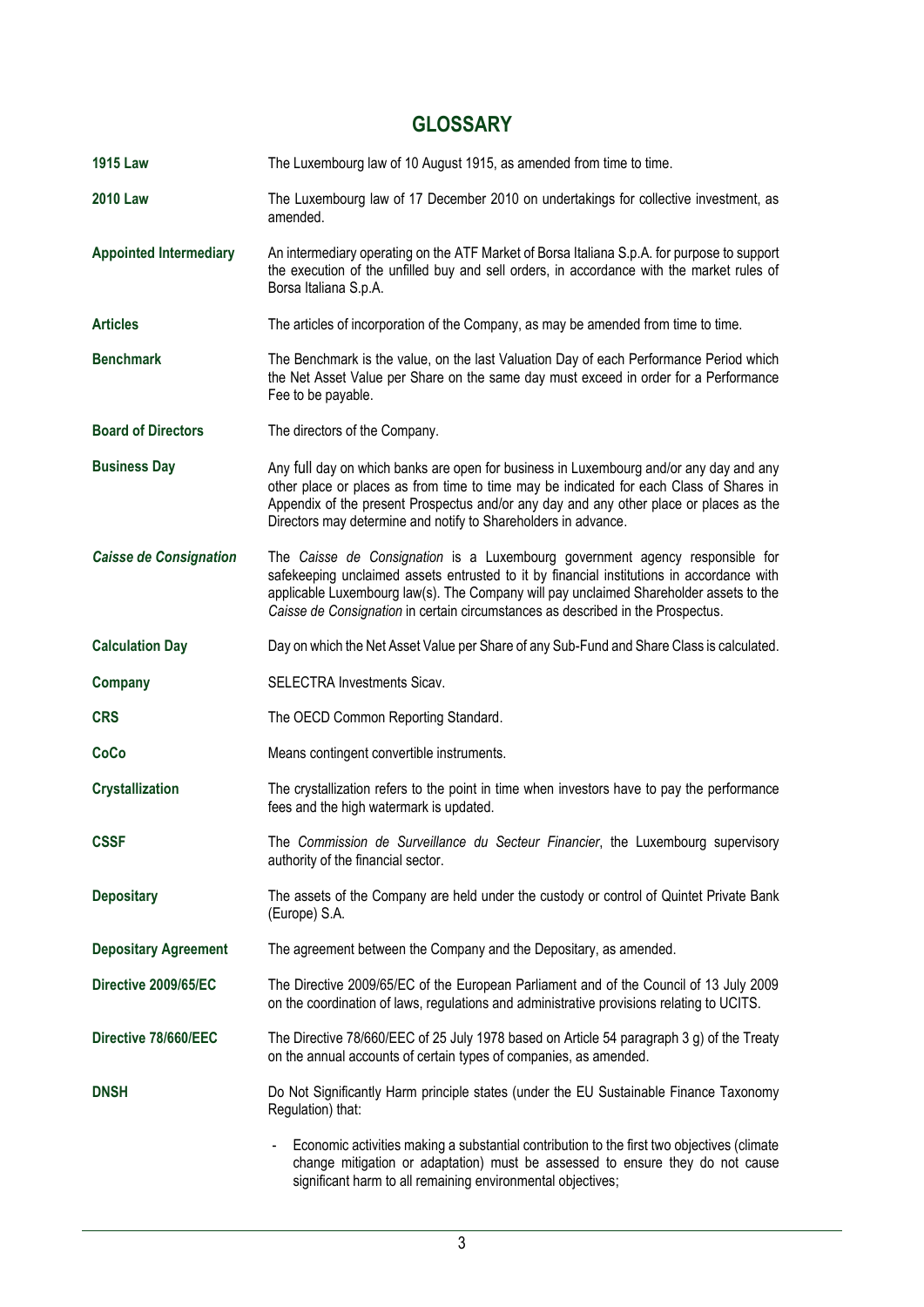|                                                 | An activity contributing to climate change mitigation must avoid significant harm to<br>climate change adaptation and the other four environmental objectives.                                                                                                                                                                                                |
|-------------------------------------------------|---------------------------------------------------------------------------------------------------------------------------------------------------------------------------------------------------------------------------------------------------------------------------------------------------------------------------------------------------------------|
| <b>EUR</b>                                      | Euro, the legal currency of the countries participating in the Economic and Monetary Union.                                                                                                                                                                                                                                                                   |
| <b>FATCA</b>                                    | The Foreign Account Tax Compliance provisions of the U.S. Hiring Incentives to Restore                                                                                                                                                                                                                                                                        |
| <b>General Meeting</b>                          | Employment Act enacted in March 2010.<br>The general meeting of Shareholders of the Company.                                                                                                                                                                                                                                                                  |
| <b>Group of Companies</b>                       | Companies which are included in the same group for the purposes of consolidated accounts,<br>as defined in accordance with Directive 83/349/EEC on the preparation of consolidated<br>accounts or in accordance with recognized international accounting rules.                                                                                               |
| <b>ISIN code</b>                                | International Securities Identification Number that uniquely identifies a Sub-Fund / Share<br>Class.                                                                                                                                                                                                                                                          |
| <b>KIID</b>                                     | Key Investor Information document, as defined in art. 159 of the 2010 Law.                                                                                                                                                                                                                                                                                    |
| <b>Management Company</b>                       | TMF Fund Management S.A.                                                                                                                                                                                                                                                                                                                                      |
| <b>Member State</b>                             | A Member State of the European Union, it being understood that the States that are<br>contracting parties to the Agreement creating the European Economic Area other than the<br>Member States of the European Union, within the limits set forth by this agreement and<br>related acts, are considered as equivalent to Member States of the European Union. |
| <b>Money Market</b><br><b>Instruments</b>       | Money Market Instruments has the meaning ascribed to the term Short-Term Money Market<br>Funds in the CESR's Guideline on a common definition of European money market funds.                                                                                                                                                                                 |
| <b>Net Asset Value per Share</b>                | In relation to any Shares of any Share Class, the value per Share determined in accordance<br>with the relevant provisions described in the chapter "Net Asset Value".                                                                                                                                                                                        |
|                                                 |                                                                                                                                                                                                                                                                                                                                                               |
| <b>Nominee</b>                                  | An institution which purchases and holds Shares in its own name and on behalf of a<br>Shareholder.                                                                                                                                                                                                                                                            |
| <b>PAI</b>                                      | Principal Adverse Impacts, as described in the recitals of the SFDR, are considered the<br>impacts of investment decisions and advice that result in negative effects on sustainability<br>factors (i.e. environmental, social and employee matters, respect for human rights, anti-<br>corruption and anti-bribery matters).                                 |
| <b>Performance Period</b>                       | A Performance Period means the period from one Valuation Day to the next. The first<br>calculation period shall be the period from the close of the initial offering period of the Class<br>to the first Net Asset Value per Share calculation.                                                                                                               |
| <b>Prospectus</b>                               | This prospectus, as it may be supplemented or amended from time to time.                                                                                                                                                                                                                                                                                      |
| <b>Redemption Price</b>                         | The Redemption Price is equal to the Net Asset Value per Share less a Redemption Fee (if<br>any) of the relevant Sub-Fund on each Valuation Day.                                                                                                                                                                                                              |
| <b>Repurchase Transaction</b>                   | A transaction by which a Sub-Fund sells portfolio securities to a counterparty and<br>simultaneously agrees to repurchase those securities back from the counterparty at mutually<br>agreed time and price including a mutually agreed interest payment as defined in SFTR.                                                                                   |
| <b>Reverse Repurchase</b><br><b>Transaction</b> | A transaction by which a Sub-Fund purchases portfolio securities from a seller which<br>undertakes to repurchase the securities at mutually agreed time and price, thereby pre-<br>determining the yield to the Sub-Fund during the period when the Sub-Fund holds the<br>instrument as defined in SFTR.                                                      |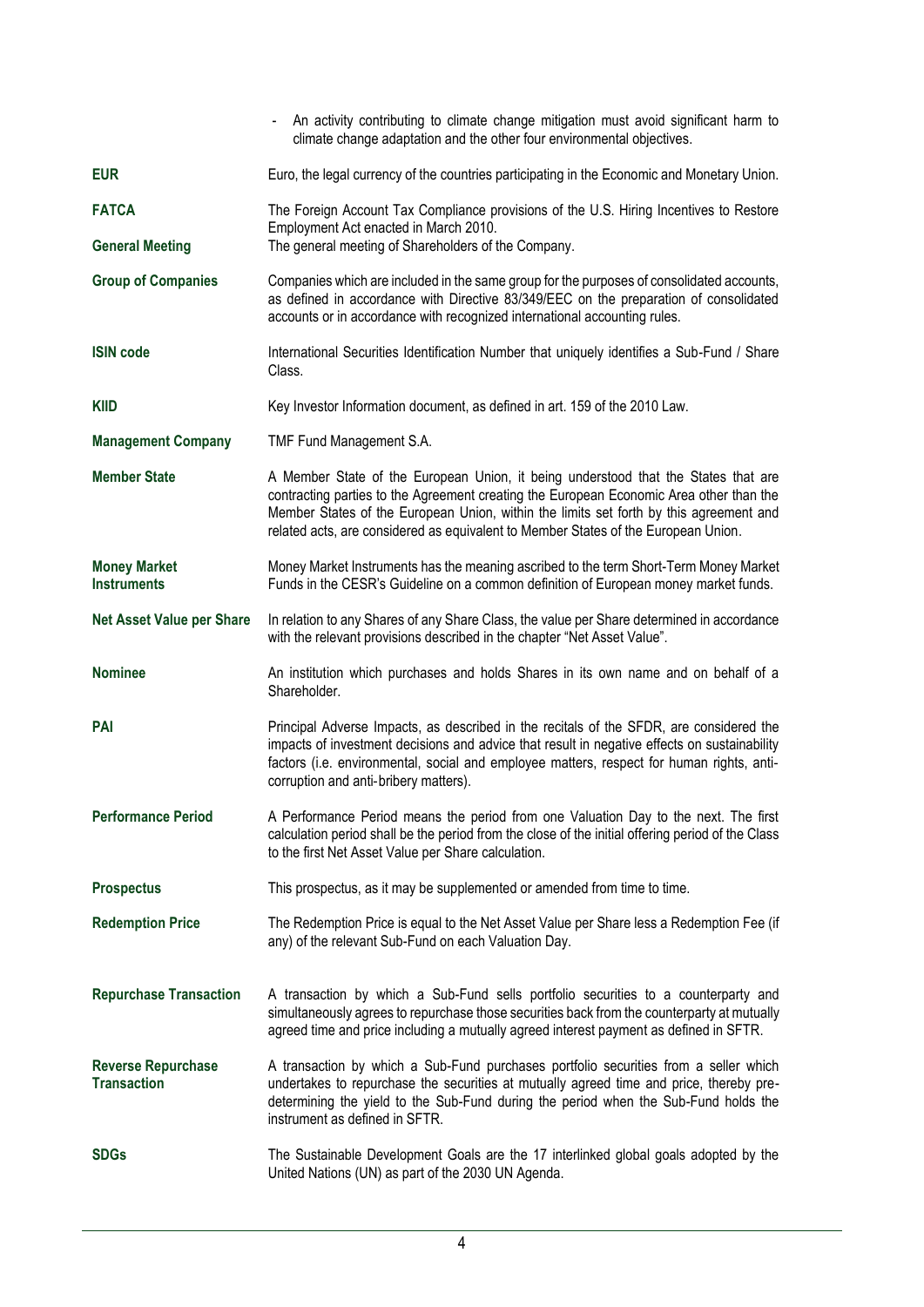| <b>SFDR</b>                                           | The Regulation (EU) 2019/2088 of the European Parliament and of the Council of 27<br>November 2019 on sustainability-related disclosures in the financial services sector.                                                                                                                                                                                                                                                                                                                            |
|-------------------------------------------------------|-------------------------------------------------------------------------------------------------------------------------------------------------------------------------------------------------------------------------------------------------------------------------------------------------------------------------------------------------------------------------------------------------------------------------------------------------------------------------------------------------------|
| <b>Securities Financing</b><br>Transaction (or "SFT") | A securities financing transaction as defined in Regulation (EU) 2015/2365, as it may be<br>amended and supplemented from time to time. The SFTs selected by the Board of Directors<br>are the repurchase transactions, the reverse repurchase transactions and the securities<br>lending transactions.                                                                                                                                                                                               |
| <b>SFTR</b>                                           | Means the Regulation (EU) 2015/2365 of the European Parliament and of the Council of 25<br>November 2015 on transparency of securities financing transactions and of reuse and<br>amending Regulation (EU) No 648/2012.                                                                                                                                                                                                                                                                               |
| <b>Securities Lending</b><br><b>Transaction</b>       | A transaction by which a Sub-Fund transfers securities subject to a commitment that the<br>borrower will return equivalent securities on a future date or when requested to do so by the<br>transferor.                                                                                                                                                                                                                                                                                               |
| <b>Share</b><br><b>Share Class</b>                    | Each Share within any Share Class and Sub-Fund.<br>The Management Company may decide to issue, within each Sub-Fund, separate Share<br>Classes whose assets will be commonly invested but where a specific initial or redemption<br>charge structure, fee structure, minimum subscription amount, currency or dividend policy<br>may be applied. If different Share Classes are issued within a Sub-Fund, the details of each<br>Share Class are described in the relevant Appendix of each Sub-Fund. |
| <b>Shareholder</b>                                    | The holder of Shares in any Sub-Fund.                                                                                                                                                                                                                                                                                                                                                                                                                                                                 |
| <b>Sub-Fund</b>                                       | Each Sub-Fund within the Company. The assets of the respective Sub-Funds may only be<br>used to meet debts, liabilities and obligations attributable to the Sub-Fund concerned. In<br>relation to the interest of Shareholders inter se, each Sub-Fund shall be deemed to be a<br>separate portfolio.                                                                                                                                                                                                 |
| <b>Subscription Price</b>                             | The Subscription Price is equal to the Net Asset Value per Share plus a Subscription Fee (if<br>any) of the relevant Sub-Fund on each Valuation Day.                                                                                                                                                                                                                                                                                                                                                  |
| <b>Taxonomy Regulation</b>                            | Regulation (EU) 2020/852 of 18 June 2020 on the establishment of a framework to facilitate<br>sustainable investments.                                                                                                                                                                                                                                                                                                                                                                                |
| <b>Total Return Swap</b><br>(or "TRS")                | A derivative contract as defined in Regulation (EU) 648/2012, as it may be amended and<br>supplemented from time to time, in which one counterparty transfers the total economic<br>performance, including income from interest and fees, gains and losses from price<br>movements, and credit losses, of a reference obligation to another counterparty.                                                                                                                                             |
| <b>Transferable Securities</b>                        | Transferable Securities shall mean:<br>Shares in companies and other securities equivalent to shares in companies ("shares");<br>- Bonds and other forms of securitized debt ("debt securities");<br>$-$ Any other negotiable securities, which carry the right to acquire any such transferable<br>securities by subscription or exchange;<br>- excluding the techniques and instruments referred to in the chapter "Investment<br>Techniques and Instruments".                                      |
| <b>UCI</b>                                            | An undertaking for collective investment.                                                                                                                                                                                                                                                                                                                                                                                                                                                             |
| <b>UCITS</b>                                          | An undertaking for collective investment of the open-ended type, which is recognised as an<br>Undertaking for Collective Investments in Transferable Securities within the meaning of the<br>first and second indent of Article 1 of the Directive 2009/65/EC (the "Directive"), as amended.                                                                                                                                                                                                          |
| <b>UCITS-CDR</b>                                      | means the European Commission Delegated Regulation EU 2016/438 of 17 December<br>2015 supplementing Directive 2009/65/EC of the European Parliament and of the Council<br>with regard to obligations of depositaries which came into force on 12 April 2016 and will<br>apply from 13 October 2016.                                                                                                                                                                                                   |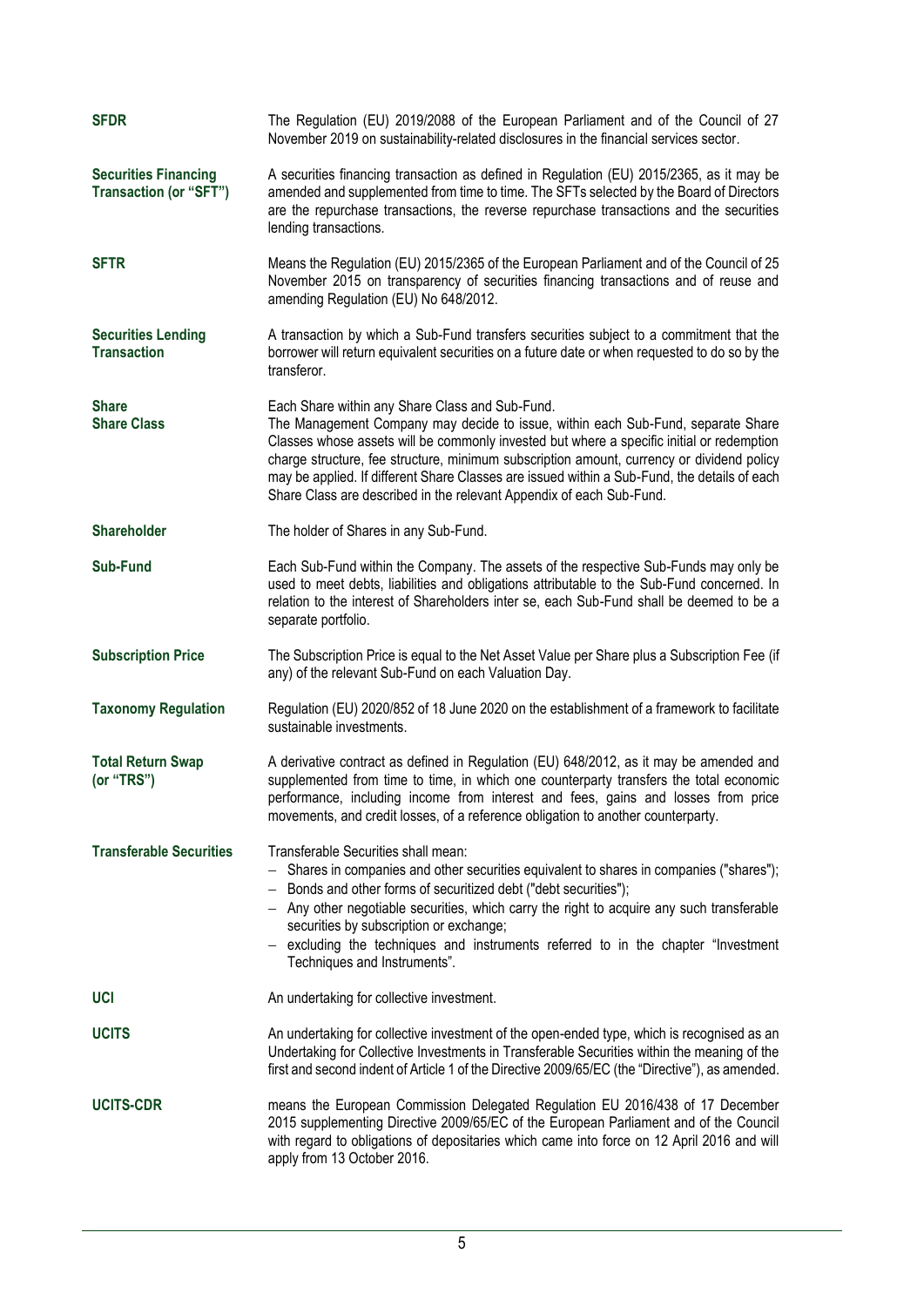| <b>UCITS ETF</b>     | means a UCITS ETF as defined by ESMA Guidelines 2014/937.                                                                                                                                 |
|----------------------|-------------------------------------------------------------------------------------------------------------------------------------------------------------------------------------------|
| <b>UCITS Rules</b>   | means the UCITS Directive, the UCITS-CDR, the 2010 Law and any implementing measure<br>of the UCITS Directive or the 2010 Law.                                                            |
| <b>USD</b>           | United States Dollars, the legal currency of the United States of America.                                                                                                                |
| <b>Valuation Day</b> | Day on which the Net Asset Value per Share of any Sub-Fund and Share Class is<br>determined.                                                                                              |
| <b>VaR Approach</b>  | The Value at Risk (VaR) approach provides a measure of the potential loss that could arise<br>over a given time interval under normal market conditions, and at a given confidence level. |
|                      | Manda booxaattoo tha abaartaa ahall whaan tha aantart namalta baalwda tha niwaaland wax waxaa Manda booxaattoo                                                                            |

<span id="page-5-0"></span>**Words importing the singular shall, where the context permits, include the plural and vice versa. Words importing the masculine shall, where the context permits, include the feminine and vice versa.**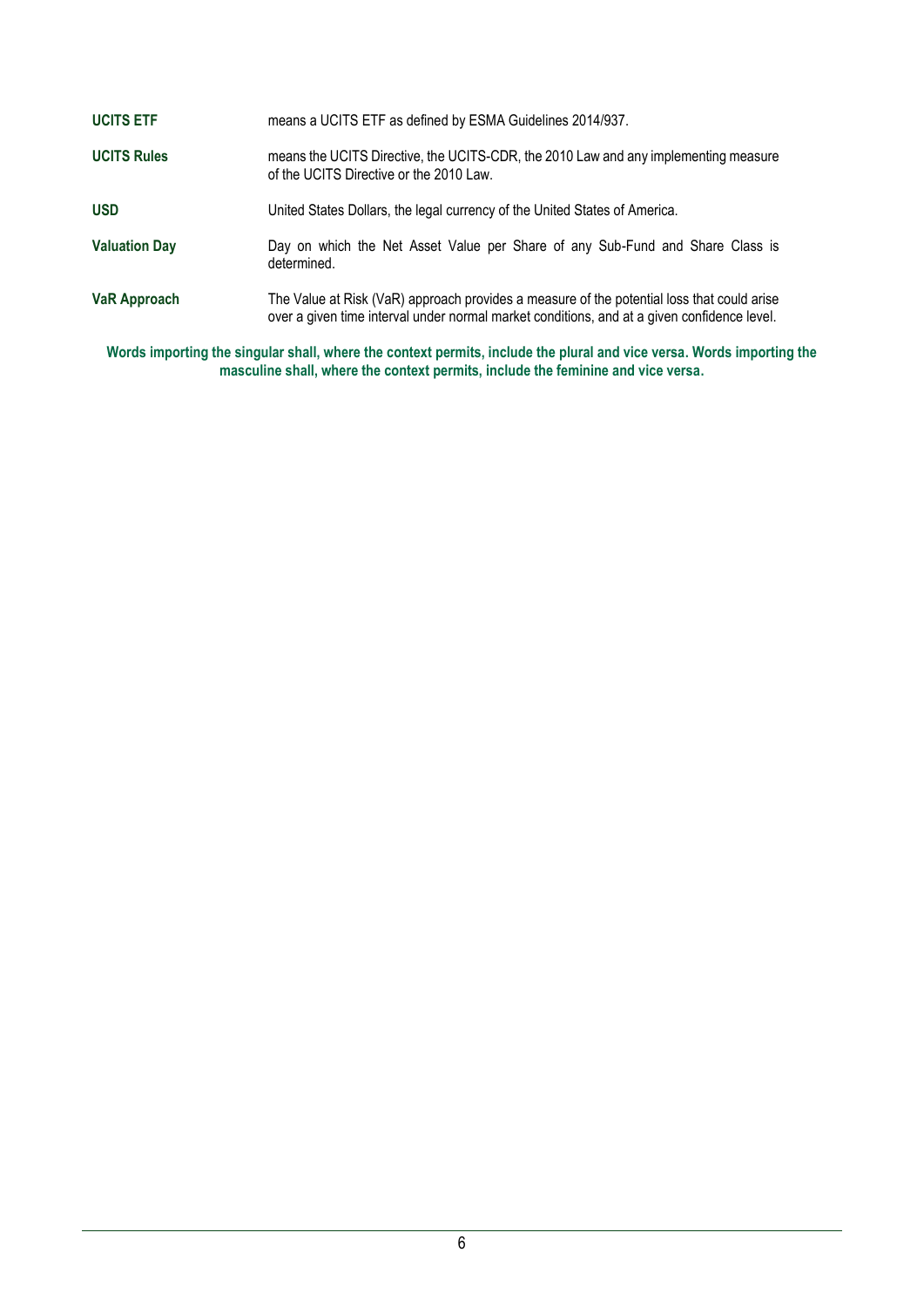# **ADMINISTRATION**

## **Registered Office**

88, Grand Rue L-1660 Luxembourg Grand Duchy of Luxembourg

# **Board of Directors**

Mr Marco CIPOLLA, Managing Director, TMF Fund Management S.A. Mr Francesco NARDO, Conducting Officer, TMF Fund Management S.A. MRs Nicoletta Morsut, Conducting Officer, FARAD Investment Management S.A.

## **Management Company**

# **TMF FUND MANAGEMENT S.A.**

46A, avenue J.F. Kennedy L-1855 Luxembourg Grand Duchy of Luxembourg

## **Board of Directors of the Management Company**

Mr Marco CIPOLLA, Managing Director, TMF Fund Management S.A. Mr Marcus PETER, Independent Non-Executive Director, Partner, GSK Stockmann, Luxembourg Patrick DE GRAAF, Chief Financial Officer, TMF Group Franciscus WELMAN, Head of International Markets, TMF Group

## **Depositary Bank and Paying Agent**

# **QUINTET PRIVATE BANK (EUROPE) S.A.**

43, Boulevard Royal L-2955 Luxembourg Grand Duchy of Luxembourg

# **Administrative, Domiciliary, Registrar and Transfer Agent**

**KREDIETRUST LUXEMBOURG S.A.** 88, Grand-Rue L-1660 Luxembourg Grand Duchy of Luxembourg

**Statutory Auditor**

**DELOITTE AUDIT** 560, rue de Neudorf L-2220 Luxembourg Grand Duchy of Luxembourg

# **Appointed Intermediary (for sub-funds listed on ATF Market of Borsa Italiana S.p.A.)**

**INTERMONTE SIM S.p.A.** Corso Vittorio Emanuele, 9 20122 Milan Italy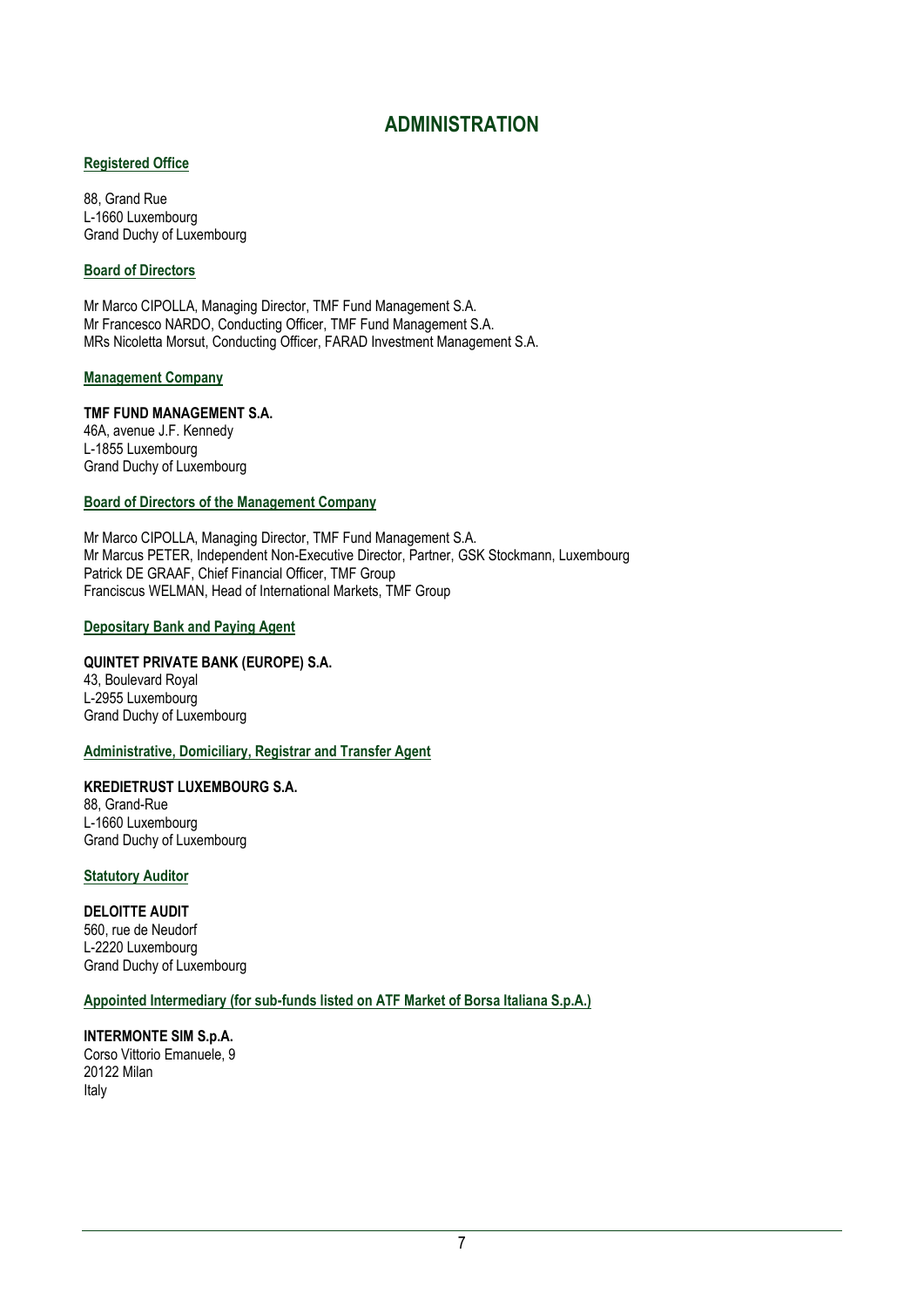## **Sub-Fund Management**

## **FOR J. LAMARCK BIOTECH AND J. LAMARCK PHARMA**

*Investment Manager* **The Management Company**

*Investment Advisor* **J. LAMARCK SCF S.p.A.** Via Anelli 28 I-25015 Desenzano del Garda (BS) Italy

# **FOR ICAM FIRST**

*Investment Manager* **FARAD Investment Management S.A.** 11-17, rue Beaumont L-1219 Luxembourg Grand Duchy of Luxembourg

*Investment Advisor* **ICAM & Partners S.A.** Via Nassa 15 6900 Lugano **Switzerland** 

## **FOR BEST OF SRI BALANCED**

*Investment Manager*  **FARAD Investment Management S.A.** 11-17, rue Beaumont L-1219 Luxembourg Grand Duchy of Luxembourg

# **FOR MONEIKOS BALANCED FUND**

*Investment Manager*  **FARAD Investment Management S.A.** 11-17, rue Beaumont L-1219 Luxembourg Grand Duchy of Luxembourg

*Investment Advisor* **Moneikos Global Asset Management (Monaco) S.A.M**  25, Avenue de la Costa, 98000 Monaco

### **FOR SHIELD OPPORTUNITIES FUND**

*Investment Manager* **Olympia Wealth Management Ltd** 32 Ludgate Hill, London EC4M 7DR United Kingdom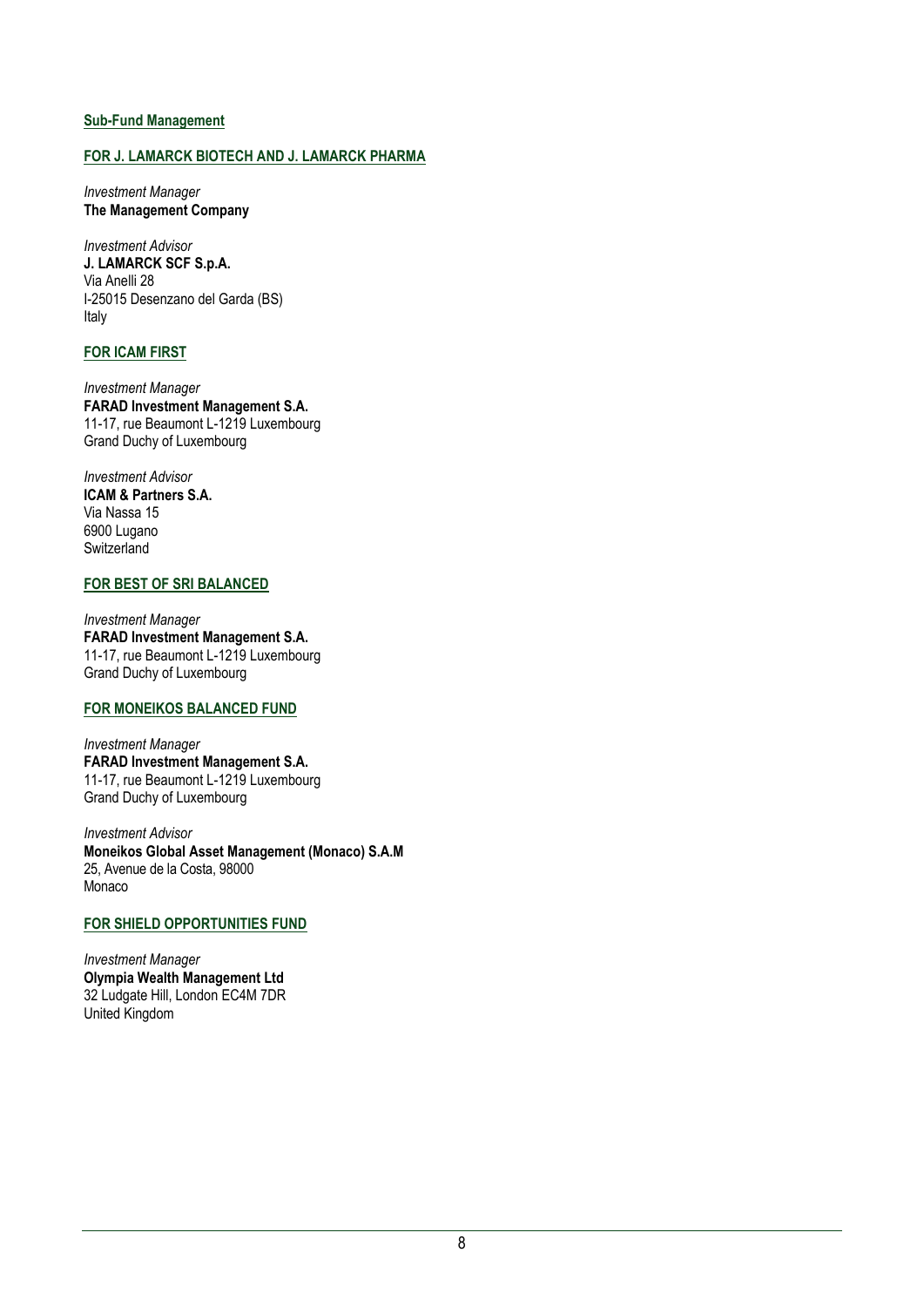# **THE FUND**

<span id="page-8-0"></span>SELECTRA INVESTMENTS SICAV (the "Company") is organised as a "*société d'investissement à capital variable*" in the Grand Duchy of Luxembourg. It is organised as a "*société anonyme*" under the 1915 Law and qualifies as an Undertaking for Collective Investment in Transferable Securities under the 2010 Law. It was incorporated on 28 February 2008 for an unlimited period with an initial capital of EUR 300.000. The minimum share capital of the Company is EUR 1.250.000,00, which must be reached within 6 months as of the CSSF approval as a UCITS in the Grand Duchy of Luxembourg.

The capital of the Company is represented by Shares of no par value and shall at any time be equal to the total net assets of the Company.

Its Articles of incorporation were published in the *Mémorial Recueil Spécial des Sociétés* on March 25th, 2008 (the "Articles").

The Company is registered with the R.C.S. of Luxembourg under number B. 136 880. The Articles are available for inspection and a copy thereof may be obtained upon request at the registered office of the Company. The Articles provide that all liabilities, whatever Sub-Fund they are attributable to, shall, unless otherwise agreed upon with the creditors or unless otherwise provided in laws from time to time, only be binding upon the relevant Sub-Fund.

The "*Notice Légale*" required by Luxembourg law in connection with the present offering of Shares was filed with the Registrar of the District Court of Luxembourg.

The Company has designated TMF FUND MANAGEMENT S.A. as Management Company.

The Company was established as an umbrella fund and as such may comprise multiple Sub-Funds (*organisme de placement collectif à compartiments multiples*).

The Company may issue Shares of no par value of different Share Classes, which relate to different portfolios of assets (the Sub-Funds). The Sub-Funds are priced and Shares are issued and/or may be redeemed on each bank Business Day in Luxembourg.

The Company forms a distinct legal entity. The assets of the respective Sub-Funds may only be used to meet the debts, liabilities and obligations attributable to the Sub-Fund concerned. In relation to the interests of Shareholders inter se, each Sub-Fund shall be deemed to be a separate portfolio.

Within each Sub-Fund the Company may further decide to create different categories of Shares whose assets will be commonly invested pursuant to the specific policy of the Sub-Fund concerned but where a specific sale, redemption charge structure and specific distribution policy or hedging policy or other specific features may apply.

Shares of each category are and will be offered at a Subscription Price which is equal to the Net Asset Value per Share plus a subscription fee (if any) of the relevant Sub-Fund on each Valuation Day.

Shares of each category may be redeemed at a Redemption Price which is equal to the Net Asset Value per Share less a redemption fee (if any) of the relevant Sub-Fund on each Valuation Day.

## **Subscriptions are accepted on the basis of the Prospectus, Key Investor Information Document (KIID) and of the latest audited annual or semi-annual accounts (if published after the latest annual accounts) of the Company.**

The Shares are offered on the basis of the information and representations contained in this Prospectus. All other information given or representations made by any person must be regarded as unauthorised. This Prospectus does not constitute an offer or solicitation by anyone in any jurisdiction in which such offer or solicitation is not lawful or in which the person making such offer or solicitation is not qualified to do so or to anyone to whom it is unlawful to make such offer or solicitation.

The Shares are not being offered in the United States of America, and may be so offered on pursuant to an exemption from registration under the 1933 Act, and have not been registered with the Securities and Exchange Commission or any state securities commission nor has the Company been registered under the Investment Company Act of 1940, as amended (the "1940 Act"). No transfer or sale of the Shares shall be made unless, among other things, such transfer or sale is exempt from the registration requirement of the 1933 Act and any applicable state securities laws or is made pursuant to an effective registration statement under the 1933 Act and such state securities laws and would not result in the Company becoming subject to registration or regulation under the 1940 Act. Shares may furthermore not be sold or held either directly by nor to the benefit of, among others, a citizen or resident of the United States of America, a partnership organized or existing in any state, territory or possession of the United States of America or other areas subject to its jurisdiction, an estate or trust the income of which is subject to United States federal income tax regardless of its source, or any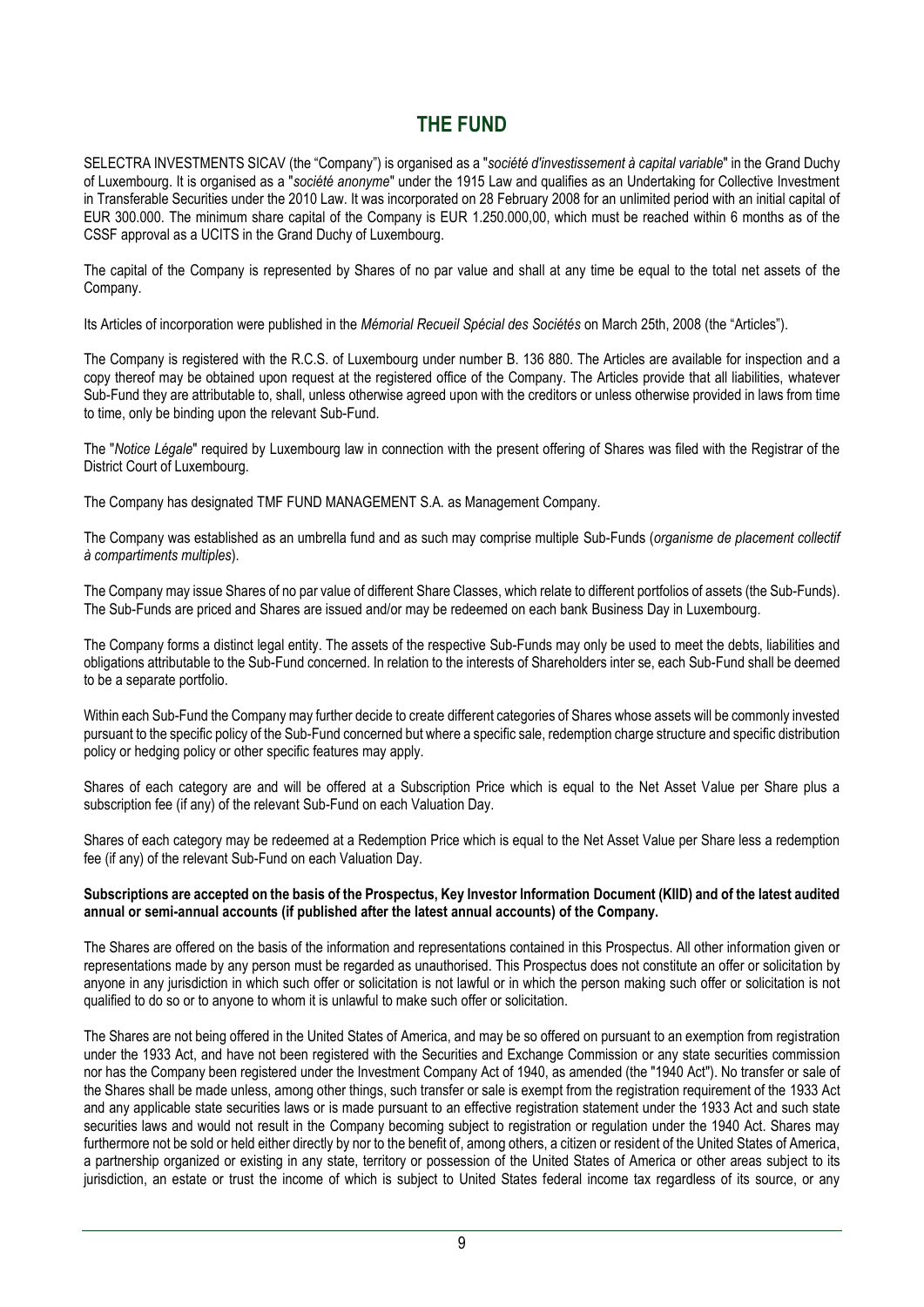corporation or other entity (including a partnership, corporation, limited liability company or similar entity) organized under the law of or existing in the United States of America or any state, territory or possession thereof or other areas subject to its jurisdiction (a "U.S. Person"). For the sake of clarity, the aforesaid term "U.S. Person" shall have the same meaning as in Regulation S of the United States Securities Act of 1933, as amended from time to time, and/or in any other regulation or act (including but not limited to the Foreign Account Tax Compliance Act - "FATCA"- legislation) which will come into force within the United States of America or which may further define the term "U.S. Person".

The Articles give powers to the Board of Directors to impose such restrictions (which apply also in case of any subsequent transfer of Shares) as they may think necessary for the purpose of ensuring that no Shares in the Company are acquired or held by any person in breach of the law or the requirements of any country or governmental authority or by any person, firm or corporate body in circumstances which in the opinion of the Board of Directors might result in the Company incurring any liability or taxation (including any tax liabilities that might derive, inter alia, from any breach of the requirements imposed by the Foreign Account Tax Compliance Act -"FATCA" legislation and any related United Stated of America laws and regulations) or became subject to tax laws other than those of the Grand Duchy of Luxembourg or suffering any other disadvantage which the Company may not otherwise have incurred or suffered (including under any securities or investment or any similar laws or requirements of any country or authority) and, in particular, by any U.S. Person as referred to above. The Company may compulsorily redeem all Shares held by any of the above-mentioned person, firm or corporate body according to the provisions set forth in the Articles.

All purchasers must certify that the beneficial owner of such Shares is not a U.S. Person and is purchasing such Shares for its own account, for investment purposes only and not with a view towards resale thereof.

Prospective purchasers of Shares should inform themselves as to the legal requirements of so doing and any applicable exchange control regulations and applicable taxes in the countries of their respective citizenship, residence or domicile.

Statements made in this Prospectus are based on the law and practice currently in force in the Grand Duchy of Luxembourg and are subject to changes therein.

The reference currency of the Company and of all Sub-Funds is the EUR.

The personal data of the subscriber and/or distributor are handled by Quintet Private Bank (Europe) S.A., KREDIETRUST LUXEMBOURG S.A. and EUROPEAN FUND ADMINISTRATION S.A. ("EFA") to enable them to manage the Company administratively and commercially, to enable operations to be handled pursuant to the stipulations of the Prospectus and the service contracts, to ensure that payments received are correctly assigned, that general meetings are held correctly and Shareholder certificates correctly drawn up if necessary. The subscriber or distributor has the right to access his/her data in order to modify, correct or update them.

Whilst using their best endeavours to attain the investment objectives, there can be no assurance that the investment objectives of each of the Sub-Fund's of the Company shall be achieved, and consequently the price of the Shares of any Sub-Fund may go down as well as up.

The Management Company may at any time adopt a resolution to launch additional Sub-Funds and/or to set up new Share Classes within an existing Sub-Fund, whereupon this Prospectus shall be amended accordingly.

Where Shares of individual Sub-Funds or Share Classes are listed on a stock exchange, the relevant Sub-Fund information in the relevant Appendix of this Prospectus shall include a reference to this effect.

The following Sub-Funds have been established to date:

- SELECTRA INVESTMENTS SICAV J. LAMARCK BIOTECH
- **E** SELECTRA INVESTMENTS SICAV J. LAMARCK PHARMA
- SELECTRA INVESTMENTS SICAV ICAM FIRST
- SELECTRA INVESTMENTS SICAV BEST OF SRI BALANCED
- SELECTRA INVESTMENTS SICAV MONEIKOS BALANCED FUND
- SELECTRA INVESTMENTS SICAV SHIELD OPPORTUNITIES FUND

The Management Company shall determine in consultation with the relevant Investment Manager the investment policy applicable to individual Sub-Funds. The investment policies of the individual Sub-Funds are set out below in the relevant Appendix of each Sub-Fund.

The Company is authorized for distribution in Luxembourg.

SELECTRA INVESTMENTS SICAV – J. LAMARCK BIOTECH is authorized for distribution in Italy, Netherlands and Switzerland.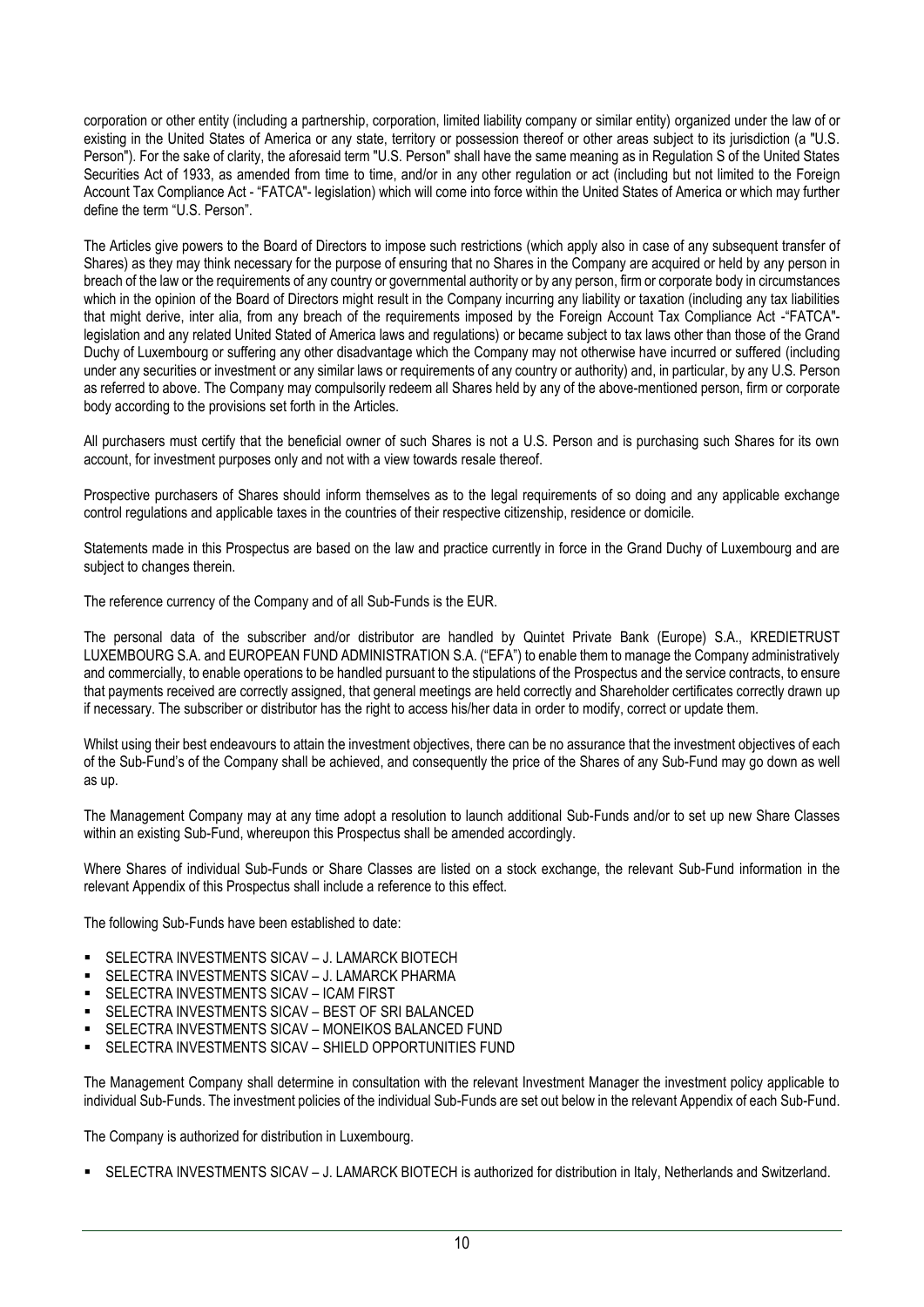- SELECTRA INVESTMENTS SICAV J. LAMARCK PHARMA is authorized for distribution in Italy, Netherlands and Switzerland.
- SELECTRA INVESTMENTS SICAV ICAM FIRST is authorized for distribution in Italy.
- **SELECTRA INVESTMENTS SICAV BEST OF SRI BALANCED is authorised for distribution in Italy.**
- SELECTRA INVESTMENTS SICAV SHIELD OPPORTUNITIES FUND is authorised for distribution in Italy.

**The Company draws the investors' attention to the fact that any investor will only be able to fully exercise his investor rights directly against the Company, notably the right to participate in general shares' meetings if the investor is registered himself and in his own name in the shareholders' register of the Company. In cases where an investor invests in the Company through an intermediary investing into the Company in his own name but on behalf of the investor, it may not always be possible for the investor to exercise certain shareholder rights directly against the Company. Investors are advised to take advice on their rights.**

# **MANAGEMENT**

## <span id="page-10-0"></span>**Management Company**

The Management Company is responsible for the Company's overall management and control including the determination of the investment policy of each Sub-Fund.

# **J. LAMARCK BIOTECH and J. LAMARCK PHARMA**

The Management Company has not designated any external investment manager for the conduct of the SELECTRA INVESTMENTS SICAV – J. LAMARCK BIOTECH and SELECTRA INVESTMENTS SICAV – J. LAMARCK PHARMA business and will directly manage it with the assistance of the Investment Adviser described here below.

The Management Company for the Sub-Fund SELECTRA INVESTMENTS SICAV – J. LAMARCK BIOTECH and SELECTRA INVESTMENTS SICAV – J. LAMARCK PHARMA has commissioned J. LAMARCK SCF S.p.A. (the "Investment Advisor") to advise it in the choice of its investments and the focus of its investment policy, under the terms of the Investment Advisory Agreement dated March 21<sup>st</sup> 2014, as subsequently amended.

The Investment Advisory Agreement may be terminated by either party on 90 calendar days' notice in writing.

J. LAMARCK SCF S.p.A is a company having its registered office at Via Via Anelli 28, I-25015 Desenzano del Garda (BS) – Italy. This company was incorporated in Italy on March 11th 1996 in the form of a public limited company (*société anonyme*). In remuneration for the abovementioned services provided, the Investment Adviser receives an Advisory Fee and a Performance Fee as described in the relevant Appendix of the advised Sub-Fund.

# **ICAM FIRST**

The Management Company, whilst retaining full responsibility has, under the terms of an Investment Management Agreement dated January 30th 2015, delegated the day-to-day investment management of the Sub-Fund SELECTRA INVESTMENTS SICAV – ICAM FIRST subject to the overall supervision and responsibility of the Management Company, to FARAD INVESTMENT MANAGEMENT S.A. (the "Investment Manager").

The Investment Manager is required to adhere strictly to the guidelines laid down by the Management Company. In particular, the Investment Manager is required to ensure that the assets of the Sub-Funds are invested in a manner consistent with the Company's and the Sub-Funds' investment restrictions and that cash belonging to the Sub-Funds is invested in accordance with the guidelines laid down by the Management Company.

The Investment Management Agreement may be terminated by either party upon 90 calendar days' notice in writing. In remuneration for the abovementioned services provided, the Investment Manager receives a Management Fee as described in the relevant Appendix of the managed Sub-Funds.

The Investment Manager, with the prior consent by the Management Company, has commissioned ICAM & Partners S.A. (the "Investment Advisor") to advise it in the choice of its investments and the focus of its investment policy for the Sub-Fund SELECTRA INVESTMENTS SICAV – ICAM FIRST under the terms of the Investment Advisory Agreement dated January 30<sup>th</sup> 2015, as subsequently amended.

The Investment Advisory Agreement may be terminated by either party on 90 calendar days' notice in writing.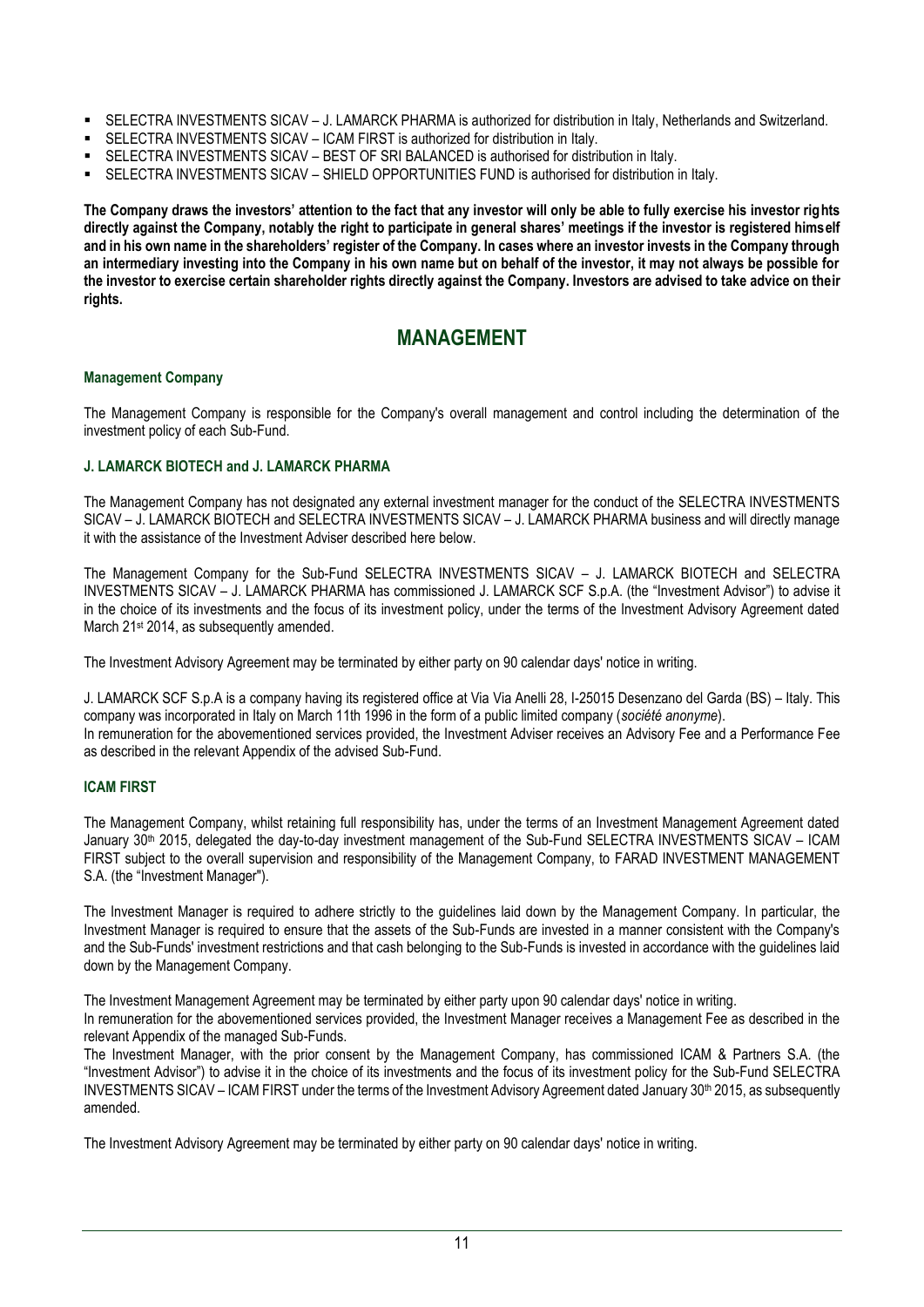ICAM & Partners S.A. is a company having its registered office at Via A. Ciseri 10, 6601 Locarno, Switzerland. The company was incorporated in Switzerland on October 10<sup>th</sup> 2009 in the form of a public limited company (*société anonyme*).

In remuneration for the abovementioned services provided, the Investment Advisor receives an Advisory Fee as described in the relevant Appendix of the advised Sub-Funds.

# **BEST OF SRI BALANCED**

The Management Company, whilst retaining full responsibility has, under the terms of an Investment Management Agreement dated 13 March 2017, delegated the day-to-day investment management of the Sub-Funds SELECTRA INVESTMENTS SICAV – BEST OF SRI BALANCED subject to the overall supervision and responsibility of the Management Company, to FARAD INVESTMENT MANAGEMENT S.A. (the "Investment Manager").

The Investment Manager is required to adhere strictly to the guidelines laid down by the Management Company. In particular, the Investment Manager is required to ensure that the assets of the Sub-Fund are invested in a manner consistent with the Company's and the Sub-Funds' investment restrictions and that cash belonging to the Sub-Fund is invested in accordance with the guidelines laid down by the Management Company.

The Investment Management Agreement may be terminated by either party upon 90 calendar days' notice in writing.

In remuneration for the abovementioned services provided, the Investment Manager receives a Management Fee and a Performance Fee as described in the relevant Appendix of the managed Sub-Fund.

## **MONEIKOS BALANCED FUND**

The Management Company, whilst retaining full responsibility has, under the terms of an Investment Management Agreement, delegated the day-to-day investment management of the Sub-Fund MONEIKOS BALANCED FUND, subject to the overall supervision and responsibility of the Management Company, to FARAD INVESTMENT MANAGEMENT S.A. (the "Investment Manager").

The Investment Manager is required to adhere strictly to the guidelines laid down by the Management Company. In particular, the Investment Manager is required to ensure that the assets of the Sub-Fund is invested in a manner consistent with the Company's and the Sub-Fund' investment restrictions and that cash belonging to the Sub-Fund is invested in accordance with the guidelines laid down by the Management Company.

The Investment Management Agreement may be terminated by either party upon 90 calendar days' notice in writing.

In remuneration for the abovementioned services provided, the Investment Manager receives a Management Fee as described in the relevant Appendix of the managed Sub-Fund.

The Investment Manager has commissioned Moneikos Global Asset Management (Monaco) S.A.M (the "Investment Advisor") to advise it in the choice of its investments and the focus of its investment policy, under the terms of an Investment Advisory Agreement.

The Investment Advisory Agreement may be terminated by either party on 90 calendar days' notice in writing.

### **SHIELD OPPORTUNITIES FUND**

The Management Company, whilst retaining full responsibility has, under the terms of an Investment Management Agreement, delegated the day-to-day investment management of the Sub-Funds SELECTRA INVESTMENTS SICAV – SHIELD OPPORTUNITIES FUND, subject to the overall supervision and responsibility of the Management Company, to Olympia Wealth Management Ltd (the "**Investment Manager**").

The Investment Manager is required to adhere strictly to the guidelines laid down by the Management Company. In particular, the Investment Manager is required to ensure that the assets of the Sub-Fund are invested in a manner consistent with the Company's and the Sub-Funds' investment restrictions and that cash belonging to the Sub-Fund is invested in accordance with the guidelines laid down by the Management Company.

The Investment Management Agreement may be terminated by either party upon 90 calendar days' notice in writing.

In remuneration for the abovementioned services provided, the Investment Manager receives a Management Fee as described in the relevant Appendix of the managed Sub-Fund.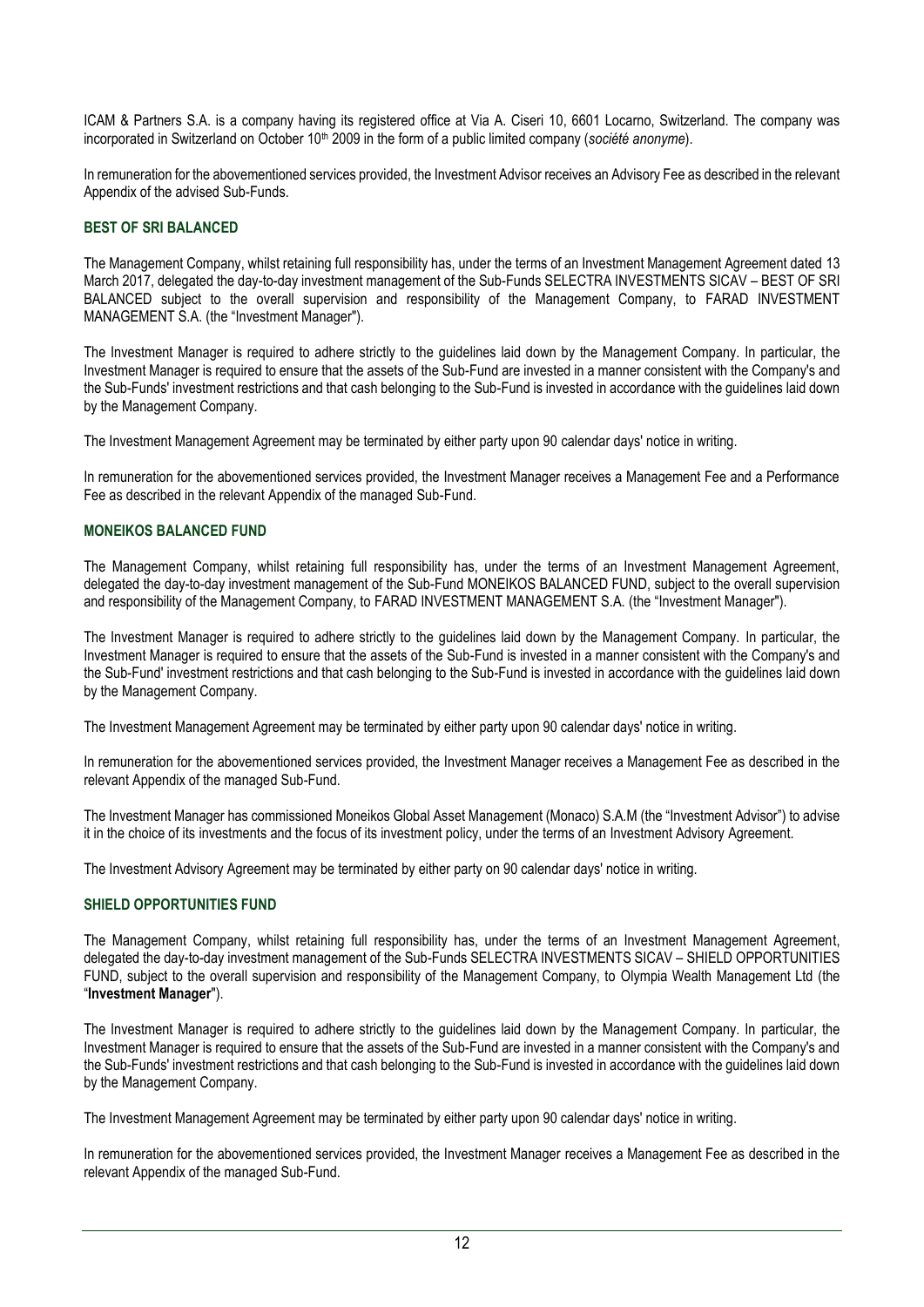# **DEPOSITARY BANK**

<span id="page-12-0"></span>The Company implemented a Depositary Agreement in accordance with the provision of the UCITS Rules effective as of March 18<sup>th</sup>, 2016 and appointed Quintet Private Bank (Europe) S.A. as depositary of the assets of the Company.

The Depositary is a bank organised as a *société anonyme* under the laws of the Grand Duchy of Luxembourg for an unlimited duration. Its registered office is at 43, Boulevard Royal, L-2955 Luxembourg. At 31st December 2015, its capital and reserves amounted at EUR 1,143,985,320.17.

As Depositary, Quintet Private Bank (Europe) S.A. will carry out its functions and responsibilities in accordance with the provisions of the UCITS Directive and the 2010 Law.

The Depositary will further, in accordance with the UCITS Directive:

- a) ensure that the sale, issue, repurchase, redemption and cancellation of shares of the SICAV are carried out in accordance with the applicable Luxembourg law and the Articles;
- b) ensure that the value of the shares of the SICAV is calculated in accordance with the applicable Luxembourg law and the Articles;
- c) carry out the instructions of the SICAV, unless they conflict with the applicable Luxembourg law, or with the Articles;
- d) ensure that in transactions involving the assets of the SICAV any consideration is remitted to the SICAV within the usual time limits;
- e) ensure that the income of the SICAV is applied in accordance with the applicable Luxembourg law and the Articles.

The Depositary shall ensure that the cash flows of the SICAV are properly monitored, and, in particular, that all payments made by, or on behalf of, investors upon the subscription of shares of the SICAV have been received, and that all cash of the SICAV has been booked in cash accounts that are:

- a) opened in the name of the SICAV or of the Depositary acting on behalf of the SICAV;
- b) opened at an entity referred to in points (a), (b) and (c) of Article 18(1) of Commission Directive 2006/73/EC; and
- c) maintained in accordance with the principles set out in Article 16 of Directive 2006/73/EC.

The assets of the SICAV shall be entrusted to the Depositary for safekeeping as follows:

- a) for financial instruments that may be held in custody, the Depositary shall:
	- (i) hold in custody all financial instruments that may be registered in a financial instruments account opened in the Depositary's books and all financial instruments that can be physically delivered to the Depositary;
	- (ii) ensure that all financial instruments that can be registered in a financial instruments account opened in the Depositary's books are registered in the Depositary's books within segregated accounts in accordance with the principles set out in Article 16 of Directive 2006/73/EC, opened in the name of the SICAV, so that they can be clearly identified as belonging to the SICAV in accordance with the applicable law at all times;
- b) for other assets, the Depositary shall:
	- (i) verify the ownership by the SICAV of such assets by assessing whether the SICAV holds the ownership based on information or documents provided by the SICAV and, where available, on external evidence;
	- (ii) maintain a record of those assets for which it is satisfied that the SICAV holds the ownership and keep that record up to date.

The assets held in custody by the Depositary may be reused only under certain circumstances, as provided for in the UCITS Directive.

In order to effectively conduct its duties, the Depositary may delegate to third parties the functions referred to in the above paragraph, provided that the conditions set out in the UCITS Directive are fulfilled. When selecting and appointing a delegate, the Depositary shall exercise all due skill, care and diligence as required by the UCITS Directive and with the relevant CSSF regulations, to ensure that it entrusts the SICAV's assets only to a delegate who may provide an adequate standard of protection.

The list of such delegates is available on www.kbl.lu/fr/notre-metier/clientele-institutionnelle/reglementation/ and is made available to investors free of charge upon request.

### **Conflicts of interests**

In carrying out its duties and obligations as depositary of the SICAV, the Depositary shall act honestly, fairly, professionally, independently and solely in the interest of the SICAV and its investors.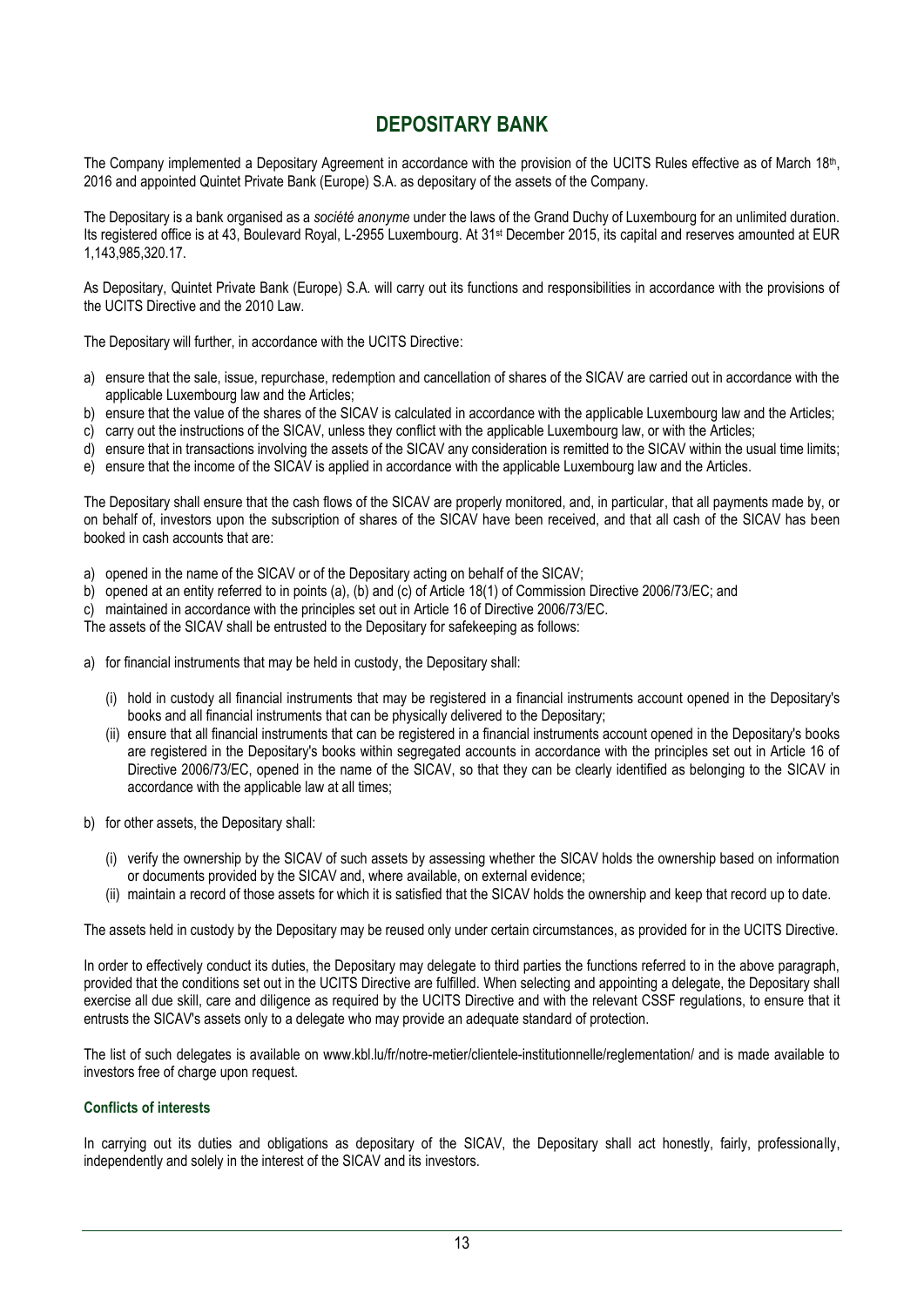As a multi-service bank, the Depositary may provide the SICAV, directly or indirectly, through parties related or unrelated to the Depositary, with a wide range of banking services in addition to the depositary services.

The provision of additional banking services and/or the links between the Depositary and key service providers to the SICAV, may lead to potential conflicts of interests with the Depositary's duties and obligations to the SICAV.

In order to identify different types of conflict of interest and the main sources of potential conflicts of interests, the Depositary shall take into account, at the very least, situations in which the Depositary, one of its employees or an individual associated with it is involved and any entity and employee over which it has direct or indirect control.

The Depositary is responsible for taking all reasonable steps to avoid those conflicts of interest, or if not possible, to mitigate them. Where, despite the aforementioned circumstances, a conflict of interest arises at the level of the Depositary, the Depositary will at all times have regard to its duties and obligations under the depositary agreement with the SICAV and act accordingly. If, despite all measures taken, a conflict of interest that bears the risk to significantly and adversely affect the SICAV or the investors of the SICAV, may not be solved by the Depositary having regard to its duties and obligations under the depositary agreement with the SICAV, the Depositary will notify the conflicts of interests and/or its source to the SICAV which shall take appropriate action. Furthermore the Depositary shall maintain and operate effective organizational and administrative arrangements with a view to take all reasonable steps designed to properly (i) avoid them prejudicing the interests of its clients, (ii) manage and resolve such conflicts according to the SICAV decision and (iii) monitor them.

As the financial landscape and the organizational scheme of the SICAV may evolve over time, the nature and scope of possible conflicts of interests as well as the circumstances under which conflicts of interests may arise at the level of the Depositary may also evolve.

In case the organizational scheme of the SICAV or the scope of Depositary's services to the SICAV is subject to a material change, such change will be submitted to the Depositary's internal acceptance committee for assessment and approval. The Depositary's internal acceptance committee will assess, among others, the impact of such change on the nature and scope of possible conflicts of interests with the Depositary's duties and obligations to the SICAV and assess appropriate mitigation actions.

Situations which could cause a conflict of interest have been identified as at the date of this Prospectus as follows (in case new conflicts of interests are identified, the list will be updated accordingly):

- Conflicts of interests between the Depositary and the Sub-Custodian:
	- The selection and monitoring process of Sub-Custodians is handled in accordance with the 2010 Law and is functionally and hierarchically separated from possible other business relationships that exceed the sub-custody of the SICAV's financial instruments and that might bias the performance of the Depositary's selection and monitoring process. The risk of occurrence and the impact of conflicts of interests is further mitigated by the fact that none of the Sub-Custodians used by the Depositary for the custody of the SICAV's financial instruments is part of the Quintet Group.
- The Depositary has a significant shareholder stake in EFA and some members of the staff of the Depositary are members of EFA's board of directors.
	- The staff members of the Depositary in EFA's board of directors do not interfere in the day-to-day management of EFA which rests with EFA's management board and staff. EFA, when performing its duties and tasks, operates with its own staff, according to its own procedures and rules of conduct and under its own control framework.
- The Depositary may act as depositary to other UCITS funds and may provide additional banking services beyond the depositary services and/or act as counterparty of the SICAV for over-the-counter derivative transactions (maybe over services within Quintet Private Bank (Europe) S.A.).
	- The Depositary will do its utmost to perform its services with objectivity and to treat all its clients fairly, in accordance with its best execution policy.

The Depositary shall be liable to the SICAV and its investors for the loss by the Depositary or a third party to whom the custody of financial instruments held in custody in accordance with the UCITS Directive. The Depositary shall not be liable if it can prove that the loss has arisen as a result of an external event beyond its reasonable control, the consequences of which would have been unavoidable despite all reasonable efforts to the contrary.

For other assets, the Depositary shall be liable only in case of negligence, intentional failure to properly fulfil its obligations.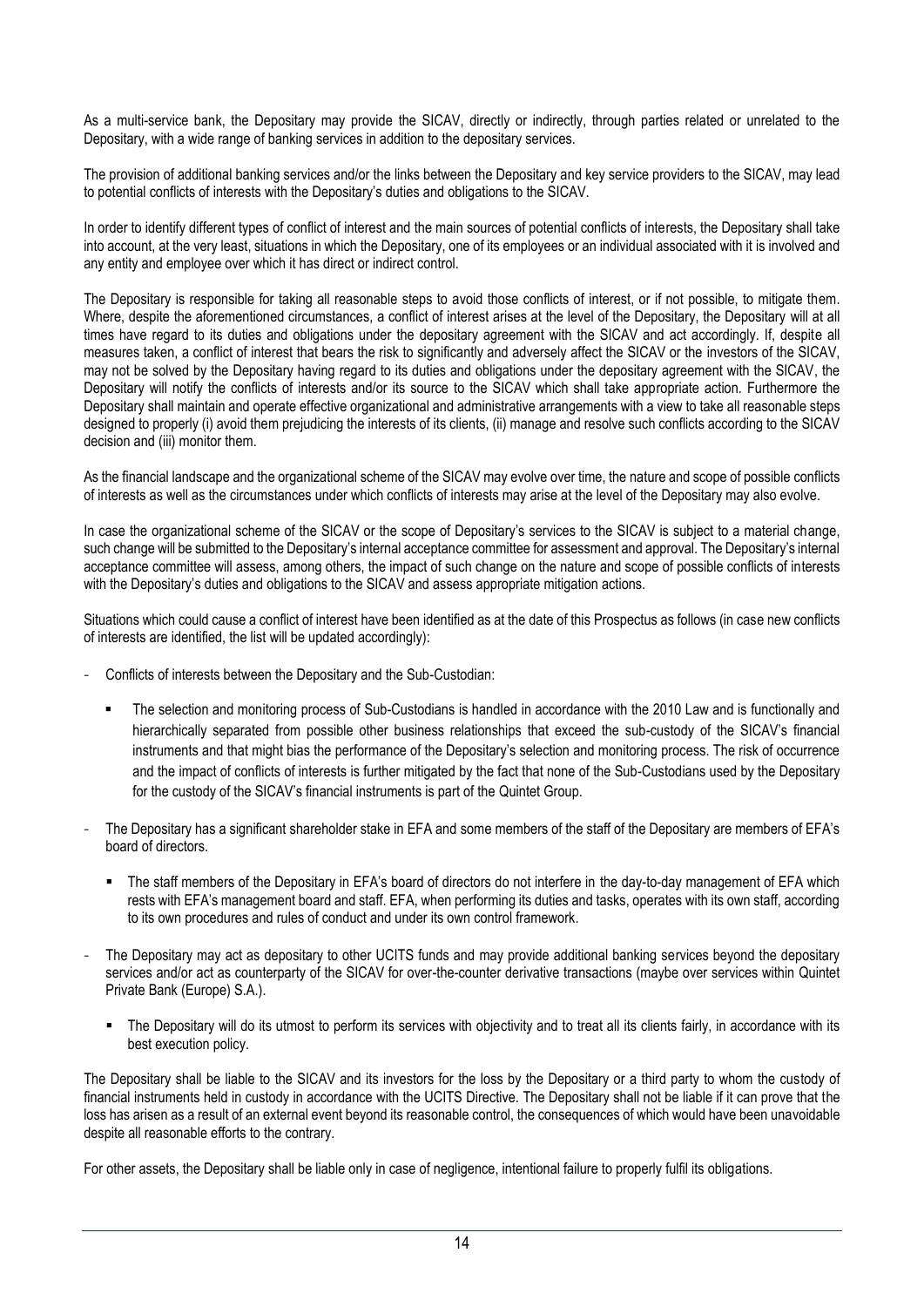The Depositary shall not be liable for the contents of this Prospectus and will not be liable for any insufficient, misleading or unfair information contained herein.

For its services, the Depositary shall receive a fee equal to 0.05% p.a. of the net asset of each Sub-Fund, with a minimum annual fee of EUR 2.500 per Sub-Fund and to a flat transaction fee on all operations relative to receipt or delivery of securities. In addition, the Depositary is entitled to be reimbursed by the Company its reasonable out of pocket expenses and the fees charged to it by any correspondent bank or other agent (including any clearing system).

The Depositary Agreement may be terminated by either party on giving to the other party a notice in writing specifying the date of termination which will not be less than ninety (90) days after giving such notice. The SICAV will use its best efforts to appoint a new depositary and obtain the approval of the CSSF within a reasonable time upon notice of termination, being understood that such appointment shall happen within two months. The Depositary will continue to fulfil its obligations until completion of the transfer of the relevant assets to another depositary appointed by the SICAV and approved by the CSSF.

Pursuant to the paying agency agreement, Quintet Private Bank (Europe) S.A. also acts as Paying Agent. As principal paying agent Quintet Private Bank (Europe) S.A. will be responsible for distributing income and dividends, if applicable, to the shareholders.

# **MANAGEMENT COMPANY**

<span id="page-14-0"></span>The Company has appointed TMF FUND MANAGEMENT S.A. as Management Company of the Company, in accordance with Chapter 15 of the 2010 Law, under the terms of the Management Company Agreement dated March 21st 2014, as further amended.

The Management Company will be responsible on a day-to-day basis under the supervision of the Board of Directors, for providing administration, marketing, distribution, investment management and advisory services in respect of all the Sub-Funds and may delegate part or all of such functions to third parties.

In consideration of its services and in accordance with usual practice in Luxembourg, the Management Company will be entitled to a fee detailed in the relevant Appendix of each Sub-Fund.

The Management Company was established on 16 July 2013 for an indefinite period, and has a capital of EUR 430.500,00 (four hundred thirty thousand and five hundred). It is registered under number B179345 in the Luxembourg commercial and companies' register.

The list of the investment funds under management for which the Management Company has been appointed is available upon request at the registered seat of the Management Company or on the following website: [http://www.selectra.lu/en/fondi/documents/;](http://www.selectra.lu/en/fondi/documents/)

# **ADMINISTRATIVE, DOMICILIARY, REGISTRAR & TRANSFER AGENT**

<span id="page-14-1"></span>The Management Company has, by agreements dated March 21st 2014, appointed KREDIETRUST LUXEMBOURG S.A. to assist the Management Company with its administrative, domiciliary, registrar and transfer agencies functions. Those agreements may be terminated by either party upon giving 90 days' prior written notice.

KREDIETRUST LUXEMBOURG S.A has delegated the execution of its duties as Administrative Agent and as Registrar and Transfer Agent to European Fund Administration in Luxembourg ("EFA").

KREDIETRUST LUXEMBOURG S.A. will remain responsible for the performance of those delegated duties.

The Administrative Agent shall receive for the accomplishment of his functions a fee detailed in the relevant Appendix of each Sub-Fund.

Furthermore, the Company bears the operational expenses such as Domiciliary and Registrar and Transfer Agents' fees, printing and distribution costs for the annual and semi-annual reports and prospectuses, expenses linked to the registration of the Company and its maintenance with government bodies and any other expenses in line with Luxembourg market practice.

# **DISTRIBUTION**

<span id="page-14-2"></span>The Management Company act as General Distributor of the Company, and may appoint other distributors (each a sub-distributor) for the distribution of Shares.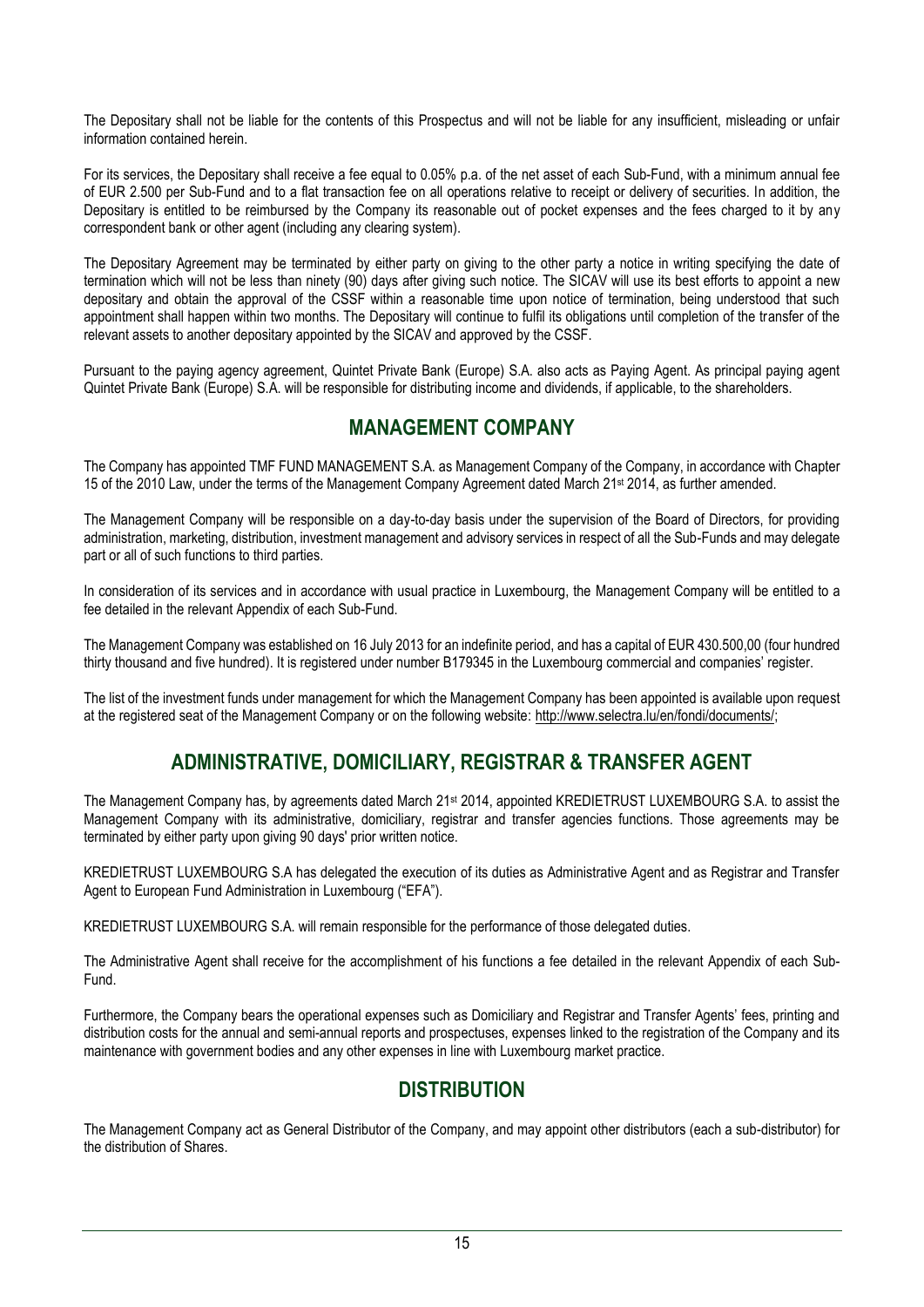The duties of the Management Company and the sub-distributors shall be limited to passing the subscription and redemption orders to the Registrar and Transfer Agent in Luxembourg. The Management Company and the sub-distributors may not offset the orders received or carry out any duties connected to the individual processing of the subscription and redemption orders. In addition, any investor may deal directly with the Company in order to subscribe, redeem or convert Shares, on the same terms as if the investor had subscribed through the Management Company or a sub-distributor.

However, from time to time the Management Company may decide to appoint distribution agents and local paying agents to act as Nominee.

Nominees must be professionals of the financial sector, domiciled in countries in which financial intermediaries are subject to obligations of identification similar to those set out by the Luxembourg law.

Pursuant to the provisions set forth in FATCA, Nominees must be a participating Foreign Financial Institution (the "FFI"), registered deemed compliant FFI, non registering local bank or restricted distributor in accordance with the definition set out by FACTA.

Nominees are subject to contractual arrangement which includes among others an explicit obligation to comply with the Prospectus of the Company and the obligation to notify the Company within 90 days in case of change of its Chapter 4 status / FATCA Regulations in accordance with the definition set out by FATCA.

The Nominee will be recorded in the Share register in its own name, on behalf of the Shareholders. The terms and conditions of the Nominee agreements will stipulate, amongst other things, that a Shareholder who has invested in the Company via a Nominee may at all times revoke the Nominee's mandate and require that the Shares thus subscribed shall be transferred to his/her name, as a result of which the Shareholder will be registered under his/her own name in the Share register with effect from the date on which the transfer instructions are received by the Registrar and Transfer Agent from the Nominee.

The Management Company is entitled to receive from the Company a fee, part of the Management Fee, or part of the Advisory Fee, or part of the Distribution Fee, or part of the Performance Fee, all as defined in the relevant Appendix of each Sub-Fund. This fee is payable monthly and calculated on the average of the daily Net Asset Value per Share of the relevant Sub-Fund during the relevant month.

## **Anti-Money-Laundering**

Compliance regulations intended to prevent money laundering require each Shareholder to prove his identity to the Company in accordance with the instructions foreseen by law and the applicable regulations concerning the prevention of money laundering and, in particular, the Luxembourg laws of 5 April 1993 relating to the financial sector, as amended, of 12 November 2004 relating to money laundering, as amended, CSSF Regulation 12-02 of 14 December 2012.

A subscription will be considered as valid and accepted by the Company if the following conditions are fulfilled:

- − For a physical person: a copy of their identity document (passport, identity card), properly certified by a public authority such as a notary, by the police or by the ambassador of their country of origin. Original subscription form duly completed and signed by the investor and beneficial owner declaration. If the investor is acting on behalf of a third person, the beneficial owner declaration must be signed by the investor and the economical beneficiary including a copy of their identity document properly certified.
- − For a legal entity: original subscription form, Certified copy of the Articles of Incorporation, the semi-annual and annual reports, Certified copy of the excerpts from the Trade Register, Authorized signatories list, List of Directors, Certified copy of the identity documents of the persons authorised to conclude agreements for such legal entity (passport or identity card), List of Shareholders including certified copy of the identity documentation for which of them owning 25% or more of the assets of the legal entity.

The Registrar and Transfer Agent will carry out the requested checks unless:

- a) The subscriptions are addressed to the Company through a professional intermediary who is subject to similar identification obligations to those stipulated by Luxembourg law (FATF countries in which professional intermediaries are subject to similar obligations). All instructions will be accepted only through the same intermediary (stamp and signature) who has the responsibility of the identification of the investor, beneficial owner and source of wealth; or
- b) The subscriptions are sent directly to the Company and carried out by:
	- − A bank transfer from the Shareholder's private account, certified by a financial institution residing in one of the FATF countries; or
	- − A cheque drawn on the private account of a bank resident in one of the FATF countries or a cheque issued by a bank resident in the same country.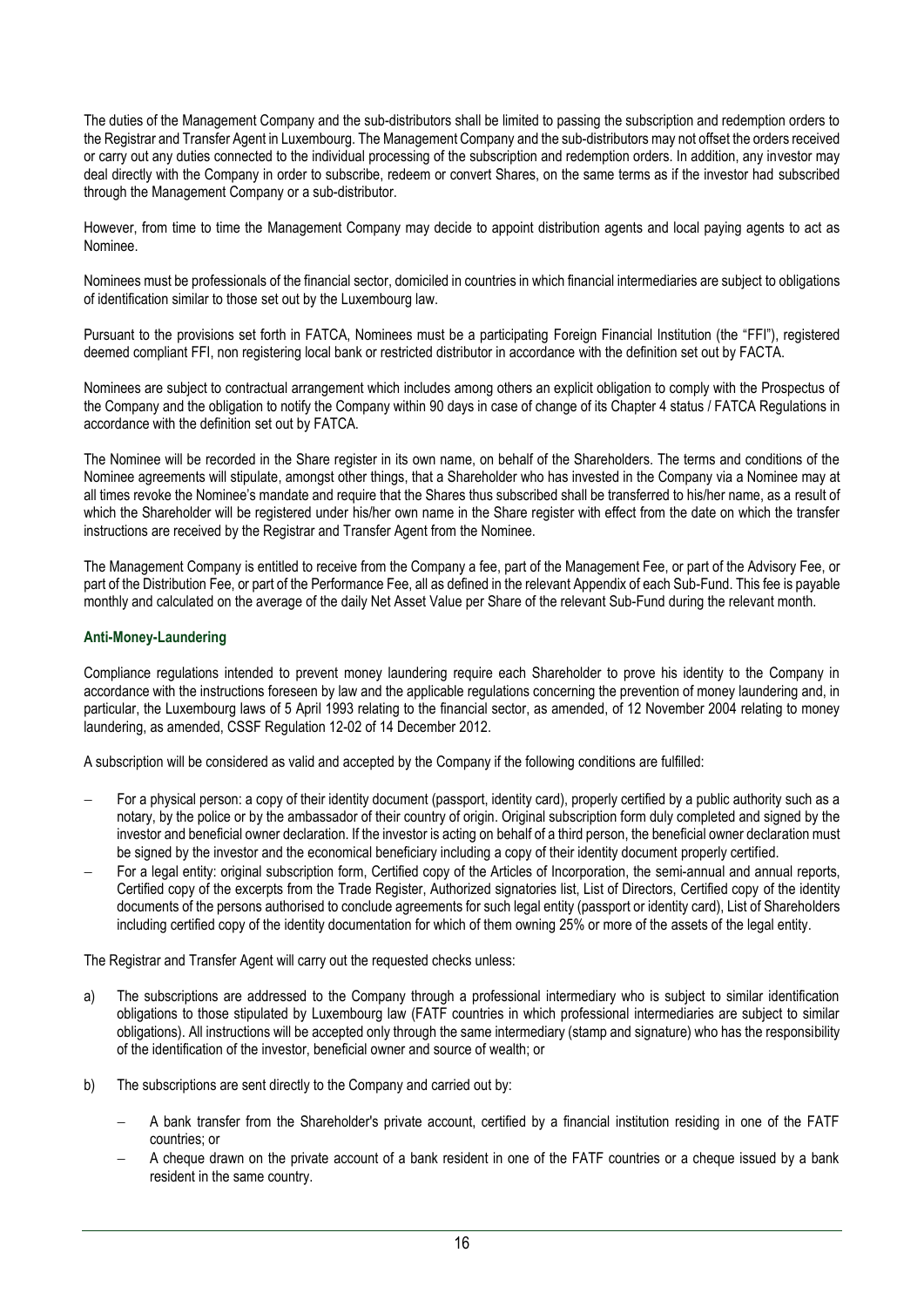It is generally accepted that professionals of the financial sector resident in a country which has ratified the conclusions of the Financial Action Task Force (*Groupe d'action financière*, "GAFI", or FATF), are deemed to be intermediaries having an identification obligation equivalent to that required under the laws of the Grand Duchy of Luxembourg.

# **THE SHARES**

<span id="page-16-0"></span>Shares will be issued in registered form and may also be held and transferred through accounts maintained with clearing systems.

All Shares are in non-certificated form and fractions of Shares can be issued up to three decimal places.

Class D Shares of all Sub-Funds can be issued only as integer shares with no decimal places.

The Net Asset Value per Share and the Subscription Price and Redemption Prices of each Sub-Fund shall be available at the registered office of the Company. The Subscription Price and the Redemption Price shall be expressed in the reference currency of each Sub-Fund as determined by the Administrative Agent.

The Net Asset Value per Share shall be calculated up to 2 decimals.

The Management Company is free to express and publish the Net Asset Value per Share in one or more currencies different from the reference currency of the relevant Sub-Fund.

# **SUBSCRIPTION OF SHARES**

<span id="page-16-1"></span>Shares are not offered nor is the Company managed or intended to serve as a vehicle for frequent trading that seeks to take advantage of short-term fluctuations in the securities market. This type of trading activity is often referred to as "market timing" and could result in actual or potential harm to the Company's Shareholders. Accordingly, the Company may reject any purchase or exchange of Shares that it reasonably believes may represent a pattern of market timing activity involving the funds of the Company.

The Company does not allow practices related to 'Late trading' which is to be understood as the acceptance of a subscription, conversion or redemption order after the time limit and deadlines fixed for accepting orders (*cut-off time*) on the relevant Valuation Day as specified in the Appendix of the relevant Sub-Fund and the execution of such order at the price based on the Net Asset Value applicable to such Valuation Day.

# **Applications**

Applications may be made by investors in accordance with either of the methods described below:

- − written application to the Company, or
- − written application to the Distributor or sub-distributor or Nominee.

# **Initial subscription periods of Shares**

The initial subscription period of Shares for each Sub-Fund is specified in the Appendix of the relevant Sub-Fund.

### **Subsequent subscription of Shares**

After the initial subscription period, Shares of the Company will be issued at a price corresponding to the Net Asset Value per Share of the relevant Sub-Fund plus a subscription fee of maximum 3% (where applied) in favour of the General Distributor.

Application deadlines for subsequent subscription of Shares are specified in the Appendix of the relevant Sub-Fund.

Requests for subscription received after such deadline will be deferred to the next Valuation Day. The Net Asset Value per Share as of the applicable Valuation Day will be calculated on each Calculation Day.

If any application is not accepted in whole or in part, the application moneys or the balance thereof will be posted forthwith to the investor, at the risk of the person(s) entitled thereto. No interest shall be paid on monies so returned and that the funds will be returned at the cost of the investor.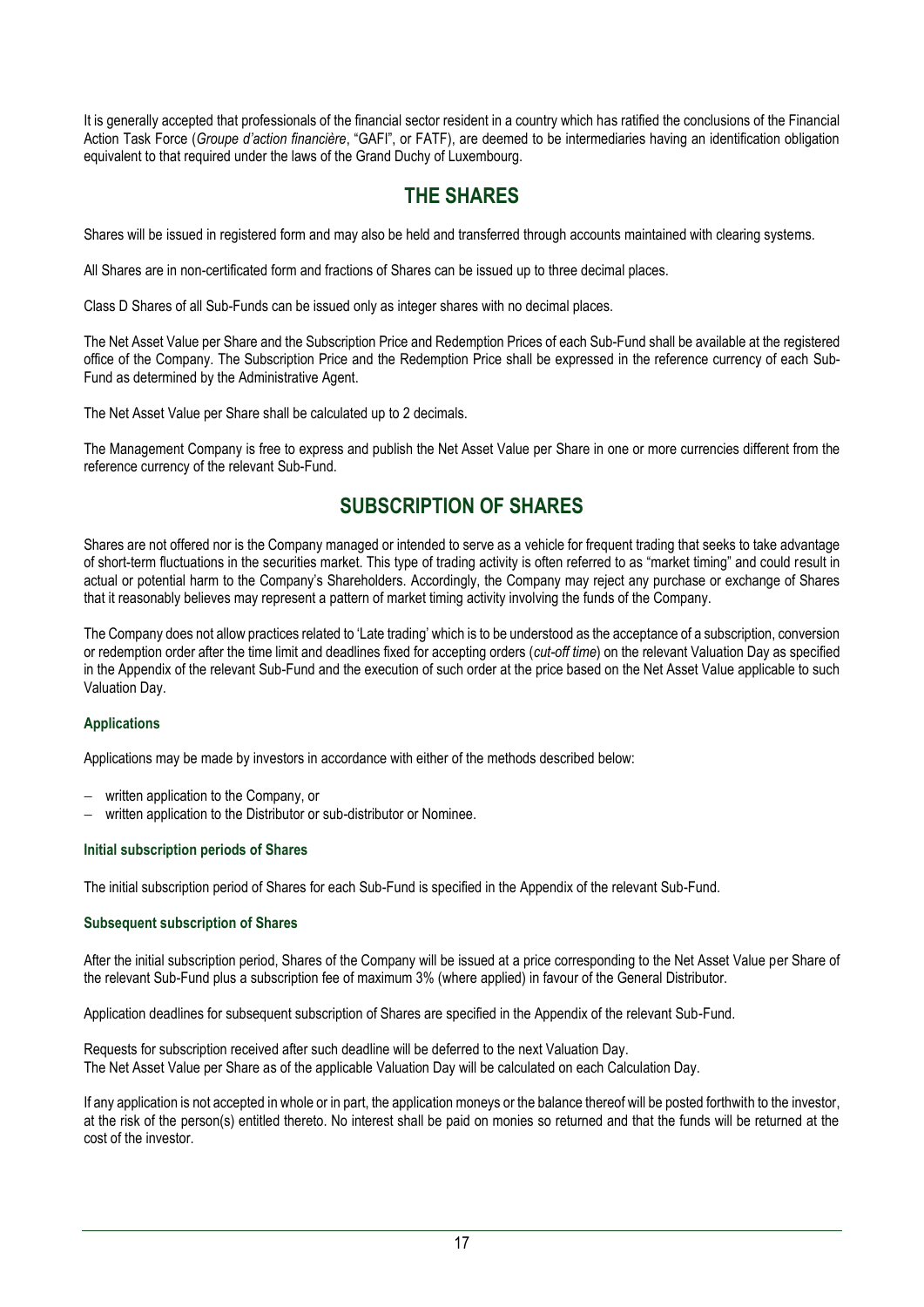## **Payment procedure**

Payment procedure for subscriptions is specified in the Appendix of the relevant Sub-Fund.

### **Minimum subscription and holding amounts**

The minimum subscription amount and minimum holding requirements for each Sub-Fund are specified in the Appendix of the relevant Sub-Fund.

# **REDEMPTION OF SHARES**

<span id="page-17-0"></span>Shareholders' requests for redemption of Shares must be made in writing to the Company.

Application deadlines for redemption of Shares are specified in the Appendix of the relevant Sub-Fund. Requests for redemptions received after such deadlines will be deferred to the next Valuation Day.

The Net Asset Value per Share as of the applicable Valuation Day will be calculated on each Calculation Day.

A request duly made shall be irrevocable, except in case of and during any period of suspension or deferral of redemptions. A redemptions fee of maximum 3% in favour of the General Distributor could be charged for any Sub-Fund. Please refer to the relevant Appendix of each Sub-Fund.

In the case of redemption requests exceeding 10% of the net assets of the relevant Sub-Fund on any Valuation Day, the Company may decide to defer on a pro rata basis redemptions to the next Valuation Day. In case of a deferral of redemptions, the relevant Shares shall be redeemed at the Net Asset Value per Share prevailing on the Valuation Day on which the redemption is effected. On such Valuation Day such requests shall be complied with by giving priority to the earliest request.

In the case of a suspension of the calculation of the Net Asset Value per Share or a deferral of redemptions, Shares to be redeemed on Valuation Days falling during the period of such suspension or deferral will be redeemed at the Net Asset Value per Share on the first Valuation Day following such suspension or deferral, unless withdrawn in writing prior thereto.

# **Payment procedure**

Payment procedure for redemptions is specified in the Appendix of the relevant Sub-Fund.

The value of Shares at the time of their redemption may be more or less than their acquisition cost, depending on the market value of the assets held by the relevant Sub-Fund at the time of acquisition and redemption.

<span id="page-17-1"></span>Any Shares redeemed shall be cancelled.

# **CONVERSION OF SHARES**

Shareholders' request for conversion of Shares must be made in writing to the Company.

Application deadlines for conversion of Shares are specified in the Appendix of the relevant Sub-Fund.

Conversions applications received after such deadlines will be deferred to the next Valuation Day.

The Net Asset Value per Share of the applicable Valuation Day will be calculated on each Calculation Day.

A conversion fee of 1% of the NAV of the initial Sub-Fund will be levied in favour of such initial Sub-Fund.

The rate at which the Shares in a given Sub-Fund (the "original Sub-Fund") are converted into Shares of another Sub-Fund (the "new Sub-Fund") will be determined in accordance with the following formulae:

$$
A = \frac{B \times C \times D}{E}
$$

Where: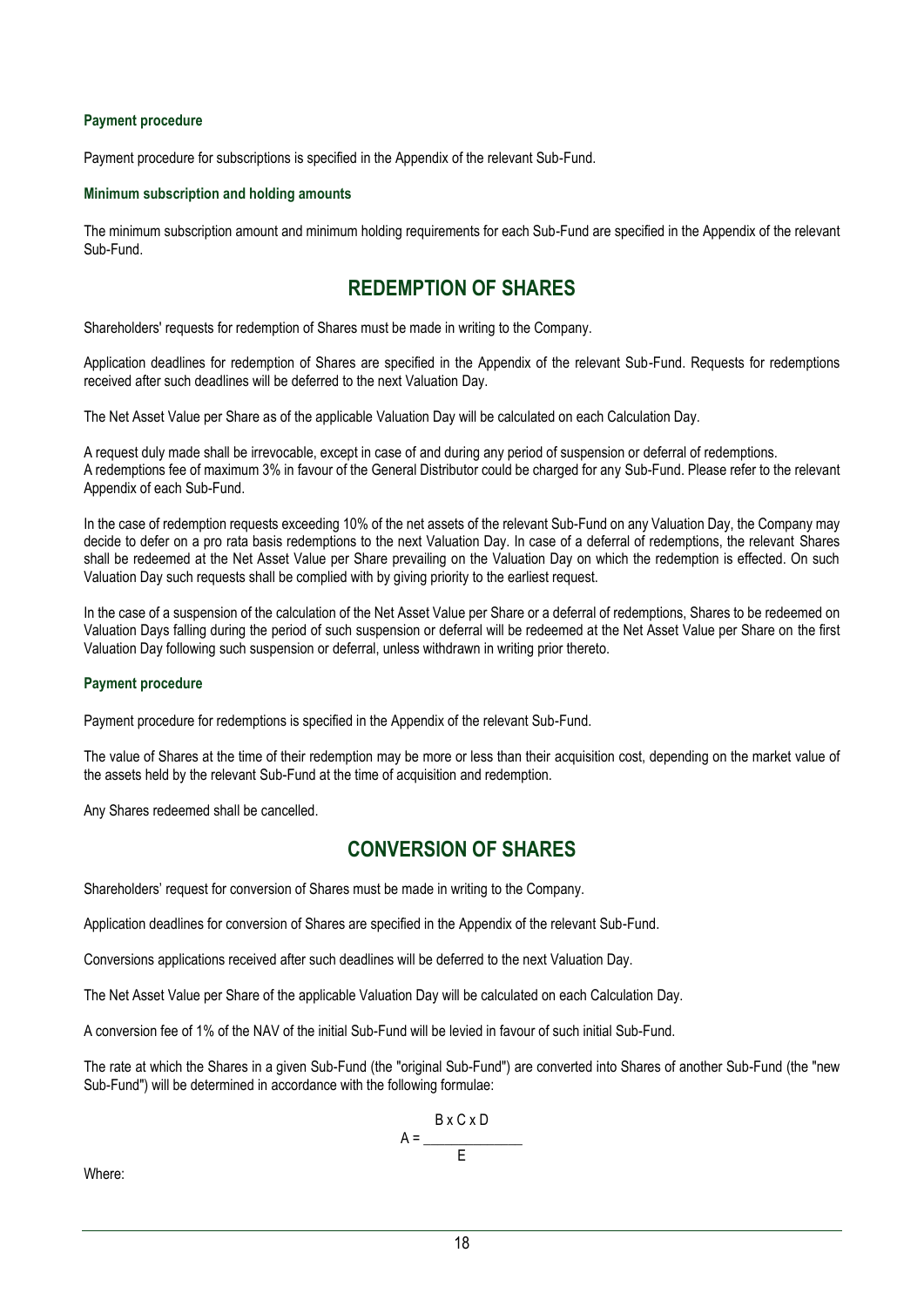- A is the number of Shares of the new Sub-Fund to be allotted;
- B is the number of Shares of the original Sub-Fund to be converted;
- C is the Net Asset Value per Share of Shares of the original Sub-Fund to be converted;
- D is the rate of exchange between the currency of the Sub-Fund's Shares to be converted and the currency of the Sub-Fund to be allotted, when the original and the new Sub-Fund are not expressed in the same currency;
- E is the Net Asset Value per Share of the Shares in the new Sub-Fund ruling on the applicable Valuation Day.

In the case of conversions requests in excess of 10% of the net assets of the original Sub-Fund on any Valuation Day, the Company may decide to defer on a pro rata basis conversions to the next Valuation Day. In case of a deferral of conversions, the relevant Shares shall be converted at the Net Asset Value per Share prevailing on the Valuation Day on which the conversion is effected. On such Valuation Day such requests shall be complied with by giving priority to the earliest request.

The cash transfer between the concerned Sub-Funds will be instructed on the second Bank Business Day in Luxembourg following the applicable Valuation Day. Should that second Business Day not be a bank business day compared to the reference currency of the relevant Sub-Fund the applicable payment day will be the following Business Day.

# **CHARGES AND EXPENSES**

<span id="page-18-0"></span>Fees and expenses to be borne by the Company will include, without limitations, the fees to the Investment Manager and to the Depositary (including fees and expenses of its correspondents abroad) and all other expenses incurred in the operation of the Company, taxes, expenses for legal, auditing and other professional services, costs of printing proxies, stock certificates, Shareholders' reports, prospectuses and other reasonable promotional and marketing expenses, expenses of issue, redemption of Shares and payment of dividend, if any, expenses of the Registrar and Transfer Agent, Appointed Intermediary, Administrative Agent, registration fees and other expenses due or incurred in connection with the authorization by and reporting to supervisory authorities in various jurisdictions, cost of translation of the Prospectus and other documents which may be required in various jurisdictions where the Company is registered, any fees and expenses involved in registering and maintaining the registration of the Fund with any stock market exchanges in the Grand Duchy of Luxembourg and in any other country, the fees and out of pocket expenses of the Board of Directors of the Company and of the Management Company, insurance, interest, listing and brokerage costs, taxes and costs relating to the transfer and deposit of securities or cash, out of pocket disbursements of the Depositary and of all other agents of the Company and the costs of computation and publication of the Net Asset Value per Share of each Sub-Fund.

The Management Company may use a dedicated software (e.g. OPUS) to support the entire business process of the Company. OPUS is a software for order management, order routing, compliance and portfolio modelling. The Management Company is entitled to receive fees of up to 0.05% for the use of this software from the Company. The Management Company is also entitled to receive a remuneration from the Company for the risk and reporting services provided. Moreover, the appointed investment manager(s) may use dedicated proprietary or licensed software(s) to support their portfolio management activities for the Company; for such services, they are entitled to receive, from the sub-fund(s) managed, a remuneration in line with the market practice and as detailed in the relevant arrangements.

All fees, costs and expenses to be borne by the Company will be charged initially against the investment income and thereafter against capital. The costs and expenses of organisation and for registering the Company as a UCITS in Luxembourg will be borne by the Company and will be amortised in equal amounts over a period of five years from the date on which they are incurred. Costs in relation to the subsequent launching of new Sub-Funds are amortised on the net assets of these new Sub-Funds over five years. New Sub-Funds will also bear not yet amortised incorporation costs of the Company.

# **TAXATION**

<span id="page-18-1"></span>The following summary is based on the law and practice currently in force in the Grand Duchy of Luxembourg and is subject to changes therein.

# **The Company**

The Company is not liable to any Luxembourg income tax nor are dividends paid by the Company (if any) liable to any Luxembourg withholding tax. The Company is, however, liable in Luxembourg to a tax of 0,05 % per annum of its net assets, payable quarterly on the basis of the value of the net assets of the Company at the end of each quarter except for the portion of assets already submitted to that tax. Except for an initial capital duty of EUR 1.250 which was paid upon incorporation, no stamp or other tax is payable in Luxembourg on the issue of Shares.

No Luxembourg tax is payable on the realised or unrealised capital appreciation of the assets of the Company.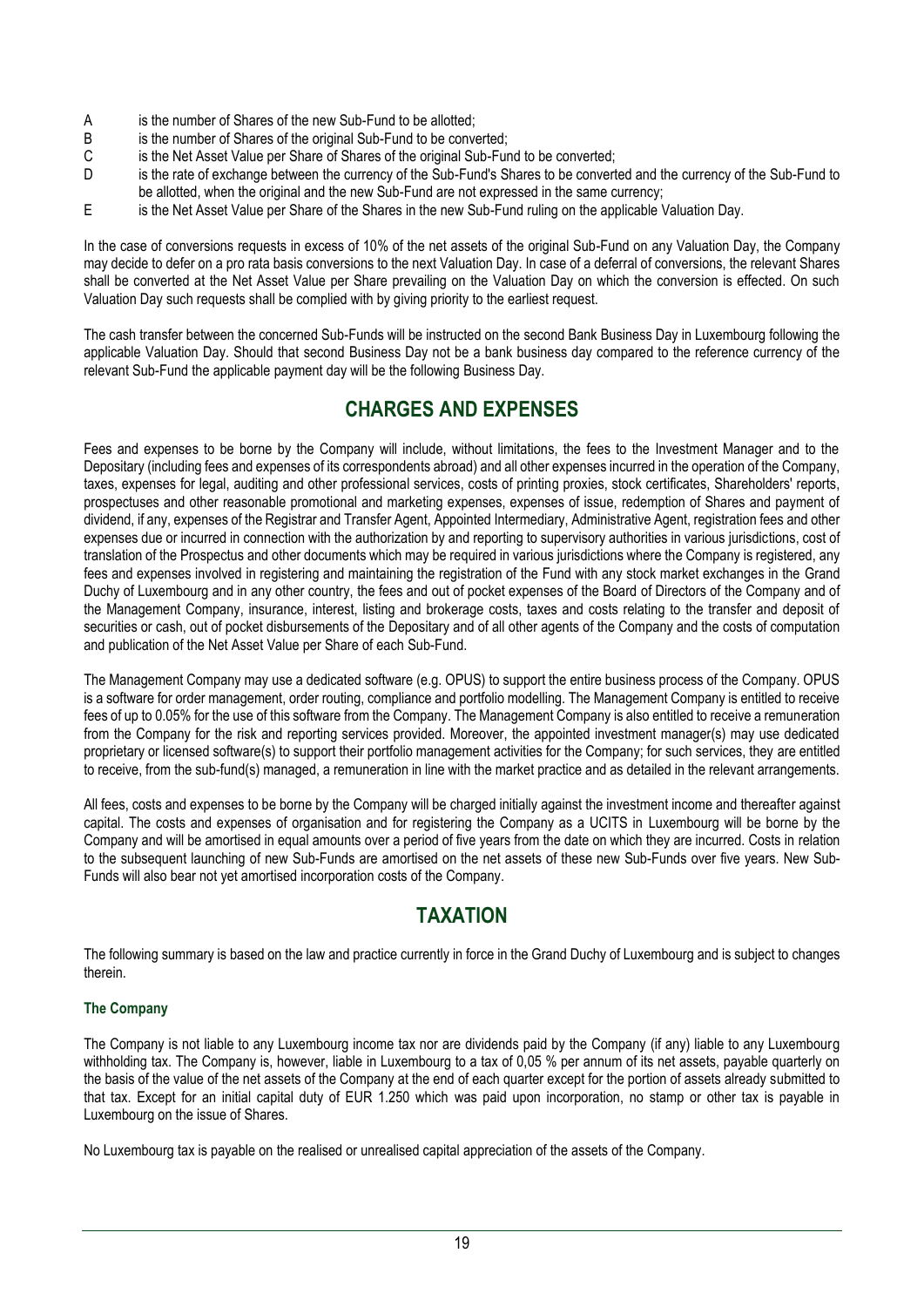Dividends and/or interests received by the Company on its investments may be subject to non-recoverable withholding taxes in the countries of origin.

# **The Shareholders**

Distributions made by the Company and income, dividends, other distributions and capital gains received by a Shareholder resident in Luxembourg or abroad are not subject to a Luxembourg withholding tax.

# *Taxation of resident Shareholders*

In certain cases and under certain conditions, the capital gains made by a Shareholder, an individual resident in Luxembourg holding or having held, directly or indirectly, more than 10% of the capital of the Company or holding the Shares for six months or less before the transfer of a Share, the dividends received by a Shareholder and the proceeds made or received by a corporate body resident may be subject to taxation in Luxembourg unless a tax allowance or exemption applies.

A resident Shareholder is also subject to taxation on donations made in Luxembourg and to inheritance tax.

# *Taxation of non-resident Shareholders*

In certain cases and under certain conditions a non-resident Shareholder holding or having held, directly or indirectly, more than 10% of the capital of the Company or a Shareholder having a permanent business establishment in Luxembourg to which the Share is linked may be subject to taxation in Luxembourg unless a tax treaty limiting taxation in Luxembourg, a tax allowance or exemption applies.

A non-resident Shareholder is not subject to a wealth tax in Luxembourg nor to taxation on donations not made in Luxembourg nor to inheritance tax.

Income received by an individual, resident in a country of the European Union or certain dependent or associated territories, may, depending on the investment strategy of the Sub-Fund of the Company in which this Shareholder holds Shares fall within the scope of Directive 2003/48/EC of the Council of Ministers of 3 June 2003 on taxation of income in the form of interest payments and be subject to a 35% withholding tax.

The Shareholder may also be subject to taxation in his country of residence under the laws and regulations applicable to him and with which he must comply. Potential investors are advised to check the tax obligations in force in their country of residence.

# **Foreign Account Tax Compliance Act ('FATCA')**

The Hiring Incentives to Restore Employment Act (the "Hire Act") was signed into US law in March 2010. It includes provisions generally known as FATCA. The intention of these is that details of US investors holding assets outside the US will be reported by financial institutions to the US Internal Revenue Service, this is a safeguard against US tax evasion. As a result of the Hire Act and to discourage non-US financial institutions from staying outside this regime, all US securities held by a financial institution that does not enter and comply with the regime will be subject to a US tax withholding of 30 per cent on gross sales proceeds as well as income. This regime will become effective in phases between 1 July 2014 and 1 January 2017. The basic terms of the Hire Act currently appear to include a fund as a 'Financial Institution', such that in order to comply, a fund may require all investors to provide mandatory documentary evidence of their tax residence. However, the Hire Act grants the US Treasury Secretary extensive powers to relax or waive the requirements where an institution is deemed to pose a low risk of being used for the purposes of US tax evasion.

Luxembourg has entered into a Model I Intergovernmental Agreement with the United States dated 28 of March 2014. Under the terms of the Intergovernmental Agreement ("IGA"), the Luxembourg –resident financial institution will be obliged to comply with the provisions of FATCA under the terms of the IGA and under the terms of Luxembourg legislation implementing the IGA (the "Luxembourg IGA Legislation"), rather than under the US Treasury Regulations implementing FATCA. Under the IGA, Luxembourg-resident financial institutions that comply with the requirements of the Luxembourg IGA Legislation will be treated as compliant with FATCA and, as a result, will not be subject to withholding tax under FATCA ("FATCA Withholding"). The Company expects that it will be considered to be a Luxembourg resident financial institution that will need to comply with the requirements of the Luxembourg IGA Legislation and, as a result of such compliance, the Company should not be subject to FATCA Withholding. Under the Luxembourg IGA, the Company will be required to report to the Luxembourg tax authorities certain holdings by and payments made to (a) certain US investors, (b) certain US controlled foreign entity investors and (c) non-US financial institution investors that do not comply with the terms of the Luxembourg IGA Legislation. Under the Luxembourg IGA, such information will be onward reported by the Luxembourg tax authorities to the US Internal Revenue Service under the general information exchange provisions of the US-Luxembourg Income Tax Treaty. The first report to the Luxembourg tax authorities is anticipated to occur in 2015, in respect of 2013 and 2014.

In order to be compliant with the requirement set forth in the IGA and/or in accordance with the term of the Chapter 4 status / FATCA Regulations, being the Company qualified as a Non-Reporting Financial Institution ("Non – Reporting FFI"), the Board of Directors has determined that the Shares/interests issued directly by the Company will not be sold directly to or held though any Specified U.S. Person,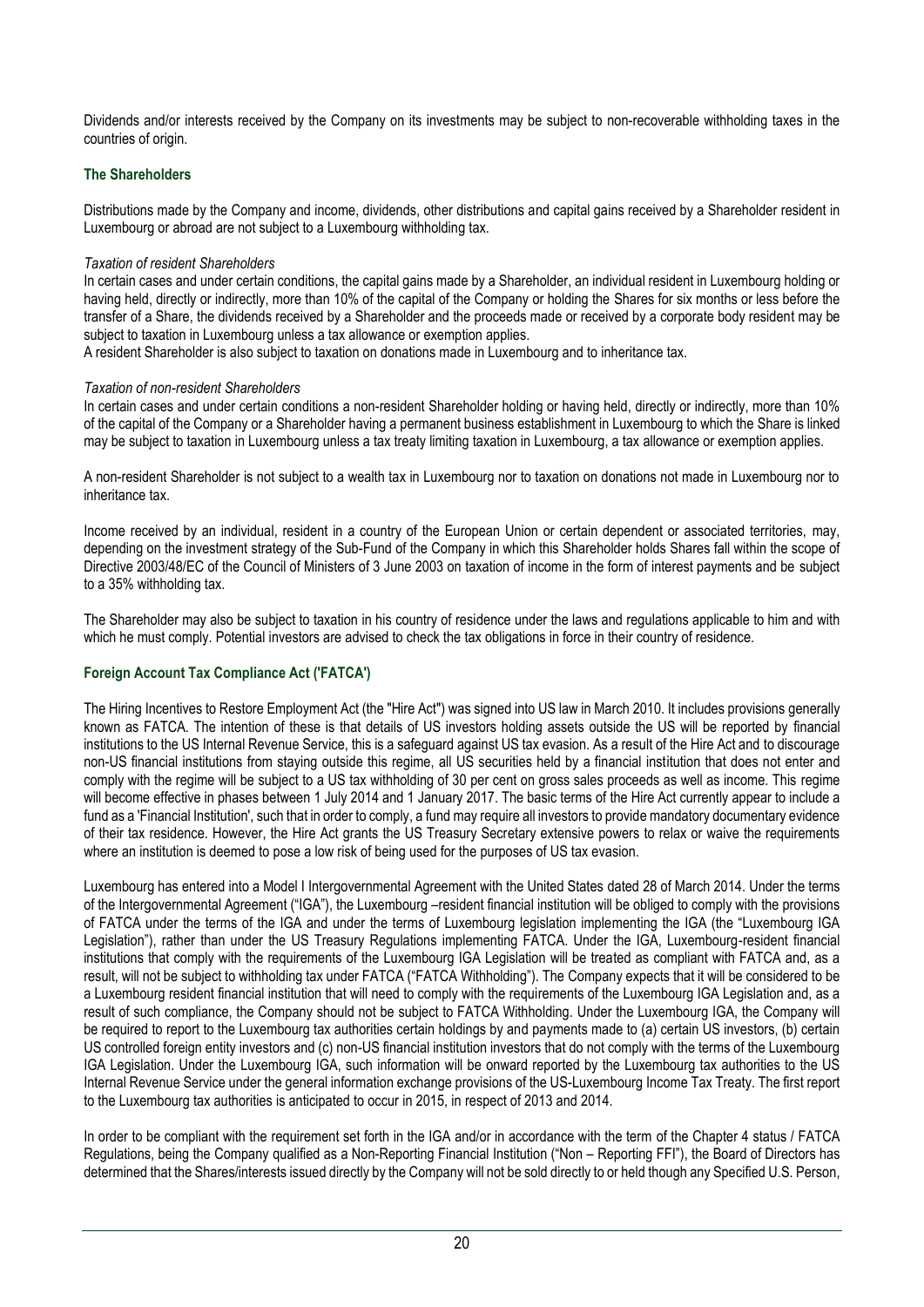non-participating FFI or passive Non-Financial Foreign Entities (the "NFFE") with one or more substantial U.S. owners or U.S. controlling person within the meaning of FATCA definitions, and consequently Shareholders can be liable to compulsory redemption of their holdings in accordance with the relevant provisions of the Articles enabling the Company to compulsorily redeem Shares held by U.S. Persons.

The Company may require Shareholders or potential new investors to provide mandatory documentary evidence of their tax residence.

Shares may both be distributed by, or held through a reporting Financial Institution and non–reporting Financial institution (as defined in the IGA), participating Financial Institution, non-registering local bank, or restricted distributor (according to the definition of FATCA legislation and in particular with reference to its Chapter 4 status), acting as Nominee pursuant to a contractual arrangement which includes among others an explicit obligation to comply with the Prospectus of the Company and the obligation to notify the Company within 90 days in case of change of its Chapter 4 status.

In cases where investors invest in the Company through an intermediary, investors are reminded to check whether such intermediary is FATCA compliant. If the investor is in any doubt, he/she should consult his/her tax advisor, stockbroker, bank manager, solicitor, accountant or other financial adviser regarding the possible implications of FATCA on an investment in the Company and/or any Sub-Fund(s).

## **Common Reporting Standard - EU tax considerations for individuals resident in the EU or in certain third countries or dependent or associated territories**

Under the law of December 18, 2015, implementing the EU Council Directive 2014/107/UE on administrative cooperation in the field of direct taxation (the "DAC Directive") and the Organisation for Economic Co-operation and Development (OECD) Common Reporting Standard (the "CRS") (the "DAC Law"), since January 01, 2016, except for Austria which will benefit from a transitional period until January 01, 2017, the financial institutions of an EU Member State or a jurisdiction participating to the CRS are required to provide to the fiscal authorities of other EU Member States and jurisdictions participating to the CRS details of payments of interest, dividends and similar type of income, gross proceeds from the sale of financial assets and other income, and account balances held on reportable accounts, as defined in the DAC Directive and the CRS, of account holders residents of, or established in, an EU Member State and certain dependent and associated territories of EU Member States or in a jurisdiction which has introduced the CRS in its domestic law.

Payment of interest and other income derived from the Shares will fall into the scope of the DAC Directive and the CRS and are therefore be subject to reporting obligations.

Prospective investors should consult their own tax advisor with respect to the application of the DAC Directive and the CRS to such investor in light of such investors' individual circumstances. Investors are further invited to request information regarding applicable laws and regulations (i.e. any particular tax aspects or exchange regulations) of the countries of which they are citizens, or in which they are domiciled or resident and which may concern the subscription, purchase, holding and redemption of the Shares.

# **Securities Financing Transactions**

The Company will not use, for any of its Sub-Funds, securities financing transactions (including securities lending and repurchase agreements) as defined in art. 3 of Regulation (EU) 2015/2365 of the European Parliament and of the Council of 25 November 2015 on transparency of securities financing transactions and of reuse and amending Regulation (EU) No 648/2012. Should the Company start using securities financing transactions the Prospectus will be amended beforehand.

The Company will not invest, in any of its Sub-Funds, in financial derivatives (including total return swaps as defined in art. 3 of Regulation (EU) 2015/2365 of the European Parliament and of the Council of 25 November 2015 on transparency of securities financing transactions and of reuse and amending Regulation (EU) No 648/2012). Should the Company start investing in total return swaps financial derivatives the Prospectus will be amended beforehand.

# **INVESTMENT RESTRICTIONS**

<span id="page-20-0"></span>The Management Company shall, based upon the principle of spreading of risks, have power to determine the investment policy for each Sub-Fund. Nevertheless the Management Company shall endeavour to maintain investment restrictions which will permit the Company to qualify as an Undertaking for Collective Investment in Transferable Securities (UCITS) under Part I of the 2010 Law on collective investment undertakings.

Except to the extent that more restrictive rules are provided for in connection with a specific Sub-fund as described in the Appendix below, the investment policy shall comply with the rules and restrictions laid down hereafter: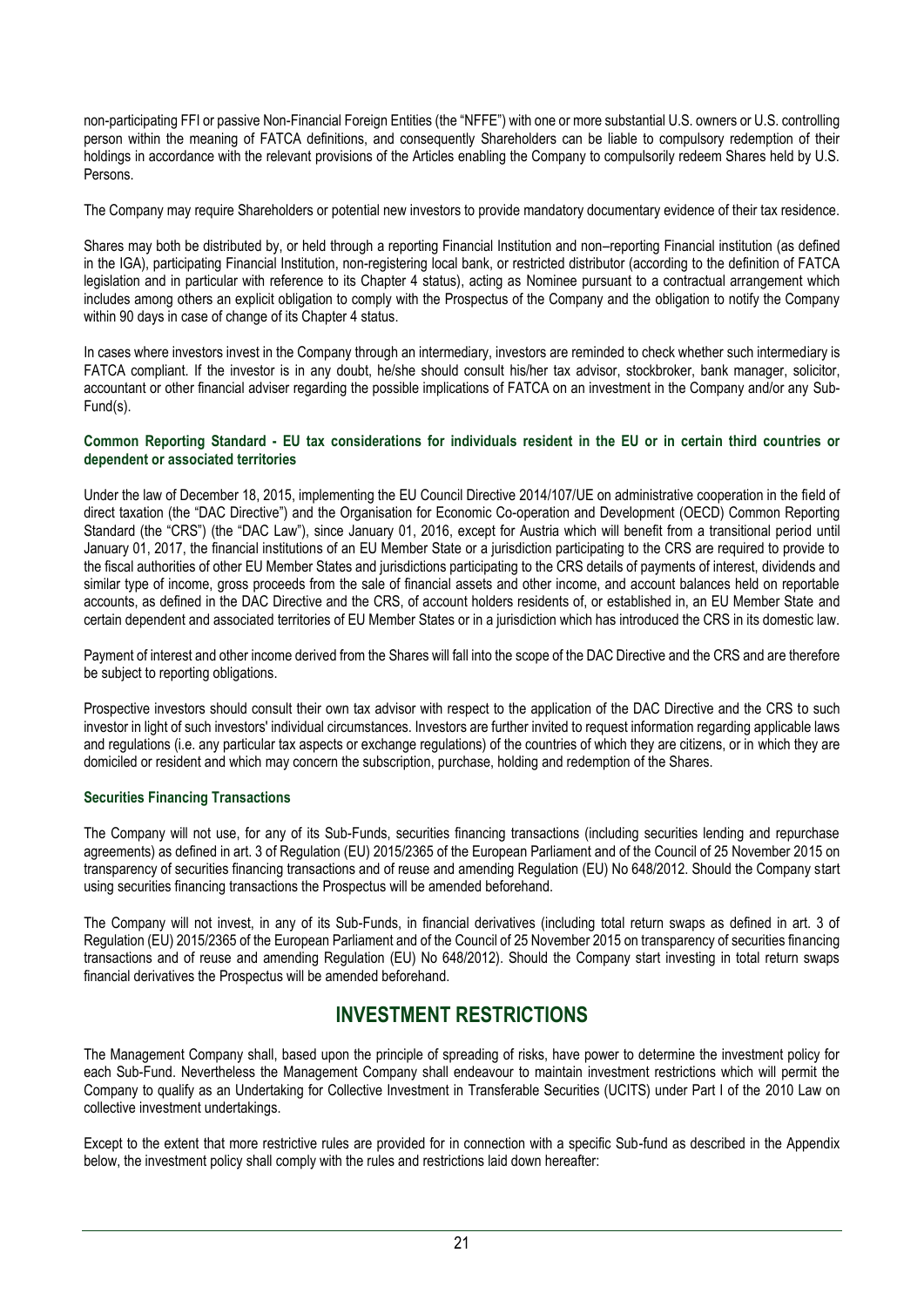# **Article 1**

- 1.1. The investments of the Company must consist solely of:
	- a) Transferable Securities and Money Market Instruments that are admitted to or dealt in on a regulated market, within the meaning of Directive 2004/39/EC of the European Parliament and of the Council of 21 April 2004 on markets in financial instruments;
	- b) Transferable Securities and Money Market Instruments that are traded on another regulated market in a Member State which operates regularly and is recognised and open to the public;
	- c) Transferable Securities and Money Market Instruments admitted to official listing on a stock exchange in a non-Member State of the European Union or traded on another regulated market in a non-Member State of the European Union which operates regularly and is recognised and open to the public, such stock exchange or market being located within any European, American, Asian, African, Australasian or Oceania country (hereinafter called "approved state");
	- d) recently issued Transferable Securities and Money Market Instruments, provided that the terms of issue include an undertaking that application will be made for admission to official listing on a stock exchange or to another regulated market referred to under paragraphs a) to c) above and that such admission is secured within one year of issue;
	- e) units of UCITS authorised according to Directive 2009/65/EC and/or other UCIs within the meaning of the first and second indent of Article 1(2), points a) and b) of Directive 2009/65/EC, whether or not established in a Member State, provided that:
		- (i) such other UCIs have been approved in accordance with a law subjecting them to supervision which is considered by the CSSF as equivalent to that laid down in Community law, and that co-operation between authorities is sufficiently ensured.
		- (ii) the level of guaranteed protection for unitholders in such other UCIs is equivalent to the level of protection provided for the unitholders in a UCITS, and in particular that the rules on asset segregation, borrowing, lending, and uncovered sales of Transferable Securities and money-market instruments that are equivalent to the requirements of Directive 2009/65/EC;
		- (iii) the business operations of the other UCIs is reported in semi-annual and annual reports to enable an assessment to be made of the assets and liabilities, income, transactions and operations during the reporting period;
		- (iv) no more than 10% of the UCITS or other UCIs whose acquisition is envisaged can, in accordance with their respective sales prospectus, management regulations or articles of incorporation, be invested in aggregate in units of other UCITS or UCIs.
	- f) deposits with credit institutions which are repayable on demand or have the right to be withdrawn, and maturing in no more than 12 months, provided that the credit institution has its registered office in a Member State or, if the registered office of the credit institution is situated in a non-Member State, provided that it is subject to prudential rules considered by the CSSF as equivalent to those laid down in Community law;
	- g) financial derivative instruments, including equivalent cash-settled instruments, dealt in on a regulated market referred to in paragraphs a), b) and c) above and/or financial derivative instruments dealt in over-the-counter ("OTC derivatives"), provided that:
		- (i) the underlying consists of instruments covered by paragraphs a) to h), financial indices, interest rates, foreign exchange rates or currencies, in which the Company may invest according to the investment objectives of its Sub-Funds;
		- (ii) the counter-parties to OTC derivative transactions are institutions subject to prudential supervision, and belonging to the categories approved by the CSSF; and
		- (iii) the OTC derivatives are subject to reliable and verifiable valuation on a weekly basis and can be sold, liquidated or closed by an offsetting transaction at any time at their fair value at the Company' s initiative;
	- h) Money Market Instruments other than those dealt in on a regulated market as referred to in paragraphs a) to c) above and which fall under this chapter, if the issue or issuer of such instruments is itself regulated for the purpose of protecting Shareholders and savings, and provided that these instruments are:
		- (i) issued or guaranteed by a central, regional or local authority, a central bank of a Member State, the European Central Bank, the European Union or the European Investment Bank, a non-Member State or, in the case of a Federal State, by one of the members making up the federation, or by a public international body to which one or more Member States belong; or
		- (ii) issued by an undertaking any securities of which are dealt in on regulated markets referred to in paragraphs a), b) or c) above; or
		- (iii) issued or guaranteed by an establishment subject to prudential supervision in accordance with criteria defined by Community law or by an establishment which is subject to and comply with prudential rules considered by the CSSF to be at least as stringent as those laid down by Community law; or
		- (iv) issued by other bodies belonging to the categories approved by the CSSF provided that investments in such instruments are subject to Shareholder protection equivalent to that laid down in the first, the second or the third indent of this paragraph h) and provided that the issuer is a company whose capital and reserves amount at least to ten million Euros (EUR 10,000,000.-) and which presents and publishes its annual accounts in accordance with fourth Directive 78/660/EEC, is an entity which, within a group of companies which includes one or several listed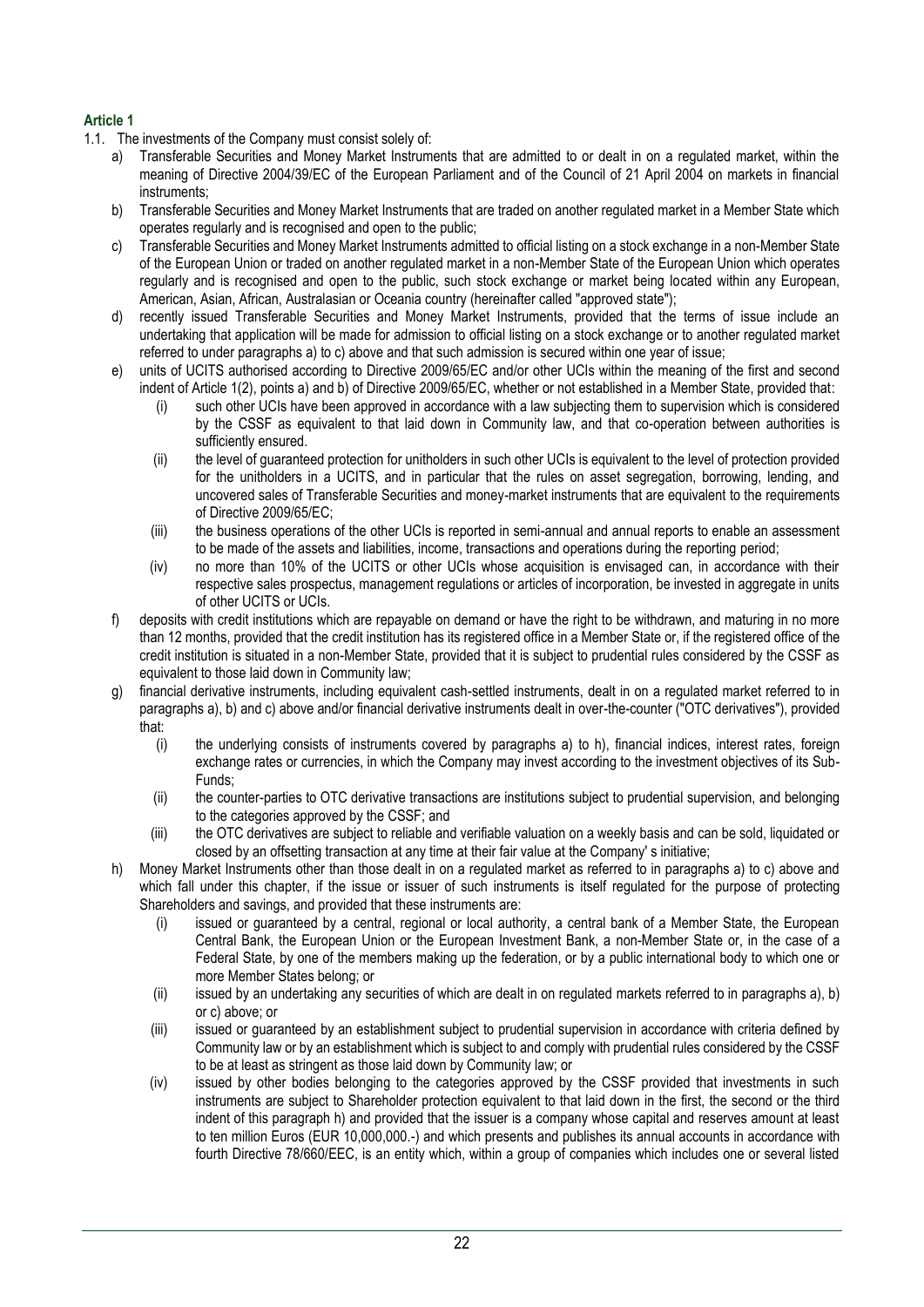companies, is dedicated to the financing of the group or is an entity which is dedicated to the financing of securitisation vehicles which benefit from a banking liquidity line.

- 1.2. However:
	- a) Each Sub-Fund may not invest more than 10% of its assets in Transferable Securities and Money Market Instruments other than those referred to in Article 1.1 hereabove, except for open-ended funds that do not respect the conditions set forth in the Article 1.1 e) hereabove.
	- b) The Company may not acquire either precious metals or certificates representing them.
- 1.3. The Company may hold ancillary liquid assets in any Sub-Fund.
- 1.4. The Company may acquire movable and immovable property which is essential for the direct pursuit of its business.

## **Article 2**

Each Sub-Fund shall ensure that its global exposure relating to derivative instruments does not exceed its net assets.

The risk exposure is calculated taking into account the current value of the underlying assets, the counterparty risk, future market movements and the time available to liquidate the positions. This shall also apply to the following subparagraphs.

The Sub-Funds may invest, as a part of their investment policy and within the limit laid down in Article 3.5 mentioned below, in financial derivative instruments provided that the exposure to the underlying assets does not exceed in aggregate the investment limits laid down in Article 3. When the Sub-Funds invest in index-based financial derivative instruments, these investments do not have to be combined to the limits laid down in Article 3. When a transferable security or money market instrument embeds a derivative, the latter must be taken into account when complying with the requirements of this Article.

# **Article 3**

- 3.1. The Company may not invest more than 10% of the net assets of any Sub-Fund in Transferable Securities or Money Market Instruments issued by the same body. The Company may not invest more than 20% of the net assets of any Sub-Fund in deposits made with the same body. The risk exposure to a counterparty of the Company in an OTC derivative transaction may not exceed 10% of the net assets of any Sub-Fund when the counterparty is a credit institution referred to in Article 1 f) hereabove, or 5% of the net assets in the other cases.
- 3.2. The total value of the Transferable Securities and Money Market Instruments held by the Company in the issuing bodies in each of which it invests more than 5% of the net assets of such Sub-Fund must not exceed 40% of the value of the assets of such Sub-Fund. This limitation does not apply to deposits and OTC derivative transactions made with financial institutions subject to prudential supervision.

Notwithstanding the individual limits laid down in paragraph 3.1 hereabove, a Sub-Fund may not combine, where this would lead to investment of more than 20% of its assets in a single body, any of the following:

- − investments in Transferable Securities or Money Market Instruments issued by that body,
- − deposits made with a single body, or
- exposures arising from OTC derivatives transactions undertaken with that body.
- 3.3. The limit laid down in paragraph 3.1 hereabove (first sentence), may be of a maximum of 35% if the Transferable Securities or Money Market Instruments are issued or guaranteed by a Member State of the European Union, by its local authorities, by a non-Member State or by public international bodies to which one or more Member States are members.
- 3.4. The limit laid down in paragraph 3.1 hereabove (first sentence), may be of a maximum of 25% for certain bonds when they are issued by a credit institution whose registered office is situated in a Member State of the European Union and which is subject by law to special public supervision designed to protect the bondholders. In particular, sums deriving from the issue of such bonds must be invested pursuant to the law in assets which, during the whole period of validity of the bonds, are capable of covering claims attaching to the bonds and which, in the event of bankruptcy of the issuer, would be used on a priority basis for the reimbursement of the principal and payment of the accrued interest.

When the Company invests more than 5% of the net assets of any Sub-Fund in such bonds as referred to in first indent and issued by one issuer, the total value of such investments may not exceed 80% of the value of the Sub-Fund's assets.

3.5. The Transferable Securities and Money Market Instruments referred to in paragraphs 3.3 and 3.4 hereabove are not taken into account for the purpose of applying the limit of 40% referred to in paragraph 3.2 hereabove.

The limits set out in paragraphs 3.1, 3.2, 3.3 and 3.4 hereabove may not be combined; thus, investments in Transferable Securities or Money Market Instruments issued by the same body or in deposits or derivative instruments made with this body in accordance with paragraphs 3.1, 3.2, 3.3 and 3.4 hereabove may not exceed a total of 35% of the assets of a Sub-Fund.

Companies which are included in the same group for the purposes of consolidated accounts, as defined in accordance with Directive 83/349/EEC or in accordance with recognised international accounting rules are regarded as a single body for the purpose of calculating the limits contained in this Article.

The Company may invest in aggregate up to 20% of the net assets of any Sub-Fund in Transferable Securities and Money Market Instruments with the same group.

### **Article 4**

The Management Company is authorised, in accordance with the principle of the risks spreading, to invest up to 100% of the net assets of any Sub-Fund in Transferable Securities and Money Market Instruments issued or guaranteed by a Member State of the European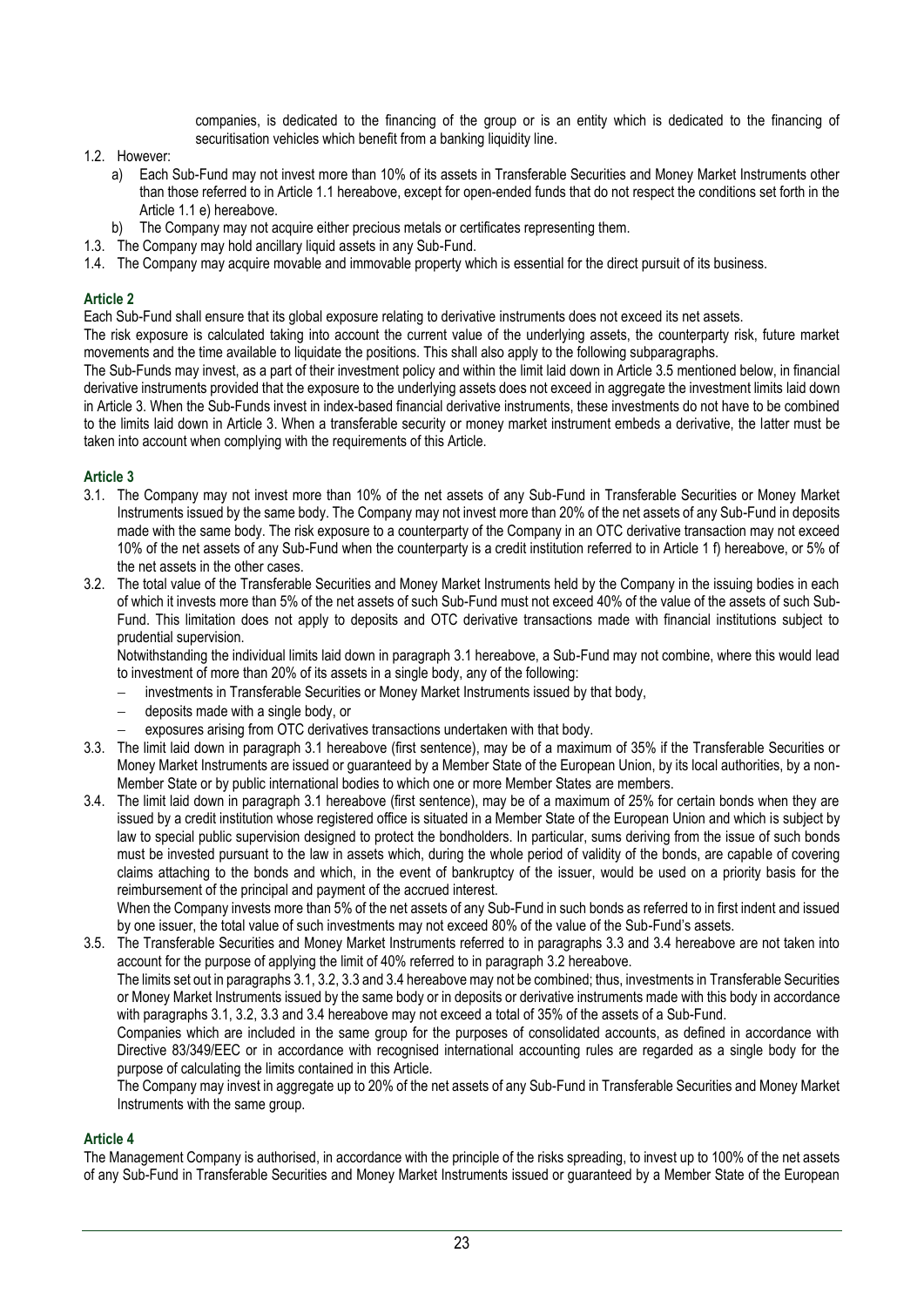Union, by its public territorial bodies, by a member state of the OECD, or by international organisations of a public character of which one or more Member States of the European Union are part, on the condition that such securities belong to at least six different issuers, without the securities belonging to a single issuer exceeding 30% of the total amount.

# **Article 5**

5.1. The Company may acquire the units/shares of UCITS and/or other UCIs referred to in Article 1, 1.1) e) hereabove, provided that no more than 10% of the net assets of any Sub-Fund are invested in a single UCITS or other single UCI.

For the purposes of applying this investment limit, each sub-fund of any umbrella UCITS and/or UCI shall be considered as a separate entity, provided that the principle of segregation of commitments of the different sub-funds is ensured in relation to third parties.

5.2. Investments made in units/shares of other single UCIs and/or other single UCITS may not exceed, in aggregate, 10% of the net assets of any Sub-Fund of the Company. Specific exceptions may be set for each Sub-Fund, as detailed in the relevant Appendix of each Sub-Fund.

When the Company has acquired units/shares of UCITS and/or other UCIs, the assets of the respective UCITS or other UCI do not have to be combined in the view of the limits laid down in Article 3 hereabove.

5.3. When the Company invests in the units/shares of other UCITS and/or other UCIs that are managed, directly or by delegation, by the same Investment Manager or by any other company to which it is linked by common management or control or by a substantial direct or indirect holding, the Investment Manager or other company may not charge subscription or redemption fees on account of the Company in such units/shares of other UCITS and/or UCI.

# **Article 6**

- 6.1. The Company may not acquire any shares carrying voting rights which would enable it to exercise significant influence over the management of an issuing body.
- 6.2. Moreover, the Company may acquire no more than:
	- − 10% of the non-voting shares of the same issuer;
	- − 10% of the debt securities of the same issuer;
	- − 25% of the units/shares of the same UCITS and/or other UCI;
	- − 10% of the Money Market Instruments of the same issuer.

The limits laid down in the second, third and fourth indents may be disregarded at the time of acquisition if at that time the gross amount of debt securities or Money Market Instruments, or the net amount of the securities in issue cannot be calculated.

- 6.3. Paragraphs 6.1) and 6.2) hereabove are waived as regards:
	- a) Transferable Securities and Money Market Instruments issued or guaranteed by a Member State of the European Union or its local authorities;
	- b) Transferable Securities and Money Market Instruments issued or guaranteed by a non-Member State of the European Union;
	- c) Transferable Securities and Money Market Instruments issued by public international bodies of which one or more Member States of the European Union are members;
	- d) shares held by the Company in the capital of a company incorporated in a non-Member State of the European Union which invests its assets mainly in the securities of issuing bodies having their registered office in that State, where under the legislation of that State, such a holding represents the only way in which the Company can invest in the securities of issuing bodies of that State. This derogation, however, shall apply only if in its investment policy the Company from the non-Member State of the European Union complies with the limits laid down in articles 3, 5 and 6.1 and 6.2 hereabove. Where the limits set in articles 3 and 5 are exceeded, article 7 shall apply mutatis mutandis;
	- e) shares held by one or more investment companies in the capital of a subsidiary company carrying on only the business of management, advice or marketing in the country/state where the subsidiary is located, in regard to the repurchase of units at unit-holders' request exclusively on its or their behalf.

# **Article 7**

7.1. The Company need not necessarily comply with the limits laid down in this Chapter when exercising subscription rights attaching to Transferable Securities or Money Market Instruments which form part of their assets.

While ensuring observance of the principle of risk-spreading, recently formed Sub-Funds may derogate from articles 3, 4 and 5 hereabove for a period of six months following the end of their respective initial subscription period.

- 7.2. If the limits referred to in paragraph 7.1 hereabove are exceeded for reasons beyond the control of the Company or as a result of the exercise of subscription rights, it must adopt as a priority objective for its sales transactions the remedying of that situation, taking due account of the interests of its Shareholders.
- 7.3. If an issuer is an umbrella UCI where the assets of a sub-fund are exclusively answerable for the rights of the investors relating to that sub-fund and to those of the creditors whose claim arose on the occasion of the constitution, the operation or the liquidation of this sub-fund, each sub-fund is to be considered as a separate issuer for the purpose of applying the risk spreading rules referred to in articles 3 and 4 hereabove.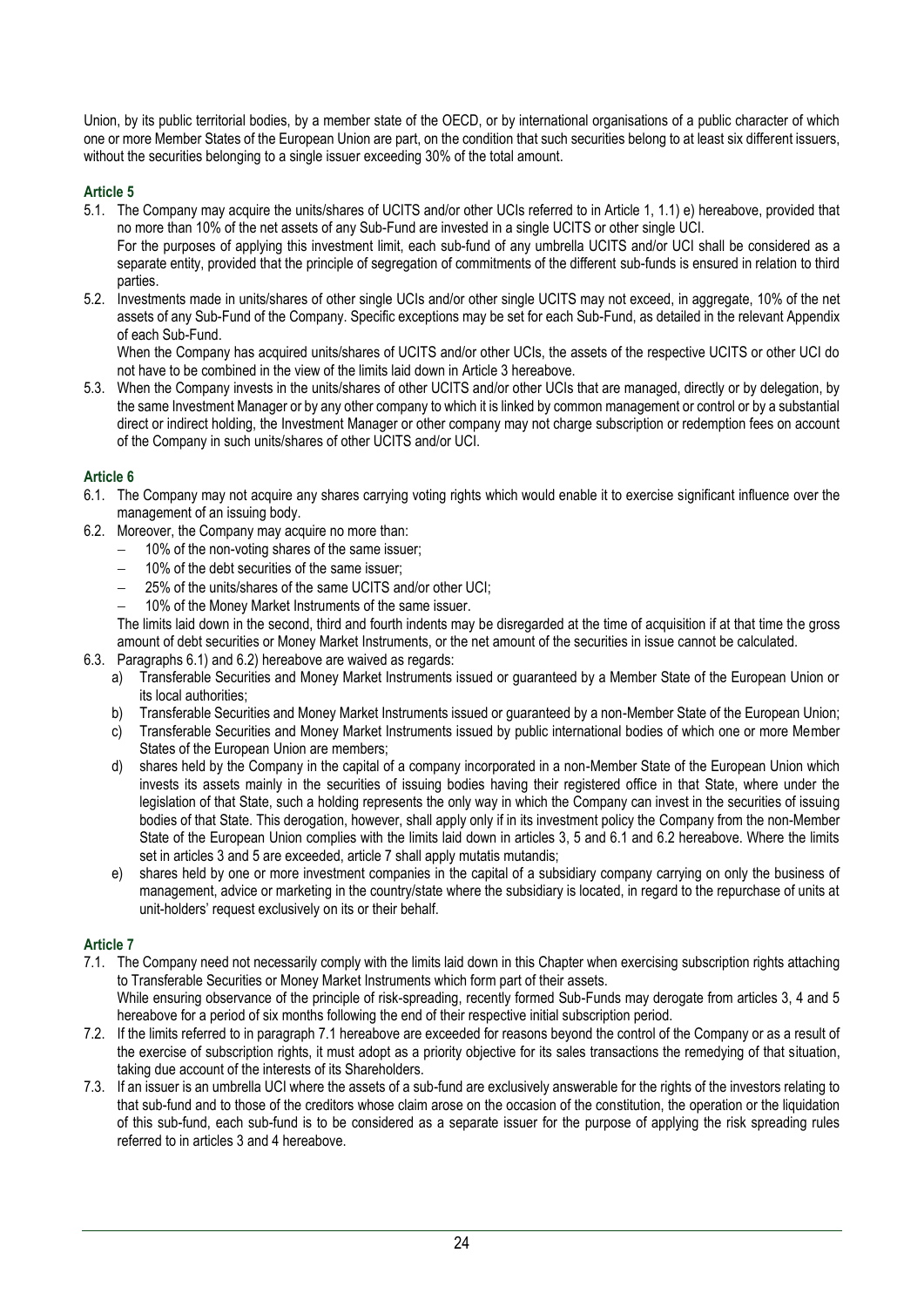# **Article 8**

8.1. Each Sub-Fund may not borrow.

However, each Sub-Fund may acquire foreign currency by means of a back-to-back loan.

- 8.2. By way of derogation from paragraph 8.1 hereabove, each Sub-Fund may borrow provided that such a borrowing is:
	- a) on a temporary basis and represents:
	- − in the case of investment companies, no more than 10% of their assets, or
	- − in the case of common funds, no more than 10% of the value of the fund, or
	- b) to enable the acquisition of immovable property essential for the direct pursuit of its business and represents, in the case of an investment company, no more than 10% of its assets.

Where the Company is authorised to borrow under points a) and b) above, that borrowing shall not exceed 15% of its assets in total.

# **Article 9**

- 9.1. Each Sub-Fund may not, without prejudice to the application of articles 1 and 2 hereabove, grant loans or act as a guarantor on behalf of third parties.
- 9.2. Paragraph 9.1 shall not prevent the Company from acquiring Transferable Securities or Money Market Instruments or other financial instruments referred to in article 1, paragraph 1.1 e) g) and h) hereabove which are not fully paid.

# **Article 10**

Each Sub-Fund may not carry out uncovered sales of Transferable Securities, Money Market Instruments or other financial instruments referred to in article 1, paragraph 1.1 e), g) and h) hereabove.

# **EFFICIENT PORTFOLIO MANAGEMENT TECHNIQUES AND INSTRUMENTS**

<span id="page-24-1"></span><span id="page-24-0"></span>The Company will not employ efficient portfolio management techniques.

# **NET ASSET VALUE**

# **Net Asset Value per Share Determination**

The Net Asset Value per Share shall be determined on any applicable Valuation Day as defined in the Appendix of each Sub-Fund.

The Net Asset Value per Share of each Sub-Fund is determined by dividing the value of the total assets of the Sub-Fund less the liabilities of the Sub-Fund by the total number of Shares of such Sub-Fund outstanding on any Valuation Day.

The valuation of the assets of the various Sub-Funds will be determined as follows:

- 1. The value of cash and deposits, drafts and bills payable on demand, receivables, and expenditures paid in advance, dividends and interests announced or due but not yet received, will be constituted by the nominal value of these assets, unless it appears unlikely that this value can be realized. In this case the value will be determined by subtracting an amount deemed to be appropriate by the Management Company to reflect the real value of these assets.
- 2. The valuation of any Transferable Securities or Money Market Instruments or derivatives traded or listed on a stock exchange shall be made on the basis of the closing price as at the Valuation Day unless such price is not representative.
- 3. The value of any Transferable Securities or Money Market Instruments traded on another regulated market shall be determined on the basis of the closing price as at the Valuation Day.
- 4. In as much as Transferable Securities and Money Market Instruments on a dedicated Valuation Day are neither officially traded nor listed on an exchange or regulated market, or in the case where, for securities and Money Market Instruments officially listed or traded on a stock exchange or another regulated market, the price as determined pursuant to paragraphs 2 and 3 hereabove is not representative of the true value of such Transferable Securities or Money Market Instruments, the valuation shall be made on the basis of their likely value of realisation, estimated with due care and good faith by the Management Company.
- 5. Money market instruments with a residual maturity of less than 12 month are valued as follows (linear valuation): the determining rate for these investments will be gradually adapted during repayment starting from the net acquisition price and keeping the resulting return constant. If there are notable changes in market conditions, the basis for evaluating Money Market Instruments will be adapted to new market returns.
- 6. Shares/units of UCITS and other UCI's will be valued on the basis of their last available Net Asset Value per Share at the Valuation Day.
- 7. The valuation of swaps will be based on their market value, which itself depends on various factors (e.g. level and volatility of the underlying asset, market interest rates, residual term of the swap). Any adjustments required as a result of issues and redemptions are carried out by means of an increase or decrease in the nominal of the swaps, traded at their market value;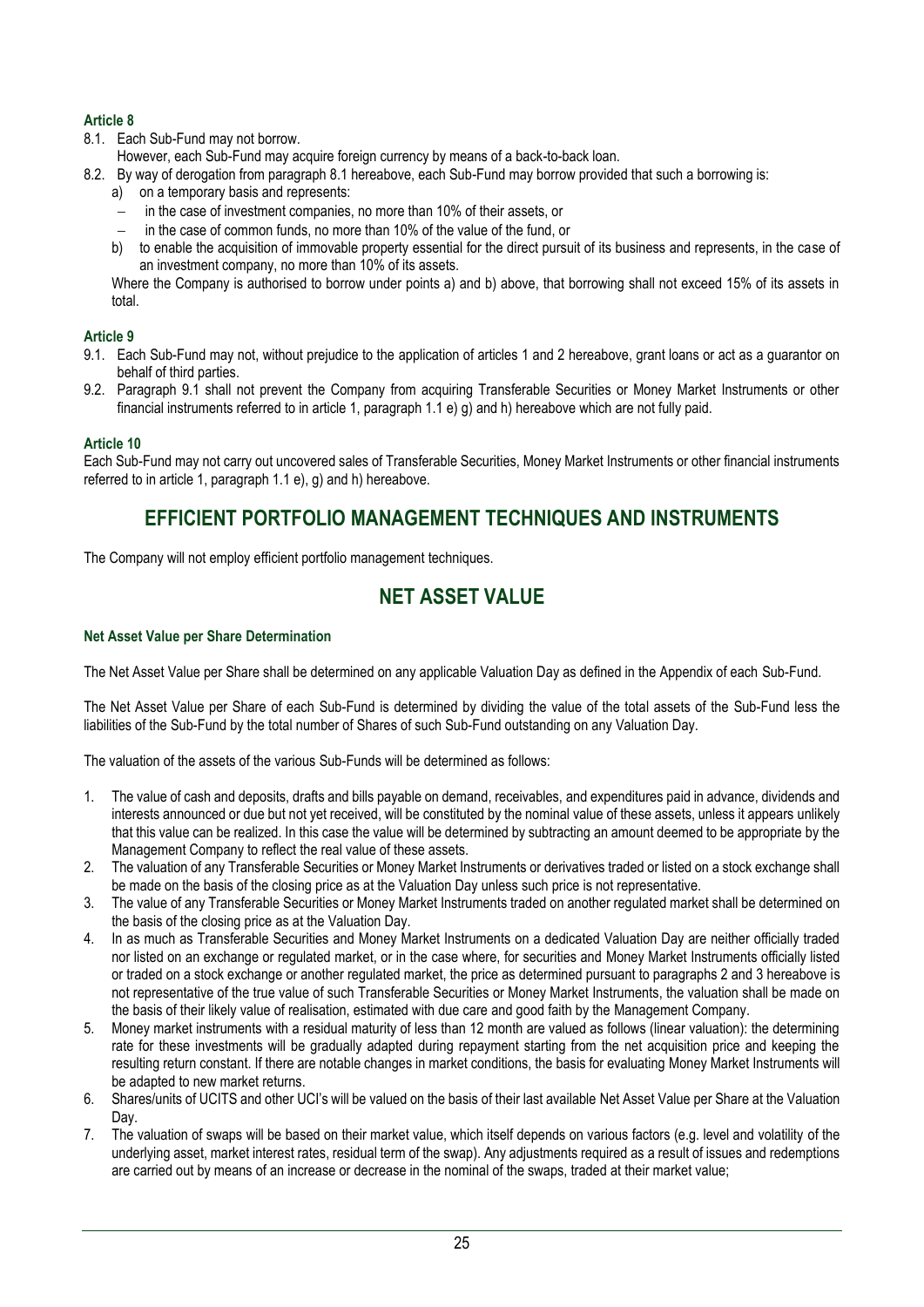8. The valuation of derivatives traded over-the-counter (OTC), such as futures, forward or option contracts not traded on exchanges or on other recognized markets, will be based on their net liquidating value determined, pursuant to the policies established by the Management Company on the basis of recognized financial models in the market and in a consistent manner for each category of contracts. The net liquidating value of a derivative position is to be understood as being equal to the net unrealized profit/loss with respect to the relevant position;

"Closing price" under points 1 and 2 above shall mean last available price.

If due to special circumstances a valuation made on the basis of the above rules should prove impossible or inaccurate, other generally accepted and verifiable valuation shall be applied criteria to obtain a fair valuation.

Any asset that may not be expressed in the reference currency of the Sub-Fund to which it belongs will be converted into the reference currency of this Sub-Fund at the exchange rate applicable on the Valuation Day or at the exchange rate fixed in the forward contracts.

During the existence of any state of affairs which, in the opinion of the Management Company, makes the determination of the Net Asset Value per Share of a Sub-Fund in its reference currency either not reasonably practical or prejudicial to the Shareholders of the Company, the Net Asset Value per Share and the Subscription Price and Redemption Price may temporarily be determined in such other currency as the Management Company may determine.

## **Suspension of Calculation of the Net Asset Value per Share and of Issue and Redemption of Shares**

The Management Company may suspend the calculation of the Net Asset Value per Share of any Sub-Fund and may suspend the issue and redemption of Shares of the relevant Sub-Fund:

- a) during any period when any market or stock exchange, which is the principal market or stock exchange on which a material part of the Company's investments attributable to any Sub-Fund for the time being are quoted, is closed, (otherwise than for ordinary holidays), or during which dealings are substantially restricted or suspended;
- b) during the existence of any state of affairs which in the opinion of the Management Company constitutes an emergency as a result of which disposals or valuations of assets owned by the Company attributable to any Sub-Fund would be impracticable;
- c) during any breakdown in, or restriction in the use of the means of communication normally employed in determining the price or value of any of the investments attributable to any Sub-Fund or the current prices on any market or stock exchange;
- d) during any period when the Company is unable to repatriate moneys for the purpose of making payments on the redemption of its Shares or during which any transfer of moneys involved in the realisation or acquisition of investments or payments due on redemption of such Shares cannot in the opinion of the Management Company be effected at normal rates of exchange;
- e) during any period when, in the opinion of the Management Company, there exists unusual circumstances which make it impracticable or unfair towards the Shareholders to continue dealing with Shares of any Sub-Fund of the Company;
- f) in case of a decision to liquidate the Company, on or after the day of publication of the first notice convening the General Meeting of Shareholders for this purpose.

Shareholders having requested issue, redemption of their Shares will be notified in writing of any such suspension within seven calendar days of their request and will be promptly notified in writing of the termination of such suspension.

The suspension affecting any Sub-Fund will have no effect on the calculation of Net Asset Value per Share, Subscription Price and Redemption Price or the issue and redemption of the Shares of any other Sub-Fund.

# **LIQUIDATION, TERMINATION AND AMALGAMATION**

# <span id="page-25-0"></span>**Liquidation**

The Company has been established for an unlimited period of time. However, the Company may be dissolved and liquidated at any time by a resolution of the General Meeting of Shareholders.

In the event of a dissolution of the Company, liquidation shall be carried out by one or several liquidators (who may be physical persons or legal entities) named by the Meeting of Shareholders effecting such dissolution and which shall determine their powers and their compensation.

In the event of dissolution, the liquidator(s) appointed by the Shareholders of the Company in accordance with the CSSF will realise the assets of the Company in the best interests of the Shareholders, and the Depositary, upon instruction given by the liquidator(s), will distribute the net proceeds of liquidation (after deducting all liquidation expenses) among the Shareholders in proportion to their respective rights.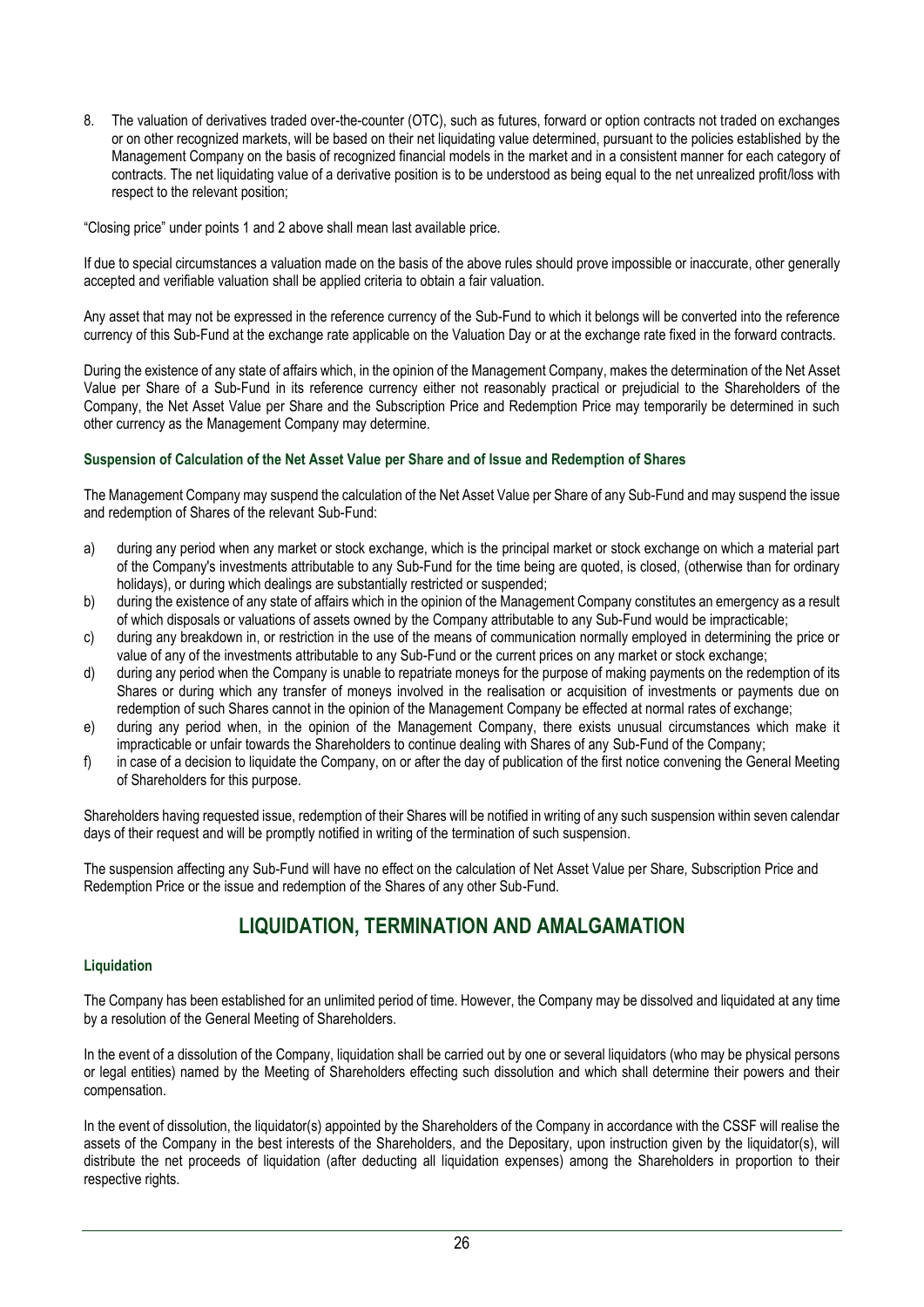As provided for by Luxembourg law, at the close of liquidation, the proceeds of liquidation corresponding to Shares not surrendered for repayment will be kept in safe custody at the *Caisse de Consignations* until the statute of limitation has lapsed.

If the capital of the Company falls below two thirds of the minimum capital as required by the law, the Board of Directors must submit a resolution for approval by a simple majority of the Shares represented at the meeting to consider dissolution of the Company to a General Meeting of Shareholders convened to be held within 40 days and for which no quorum shall be prescribed.

If the capital of the Company falls below one quarter of the minimum capital stated above, the Board of Directors must submit the question of dissolution of the Company to a General Meeting of Shareholders convened to be held within 40 days and for which no quorum shall be prescribed, and a decision to dissolve the Company may in such case be taken by the Shareholders owning one quarter of the Shares at the Meeting.

In addition, the Company shall inform the Shareholders by sending a liquidation notice to all Shareholders at their address in the Share register. All the decisions taken by the General Meeting or the Board of Directors regarding the liquidation of the Company will be published according to the Luxembourg law.

# **Termination of Sub-Funds**

If the net assets of any Sub-Fund:

- − has not reached or has decreased to a minimum amount, to be the minimum level for such a Sub-Fund to be operated in an economically efficient manner as determined by the Board of Directors, or
- − in case the Board of Directors deems that it is appropriate because of changes in the economic or political situation affecting the relevant Sub-Fund, or
- − if an economic rationalisation is needed

the Board of Directors may decide to terminate a Sub-Fund.

The Company may, until the decision to liquidate is executed, continue to redeem or convert the Shares of the Sub-Fund which it has been decided to liquidate, taking account of liquidation costs but without deducting any Redemption Fee as stated in the Prospectus. The formation expenses will be fully amortized.

Termination of a Sub-Fund for other reasons than those mentioned hereabove may be effected only upon prior approval by the Shareholders of the Sub-Fund to be terminated at a duly convened Meeting which may be validly held without quorum and decide at the simple majority of expressed votes.

Amounts unclaimed by Shareholders on the closure of liquidation of the relevant Sub-Fund shall be deposited with the Depositary for a period not exceeding six months from the date of closure. After such period the amounts will be deposited with the *Caisse de Consignation*.

# **Merger**

"Merger" means an operation whereby:

- one or more UCITS or sub-funds thereof, the "merging UCITS", on being dissolved without going into liquidation, transfer all of their assets and liabilities to another existing UCITS or a sub-fund thereof, the "receiving UCITS", in exchange for the issue to their shareholders of shares of the receiving UCITS and, if applicable, a cash payment not exceeding 10% of the net asset value of those shares;
- two or more UCITS or sub-funds thereof, the "merging UCITS", on being dissolved without going into liquidation, transfer all of their assets and liabilities to a UCITS which they form or a sub-fund thereof, the "receiving UCITS", in exchange for the issue to their shareholders of shares of the receiving UCITS and, if applicable, a cash payment not exceeding 10% of the net asset value of those shares;
- − one or more UCITS or sub-funds thereof, the "merging UCITS", which continue to exist until the liabilities have been discharged, transfer their net assets to another sub-fund of the same UCITS, to a UCITS which they form or to another existing UCITS or a sub-fund thereof, the "receiving UCITS".

For the purposes of the present chapter, it is defined:

- "cross-border merger" means a merger of UCITS:
	- a) at least two of which are established in different Member States, or
	- b) established in the same Member State into a newly constituted UCITS established in another Member State;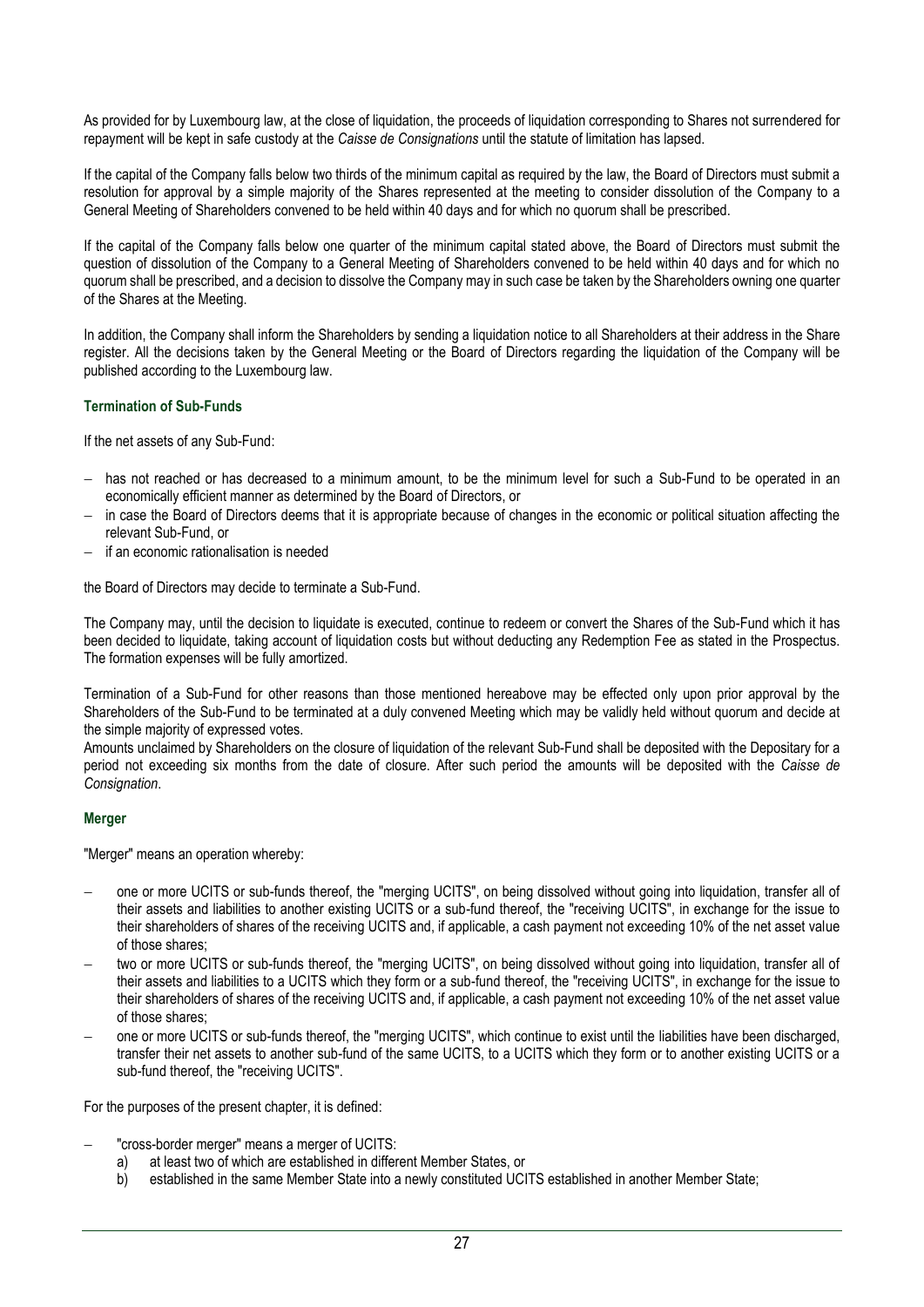− "domestic merger" means a merger between UCITS established in the same Member State where at least one of the involved UCITS has been notified pursuant to Article 93 of Directive 2009/65/EC.

Any merger will be carried out in accordance with the provisions and requirements of the 2010 Law which governs all the consequences arising therefrom.

Merger of a Sub-Fund with another Sub-Fund of the Company or with another Luxembourg UCITS (domestic merger) or abroad (crossborder merger), for other reasons than those mentioned hereabove (in the paragraph "Termination of Sub-Funds") may be effected only upon prior approval by the Shareholders of the Sub-Fund to be merged at a duly convened Meeting which may be validly held without quorum and decide at the simple majority of expressed votes.

A merger decided by the Board of Directors or approved by the Shareholders of the Sub-Fund concerned will be binding the Shareholders of the relevant Sub-Fund after a one (1) month notice, during which period they may redeem part or all their Shares without any Redemption Fee as stated in the current Prospectus.

All the decisions taken by the Shareholders of the Sub-Fund concerned or the Board of Directors regarding the merger of the Sub-Fund will be published according to the Luxembourg law.

In the case of a merger with a *fonds commun de placement*, the decision will be binding only those Shareholders having voted in favour of the merger. The Company shall inform holders of the relevant Shares by notice sent to their address in the Share register.

# **MEETINGS, REPORTS AND NOTICES**

## <span id="page-27-0"></span>**Meetings**

The annual General Meeting of Shareholders of the Company will be held in Luxembourg the first Tuesday of May in each year (or if such day is not a Business Day, on the following Business Day). Other General Meetings or special meetings of Shareholders of one or more Sub-Funds may be held at such time and place as are indicated in the notices of such meetings. Notices of General Meetings and other notices are given in accordance with Luxembourg law. Notices will specify the place and time of the meeting, the conditions of admission, the agenda, the quorum and voting requirements.

# **Reports**

Financial periods will end on 31 December in each year. The annual report containing the audited consolidated financial accounts expressed in EUR of the Company in respect of the preceding financial period and the accounts of the Company will be made available at its registered office at least 15 calendar days before the annual General Meeting. Unaudited semi-annual reports at 30 June will be made available within 2 months of the relevant date. Copies of all financial reports will be available at the Registered Office of the Company.

### **Notices**

Notices and relevant communications to Shareholders will be published in national newspapers of the countries where the Company is registered in addition to publications required under Luxembourg law.

# **CONFLICTS OF INTEREST**

### <span id="page-27-1"></span>**Board of Directors**

The member of the Board of Directors may have conflicts of interest, principally arising from their role as directors of other investment vehicles. The Board of Directors will have regard to their obligations to act in the best interests of the Company and its Shareholders in managing these conflicts.

### **Management Company**

The member of the Board of Directors and the Conducting Persons of the Management Company may have conflicts of interest, principally arising from their role as directors of other investment vehicles. The Board of Directors and the Conducting Persons will have regard to their obligations to act in the best interests of the Company and its Shareholders in managing these conflicts.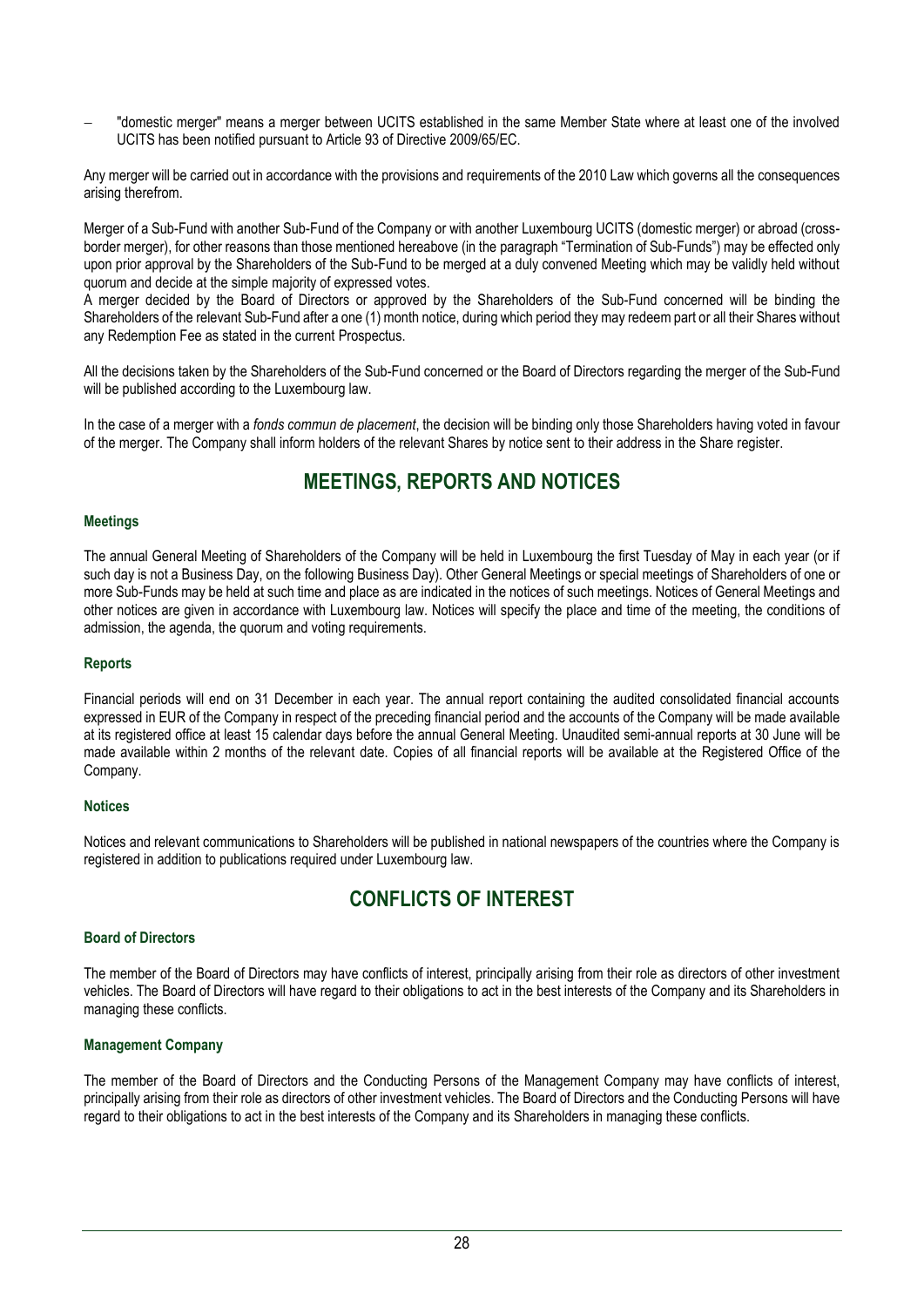#### **Investment Managers and Investment Advisers**

Each of the Investment Managers and Investment Advisers may undertake financial, investment or professional activities which give rise to conflicts of interest with the Company and/or its Shareholders. Where there is a material risk of damage to the Company and/or its Shareholders arising from any Investment Manager and/or any Investment Adviser, this conflict will be managed by the latter to prevent the conflict from adversely affecting the interests of the Company and/or its Shareholders so far as it is practicable having regard to their obligations to other clients. Where it cannot be managed it will be disclosed to the Management Company.

### **Conflict of interest policy**

The conflict of interest policy of the Company, as amended from time to time, is available on the Company's website [www.selectrasicav.com.](http://www.selectrasicav.com/)

### **Remuneration Policy of the Management Company**

The Management Company has endeavoured to align its procedures with the relevant legal requirements and current best practice and it complies with the relevant remuneration principles in a way and to an extent that is appropriate to its size, internal organisation, and the nature, scope and complexity of its activities.

The Management Company promotes sound and effective risk management and its remuneration policy is in line with Management Company's strategy, objectives, values and long-term interests and does not induce excessive risk-taking which is inconsistent with the risk profiles of the instrument constituting the AIF or UCITS it manages.

In depth, the strategy includes quantified risk tolerance levels with a multi-year horizon. The Management Company has a proper balance between variable and fixed remuneration, based on the measurement of performance. In this case, the total amount of remuneration is based on a combination of the assessment of the performance of the individual and of the business unit or AIF or UCITS concerned and the Management Company's overall results. The assessment of performance is set in a multi-year framework appropriate to the life-cycle or the holding recommended to the investors of the UCITS or AIF managed by the Management Company. Such multiyear framework has been inserted in order to guarantee that it duly considers the long term performance and investment risks of the UCITS and that the effective payment of the performance-related components of the remuneration are spread on the same period.

The following categories of staff, unless it is demonstrated that they have no material impact on the Management Company's risk profile or on an AIF or UCITS it manages, are included as the Identified Staff of Management Company's:

- Executive and non-executive members of the management body of the Management Company;
- All members of the Senior Management of the Management Company, such as the Conducting Officers;
- Control Functions:
- Risk Takers;
- Other Risk Takers such as any employee receiving total remuneration in the bracket of Senior Managers and Risk Takers (if applicable), whose activities have a material impact on the investment fund's risk profile as managed by the Management Company.

When assessing individual performance, financial and non-financial criteria are taken into account.

The Management Company aligns its remuneration policy with its interests and the interests of the AIF or UCITS it manages and their investors and includes measures to avoid conflicts of interest.

In order to prevent excessive risk-taking, managers consider conservative valuation policies and do not ignore concentration risks and risk factors, such as liquidity risk and concentration risk that could place the AIFs or UCITS that SMC manages under stress at some point in the future.

The fixed component of the remuneration represents a sufficiently high proportion of the total remuneration to allow the operation of a fully flexible policy on variable remuneration components including that variable remuneration can go down to zero.

The Management Company does not award, pay or provide guaranteed variable remuneration unless it:

- is exceptional:
- occurs only in the context of hiring new staff;
- is limited to the first year of service.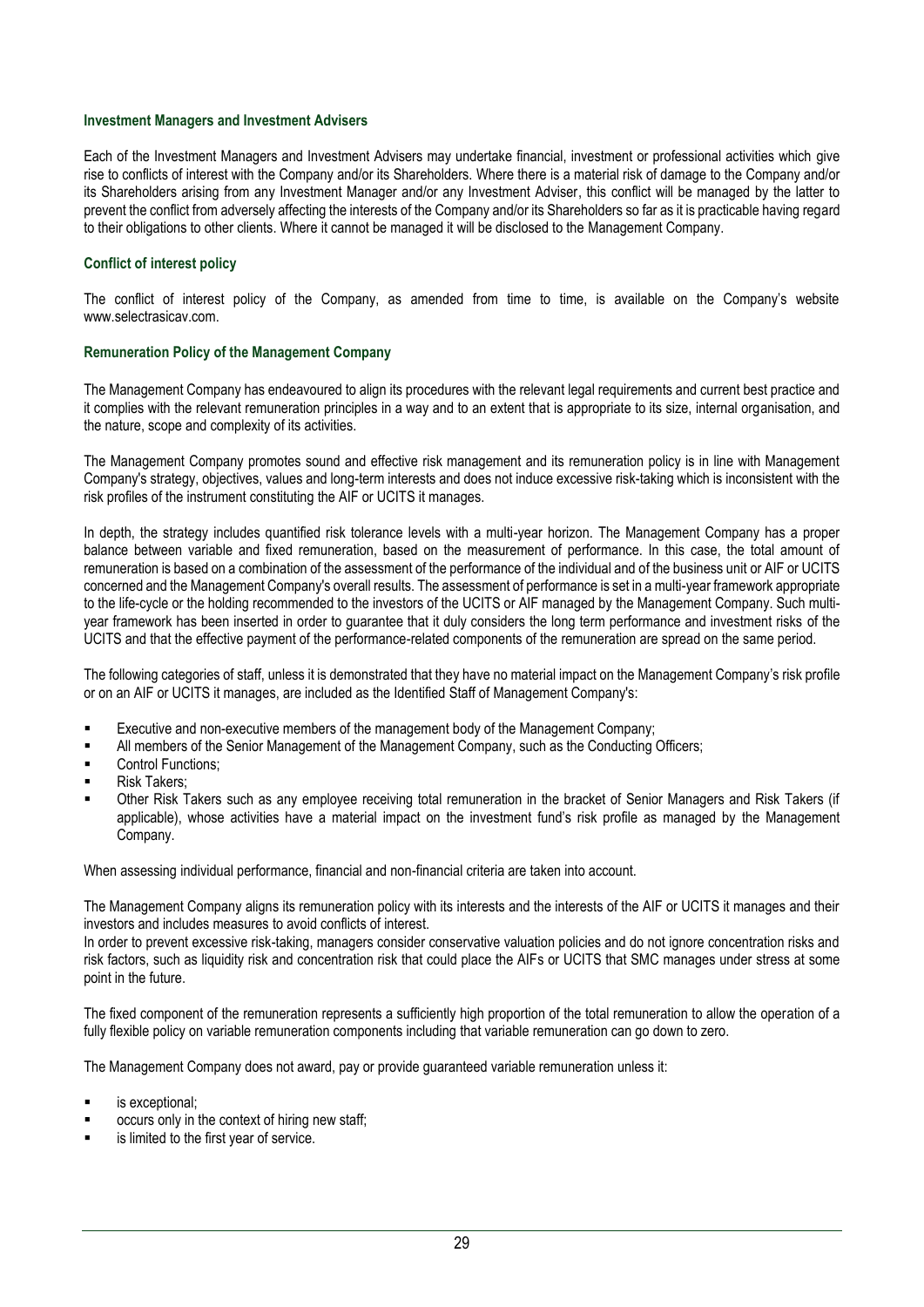The Management Company ensures that variable remuneration is not paid through vehicles or methods employed with the aim of artificially evading the provisions of the UCITS V Directive, the AIFM Directive, the ESMA Guidelines or their implementing measures.

Further details on the remuneration policy of the Management Company shall be found in the following website: <http://www.selectra.lu/wp-content/uploads/SEL-16-SMC-Remuneration-policy.pdf> wit[h http://www.selectra.lu/en/en-documents-2/](http://www.selectra.lu/en/en-documents-2/)

<span id="page-29-0"></span>A copy of the remuneration policy of the Management Company will be made available to Shareholders free of charge upon request.

# **DOCUMENTS AVAILABLE FOR INVESTORS**

Copies of the following documents are available for inspection during usual business hours on any Business Days at the Registered Office of the Company:

- a) Prospectus;
- b) Key Investor Information Document (KIID);
- c) Investment Management Agreements;
- d) Investment Advisory Agreements;
- e) Management Company Agreement;
- f) Depositary Agreement (Annex IV related to the list of appointed Sub-Custodians is available on the Management Company's website: [www.selectra.lu\)](http://www.selectra.lu/);
- g) Domiciliary Agency Agreement;
- h) Central Administration Agreement;
- i) Last annual and semi-annual report.

Remuneration policy of the Management Company in accordance with UCITS Rules (available on the Management Company's website: <http://www.selectra.lu/wp-content/uploads/SEL-16-SMC-Remuneration-policy.pdf> wit[h http://www.selectra.lu/en/en-documents-2/\)](http://www.selectra.lu/en/en-documents-2/).

A copy of the Articles of the Company may be obtained free of charge at the Registered Office of the Company or on the Company's website: [www.selectrasicav.com.](http://www.selectrasicav.com/)

# **APPENDICES TO THE PROSPECTUS: THE SUB-FUNDS**

<span id="page-29-1"></span>The following appendices contain specific information on the individual Sub-Funds, which should be read in conjunction with the rest of the Prospectus.

In case of discrepancies between the general rules in the main part of the Prospectus and the relevant Sub-Fund Appendix, the latter shall prevail.

Each Sub-Fund is managed in accordance with its investment policy considering the investment restrictions (refer to chapter "Investment Restrictions").

If the investment policy of a Sub-Fund provides for investments in shares or units of UCITS and other UCI, such Sub-Fund may, pursuant to article 5.3 of the chapter "Investment Restrictions", invest in shares or units of other UCITS and/or other UCIs that are managed, directly or by delegation, by the same Investment Manager or by any other company to which it is linked by common management or control or by a substantial direct or indirect holding. In this event, the Investment Manager or other company may not charge subscription or redemption fees on account of the company's investment in the units or shares of other UCITS and/or UCI.

A Sub-Fund of the Company may, pursuant to article 5.3 of the chapter "Investment Restrictions" and in accordance with the provisions set forth in the 2010 Law, invest in shares or units of another Sub-Fund of the Company, under the condition that:

- − the target Sub-Fund does not, in turn, invest in the Sub-Fund invested in this target Sub-Fund; and
- − no more than 10% of the assets of the target Sub-Fund whose acquisition is contemplated may be invested in aggregate in shares of other Sub-Fund of the Company; and
- − voting rights, if any, attaching to the relevant shares are suspended for as long as they are held by the Sub-Fund concerned and without prejudice to the appropriate processing in the accounts and the periodic reports; and
- − the investing Sub-Fund may not charge the Management Company Fee, the Investment Management Fee and the Advisory Fee in respect of that portion of its assets invested in other Sub-Funds of the Company.

Each of the Sub-Funds may in addition hold liquid assets.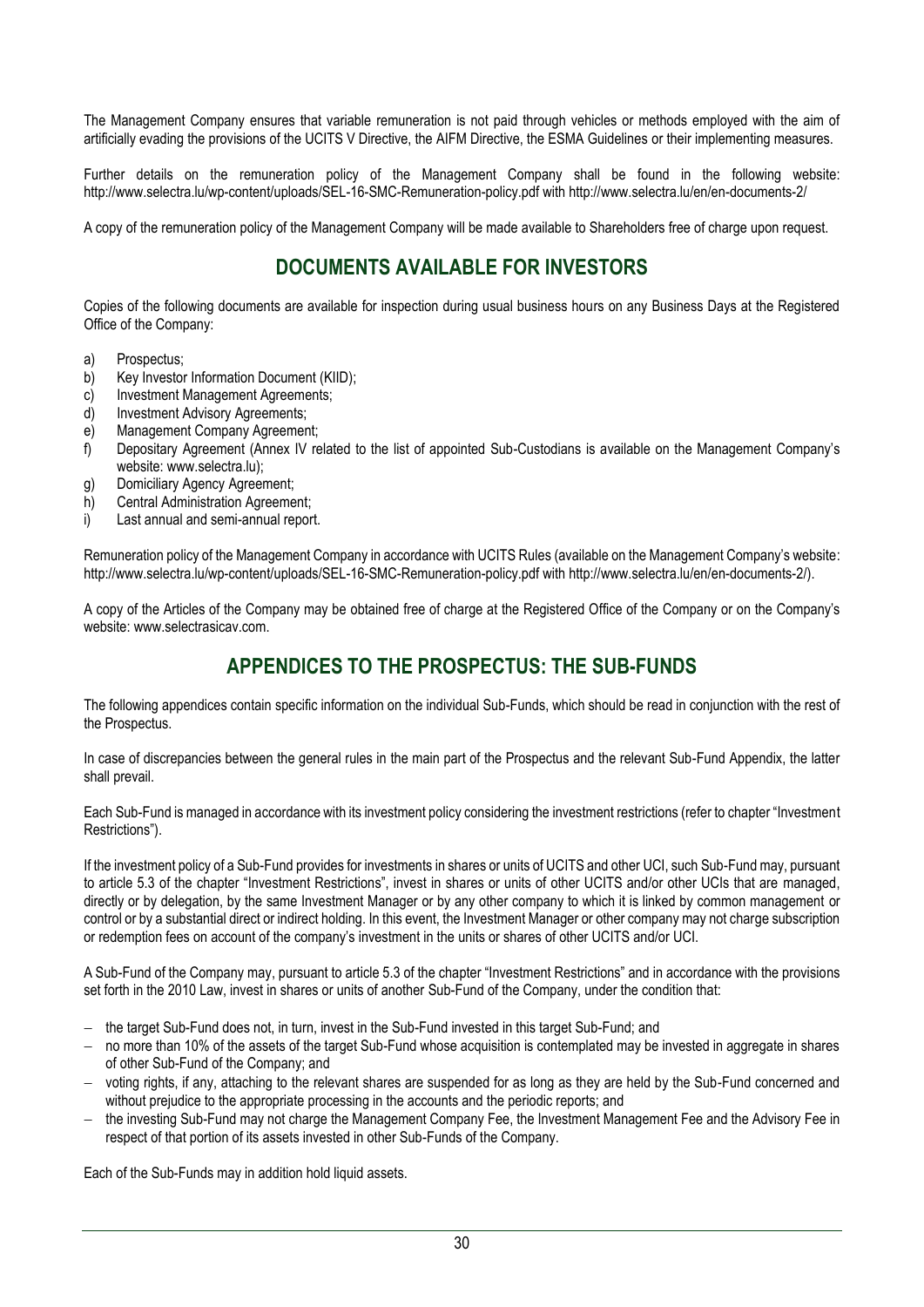# **Warning**

As the portfolio of each Sub-Fund of the Company is subject to market fluctuations and to the risks inherent in any investment, Share prices may vary as a result and the Company cannot give any guarantee that its objectives will be achieved. Each Sub-Fund may use financial techniques and instruments to protect against foreign exchange risks. The objective of these transactions, namely the hedging of the assets of the Sub-Fund, presupposes the existence of a direct link between such transactions and the assets to be hedged, transactions must generally not exceed in amount the aggregate estimated value of the assets expressed in such currency nor extend beyond the holding period for such assets.

For hedging purposes, each Sub-Fund may contract futures and options on Transferable Securities and rate instruments traded on a regulated market, which functions regularly and is recognised and open to the public or traded on OTC markets. Each Sub-Fund may also buy or sell forward contracts, currency options and any type of currency instrument with a view to hedging.

On the other hand derivatives may also involve different risks, in some cases higher ones, to those linked to traditional investments.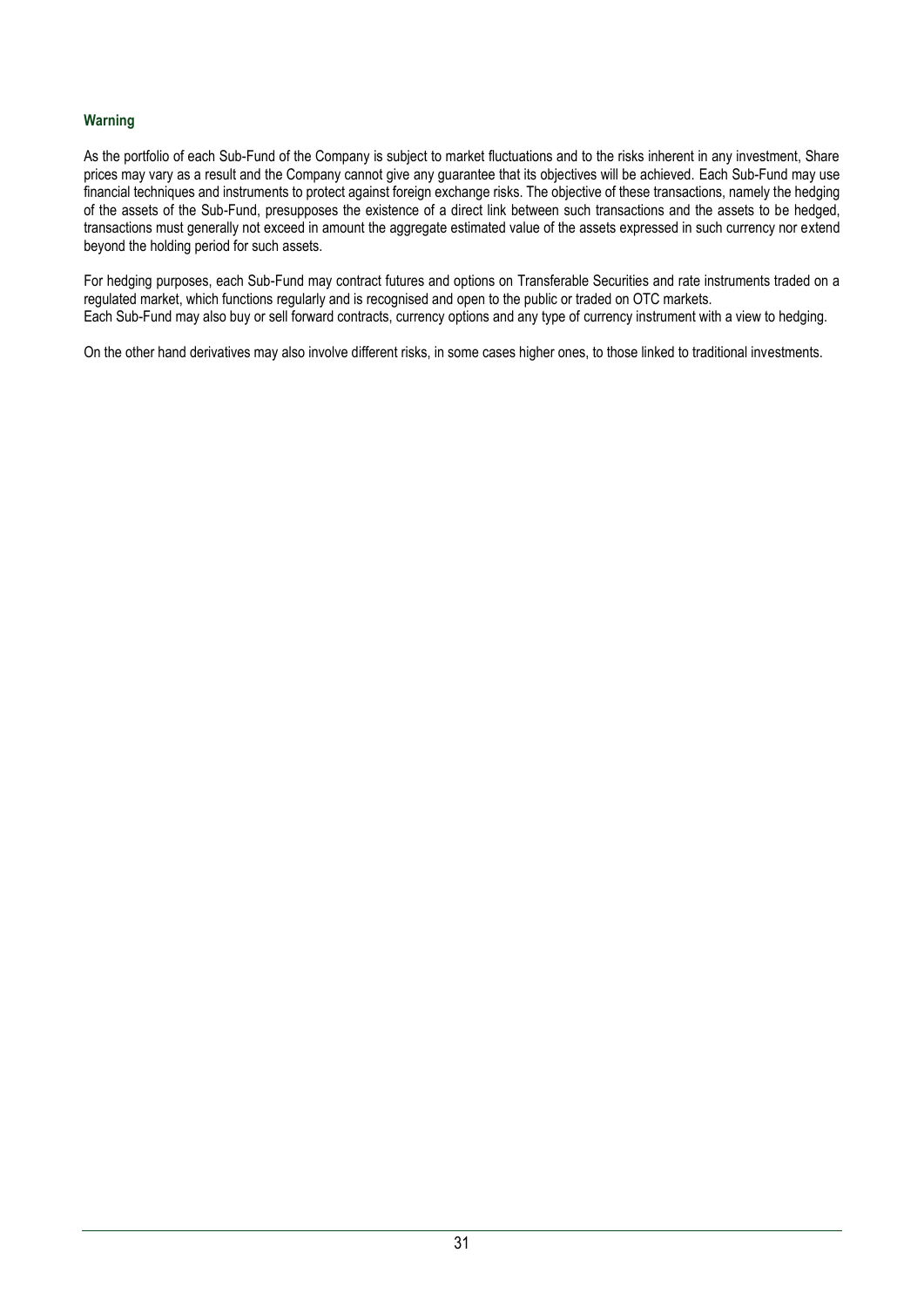# **APPENDIX 1: J. LAMARCK BIOTECH**

# <span id="page-31-0"></span>**ISIN**

Share Class A: LU0574993464 Share Class B: LU0574994512 Share Class C: LU1053929581 Share Class D: LU1246176264

# **Currency**

The reference currency of this Sub-Fund is EUR.

# **Profile of the Typical Investor**

Investors who seek to invest worldwide in shares of companies active in the biotechnology sector.

Investor who is prepared to take the higher risks associated with investments in the stock markets in order to maximise the return.

A long-term investment horizon, at least 5 years, is required in order to ride out potentially adverse market trends.

# **Investment Objectives and Policy**

The main objective of this Sub-Fund is to profit from increasing share prices in the biotechnology sector. The focus is on mature top tier pharmaceutical biotech companies and companies with interesting pipeline of products in development in a single or numerous markets, like Nasdaq or NYSE. The followed investment policy will enable the Sub-Fund to increase overall return relative to the Nasdaq Biotech Index by active stock selection of companies, offering the most promising technology platform.

To achieve this investment objective, the Sub-Fund will take long positions in these shares issued mainly by US issuers, and only secondarily by European or Asian issuers. In order to lower overall risk the Sub-Fund will NOT invest in derivatives (such as single stock futures, index futures, warrants or options) to meet the Sub-Fund's investment objective. The Sub-Fund may use financial derivative instruments for the purpose of hedging currency risks only.

The Sub-Fund may invest up to 10% of its total net assets in shares/units of UCITS and/or other UCIs (including ETF).

Where the Sub-Fund invests in a UCITS and/or other UCIs linked to the Investment Manager of the Sub-Fund, the manager of the underlying UCITS respectively UCIs cannot charge subscription or redemption fees on account of the investment.

The aggregate maximum annual management fees that will be charged by the underlying UCITS in which the Sub-Fund invests is 3% of their aggregate net asset values per annum. The effective management fees charged to the Sub-Fund by the underlying UCITS will be disclosed in the Company's annual report.

# **ESG Considerations**

SFDR Disclosure: The Sub-Fund does not consider the adverse impacts of investment decisions on sustainability factors in line with Article 4.1 (b) of SFDR.

In light of the above, the Sub-Fund considers sustainability risks and Principal Adverse Impacts as not relevant according to the following points:

- The list of prohibited investments will likely have already integrated the key ESG impacts according to the Sub-Fund's ESG risk appetite:
- Most of the investments are made in countries covered by the SFDR or equivalent regulation;
- The key investment sector (i.e. the biotechnology industry) is recognized not to have major ESG adverse impacts.

As a consequence, the Sub-Fund is neither in scope of 8 nor of Article 9 of the SFDR.

The investments underlying this financial product do not take into account the EU criteria for environmentally sustainable economic activities.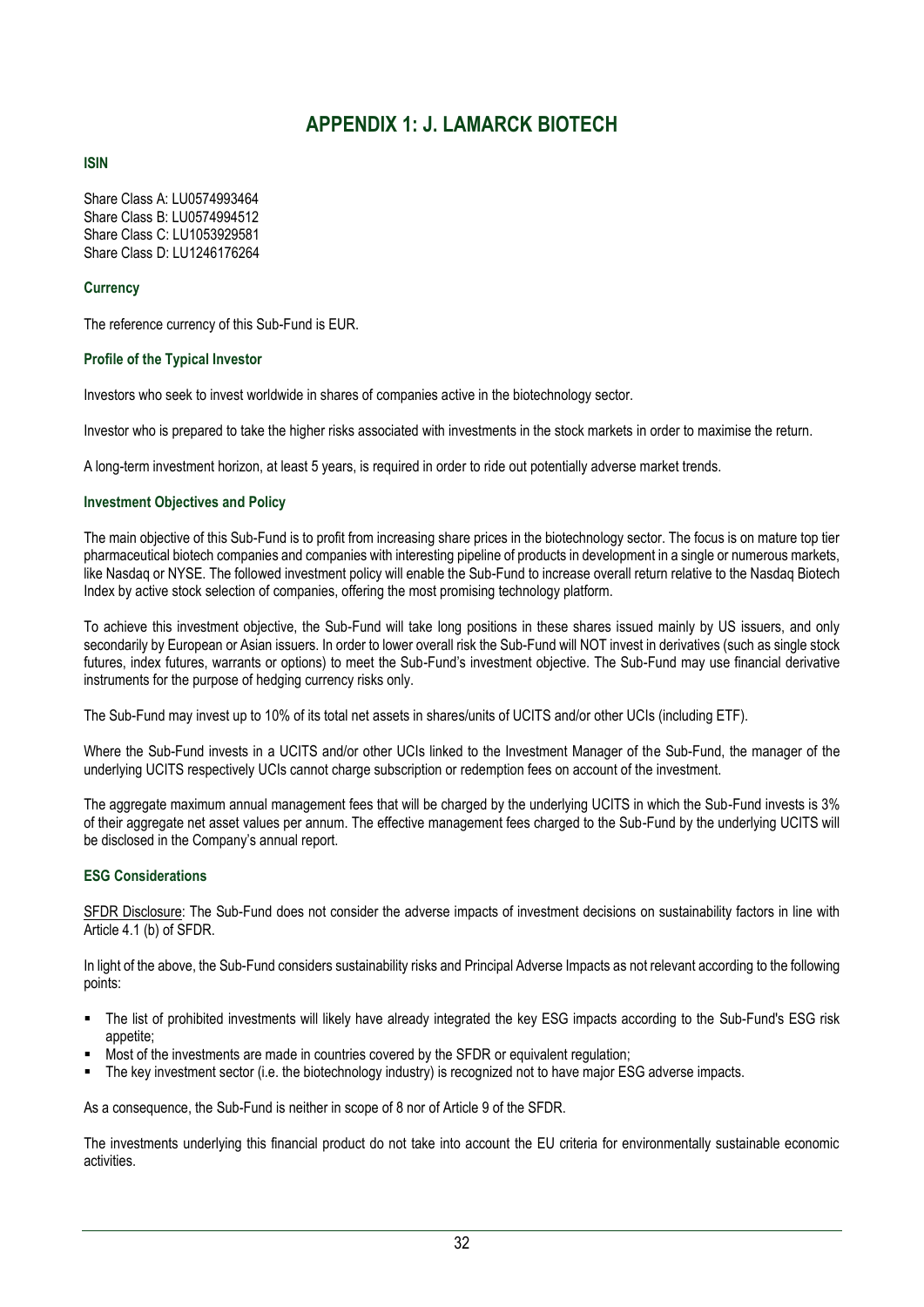## **Risk Profile**

The Sub-Fund makes use of the relative VaR approach for the global exposure calculation. The reference portfolio is the Nasdaq Biotech Index and the internal limit is set at 200% of the reference portfolio VaR.

The method used for the determination of the level of leverage of the Sub-Fund is based on the sum of the notionals of the derivatives used and the expected level of leverage is 0 (zero), as the Investment Manager of the Sub-Fund doesn't foresee the use of financial derivative instruments.

In case of future use of financial derivative instruments for hedging purpose, as foreseen in the Investment Objectives and Policy, the expected level of leverage is 100%.

#### **Risk considerations linked to the investment policy of the Sub-Fund**

#### *Biotechnology Sector risk*

Investment in the biotechnology sector may present a greater risk and a higher volatility than investment in a broader range of securities covering different economic sectors. In addition, these sectors may be subject to greater government regulation than other sectors and, as a result, changes to such government regulation may have a material adverse effect on these sectors. Such investments may therefore drop sharply in value in response to market, regulatory or research setbacks in addition to possible adverse effects from the competition of new market entrants, patent considerations and product obsolescence.

#### *Equity risk*

The value of the Sub-Fund which invest in equity and equity related securities will be affected by economic, political, market and issuer specific changes. Such changes may adversely affect securities, regardless of Company specific performance. Additionally, different industries, financial markets, and securities can react differently to these changes. Such fluctuations of the Sub-Fund's value are often exacerbated in the short-term as well. The risk that one or more companies in the Sub-Fund's portfolio will fall, or fail to rise, can adversely affect the overall portfolio performance in any given period.

#### *Foreign Currency risk*

Since the Company values the portfolio holdings of the Sub-Fund in EUR, changes in currency exchange rates adverse to this currency may affect the value of such holdings and each respective Sub-Fund's yield thereon.

Since the securities held by the Sub-Fund may be denominated in currencies different from its base currency, the Sub-Fund may be affected favourably or unfavourably by exchange control regulations or changes in the exchange rates between such reference currency and other currencies.

Changes in currency exchange rates may influence the value of the Sub-Fund's Shares, and also may affect the value of dividends and interests earned by the Sub-Fund and gains and losses realised by said Sub-Fund. If the currency in which a security is denominated appreciates against the base currency, the price of the security could increase. Conversely, a decline in the exchange rate of the currency would adversely affect the price of the security.

To the extent that the Sub-Fund or any Share Class seeks to use any strategies or instruments to hedge or to protect against currency exchange risk, there is no guarantee that hedging or protection will be achieved. Unless otherwise stated in any Sub-Fund's investment policy, there is no requirement that the Sub-Fund seeks to hedge or to protect against currency exchange risk in connection with any transaction.

### *Growth Stocks risk*

The Sub-Fund investing in growth stocks can be more volatile and may react differently to economic, political, market and issuer specific developments than the overall market. Historically, the prices of growth stocks have been more volatile than other securities, especially over short term periods of time. Growth stocks may also be more expensive, relative to their earnings, than the market in general. As such, growth stocks can experience greater volatility in reaction to changes in earnings growth.

### *Liquidity risk*

Reduced liquidity may have an adverse impact on market price and the Company's ability to sell particular securities when necessary to meet the Company's liquidity needs or in response to a specific economic event such as the deterioration in the creditworthiness of an issuer. The Management Company will ensure the overall liquidity of the securities held in the portfolio.

*Market risk*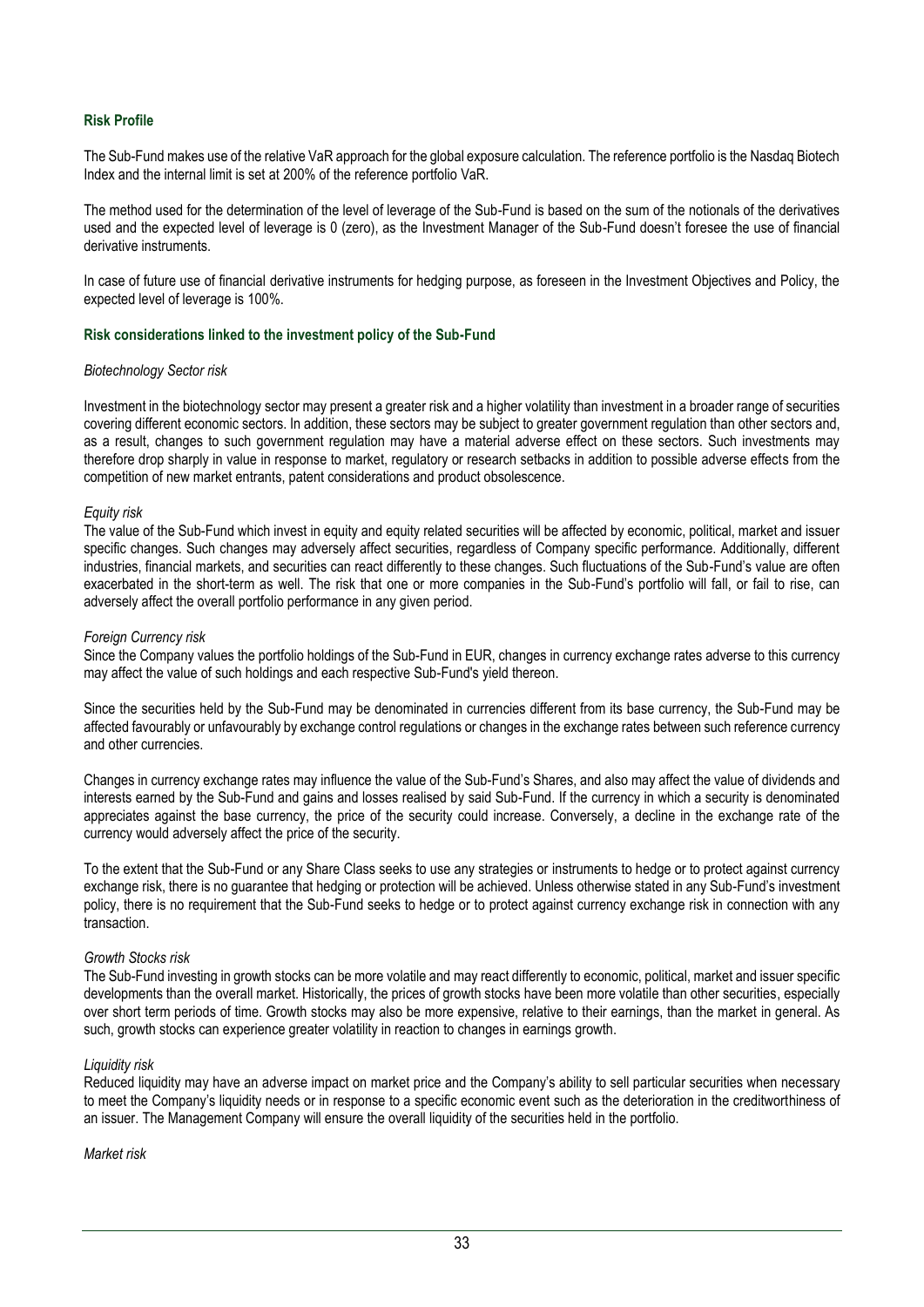This is a general risk which affects all types of investment. Price trends are determined mainly by financial market trends and by the economic development of the issuers, who are themselves affected by the overall situation of the global economy and by the economic and political conditions prevailing in each country. Because the securities the Sub-Fund holds fluctuate in price, the value of your investment in the Sub-Fund will go up and down. You may not get back the amount you invested.

# *Small and mid-sized companies risk*

The stock prices of small and mid-sized companies can perform differently than larger, more recognised companies and have the potential to be more volatile. A lower degree of liquidity in their securities, a greater sensitivity to changes in economic conditions and interest rates, and uncertainty over future growth prospects may all contribute to such increased price volatility. Additionally, smaller companies may be unable to generate new funds for growth and development, may lack depth in management, and may be developing products in new and uncertain markets all of which are risks to consider when investing in such companies. These risks are typically increased for securities issued by smaller companies registered or performing a significant part of their activities in developing countries and Emerging Markets, especially as the liquidity of securities issued by companies in Emerging Markets may be substantially smaller than with comparable securities in industrialised countries.

## **Shares and Fees**

| <b>ISIN code</b>                                                              | LU0574993464                                                  | LU0574994512                                                  | LU1053929581                                                  | LU1246176264                                                  |
|-------------------------------------------------------------------------------|---------------------------------------------------------------|---------------------------------------------------------------|---------------------------------------------------------------|---------------------------------------------------------------|
| <b>Share Class</b>                                                            | Class A                                                       | Class B                                                       | Class C                                                       | Class D                                                       |
| <b>Subscription Fee</b>                                                       | Up to $3%$                                                    | Up to $3%$                                                    | Up to $3%$                                                    | Up to $3%$                                                    |
| <b>Conversion Fee</b>                                                         | 1%                                                            | 1%                                                            | $1\%$                                                         | $1\%$                                                         |
| <b>Redemption Fee</b>                                                         | $0\%$                                                         | $0\%$                                                         | $0\%$                                                         | $0\%$                                                         |
| <b>Advisory Fee</b>                                                           | Up to 1,3% p.a.                                               | Up to 2,5% p.a.                                               | Up to 2,5% p.a.                                               | Up to 2,5% p.a.                                               |
| <b>Management</b><br><b>Company Fee</b>                                       | Up to 0,40% p.a.                                              | Up to $0,40\%$ p.a.                                           | Up to $0.40\%$ p.a.                                           | Up to 0,40% p.a.                                              |
| <b>Performance Fee</b>                                                        |                                                               |                                                               | Please refer to the "Performance Fee" paragraph below         |                                                               |
| <b>Administrative Agency</b><br>Fee                                           | Up to 0,12% p.a.<br>(EUR 30.000 min p.a.)<br>for the Sub-Fund | Up to 0,12% p.a.<br>(EUR 30.000 min p.a.) for<br>the Sub-Fund | Up to 0.12% p.a.<br>(EUR 30.000 min p.a.) for<br>the Sub-Fund | Up to 0,12% p.a.<br>(EUR 30.000 min p.a.) for the<br>Sub-Fund |
| <b>NAV currency</b>                                                           | EUR                                                           | <b>EUR</b>                                                    | USD                                                           | <b>EUR</b>                                                    |
| Dividend policy                                                               | Capitalisation                                                | Capitalisation                                                | Capitalisation                                                | Capitalisation                                                |
| Minimum initial<br>subscription amount<br>and minimum holding<br>requirements | EUR 1.000.000.-                                               | EUR 5.000,-                                                   | EUR 5.000.-                                                   | 1 share                                                       |
| Listing                                                                       | N/A                                                           | N/A                                                           | N/A                                                           | Listed on the ETFplus Market<br>of Borsa Italiana S.p.A.      |

The Sub-Fund will issue Shares of four Share Classes depending of the category of the investors targeted:

Share Class A: Reserved to Institutional Investors and High Net Worth Individuals (HNWI), where High Net Worth Individual means an individual with a net worth of at least 1.000.000 of EUR.

Share Class B and Class C: Opened to all type of investors.

Share Class D: Opened to all type of investors; buy and sell orders allowed only via the ATF Market of Borsa Italiana S.p.A.

If investors in Share Class A no longer fulfil the conditions of eligibility, the Management Company may convert their Shares, free of charge, into Share Class B.

### **Subscription of Shares**

For all Share Classes of the Sub-Fund SELECTRA INVESTMENTS SICAV - J. LAMARCK BIOTECH, applications must be received by the Company no later than 5 p.m. Luxembourg time on the applicable Valuation Day.

For D Share Class of the Sub-Fund SELECTRA INVESTMENTS SICAV – J. LAMARCK BIOTECH, buy orders must be sent to the ATF Market by the Appointed Intermediary no later than 10:55 a.m Italian time on the applicable Valuation Day.

Payment of the Subscription Price must be made in cleared funds on the second Business Day from the relevant Calculation Day. Should that second Business Day not be a bank business day compared to the reference currency of the relevant Sub-Fund the applicable payment day will be the following Business Day.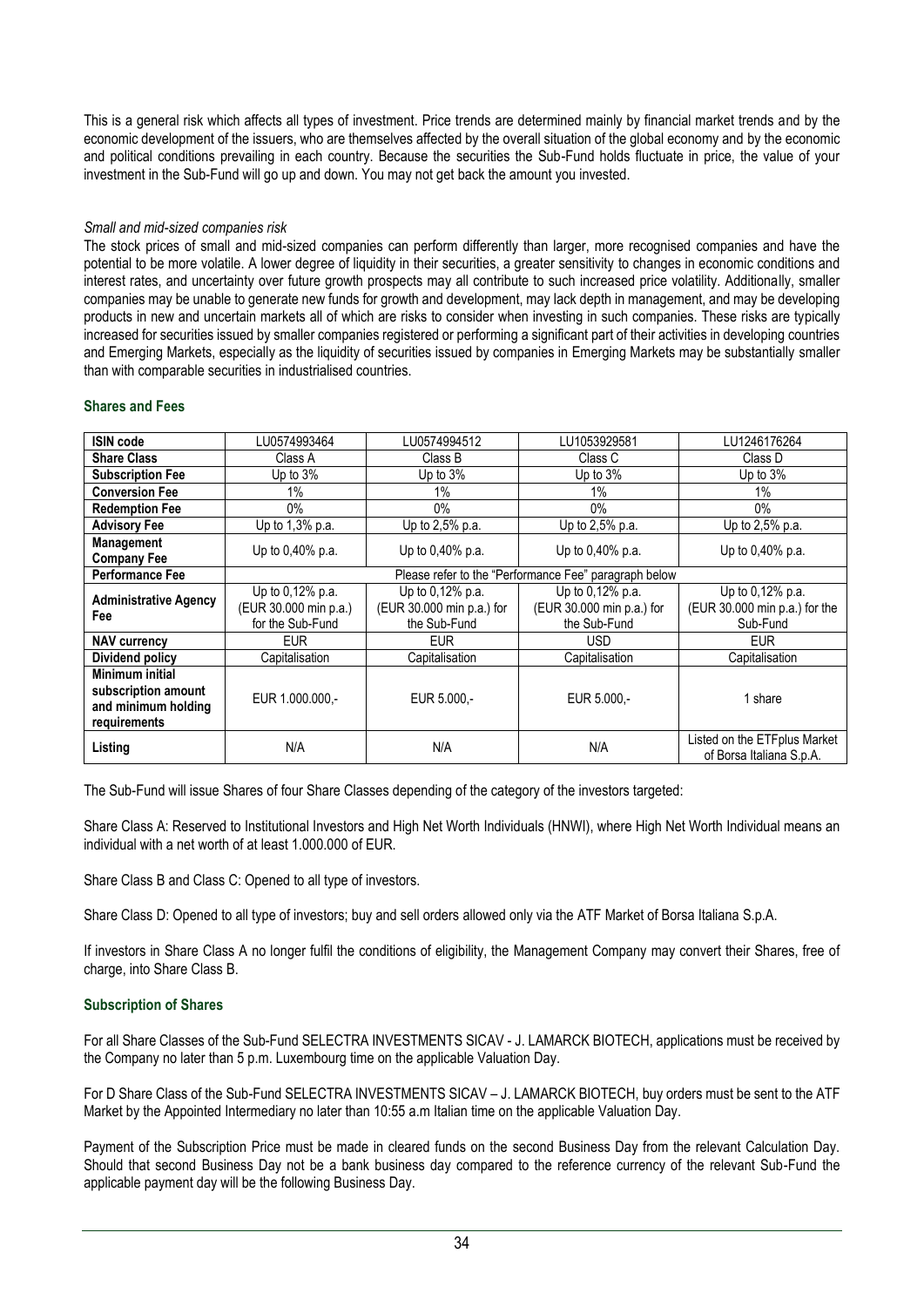Any taxes and duties levied in connection with the subscription of Shares of the Company in certain countries (if any) shall be charged to the concerned investors.

# **Redemption of Shares**

For all Share Classes of the Sub-Funds SELECTRA INVESTMENTS SICAV - J. LAMARCK BIOTECH, redemptions must be received by the Company no later than 5 p.m. Luxembourg time on the applicable Valuation Day.

For D Share Class of the Sub-Fund SELECTRA INVESTMENTS SICAV – J. LAMARCK BIOTECH, sell orders must be sent to the ATF Market no later than 10:55 a.m Italian time on the applicable Valuation Day.

Payment of the Redemption Price must be made in cleared funds on the second Business Day from the relevant Calculation Day. Should that second Business Day not be a bank business day compared to the reference currency of the relevant Sub-Fund the applicable payment day will be the following Business Day.

Any taxes and duties levied in connection with the redemption of Shares of the Company in certain countries (if any) shall be charged to the concerned investors.

# **Conversion of Shares**

For A, B and C Share Classes of the Sub-Fund SELECTRA INVESTMENTS SICAV - J. LAMARCK BIOTECH, conversions must be received by the Company no later than 5 p.m. Luxembourg time on the applicable Valuation Day.

For D Share Class of the Sub-Fund SELECTRA INVESTMENTS SICAV – J. LAMARCK BIOTECH, conversions are not allowed.

# **Listing on Borsa Italiana S.p.A.**

Class D Shares are listed on the ATF Market of Borsa Italiana S.p.A. Trading of the Shares on ATF Market shall occur through the entry of market orders by market intermediaries. An Appointed Intermediary supports the execution of unfilled orders on the market. The contracts shall be concluded at the Net Asset Value per Class D Share on the relevant trading date. Trading of Shares on ATF Market shall take place only on Business Days when the market is open, according to the market rules of Borsa Italiana S.p.A.

Class D Shares bear the fees and expenses involved in registering and maintaining the registration with Borsa Italiana S.p.A. and the fees and expenses of the Appointed Intermediary.

# **Net Asset Value per Share**

For the Sub-Fund SELECTRA INVESTMENTS SICAV - J. LAMARCK BIOTECH, the Net Asset Value per Share of the Company's assets is calculated each Business Day (Calculation Day), dated as of the preceding Business Day (Valuation Day), based on the closing prices as of such Valuation Day.

# **Performance Fee**

The attention of Shareholders is drawn on the existence of the Performance Fee on certain Classes of Shares, which may potentially impact the return on their investment.

At the end of each year, the Investment Manager shall be entitled to receive a Performance Fee from the Sub-Fund up to 20% of the appreciation of the Net Asset Value per Share over the reference period, i.e. the twelve month period between the first Business Day and the last Business Day of each calendar year (January-December). The frequency of Crystallization is once per year.

The calculation of the Performance Fee shall be construed on the High Watermark (HWM) methodology, which is aimed at preventing investors from paying performance fees in case of poor performance and, furthermore, from paying twice a performance fee on the same performance. The HWM is the last Net Asset Value per Share at which the Performance Fee was paid.

The performance fee is calculated on the Net Asset Value per Share after deduction of management fees and all other expenses but before deduction of the accrued current performance fees and adjusted for any subscriptions and redemptions fees included in the Net Asset Value per Share (hereafter, the **"Partial Nav"**). Thus, Shareholders are informed that, in case of subscription or redemption of Shares without any change in the value of the portfolio (yet no new investments/disinvestments), the performance fee calculation shall not be artificially impacted – please refer to the "Example subscription" and "Example redemption below".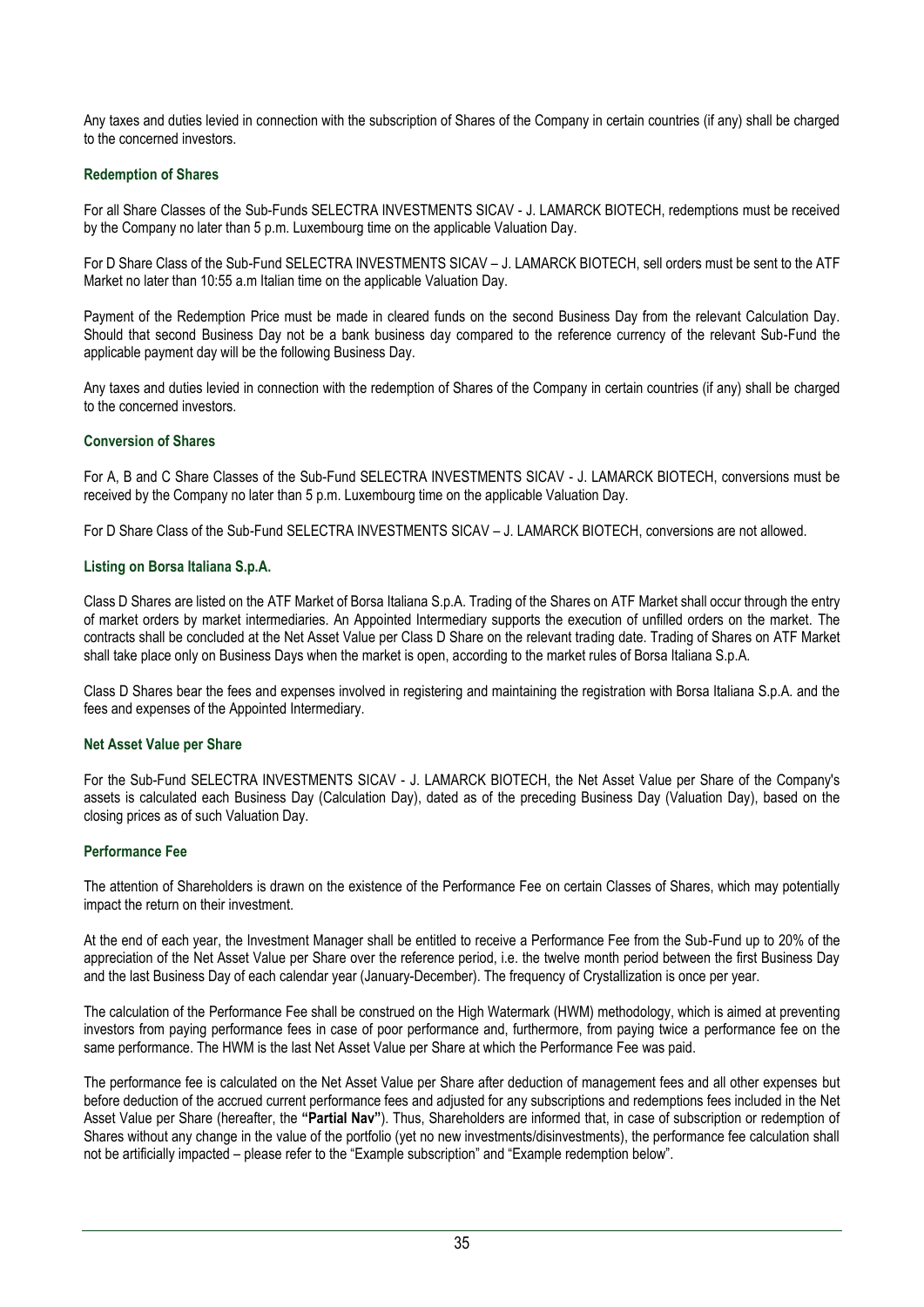The performance is calculated, on each Valuation Day (i.e. daily basis), based on the Partial NAV over the HWM: in case of positive performance, a positive accrual shall be computed, whereas in case of negative performance, a negative accrual shall be computed in reduction of the positive accrual.

If the Partial NAV at the last Valuation Day in December is above the HWM, the Performance Fee shall be paid; conversely, if the Partial NAV at the last Valuation Day in December is below the HWM, no Performance Fee shall be paid.

In case a redemption is made at a date other than the last Valuation Day in December, despite the positive accrual of performance fees, the Investment Manager shall be entitled to receive the portion of the accrual attributable as at the date of the redemption.

# *Example subscription*

| <b>Date</b> | <b>Partial NAV</b> | <b>Partial NAV/share</b> | Outstanding No.<br><b>Shares</b> | <b>Performance Fees</b> | <b>NAV/Share</b> |
|-------------|--------------------|--------------------------|----------------------------------|-------------------------|------------------|
| 31/12/2017  | 0.000.000.00       | 100.00                   | 10.000.00                        |                         | 100.00           |
| 31/01/2018  | ,100,000.00        | 110.00                   | 10,000.00                        | 15,000.00               | 108.50           |
| 28/02/2018  | 2,185,000.00       | 109.25                   | 20,000.00                        | 15,000.00               | 108.50           |

*Example redemption*

| Date       | <b>Partial NAV</b> | Partial<br>NAV/share | <b>Outstanding No.</b><br><b>Shares</b> | Performance<br>Fees | Crystallization | <b>NAV/Share</b> |
|------------|--------------------|----------------------|-----------------------------------------|---------------------|-----------------|------------------|
| 31/12/2018 | 00.000.00.00.      | 100.00               | 10.000.00                               |                     |                 | 100.00           |
| 31/01/2019 | .100.000.00        | 110.00               | 10.000.00                               | 15.000.00           |                 | 108.50           |
| 28/02/2019 | 550,000.00         | 110.00               | 5.000.00                                | 7.500.00            | (7,500.00)      | 108.50           |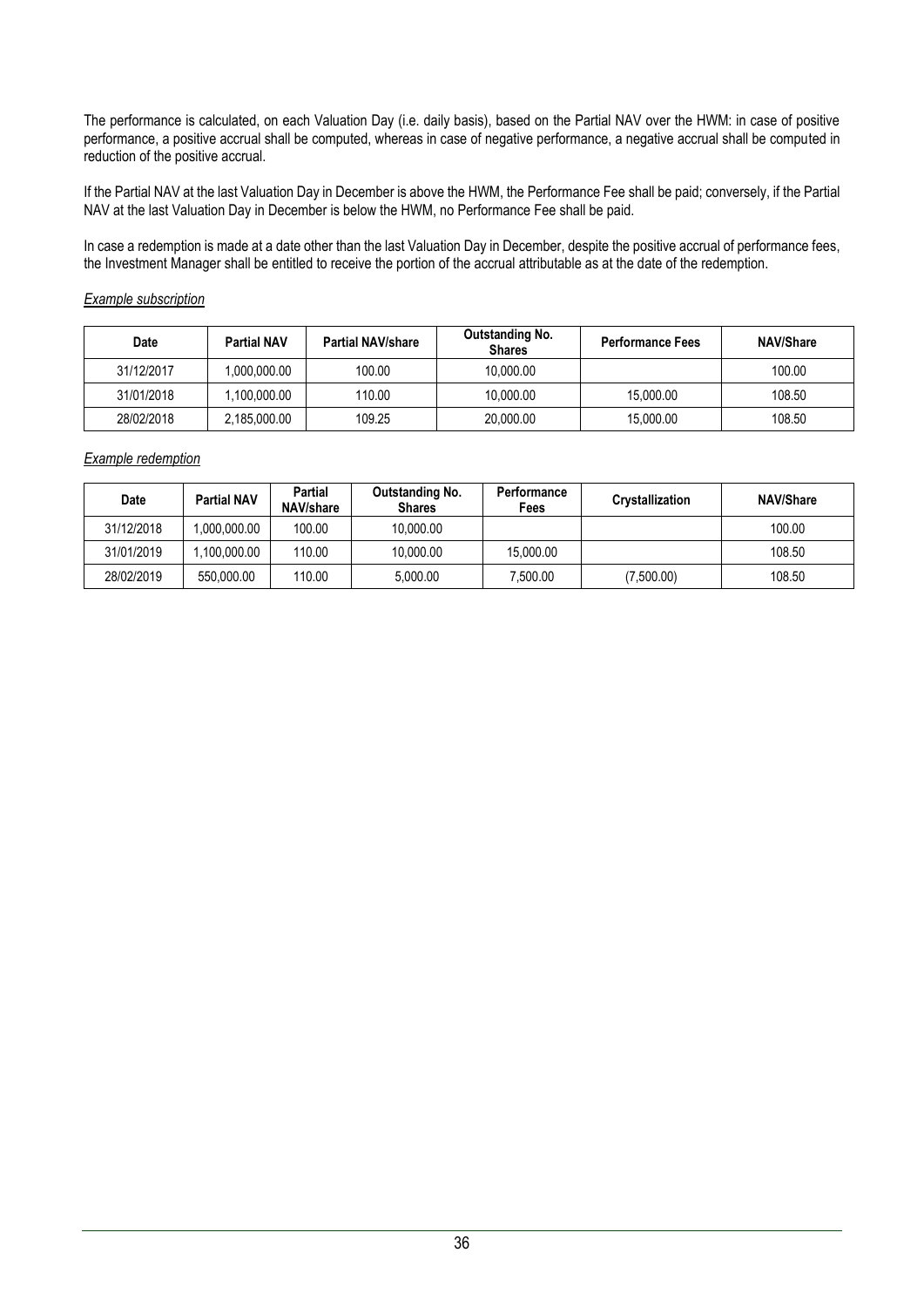# **APPENDIX 2: J. LAMARCK PHARMA**

# <span id="page-36-0"></span>**ISIN**

Share Class A: LU1224032034 Share Class B: LU1224032463 Share Class D: LU1246176850

# **Currency**

The Net Asset Value per Share of this Sub-Fund is expressed in EUR.

# **Profile of the Typical Investor**

Investors who seek to invest worldwide in shares of companies active in the pharmaceutical sector.

Investor who is prepared to take the higher risks associated with investments in the stock markets in order to maximise the return.

A long-term investment horizon, at least 5 years, is required in order to ride out potentially adverse market trends.

# **Investment Objectives and Policy**

The main objective of this Sub-Fund is to profit from increasing share prices in the pharmaceutical sector worldwide. The focus is on mature top tier pharmaceutical companies and companies with interesting pipeline of products in development in a single or numerous markets. The followed investment policy will enable the Sub-Fund to increase overall return by active stock selection of companies, offering the most promising technology platform.

To achieve this investment objective, the Sub-Fund will take long positions in these shares issued mainly by worldwide issuers. In order to lower overall risk the Sub-Fund will NOT invest in derivatives (such as single stock futures, index futures, warrants or options) to meet the Sub-Fund's investment objective. The Sub-Fund may use financial derivative instruments for the purpose of hedging currency risks only.

The Sub-Fund may invest up to 10% of its total net assets in shares/units of UCITS and/or other UCIs (including ETF).

Where the Sub-Fund invests in a UCITS and/or other UCIs linked to the Investment Manager of the Sub-Fund, the manager of the underlying UCITS respectively UCIs cannot charge subscription or redemption fees on account of the investment.

The aggregate maximum annual management fees that will be charged by the underlying UCITS in which the Sub-Fund invests is 3% of their aggregate net asset values per annum. The effective management fees charged to the Sub-Fund by the underlying UCITS will be disclosed in the Company's annual report.

# **ESG Considerations**

SFDR Disclosure: The Sub-Fund does not consider the adverse impacts of investment decisions on sustainability factors in line with Article 4.1 (b) of the SFDR.

In light of the above, the Sub-Fund considers sustainability risks and Principal Adverse Impacts as not relevant according to the following points:

- The list of prohibited investments will likely have already integrated the key ESG impacts according to the Sub-Fund's ESG risk appetite;
- Most of the investments are made in countries covered by the SFDR or equivalent requiation:The key investment sector (i.e. the pharmaceutical industry) is recognized not to have major ESG adverse impacts.

As a consequence, the Sub-Fund is neither in scope of 8 nor of Article 9 of the SFDR.

The investments underlying this financial product do not take into account the EU criteria for environmentally sustainable economic activities.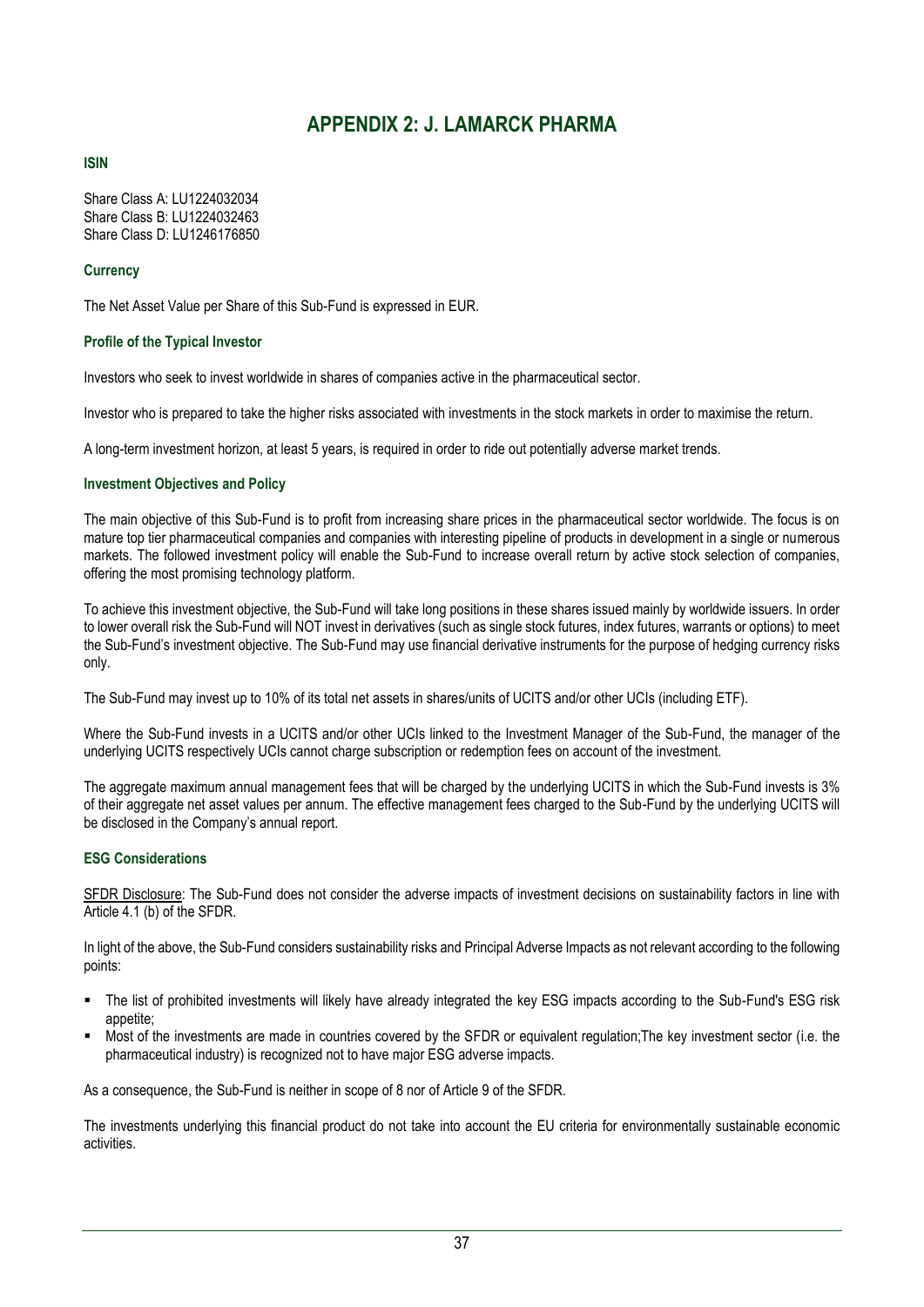## **Risk Profile**

The Sub-Fund makes use of the relative VaR approach for the global exposure calculation. The reference portfolio is the MSCI World Health Care Index and the internal limit is set at 200% of the reference portfolio VaR.

The method used for the determination of the level of leverage of the Sub-Fund is based on the sum of the notionals of the derivatives used and the expected level of leverage is 0 (zero), as the Investment Manager of the Sub-Fund doesn't foresee the use of financial derivative instruments.

In case of future use of financial derivative instruments for hedging purpose, as foreseen in the Investment Objectives and Policy, the expected level of leverage is 100%.

#### **Risk considerations linked to the investment policy of the Sub-Fund**

#### *Pharmaceutical Sector risk*

Investment in the pharmaceutical sector may present a greater risk and a higher volatility than investment in a broader range of securities covering different economic sectors. In addition, these sectors may be subject to greater government regulation than other sectors and, as a result, changes to such government regulation may have a material adverse effect on these sectors. Such investments may therefore drop sharply in value in response to market, regulatory or research setbacks in addition to possible adverse effects from the competition of new market entrants, patent considerations and product obsolescence.

### *Equity risk*

The value of the Sub-Fund which invest in equity and equity related securities will be affected by economic, political, market and issuer specific changes. Such changes may adversely affect securities, regardless of Company specific performance. Additionally, different industries, financial markets, and securities can react differently to these changes. Such fluctuations of the Sub-Fund's value are often exacerbated in the short-term as well. The risk that one or more companies in the Sub-Fund's portfolio will fall, or fail to rise, can adversely affect the overall portfolio performance in any given period.

#### *Foreign Currency risk*

Since the Company values the portfolio holdings of the Sub-Fund in EUR, changes in currency exchange rates adverse to this currency may affect the value of such holdings and each respective Sub-Fund's yield thereon.

Since the securities held by the Sub-Fund may be denominated in currencies different from its base currency, the Sub-Fund may be affected favourably or unfavourably by exchange control regulations or changes in the exchange rates between such reference currency and other currencies.

Changes in currency exchange rates may influence the value of the Sub-Fund's Shares, and also may affect the value of dividends and interests earned by the Sub-Fund and gains and losses realised by said Sub-Fund. If the currency in which a security is denominated appreciates against the base currency, the price of the security could increase. Conversely, a decline in the exchange rate of the currency would adversely affect the price of the security.

To the extent that the Sub-Fund or any Share Class seeks to use any strategies or instruments to hedge or to protect against currency exchange risk, there is no guarantee that hedging or protection will be achieved. Unless otherwise stated in any Sub-Fund's investment policy, there is no requirement that the Sub-Fund seeks to hedge or to protect against currency exchange risk in connection with any transaction.

### *Growth Stocks risk*

The Sub-Fund investing in growth stocks can be more volatile and may react differently to economic, political, market and issuer specific developments than the overall market. Historically, the prices of growth stocks have been more volatile than other securities, especially over short term periods of time. Growth stocks may also be more expensive, relative to their earnings, than the market in general. As such, growth stocks can experience greater volatility in reaction to changes in earnings growth.

### *Liquidity risk*

Reduced liquidity may have an adverse impact on market price and the Company's ability to sell particular securities when necessary to meet the Company's liquidity needs or in response to a specific economic event such as the deterioration in the credit worthiness of an issuer. The Management Company will ensure the overall liquidity of the securities held in the portfolio.

#### *Market risk*

This is a general risk which affects all types of investment. Price trends are determined mainly by financial market trends and by the economic development of the issuers, who are themselves affected by the overall situation of the global economy and by the economic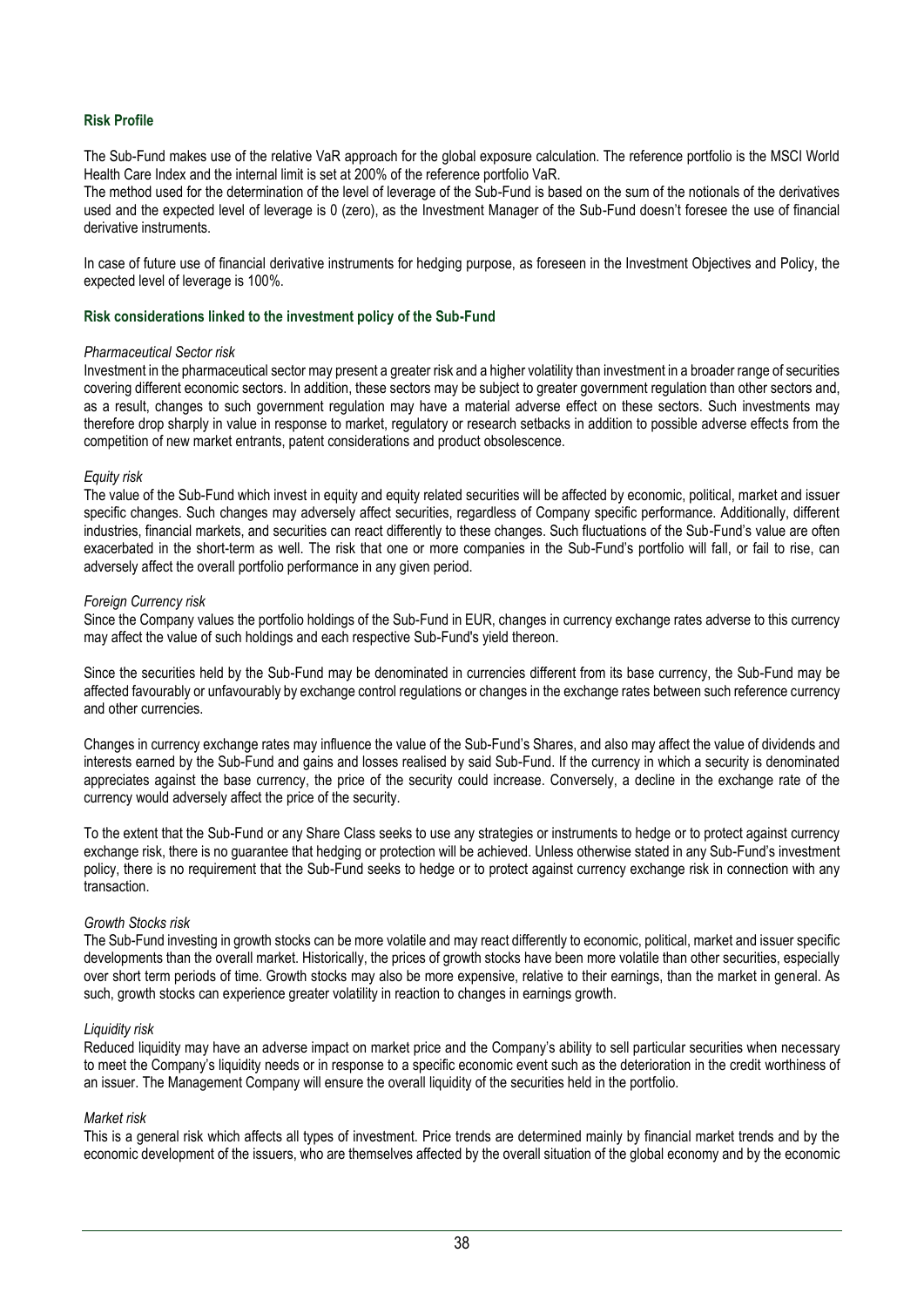and political conditions prevailing in each country. Because the securities the Sub-Fund holds fluctuate in price, the value of your investment in the Sub-Fund will go up and down. You may not get back the amount you invested.

## *Small and mid-sized companies risk*

The stock prices of small and mid-sized companies can perform differently than larger, more recognised companies and have the potential to be more volatile. A lower degree of liquidity in their securities, a greater sensitivity to changes in economic conditions and interest rates, and uncertainty over future growth prospects may all contribute to such increased price volatility. Additionally, smaller companies may be unable to generate new funds for growth and development, may lack depth in management, and may be developing products in new and uncertain markets all of which are risks to consider when investing in such companies. These risks are typically increased for securities issued by smaller companies registered or performing a significant part of their activities in developing countries and Emerging Markets, especially as the liquidity of securities issued by companies in Emerging Markets may be substantially smaller than with comparable securities in industrialised countries.

## **Shares and fees**

| <b>ISIN code</b>                                                                     | LU1224032034                                                             | LU1224032463                                                       | LU1246176850                                                       |  |
|--------------------------------------------------------------------------------------|--------------------------------------------------------------------------|--------------------------------------------------------------------|--------------------------------------------------------------------|--|
| <b>Share Class</b>                                                                   | Class A                                                                  | Class B                                                            | Class D                                                            |  |
| <b>Subscription Fee</b>                                                              | Up to 3%                                                                 | Up to $3%$                                                         | Up to $3%$                                                         |  |
| <b>Conversion Fee</b>                                                                | 1%                                                                       | 1%                                                                 | 1%                                                                 |  |
| <b>Redemption Fee</b>                                                                | $0\%$                                                                    | $0\%$                                                              | $0\%$                                                              |  |
| <b>Advisory Fee</b>                                                                  | Up to 0,8% p.a.                                                          | Up to 1,3% p.a.                                                    | Up to 1,3% p.a.                                                    |  |
| <b>Management Company Fee</b>                                                        | Up to $0.275\%$ p.a. with a<br>minimum of EUR 30,000 for<br>the Sub-Fund | Up to 0,275% p.a. with a minimum<br>of EUR 30,000 for the Sub-Fund | Up to 0,275% p.a. with a minimum of<br>EUR 30,000 for the Sub-Fund |  |
| <b>Performance Fee</b>                                                               | Please refer to the "Performance Fee" paragraph below                    |                                                                    |                                                                    |  |
| <b>Administrative Agency Fee</b>                                                     | EUR 30.000 + up to 0,03% per<br>annum for the Sub-Fund                   | EUR $30.000 + up to 0.03%$ per<br>annum for the Sub-Fund           | EUR 30.000 + up to 0,03% per<br>annum for the Sub-Fund             |  |
| <b>NAV currency</b>                                                                  | <b>EUR</b>                                                               | <b>EUR</b>                                                         | <b>EUR</b>                                                         |  |
| Hedge                                                                                | N/A                                                                      | N/A                                                                | N/A                                                                |  |
| Dividend policy                                                                      | Capitalisation                                                           | Capitalisation                                                     | Capitalisation                                                     |  |
| <b>Minimum initial</b><br>subscription amount and<br>minimum holding<br>requirements | EUR 1.000.000.-                                                          | EUR 5.000,-                                                        | 1 share                                                            |  |
| Listing                                                                              | N/A                                                                      | N/A                                                                | Listed on the ATF Market of Borsa<br>Italiana S.p.A.               |  |

The Advisory Fee is expressed as a percentage of the total net assets of the Sub-Fund and is calculated and payable at the end of each month to the Investment Advisor, based on the total net assets of the Sub-Fund at the relevant Valuation Day.

The Management Company Fee is expressed as a percentage of the total net assets of the Sub-Fund and is calculated and payable at the end of each month to the Management Company, based on the total net assets of the Sub-Fund at the relevant Valuation Day.

The Sub-Fund will issue Shares of three Share Classes depending of the category of the investors targeted:

Share Class A: Reserved to Institutional Investors and High Net Worth Individuals (HNWI), where High Net Worth Individual means an individual with a net worth of at least 1.000.000 of EUR.

Share Class B: opened to all type of investors.

Share Class D: Opened to all type of investors; buy and sell orders allowed only via the ATF Market of Borsa Italiana S.p.A.

If investors in Share Class A no longer fulfil the conditions of eligibility, the Management Company may convert their Shares, free of charge, into Share Class B.

### **Subscription of Shares**

*Initial subscription period*

For both A and B Share Classes of the Sub-Fund SELECTRA INVESTMENTS SICAV - J. LAMARCK PHARMA: from May 4<sup>th</sup> 2015 to June 30th 2015.

The initial Subscription Price: EUR 100

The payment date of the initial Subscription Price was fixed at June 30<sup>th</sup> 2015.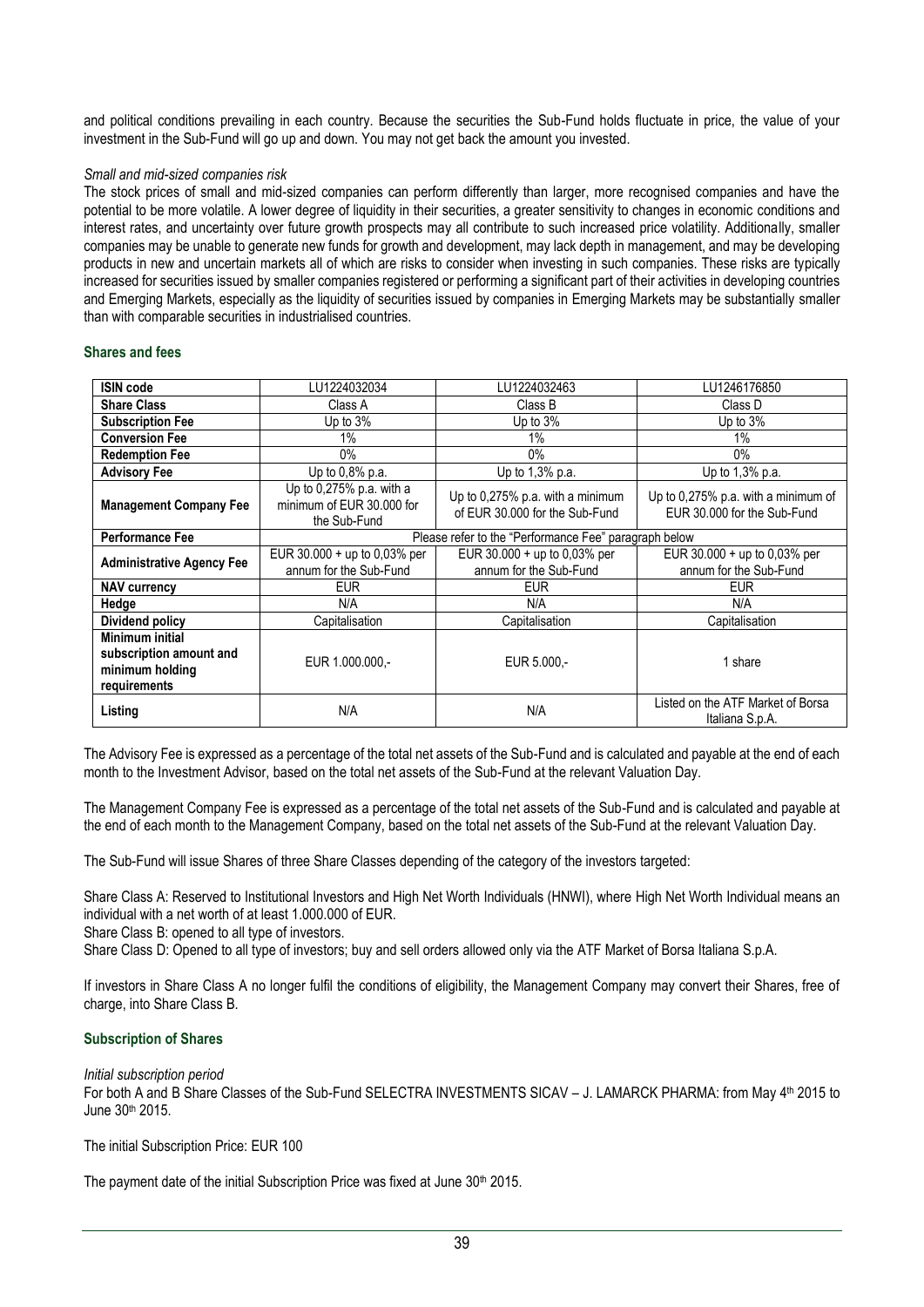No subscription fee will be levied.

During the initial subscription period the minimum initial subscription amount of Class A Shares will be limited to EUR 5.000,00.

## *Subsequent subscription*

For all Share Classes of the Sub-Fund SELECTRA INVESTMENTS SICAV - J. LAMARCK PHARMA, applications must be received by the Company no later than 5 p.m. Luxembourg time on the applicable Valuation Day.

For D Share Class of the Sub-Fund SELECTRA INVESTMENTS SICAV – J. LAMARCK PHARMA, buy orders must be sent to the ATF Market no later than 10:55 a.m Italian time on the applicable Valuation Day.

Payment of the Subscription Price must be made in cleared funds on the second Business Day from the relevant Calculation Day. Should that second Business Day not be a bank business day compared to the reference currency of the relevant Sub-Fund the applicable payment day will be the following Business Day.

Any taxes and duties levied in connection with the subscription of Shares of the Company in certain countries (if any) shall be charged to the concerned investors.

# **Redemption of Shares**

For all Share Classes of the Sub-Funds SELECTRA INVESTMENTS SICAV - J. LAMARCK PHARMA, redemptions must be received by the Company no later than 5 p.m. Luxembourg time on the applicable Valuation Day.

For D Share Class of the Sub-Fund SELECTRA INVESTMENTS SICAV – J. LAMARCK PHARMA, sell orders must be sent to the ATF Market no later than 10:55 a.m Italian time on the applicable Valuation Day.

Payment of the Redemption Price must be made in cleared funds on the second Business Day from the relevant Calculation Day. Should that second Business Day not be a bank business day compared to the reference currency of the relevant Sub-Fund the applicable payment day will be the following Business Day.

Any taxes and duties levied in connection with the redemption of Shares of the Company in certain countries (if any) shall be charged to the concerned investors.

# **Conversion of Shares**

For A and B Share Classes of the Sub-Fund SELECTRA INVESTMENTS SICAV - J. LAMARCK PHARMA, conversions must be received by the Company no later than 5 p.m. Luxembourg time on the applicable Valuation Day.

For D Share Class of the Sub-Fund SELECTRA INVESTMENTS SICAV – J. LAMARCK PHARMA, conversions are not allowed.

# **Listing on Borsa Italiana S.p.A.**

Class D Shares are listed on the ATF Market of Borsa Italiana S.p.A. Trading of the Shares on ATF Market shall occur through the entry of market orders by market intermediaries. An Appointed Intermediary supports the execution of unfilled orders on the market. The contracts shall be concluded at the Net Asset Value per Class D Share on the relevant trading date. Trading of Shares on ATF Market shall take place only on Business Days when the market is open, according to the market rules of Borsa Italiana S.p.A.

Class D Shares bear the fees and expenses involved in registering and maintaining the registration with Borsa Italiana S.p.A. and the fees and expenses of the Appointed Intermediary.

# **Net Asset Value per Share**

For the Sub-Fund SELECTRA INVESTMENTS SICAV - J. LAMARCK PHARMA, the Net Asset Value per Share of the Company's assets is calculated each Business Day (Calculation Day), dated as of the preceding Business Day (Valuation Day), based on the closing prices as of such Valuation Day.

# **Performance Fee**

The attention of Shareholders is drawn on the existence of the Performance Fee on certain Classes of Shares, which may potentially impact the return on their investment.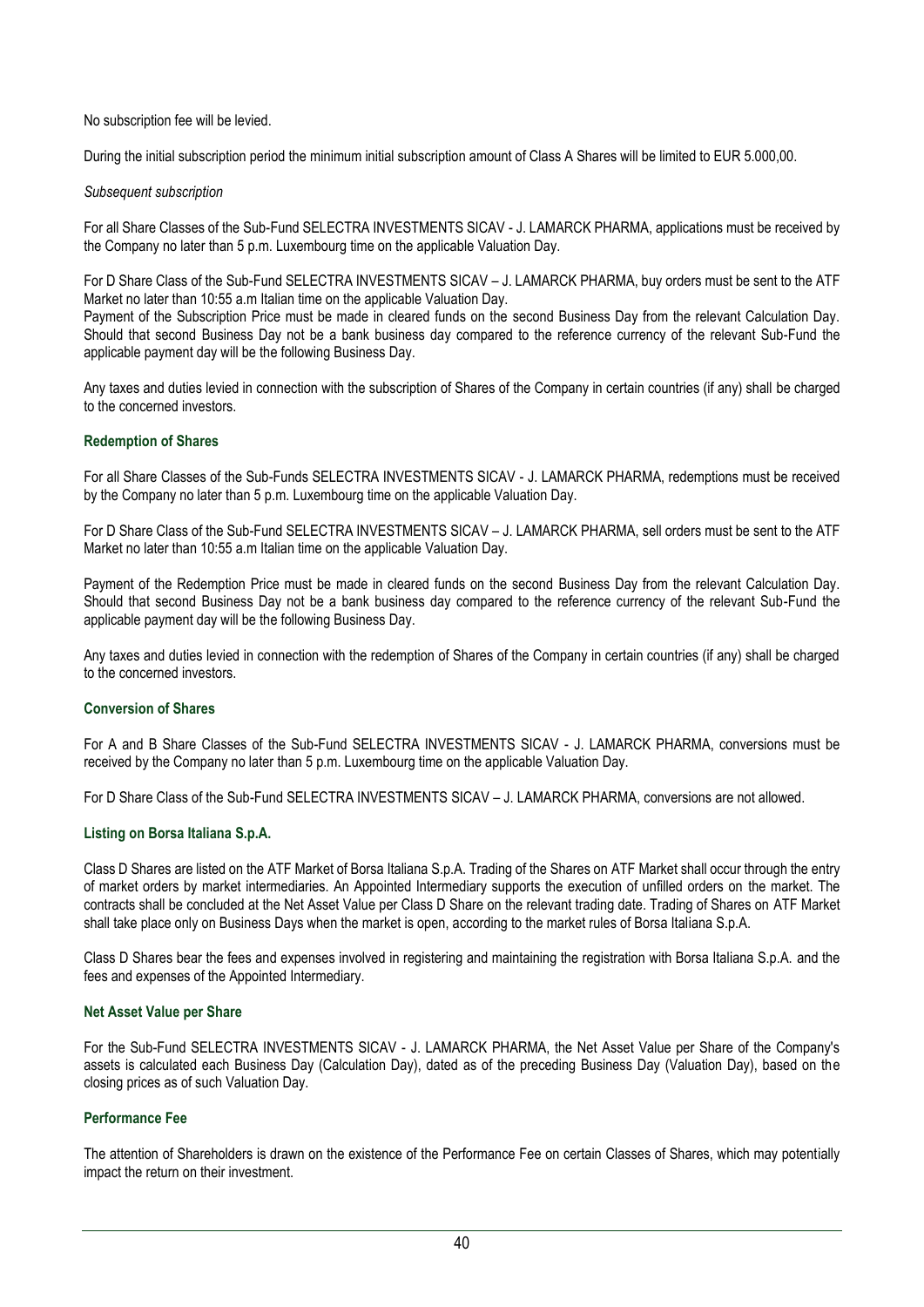At the end of each year, the Investment Manager shall be entitled to receive a Performance Fee from the Sub-Fund up to 10% of the appreciation of the Net Asset Value per Share over the reference period, i.e. the twelve month period between the first Business Day and the last Business Day of each calendar year (January-December). The frequency of Crystallization is once per year.

The calculation of the Performance Fee shall be construed on the High Watermark (HWM) methodology, which is aimed at preventing investors from paying performance fees in case of poor performance and, furthermore, from paying twice a performance fee on the same performance. The HWM is the last Net Asset Value per Share at which the Performance Fee was paid.

The performance fee is calculated on the Net Asset Value per Share after deduction of management fees and all other expenses but before deduction of the accrued current performance fees and adjusted for any subscriptions and redemptions fees included in the Net Asset Value per Share (hereafter, the **"Partial Nav"**). Thus, Shareholders are informed that, in case of subscription or redemption of Shares without any change in the value of the portfolio (yet no new investments/disinvestments), the performance fee calculation shall not be artificially impacted – please refer to the "Example subscription" and "Example redemption below".

The performance is calculated, on each Valuation Day (i.e. daily basis), based on the Partial NAV over the HWM: in case of positive performance, a positive accrual shall be computed, whereas in case of negative performance, a negative accrual shall be computed in reduction of the positive accrual.

If the Partial NAV at the last Valuation Day in December is above the HWM, the Performance Fee shall be paid; conversely, if the Partial NAV at the last Valuation Day in December is below the HWM, no Performance Fee shall be paid.

In case a redemption is made at a date other than the last Valuation Day in December, despite the positive accrual of performance fees, the Investment Manager shall be entitled to receive the portion of the accrual attributable as at the date of the redemption.

| <b>Date</b> | <b>Partial NAV</b> | <b>Partial NAV/share</b> | Outstanding No.<br><b>Shares</b> | <b>Performance Fees</b> | <b>NAV/Share</b> |
|-------------|--------------------|--------------------------|----------------------------------|-------------------------|------------------|
| 31/12/2017  | .000.000.00        | 100.00                   | 10.000.00                        |                         | 100.00           |
| 31/01/2018  | .100.000.00        | 110.00                   | 10.000.00                        | 15.000.00               | 108.50           |
| 28/02/2018  | 2,185,000.00       | 109.25                   | 20,000.00                        | 15,000.00               | 108.50           |

## *Example subscription*

|  | Example redemption |  |
|--|--------------------|--|
|  |                    |  |

| Date       | <b>Partial NAV</b> | Partial<br>NAV/share | Outstanding No.<br><b>Shares</b> | <b>Performance Fees</b> | Crystallization | <b>NAV/Share</b> |
|------------|--------------------|----------------------|----------------------------------|-------------------------|-----------------|------------------|
| 31/12/2018 | .000.000.00        | 100.00               | 10.000.00                        |                         |                 | 100.00           |
| 31/01/2019 | .100.000.00        | 110.00               | 10.000.00                        | 15.000.00               |                 | 108.50           |
| 28/02/2019 | 550,000.00         | 110.00               | 5.000.00                         | 7.500.00                | (7,500.00)      | 108.50           |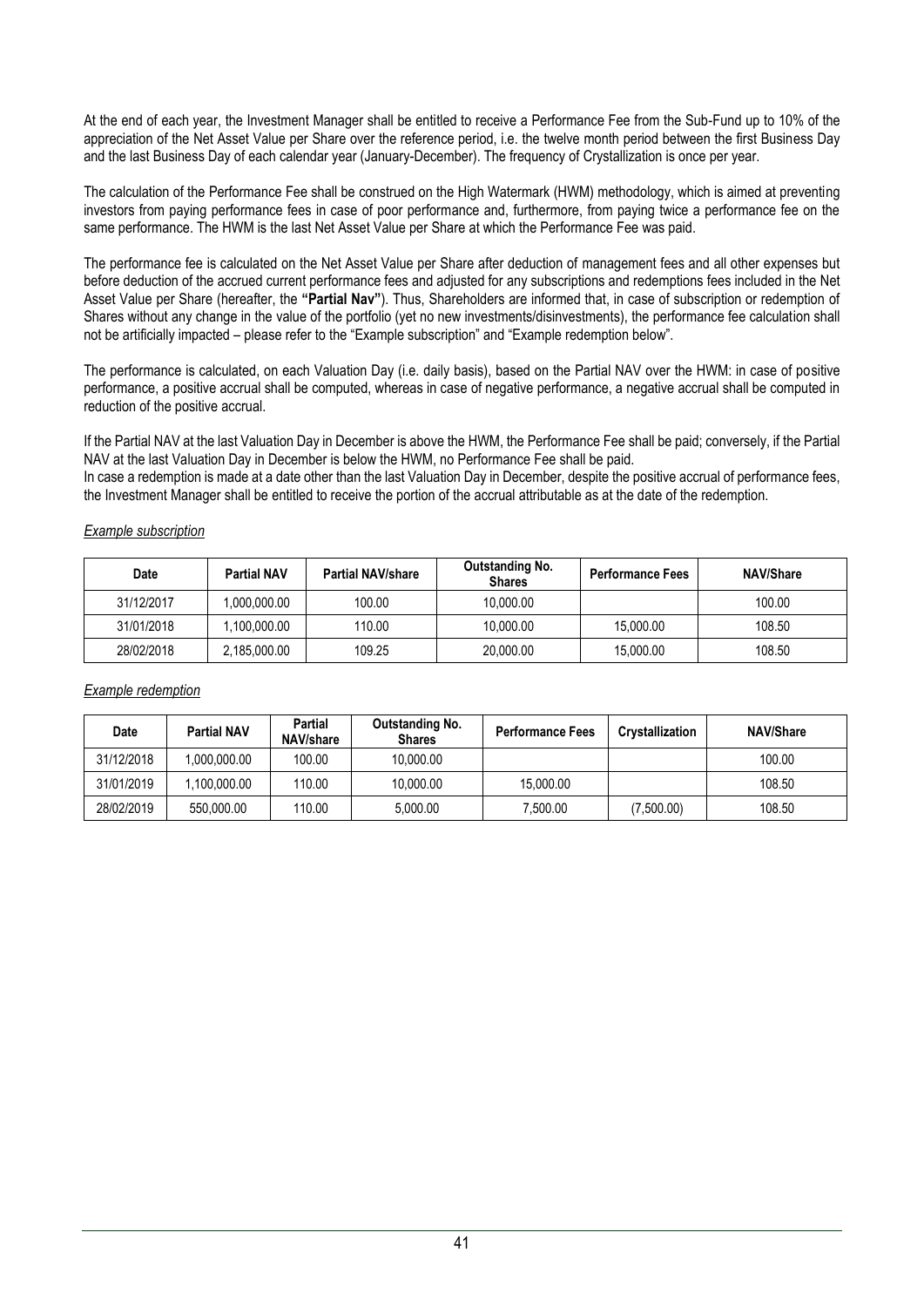# **APPENDIX 3: ICAM FIRST**

# <span id="page-41-0"></span>**ISIN**

Share Class A: LU1184118112 Share Class B: LU1184130240

## **Currency**

The Net Asset Value per Share of this Sub-Fund is expressed in EUR.

## **Profile of the Typical Investor**

Investors who seek to invest mainly in equities, fixed income securities and money market instruments.

Investor who wish to participate in capital markets while being prepared to take the higher risks associated with such investments in order to maximise the return.

A medium term investment horizon is required in order to ride out potentially adverse market trends.

## **Investment Objectives and Policy**

The main objective of this Sub-Fund is to generate a capital growth and to provide income over the medium term by investing mainly in European and United States equities and fixed income securities.

The geographical areas of investments are the OECD countries with specific focus on European and United States markets. To achieve this investment objective, the Sub-Fund may have a maximum exposure of investments up to 100% of its assets in debt and debt-related instruments issued by both governmental and non-governmental issuers, with a maximum of 30% of the net assets invested in high-yield or sub-investment grade securities.

Moreover, the Sub-Fund may have a maximum exposure of investments up to 75% of its assets in equity and equity-related instruments.

In particular, the Sub-Fund shall invest in highly liquid securities, with a market capitalization generally above EUR 1 (one) billion.

The Sub-Fund may hold, in case of specific market conditions, up to 100% of its assets in cash or Money Market Instruments (i.e. cash and short term deposits, certificates of deposit and bills, money market funds).

The Sub-Fund may invest up to 40% of its total net assets in shares/units of UCITS and/or other UCIs (including ETF), of which up to 30% in shares/units of other UCIs.

Where the Sub-Fund invests in a UCITS and/or other UCIs linked to the Investment Manager of the Sub-Fund, the manager of the underlying UCITS respectively UCIs cannot charge subscription or redemption fees on account of the investment.

The aggregate maximum annual management fees that will be charged by the underlying UCITS in which the Sub-Fund invests is 3% of their aggregate net asset values per annum. The effective management fees charged to the Sub-Fund by the underlying UCITS will be disclosed in the Company's annual report.

In order to lower overall risk the Sub-Fund will NOT invest in derivatives (such as single stock futures, index futures, warrants or options) to meet the Sub-Fund's investment objective. The Sub-Fund may use financial derivative instruments for the purpose of hedging currency risks only.

# **ESG Considerations**

SFDR Disclosure: The Sub-Fund does not consider the adverse impacts of investment decisions on sustainability factors in line with Article 4.1 (b) of the SFDR.

In light of the above, the Sub-Fund considers sustainability risks and Principal Adverse Impacts as not relevant according to the following points: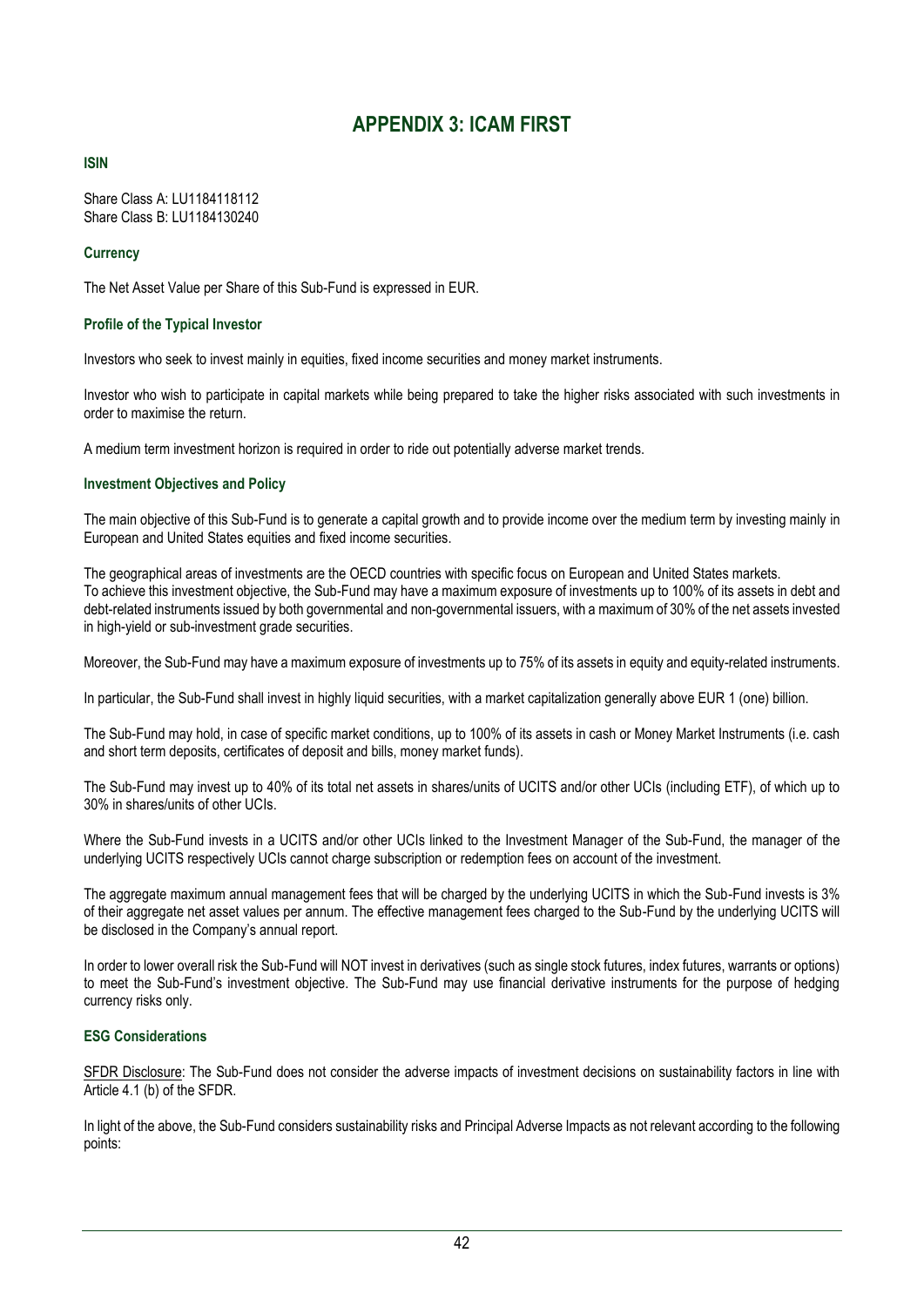- The list of prohibited investments will likely have already integrated the key ESG impacts according to the Sub-Fund's ESG risk appetite;
- Most of the investments are made in countries covered by the SFDR or equivalent requlation.

As a consequence, the Sub-Fund is neither in scope of 8 nor of Article 9 of the SFDR.

The investments underlying this financial product do not take into account the EU criteria for environmentally sustainable economic activities.

## **Risk Profile**

The Sub-Fund makes use of the absolute VaR approach for the global exposure calculation. The internal limit is set at 10% of the NAV, calculated on a confidence interval at 99% and holding period equivalent of 1 month (20 business days).

The method used for the determination of the level of leverage of the Sub-Fund is based on the sum of the notionals of the derivatives used and the expected level of leverage is 0 (zero), as the Investment Manager of the Sub-Fund doesn't foresee the use of financial derivative instruments.

In case of future use of financial derivative instruments for hedging purpose, as foreseen in the Investment Objectives and Policy, the expected level of leverage is 20%.

### **Risk considerations linked to the investment policy of the Sub-Fund**

#### *Equity risk*

The value of the Sub-Fund which invest in equity and equity related securities will be affected by economic, political, market and issuer specific changes. Such changes may adversely affect securities, regardless of Company specific performance.

Additionally, different industries, financial markets, and securities can react differently to these changes. Such fluctuations of the Sub-Fund's value are often exacerbated in the short-term as well. The risk that one or more companies in the Sub-Fund's portfolio will fall, or fail to rise, can adversely affect the overall portfolio performance in any given period.

#### *Foreign Currency risk*

Since the Company values the portfolio holdings of the Sub-Fund in EUR, changes in currency exchange rates adverse to this currency may affect the value of such holdings and each respective Sub-Fund's yield thereon.

Since the securities held by the Sub-Fund may be denominated in currencies different from its base currency, the Sub-Fund may be affected favourably or unfavourably by exchange control regulations or changes in the exchange rates between such reference currency and other currencies.

Changes in currency exchange rates may influence the value of the Sub-Fund's Shares, and also may affect the value of dividends and interests earned by the Sub-Fund and gains and losses realised by said Sub-Fund. If the currency in which a security is denominated appreciates against the base currency, the price of the security could increase. Conversely, a decline in the exchange rate of the currency would adversely affect the price of the security.

To the extent that the Sub-Fund or any Share Class seeks to use any strategies or instruments to hedge or to protect against currency exchange risk, there is no guarantee that hedging or protection will be achieved. Unless otherwise stated in any Sub-Fund's investment policy, there is no requirement that the Sub-Fund seeks to hedge or to protect against currency exchange risk in connection with any transaction.

### *Liquidity risk*

Reduced liquidity may have an adverse impact on market price and the Company's ability to sell particular securities when necessary to meet the Company's liquidity needs or in response to a specific economic event such as the deterioration in the creditworthiness of an issuer. The Management Company will ensure the overall liquidity of the securities held in the portfolio.

### *Market risk*

This is a general risk which affects all types of investment. Price trends are determined mainly by financial market trends and by the economic development of the issuers, who are themselves affected by the overall situation of the global economy and by the economic and political conditions prevailing in each country. Because the securities the Sub-Fund holds fluctuate in price, the value of your investment in the Sub-Fund will go up and down. You may not get back the amount you invested.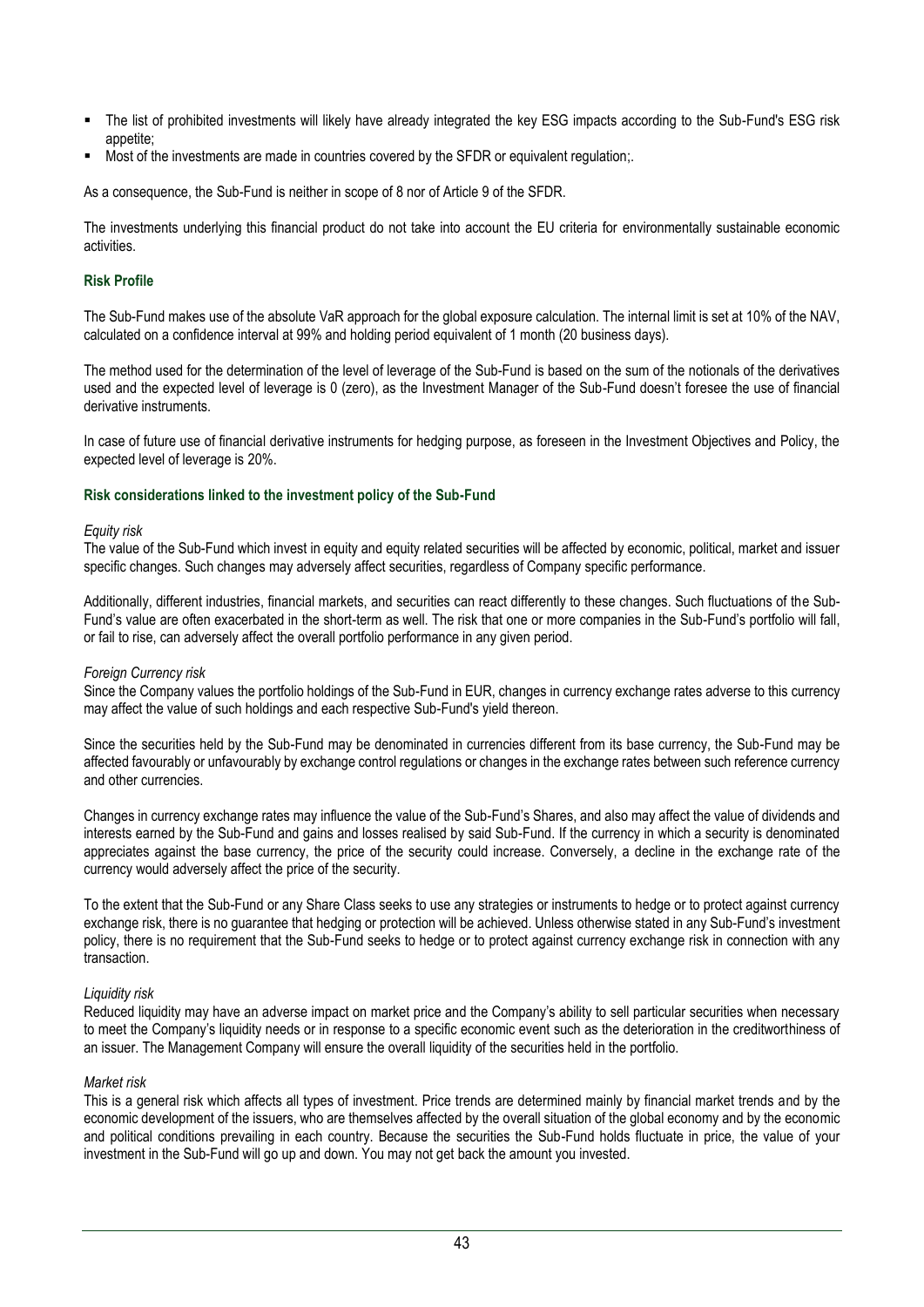## *Fixed Income risks (Bonds, Debt Instruments and fixed Income securities)*

For funds which invest in bonds or other debt instruments, the value of those investments will depend on market interest rates, the credit quality of the issuer and liquidity considerations. The Net Asset Value of a fund invested in debt instruments will change in response to fluctuations in interest rates, perceived credit quality of the issuer, market liquidity and also currency exchange (when the currency of the investment is other than the base currency of the fund holding that investment). Some funds may invest in high yielding debt instruments where the level of income may be relatively high (compared to investment grade debt instruments); however the risk of depreciation and realisation of capital losses on such debt instruments held will be significantly higher than on lower yielding debt instruments.

### *Investment Funds risk*

A Fund's performance is directly impacted by the performance of any Investment Funds held by it. The ability of a Fund to achieve its investment goal is directly related to, in part, the ability of the Investment Funds to meet their investment goal. Investing in other Investment Funds may be more costly to a Fund than if the Fund had invested in the underlying securities directly. Shareholders of the Fund will indirectly bear the fees and expenses (including management and advisory fees and other expenses) of the underlying Investment Funds. As the Fund's allocations among the Investment Funds change from time to time, or to the extent that the expense ratios of the underlying funds change, the expenses borne by the Fund may increase or decrease. In addition, the determination of Net Asset Value of the Shares of any particular Investment Fund held by a Fund may be suspended under certain conditions as indicated in Appendix D ("Suspension of Calculation of Net Asset Value"). In the event this were to happen, it could impede the ability of a Fund to meet a redemption request. A Fund's investments in Investment Funds may subject the Fund to additional risks than if the Fund would have invested directly in the Investment Funds' underlying securities. These risks include the possibility that an unregistered fund or an exchange traded fund (ETF) may experience a lack of liquidity that can result in greater volatility than its underlying securities. In addition, an ETF may trade at a premium or discount to its net asset value, as shares of an ETF are bought and sold based on exchanges on market values and not at the ETF's net asset value. Another risk of investing in Investment Funds is the possibility that one Investment Fund may buy the same securities that another Investment Fund sells. If this happens, an investor in the affected Fund would indirectly bear the costs of these transactions without accomplishing the intended investment purpose. Also, the Fund or the Investment Funds may hold common portfolio securities, thereby reducing the diversification benefits to the Fund.

## *New Sub-Fund*

The Sub-Fund has no operating history and an indeterminate amount of time may be required to achieve operating efficiency and profitable operations. No assurance can be given that the Sub-Fund will achieve its investment objectives and thus investment in the Sub-Fund entails a certain degree of risk.

### *Changes in Applicable Law*

The Company must comply with various regulatory and legal requirements as imposed by the jurisdictions under which it operates. Should any of those laws change over the life of the Company or the Sub-Fund, the regulatory and legal requirements to which the Company and the Shareholders may be subject, could differ materially from current requirements.

### **Shares and fees**

| <b>ISIN code</b>                    | LU1184118112                                | LU1184130240                                  |  |
|-------------------------------------|---------------------------------------------|-----------------------------------------------|--|
|                                     |                                             |                                               |  |
| <b>Share Class</b>                  | Class A                                     | Class B                                       |  |
| <b>Subscription Fee</b>             | Up to 3%                                    | Up to 3%                                      |  |
| <b>Conversion Fee</b>               | 1%                                          | $1\%$                                         |  |
| <b>Redemption Fee</b>               | $0\%$                                       | $0\%$                                         |  |
| <b>Management Company Fee</b>       | Up to 0,07% with a minimum of EUR 10.000    | Up to 0,07% with a minimum of EUR 10.000 p.a. |  |
|                                     | p.a. for the Sub-Fund                       | for the Sub-Fund                              |  |
|                                     | Up to 0,14% with a minimum of EUR 20.000    | Up to 0,14% with a minimum of EUR 20.000 p.a. |  |
| <b>Management Fee</b>               | p.a. for the Sub-Fund                       | for the Sub-Fund                              |  |
| <b>Advisory Fee</b>                 | Up to 0,30% p.a.                            | Up to 0,85% p.a.                              |  |
| <b>Distribution Fee</b>             | Up to 0,30% p.a.                            | Up to 0,85% p.a.                              |  |
|                                     | EUR 22.500 + up to 0,013% p.a. for the Sub- | EUR 22.500 + up to 0,013% p.a. for the Sub-   |  |
| <b>Administrative Agency Fee</b>    | Fund                                        | Fund                                          |  |
| <b>NAV currency</b>                 | <b>EUR</b>                                  | <b>EUR</b>                                    |  |
| Dividend policy                     | Capitalisation                              | Capitalisation                                |  |
| Minimum initial subscription amount |                                             |                                               |  |
| and minimum holding requirements    | EUR 1.000.000.-                             | EUR 5.000,-                                   |  |

The Management Fee and the Advisory Fee are expressed as a percentage of the total net assets of the Sub-Fund and are calculated and payable at the end of each month respectively to the Investment Manager and the Investment Advisor, based on the total net assets of the Sub-Fund at the relevant Valuation Day.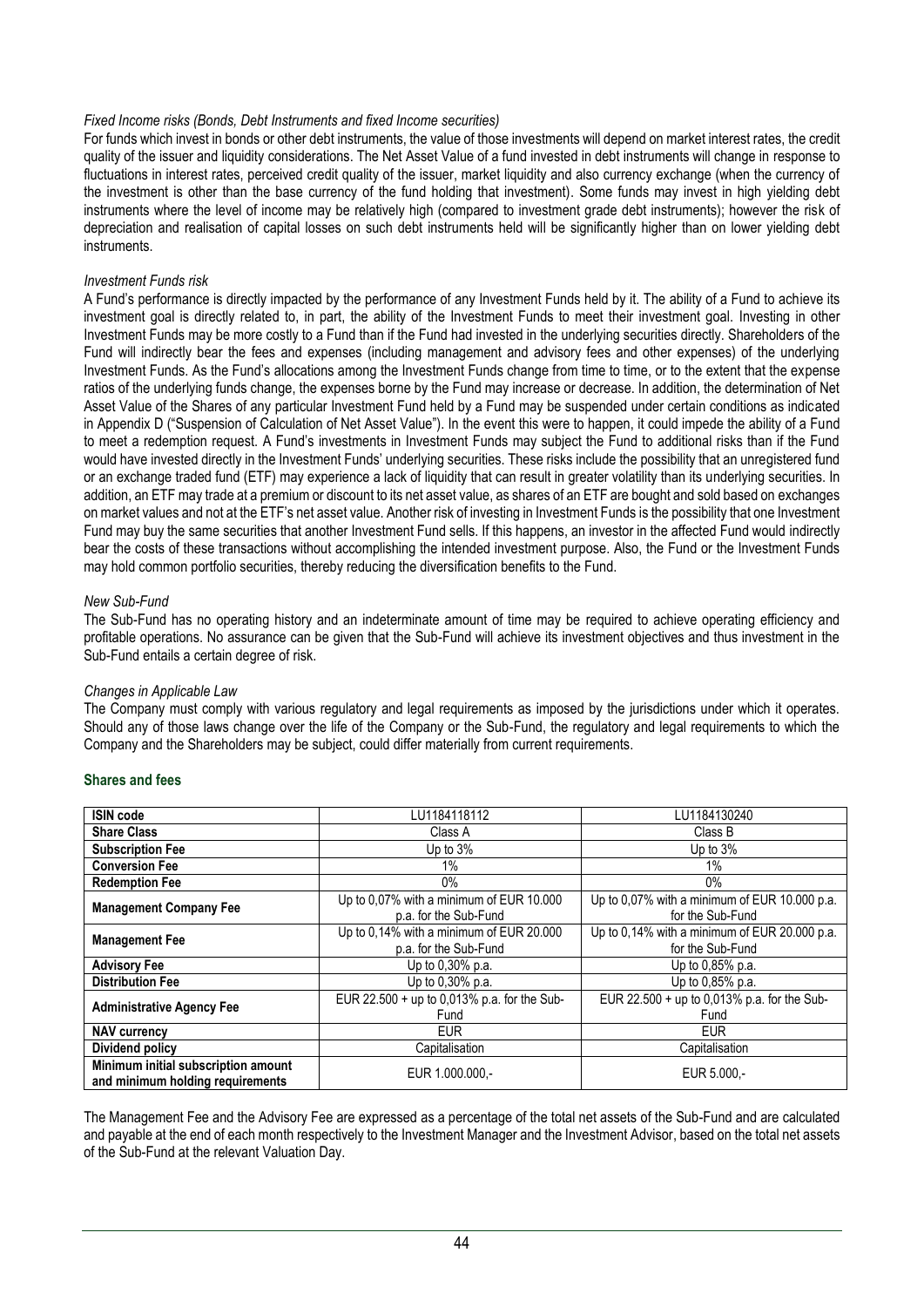The Management Company Fee and the Distribution Fee are expressed as a percentage of the total net assets of the Sub-Fund and are calculated and payable at the end of each month to the Management Company, based on the total net assets of the Sub-Fund at the relevant Valuation Day.

The Sub-Fund will issue Shares of two Share Classes depending of the category of the investors targeted: Share Class A: Reserved to Institutional Investors.

Share Class B: Opened to all type of investors.

If investors in Share Class A no longer fulfil the conditions of eligibility, the Management Company may convert their Shares, free of charge, into Share Class B.

# **Subscription of Shares**

*Initial subscription period* For both A and B Share Classes of the Sub-Fund SELECTRA INVESTMENTS SICAV – ICAM FIRST: from February 2<sup>nd</sup> 2015 to February 27th 2015. The initial Subscription Price: EUR 100

The payment date of the initial Subscription Price was fixed at February 27<sup>th</sup> 2015.

No subscription fee will be levied.

### *Subsequent subscription*

For all Share Classes of the Sub-Fund SELECTRA INVESTMENTS SICAV - ICAM FIRST, applications must be received by the Company no later than 5 p.m. Luxembourg time on the applicable Valuation Day.

Payment of the Subscription Price must be made in cleared funds on the second Business Day from the relevant Calculation Day. Should that second Business Day not be a bank business day compared to the reference currency of the relevant Sub-Fund the applicable payment day will be the following Business Day.

Any taxes and duties levied in connection with the subscription of Shares of the Company in certain countries (if any) shall be charged to the concerned investors.

### **Redemption of Shares**

For all Share Classes of the Sub-Funds SELECTRA INVESTMENTS SICAV - ICAM FIRST, redemptions must be received by the Company no later than 5 p.m. Luxembourg time on the applicable Valuation Day.

### **Conversion of Shares**

For all Share Classes of the Sub-Fund SELECTRA INVESTMENTS SICAV - ICAM FIRST, conversions must be received by the Company no later than 5 p.m. Luxembourg time on the applicable Valuation Day.

# **Net Asset Value per Share**

For the Sub-Fund SELECTRA INVESTMENTS SICAV - ICAM FIRST, the Net Asset Value per Share of the Company's assets is calculated each Monday (Calculation Day), dated as of the preceding Business Day (Valuation Day), based on the closing prices as of such Valuation Day.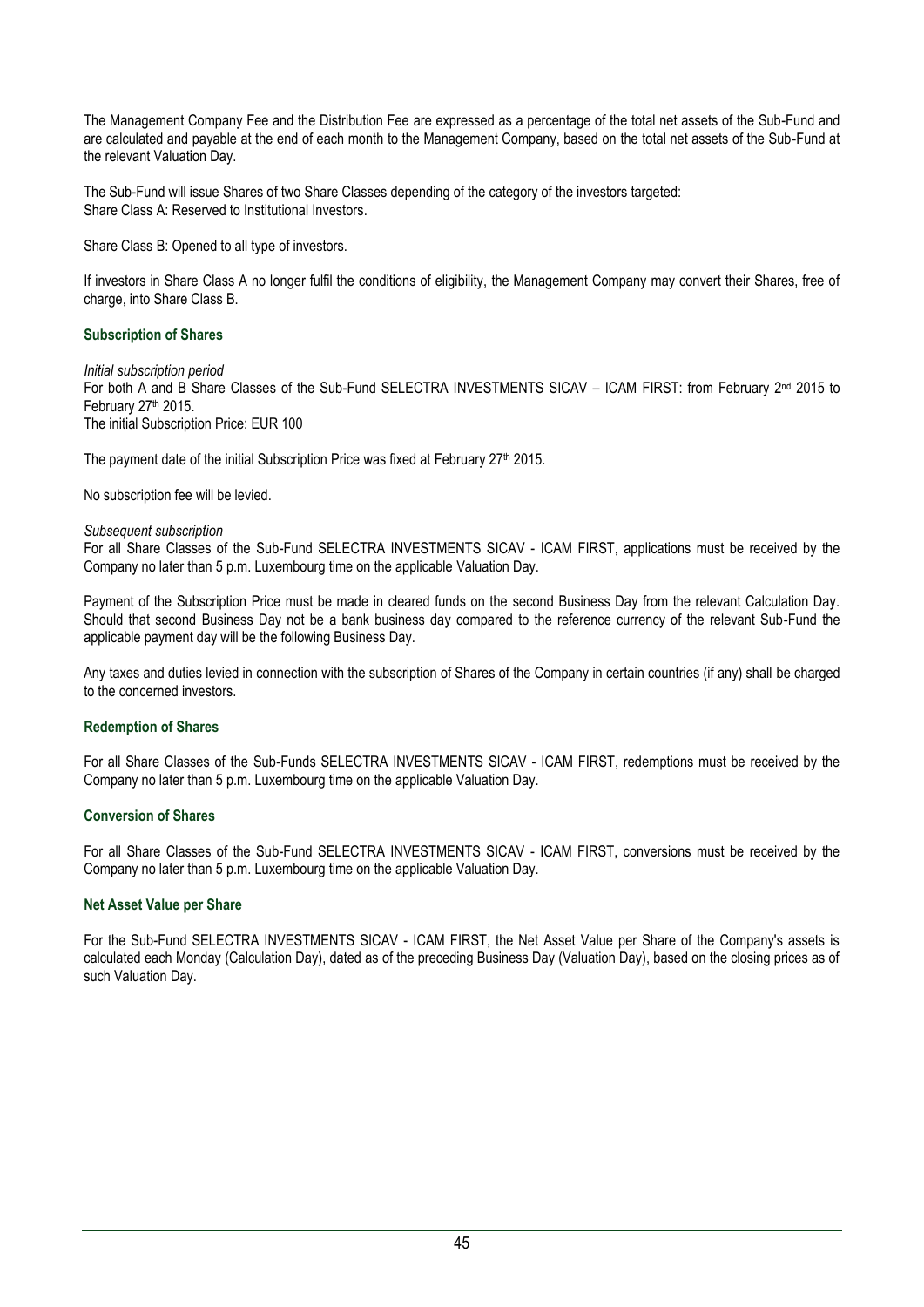# **APPENDIX 4: BEST OF SRI BALANCED**

# <span id="page-45-0"></span>**ISIN**

Share Class A1: LU1590058795 Share Class A2: LU1590058878 Share Class B1: LU1590058951 Share Class B2: LU1590059090 Share Class C1: LU1590059173 Share Class C2: LU1590059256 Share Class R1: LU1590059330 Share Class R2: LU1590059413

## **Investment Objectives and Policy**

The main objective of this Sub-Fund is to generate a capital appreciation over the medium to long term by investing its assets only in shares/units of UCITS and other UCIs (jointly, the ''Target Funds" or, individually, the "Target Fund"') that take in consideration environmental, social and governance criteria (ESG) within their investment policy or portfolio management processes.. Thus, the Sub-Fund is a fund of funds.

The Sub-Fund falls within the scope of Article 8 of SFDR, i.e. qualifies as a products that promote environmental or social characteristics.

The Target Funds of the Sub-Fund shall contribute to at least one of the environmental objectives defined by article 3 and 9 of the Taxonomy Regulation. The main environmental objectives of the Sub-Fund will be, but not limited to, the below:

- Climate change mitigation
- Climate change adaptation
- Transition to a circular economy
- Sustainable use and protection of water and marine resources
- **Pollution prevention and control**

As of its nature of fund of funds, the promotion of the above mentioned environmental objectives is implemented through investing into Target Funds that promote these environmental objectives in their investment policy, and/or that disclose in public reporting their positive contribution to the above environment objectives.

For sake of clarity, only Target Funds which classify themselves respectively as environmentally sustainable funds or funds which do promote environmental characteristics, according respectively to art. 9 and 8 SFDR, could be considered as eligible funds.

The contribution to the environmental objectives stated above should be of at least 15% of the Sub-Fund assets under management at an aggregate portfolio level, among which with a minimum 10% in climate change mitigation objectives.

The geographical areas of investments are principally, but not limited to or exclusively, focused on the OECD countries mainly the European and United States markets. The Sub-Fund will mainly invest in Target Funds domiciled in these geographical areas; Target Funds can invest in a worldwide perspective both in developed and emerging markets. The Target Funds are denominated in one of the G8 currencies.

To achieve its investment objective, the Sub-Fund may invest up to 75% of its assets in Target Funds which primarily invest in debt and debt-related instruments and up to 75% of its assets in Target Funds which primarily invest in equity related investments. The neutral allocation among the two asset classes will be around 50% and 50%.

The Sub-Fund may hold, on a temporary basis, up to 100% of its assets in cash or Money Market Instruments (i.e. cash and short term deposits, certificates of deposit and bills, money market funds).

Where the Sub-Fund invests in a UCITS and/or other UCIs linked to the Investment Manager of the Sub-Fund, the relevant manager(s) of the underlying UCITS / UCIs shall not charge subscription or redemption fees on account of the investment.

# **ESG Considerations**

A proprietary ESG investment process has been implemented and integrated within the portfolio management process.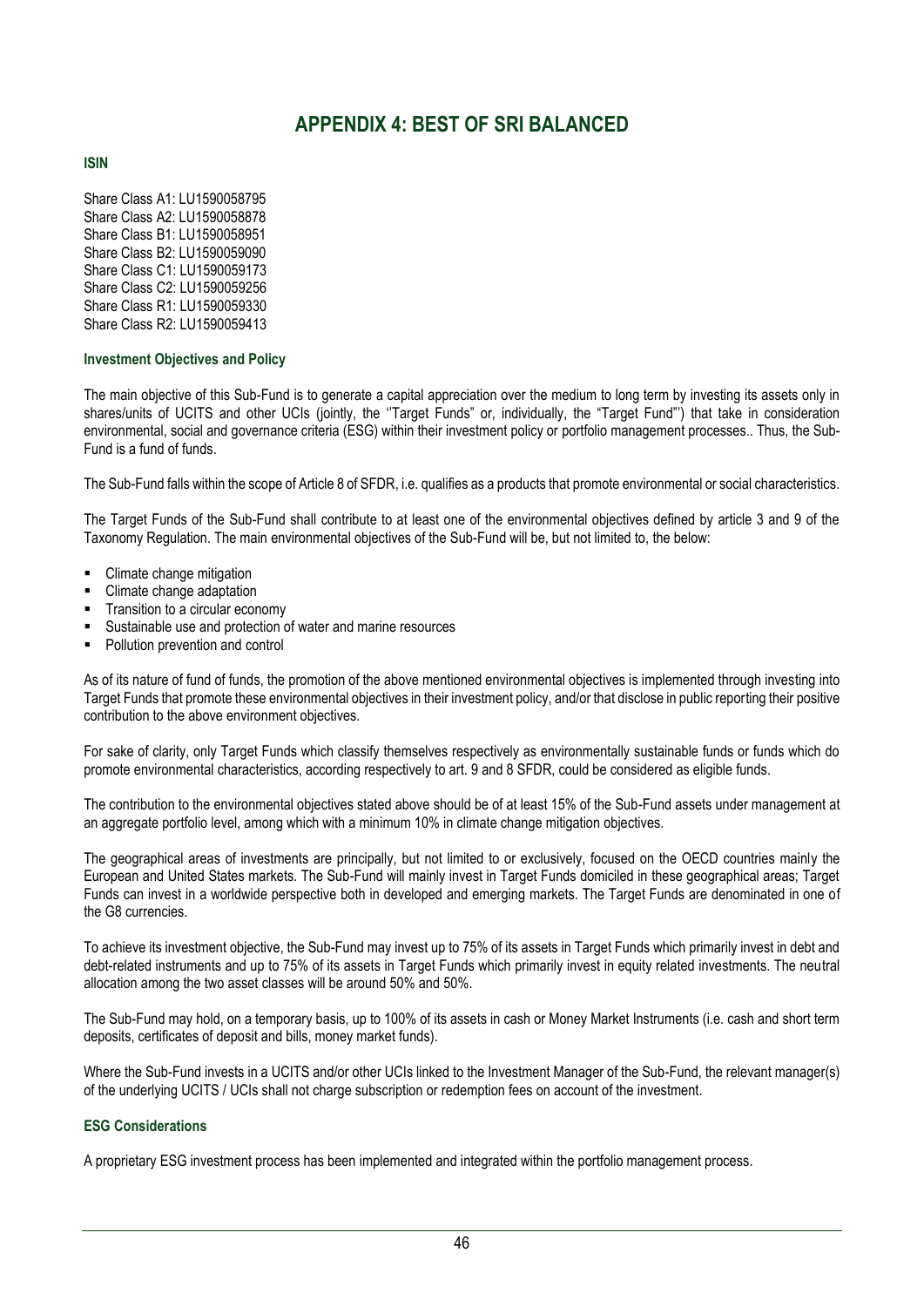Before investments are perfomed by the appointed Investment Manager, each single target investment has to be assessed via the ESG Score Card, which takes into account qualitative and quantitative metrics for the ESG segments. Each Target Fund is rated in a range from 5 (the highest) to 0 (the lowest).

The analysed Target Fund is accepted only if its overall score is higher than 3.5 over 5. No exceptions will be granted. Due diligences and active engagements are perfomed with the relevant fund managers to better understand the data received and assess their accuracy / reliability.

Data from all the Target Funds are monitored and reviewed at least once per year, including:

- The ESG scores;
- The ESG data received from the relevant fund managers, which are used to assess if the underlying investments are still compliant with the requirements of the Sub-Fund;
- The Sustainable Development Goals (SDG) mapping which represents the breakdown of the portfolio showing the percentage of alignment to each SDG.

The overall ESG score of the portfolio is attributed according to the weights of the Target Funds in the portfolio. The Investment Manager assesses the overall ESG rating of the portfolio by following the above mentioned ESG calculation methodology and by appling the abovementioned thresholds.

The Investment Manager monitors the ESG score of its investment portfolio, both at single security level and on an aggregate basis. ESG scores on each individual investment are taken into consideration alongside the traditional criteria of analysis and evaluation: this means that the Investment Manager ensures that its financial portfolios are financially efficient and as much sustainable as possible.

The sustainability risks that the Sub-Fund may be subject to are likely to have an immaterial impact on the value of the sub-fund's investments in the medium to long term.

The Investment Manager is furthermore committed to implement one or more of the following methods within its investment strategies or investment processes, and therefore monitors the extent of the application of these methods in the underlying funds:

- Positive selection: the investor actively selects the companies in which to invest. This can be done either by following a defined set of ESG criteria or by the best-in-class method (where a subset of high performing ESG compliant companies is chosen for inclusion in an investment portfolio), or using a norms-based screening that allows investors to assess the degree to which each asset in their portfolio respects ESG criteria by adhering to global norms on environmental protection, human rights, labour standards and anti-corruption.
- *Engagement and voting*: investment funds monitoring the ESG performance of all portfolio companies and leading constructive shareholder engagement dialogues with each company to ensure progress, also through strategic voting by shareholders in support of a particular issue, or to bring about changes in the governance of the company.
- **Exclusion:** the removal of certain sectors or companies from consideration for investment, based on ESG specific criteria.
- *ESG integration*: the inclusion of ESG risks and opportunities into traditional financial analysis of equity and bonds/debt instruments value.
- Sustainability themed strategies and *impact investing*: strategies that include a variety of themes, which allows investors to choose specific areas of investments, typically with a close link to sustainable development. Impact investing concerns strategies focused on assets that have a positive measurable impact on environment or society.

Further details are available at https://www.farad-im.com/

The ESG Policy is available free of charge at https://www.farad-im.com/

# **Currency**

The Net Asset Value per Share of this Sub-Fund is expressed in EUR.

# **Duration**

The Sub-fund is established for an indefinite period.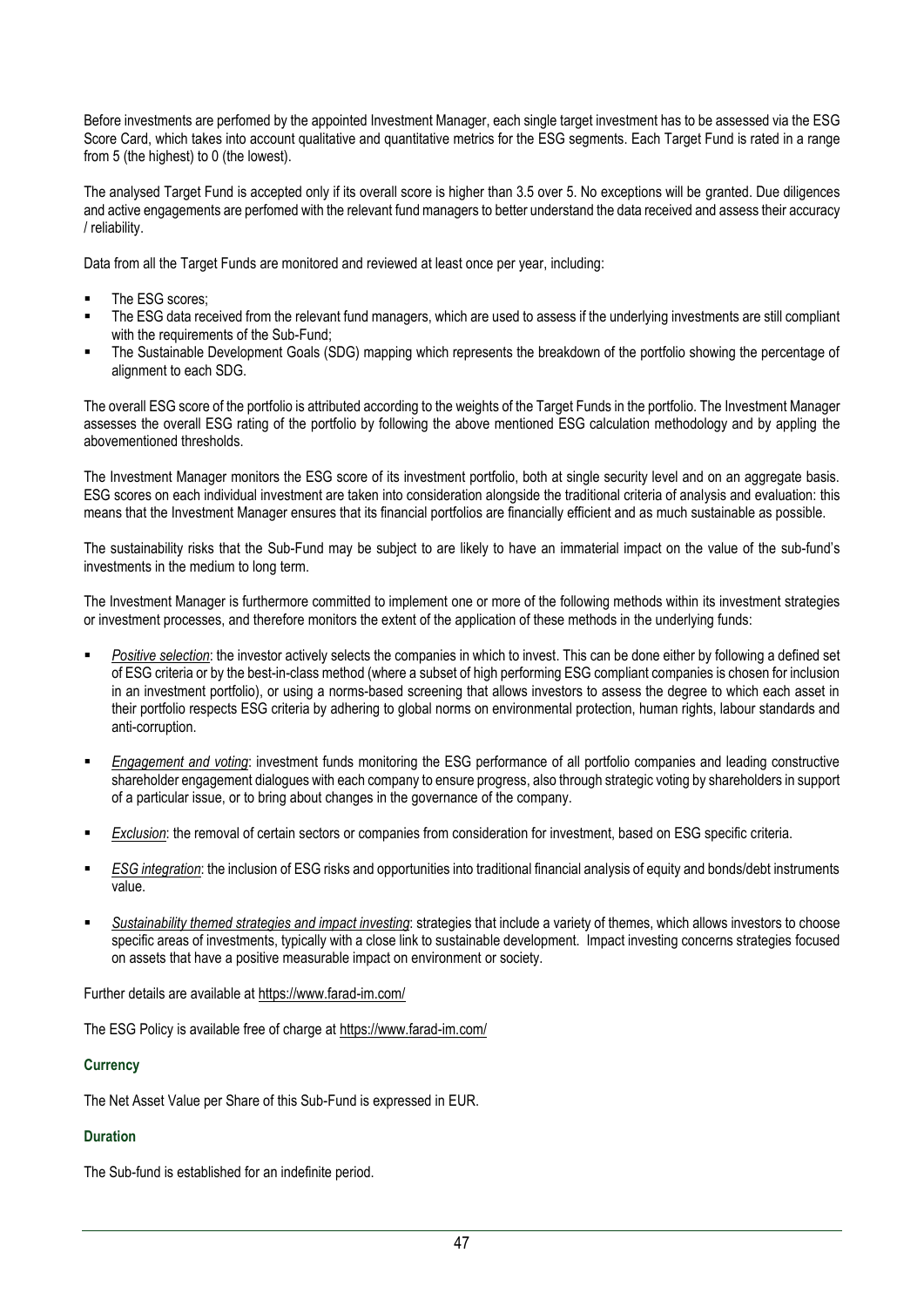# **Performance Benchmark**

The performance of the Sub-Fund is compared to a composite benchmark: 5% cash – 45% Bloomberg Barclays ESG Global Aggregates – 50% MSCI World SRI. The index is in line with the balanced and sustainable strategies the Sub-Fund is implementing. The ongoing comparison between the Sub-Fund and its benchmark is ensured by the Investment Manager for performance measurement purposes.

## **Profile of the Typical Investor**

Investors who seek to gain exposure to fixed income and equity instruments, with a particular focus on ESG criteria and SRI, and ancillary to money market instruments.

A medium to long term investment horizon is required in order to ride out potentially adverse market trends.

## **DNSH**

Due to the lack of available data, and given the nature of the Sub-Fund as a fund of funds, the data to assess the DNSH exposure of the underlying vehicles are not yet available due to the recent publication of the draft RTS (Regulatory Technical Standards related to SFDR). Therefore the DNSH principles are not yet considered for this Sub-Fund.

## **PAI**

Given the nature of the Sub-Fund as a fund of funds, and the lack of data from underlying vehicles, it is impossible to consider the PAI for the time being.

### **Risk Profile**

UCITS Commitment Approach is used to calculate the Global Exposure of the Sub-Fund. Global exposure generated and created to the use of a financial derivative may not exceed 100% of the total net asset value.

### **Risk considerations linked to the investment policy of the Sub-Fund**

### *Sustainability Risk*

The Target Fund that goes through the ESG score card process and is attributed a score higher than 3.5 is considered as not having any substantial sustainability risk. If the 3.5 over 5 threshold is not attained, the fund is excluded. For the time being, and until further harmonised data on sustainability risks will be made available from our underlying vehicles, the metrics taken into consideration to assess the sustainability risks have been mainly focused on assessing the internal investment policies/procedure/reports focused on Environmental, Social and Governance factors. The data used to assess the sustainability risks are received directly from the Investment Manager of the Target Funds, and are challenged during the engagement and due diligence process.

Some of the risk factors that are taken into consideration in order to assess the sustainability risk exposure include (but are not limited to):

- Greenhouse gas emissions;
- Energy performance;
- Water:
- Social and employee matters,
- Human rights,
- Governance.

### Further details are available at https://www.farad-im.com/

### *Foreign Currency risk*

The prices of the portfolio holdings, "funds", of the Sub-Fund may be denominated in currencies different from its base currency. An adverse currency exchange, due to exchange control or market conditions, rate may affect the value of such holdings and each respective Sub-Fund's yield thereon.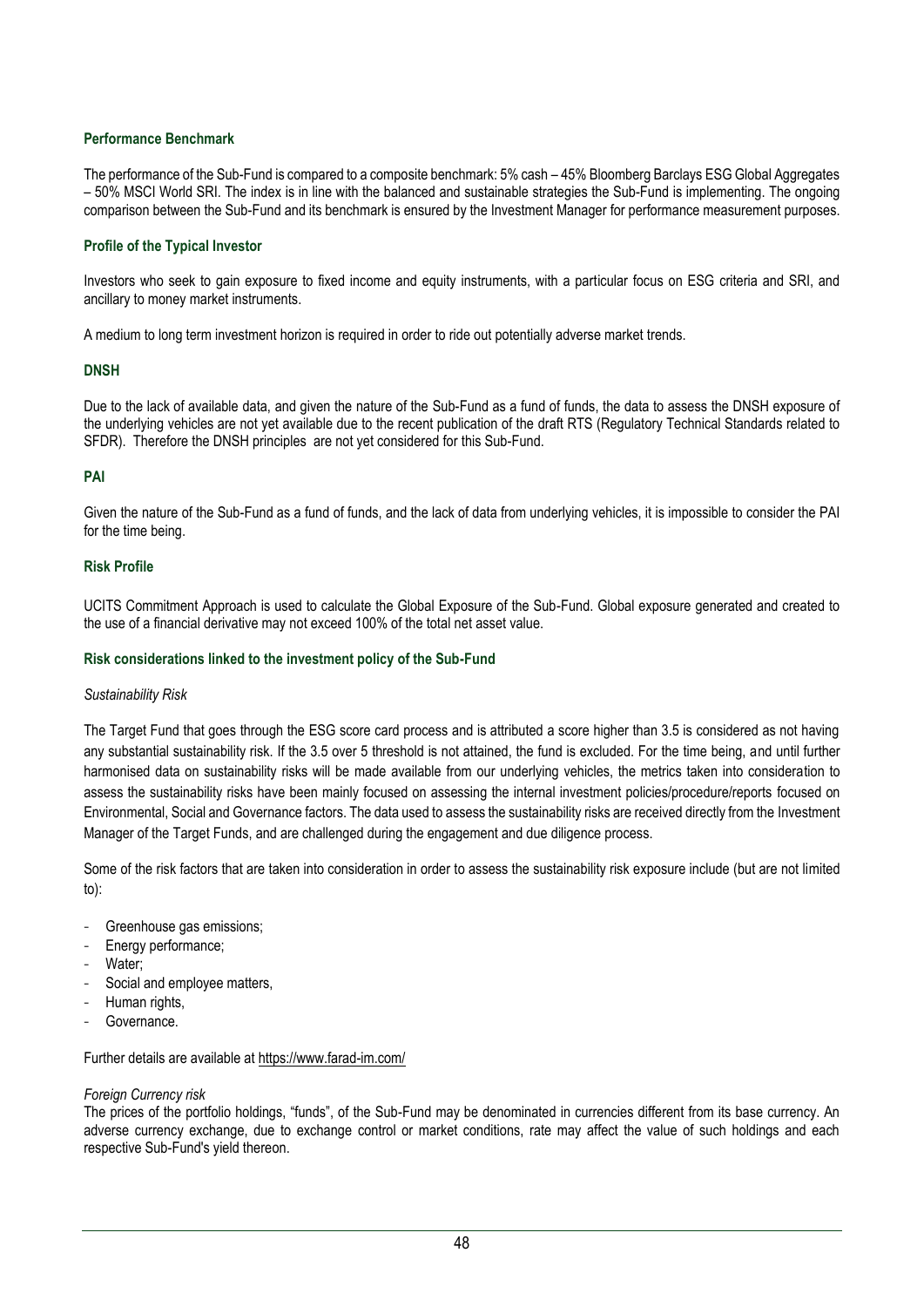Changes in currency exchange rates may influence the value of the Sub-Fund's Shares, and also may affect the value of dividends and interests earned by the Sub-Fund and gains and losses realised by said Sub-Fund. If the currency in which a security is denominated appreciates against the base currency, the price of the security could increase. Conversely, a decline in the exchange rate of the currency would adversely affect the price of the security.

To the extent that the Sub-Fund or any Share Class seeks to use any strategies or instruments to hedge or to protect against currency exchange risk, there is no guarantee that hedging or protection will be achieved. Unless otherwise stated in any Sub-Fund's investment policy, there is no requirement that the Sub-Fund seeks to hedge or to protect against currency exchange risk in connection with any transaction.

## *Liquidity risk*

Reduced liquidity may have an adverse impact on market price and funds' ability to sell particular securities when necessary to meet the Company's liquidity needs or in response to a specific economic event such as the deterioration in the creditworthiness of an issuer. The Management Company will ensure the overall liquidity of the securities held in the portfolio.

## *Equity risk*

The value of the Sub-Fund, which invests in shares/units of UCITS and/or other UCIs which invests in equities, may be affected by economic, political, market and issuer specific changes. Such changes may adversely affect securities, regardless of Company specific performance. Additionally, different industries, financial markets, and securities can react differently to these changes. Such fluctuations of the Sub-Fund's value are often exacerbated in the short-term as well. The risk that one or more companies in the Sub-Fund's portfolio will fall, or fail to rise, can adversely affect the overall portfolio performance in any given period.

## *Fixed Income risks (Bonds, Debt Instruments and fixed Income securities)*

The value of the Sub-Fund, which invests in shares/units of UCITS and/or other UCIs which invests in fixed income instruments, may be affected by market interest rates, the credit quality of the issuer and liquidity considerations. The Net Asset Value of a fund invested in debt instruments will change in response to fluctuations in interest rates, perceived credit quality of the issuer, market liquidity and also currency exchange (when the currency of the investment is other than the base currency of the fund holding that investment). These invested Funds may invest in high yielding debt instruments where the level of income may be relatively high (compared to investment grade debt instruments); however the risk of depreciation and realisation of capital losses on such debt instruments held will be significantly higher than on lower yielding debt instruments. Investment in such higher yielding securities is speculative as it generally entails increased credit and market risk. Such securities are subject to the risk of an issuer's inability to meet principal and interest payments on its obligations (credit risk) and may also be subject to price volatility due to such factors as interest rate sensitivity, market perception of the creditworthiness of the issuer and general market liquidity.

### *Market risk*

This is a general risk which affects all types of investment. Price trends are determined mainly by financial market trends and by the economic development of the issuers, who are themselves affected by the overall situation of the global economy and by the economic and political conditions prevailing in each country. Because the invested shares/units of UCITS and/or other UCIs of the Sub-Fund fluctuates in price, the value of your investment in the Sub-Fund will go up and down. You may not get back the amount you invested.

### *Investment Funds risk*

A Fund's performance is directly impacted by the performance of any Investment Funds held by it. The ability of a Fund to achieve its investment goal is directly related to, in part, the ability of the Investment Funds to meet their investment goal. Investing in other Investment Funds may be more costly to a Fund than if the Fund had invested in the underlying securities directly. Shareholders of the Fund will indirectly bear the fees and expenses (including management and advisory fees and other expenses) of the underlying Investment Funds. As the Fund's allocations among the Investment Funds change from time to time, or to the extent that the expense ratios of the underlying funds change, the expenses borne by the Fund may increase or decrease. In addition, the determination of Net Asset Value of the Shares of any particular Investment Fund held by a Fund may be suspended under certain conditions as indicated in "Suspension of Calculation of Net Asset Value". In the event this were to happen, it could impede the ability of a Fund to meet a redemption request. A Fund's investments in Investment Funds may subject the Fund to additional risks than if the Fund would have invested directly in the Investment Funds' underlying securities. These risks include the possibility that an unregistered fund or an ETF may experience a lack of liquidity that can result in greater volatility than its underlying securities. In addition, an ETF may trade at a premium or discount to its net asset value, as shares of an ETF are bought and sold based on exchanges on market values and not at the ETF's net asset value. Another risk of investing in Investment Funds is the possibility that one Investment Fund may buy the same securities that another Investment Fund sells. If this happens, an investor in the affected Fund would indirectly bear the costs of these transactions without accomplishing the intended investment purpose. Also, the Fund or the Investment Funds may hold common portfolio securities, thereby reducing the diversification benefits to the Fund. The risk related to an Investment Fund could be relied to the investment risk of the underlying investments of the Investment Fund. For certain Investment Funds the risk could be higher than the general risk of the underlying for the use of leverage.

### *New Sub-Fund*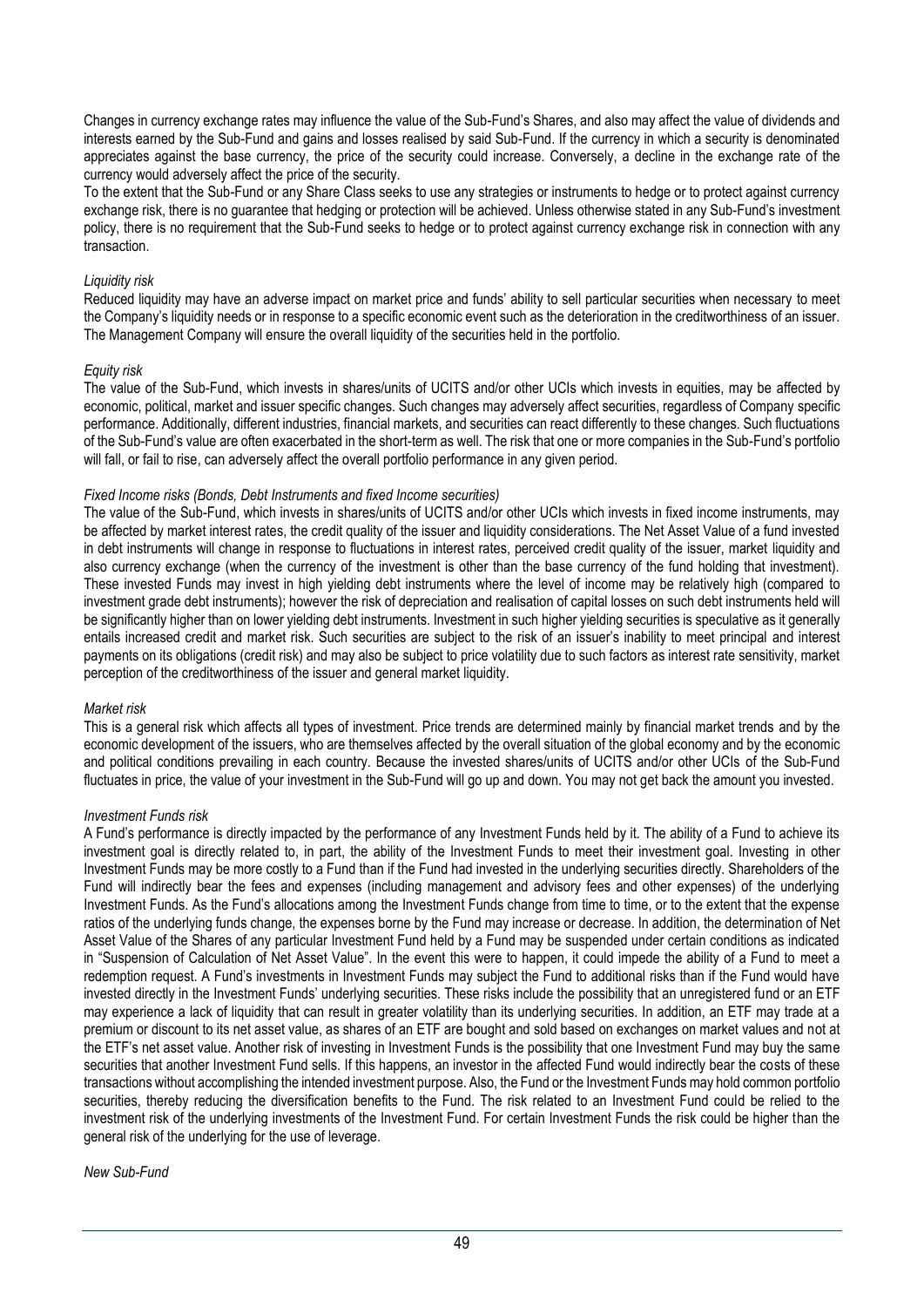The Sub-Fund has no operating history and an indeterminate amount of time may be required to achieve operating efficiency and profitable operations. No assurance can be given that the Sub-Fund will achieve its investment objectives and thus investment in the Sub-Fund entails a certain degree of risk.

### *Changes in Applicable Law*

The Company must comply with various regulatory and legal requirements as imposed by the jurisdictions under which it operates. Should any of those laws change over the life of the Company or the Sub-Fund, the regulatory and legal requirements to which the Company and the Shareholders may be subject, could differ materially from current requirements.

# **Shares and Fees**

| <b>ISIN code</b>                                                                            | LU1590058795                                                                       | LU1590058878                                                                       | LU1590058951                                                                       | LU1590059090                                                                       | LU1590059173                                                     | LU1590059256                                                     | LU1590059330                                                     | LU1590059413                                                     |
|---------------------------------------------------------------------------------------------|------------------------------------------------------------------------------------|------------------------------------------------------------------------------------|------------------------------------------------------------------------------------|------------------------------------------------------------------------------------|------------------------------------------------------------------|------------------------------------------------------------------|------------------------------------------------------------------|------------------------------------------------------------------|
| <b>Share Class</b>                                                                          | Class A1                                                                           | Class A2                                                                           | Class B1                                                                           | Class B <sub>2</sub>                                                               | Class <sub>C1</sub>                                              | Class C <sub>2</sub>                                             | Class <sub>R1</sub>                                              | Class R2                                                         |
| Subscription<br>Fee                                                                         | Up to 2%                                                                           | Up to 2%                                                                           | Up to $2%$                                                                         | Up to 2%                                                                           | Up to 2%                                                         | Up to 2%                                                         | Up to 2%                                                         | Up to 2%                                                         |
| Conversion<br>Fee                                                                           | Up to 1%                                                                           | Up to 1%                                                                           | Up to 1%                                                                           | Up to 1%                                                                           | Up to 1%                                                         | Up to 1%                                                         | Up to 1%                                                         | Up to 1%                                                         |
| Redemption<br>Fee                                                                           | Up to 1% during<br>the first twelve<br>months after the<br>related<br>subscription | Up to 1%<br>during the first<br>twelve months<br>after the related<br>subscription | Up to 1%<br>during the first<br>twelve months<br>after the related<br>subscription | Up to 1%<br>during the first<br>twelve months<br>after the related<br>subscription | $0\%$                                                            | 0%                                                               | 0%                                                               | 0%                                                               |
| Management                                                                                  | Up to 0,35% per                                                                    | Up to 0.35%                                                                        | Up to 0.50%                                                                        | Up to 0, 50%                                                                       | Up to 0,65% per                                                  | Up to 0,65% per                                                  | Up to 1,15%                                                      | Up to 1.15%                                                      |
| Fee                                                                                         | annum                                                                              | per annum                                                                          | per annum                                                                          | per annum                                                                          | annum                                                            | annum                                                            | per annum                                                        | per annum                                                        |
| Management<br><b>Company Fee</b>                                                            | 0.08% with EUR<br>20,000 minimum<br>service fees per<br>annum                      | 0.08% with EUR<br>20.000 minimum<br>service fees per<br>annum                      | 0.08% with<br>EUR 20.000<br>minimum<br>service fees per<br>annum                   | 0.08% with<br>EUR 20,000<br>minimum<br>service fees per<br>annum                   | 0.08% with<br>EUR 20,000<br>minimum<br>service fees per<br>annum | 0.08% with<br>EUR 20,000<br>minimum<br>service fees per<br>annum | 0.08% with<br>EUR 20.000<br>minimum<br>service fees per<br>annum | 0,08% with<br>EUR 20.000<br>minimum<br>service fees<br>per annum |
| Performance<br>Fee                                                                          |                                                                                    |                                                                                    |                                                                                    | Please refer to the "Performance Fee" paragraph below                              |                                                                  |                                                                  |                                                                  |                                                                  |
| Administrative<br><b>Agency Fee</b>                                                         | EUR 30.000 +<br>up to 0.03% per<br>annum per sub-<br>fund                          | EUR 30.000 +<br>up to 0.03% per<br>annum per sub-<br>fund                          | EUR 30.000 +<br>up to $0.03%$ per<br>annum per sub-<br>fund                        | EUR 30.000 +<br>up to $0.03\%$ per<br>annum per sub-<br>fund                       | EUR 30.000 +<br>up to $0.03%$ per<br>annum per sub-<br>fund      | EUR 30.000 +<br>up to 0.03% per<br>annum per sub-<br>fund        | EUR 30.000 +<br>up to 0.03% per<br>annum per sub-<br>fund        | EUR 30.000 +<br>up to 0.03%<br>per annum per<br>sub-fund         |
| <b>NAV currency</b>                                                                         | <b>EUR</b>                                                                         | <b>EUR</b>                                                                         | <b>EUR</b>                                                                         | EUR                                                                                | <b>EUR</b>                                                       | EUR                                                              | <b>EUR</b>                                                       | <b>EUR</b>                                                       |
| Hedge                                                                                       | N/A                                                                                | N/A                                                                                | N/A                                                                                | N/A                                                                                | N/A                                                              | N/A                                                              | N/A                                                              | N/A                                                              |
| <b>Dividend</b><br>policy                                                                   | <b>Distribution</b>                                                                | Capitalisation                                                                     | <b>Distribution</b>                                                                | Capitalisation                                                                     | Distribution                                                     | Capitalisation                                                   | <b>Distribution</b>                                              | Capitalisation                                                   |
| <b>Minimum</b><br>initial                                                                   |                                                                                    |                                                                                    |                                                                                    |                                                                                    |                                                                  |                                                                  |                                                                  |                                                                  |
| subscription<br>amount<br><b>Minimum</b><br>subsequent<br>subscription<br>amount<br>Listing | <b>EUR</b><br>10.000.000,-<br>EUR 200.000,-<br>N/A                                 | <b>EUR</b><br>10.000.000,-<br>EUR 200.000,-<br>N/A                                 | <b>EUR</b><br>$5.000.000,-$<br>EUR 100,000.-<br>N/A                                | <b>EUR</b><br>$5.000.000 -$<br>EUR 100,000.-<br>N/A                                | EUR 500,000 .-<br>EUR 10.000,-<br>N/A                            | EUR 500,000 .-<br>EUR 10.000 .-<br>N/A                           | 1 share<br>1 share<br>N/A                                        | 1 share<br>1 share<br>N/A                                        |

The Management Fee is expressed as a percentage of the total net assets of the Sub-Fund and is calculated and payable at the end of each month to the Investment Manager, based on the total net assets of the Sub-Fund at the relevant Valuation Day. Part of the Management Fee may be paid to the Management Company in its role of General Distributor.

The Management Company Fee is expressed as a percentage of the total net assets of the Sub-Fund and is calculated and payable at the end of each month to the Management Company, based on the total net assets of the Sub-Fund at the relevant Valuation Day.

The aggregate maximum annual management fees that will be charged by the underlying UCITS in which the Sub-Fund invests is 3% of their aggregate net asset values per annum. The effective management fees charged to the Sub-Fund by the underlying UCITS will be disclosed in the Company's annual report

The Sub-Fund will issue Shares of three Share Classes depending on the category of the investors targeted:

Share Class A1: Reserved to Institutional Investors. Share Class A2: Reserved to Institutional Investors

Share Class B1: Reserved to Institutional Investors.

Share Class B2: Reserved to Institutional Investors

Share Class C1: Reserved to Institutional Investors.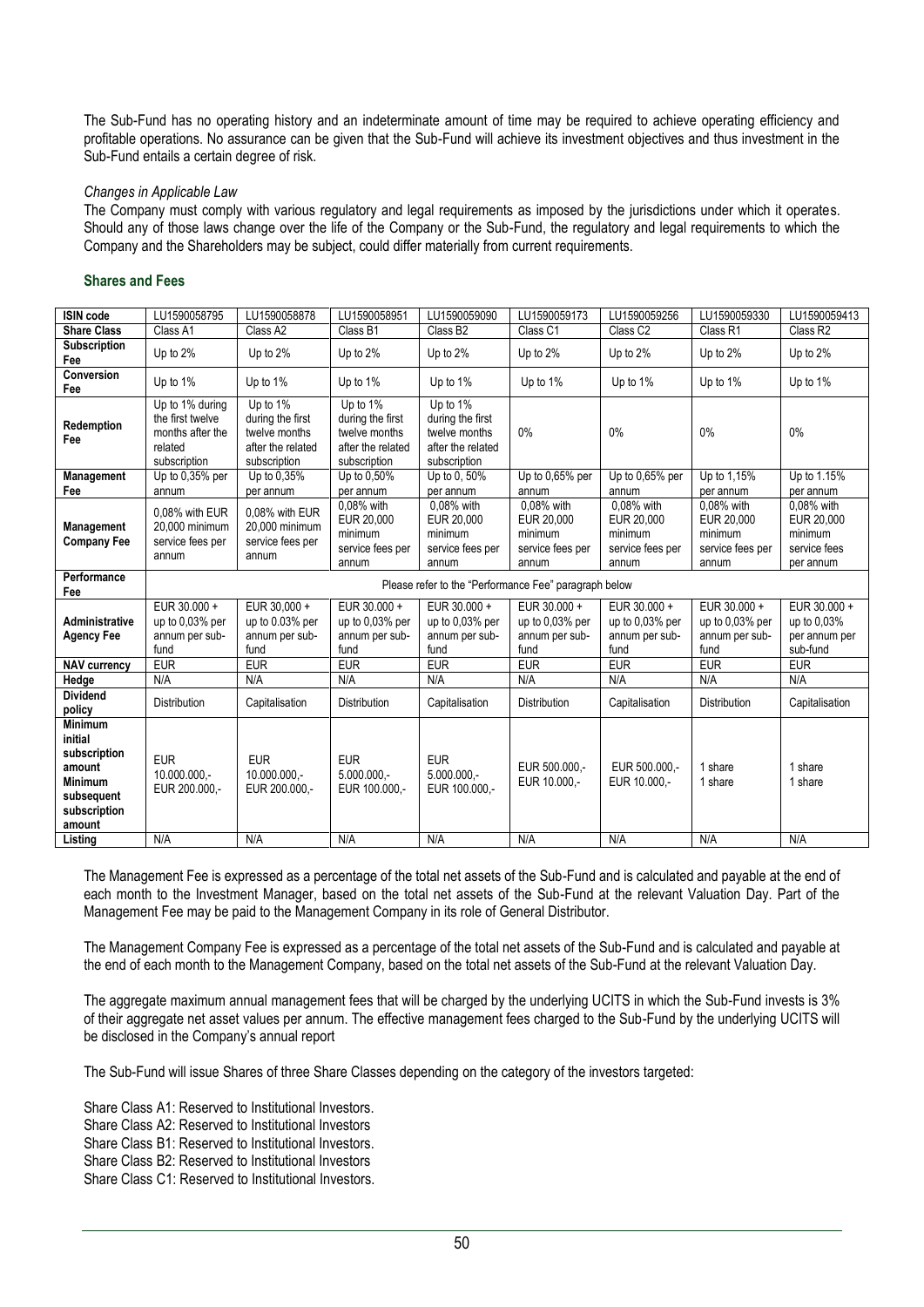Share Class C2: Reserved to Institutional Investors. Share Class R1: Open to Retail Investors. Share Class R2: Open to Retail Investors.

## **Subscription of Shares**

For all Share Classes of the Sub-Fund SELECTRA INVESTMENTS SICAV – BEST OF SRI BALANCED, applications must be received by the Company no later than 2 p.m. Luxembourg time on the Business Day before the applicable Valuation Day. Payment of the Subscription Price must be made in cleared funds on the second Business Day from the relevant Calculation Day. Should that second Business Day not be a bank business day compared to the reference currency of the relevant Sub-Fund the applicable payment day will be the following Business Day.

Any taxes and duties levied in connection with the subscription of Shares of the Company in certain countries (if any) shall be charged to the concerned investors.

## **Redemption of Shares**

For all Share Classes of the Sub-Funds SELECTRA INVESTMENTS SICAV – BEST OF SRI BALANCED, redemptions must be received by the Company no later than 2 p.m. Luxembourg time on the Business Day before the applicable Valuation Day. Payment of the Redemption Price must be made in cleared funds on the second Business Day from the relevant Calculation Day. Should that second Business Day not be a bank business day compared to the reference currency of the relevant Sub-Fund the applicable payment day will be the following Business Day.

Any taxes and duties levied in connection with the redemption of Shares of the Company in certain countries (if any) shall be charged to the concerned investors.

## **Conversion of Shares**

For all Share Classes of the Sub-Fund SELECTRA INVESTMENTS SICAV – BEST OF SRI BALANCED, conversions must be received by the Company no later than 2 p.m. Luxembourg time on the Business Day before the applicable Calculation Day.

### **Dividend Distribution**

The Sub-Fund may distribute the net investment income and any realized capital gains.

Class "A2", "B2", "C2" and "R2" shareholders shall not be entitled to any dividend distributions. With regard to class

"A1", "B1", "C1" and "R1" Shares, the Sub-Fund intends to distribute in cash any net investment income, any realized and unrealized capital gains and any other assets. The targeted yearly dividend rate is 3%, and depends on Sub-Fund yearly performance. The above dividend rate is not quaranteed.

In the event that a dividend is paid, such dividend will be paid by bank transfers in the currency of the Sub-Fund.

### **Net Asset Value per Share**

For the Sub-Fund SELECTRA INVESTMENTS SICAV – BEST OF SRI BALANCED, the Net Asset Value per Share of the Company's assets is calculated each Business Day (Calculation Day), dated as of the preceding Business Day (Valuation Day), based on the closing prices as of such Valuation Day.

### **Performance Fee**

The attention of Shareholders is drawn on the existence of the Performance Fee on certain Classes of Shares, which may potentially impact the return on their investment.

At the end of each year, the Investment Manager shall be entitled to receive a Performance Fee from the Sub-Fund up to 15% of the appreciation of the Net Asset Value per Share over the reference period, i.e. the twelve month period between the first Business Day and the last Business Day of each calendar year (January-December). The frequency of Crystallization is once per year.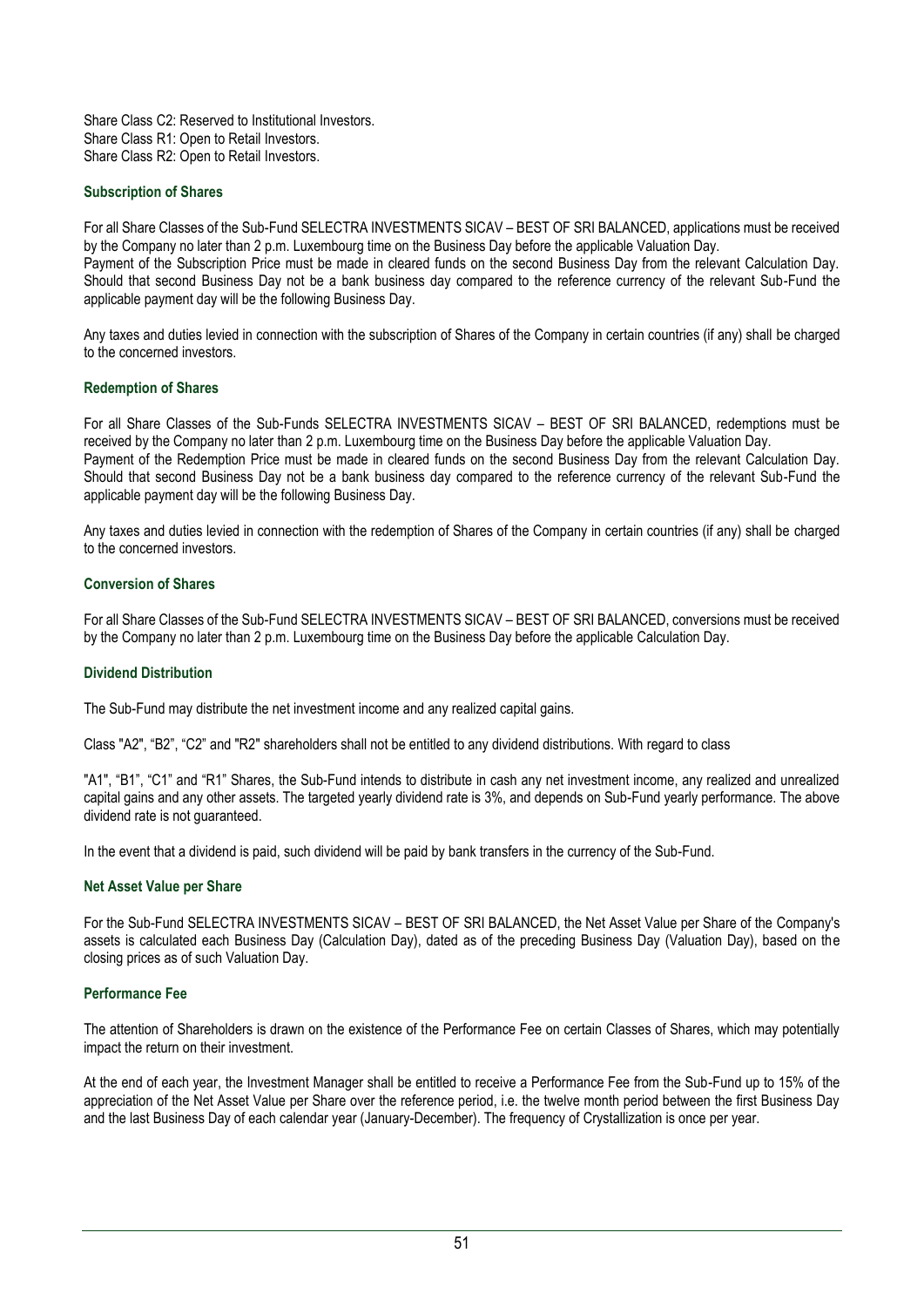The calculation of the Performance Fee shall be construed on the High Watermark (HWM) methodology, which is aimed at preventing investors from paying performance fees in case of poor performance and, furthermore, from paying twice a performance fee on the same performance. The HWM is the last Net Asset Value per Share at which the Performance Fee was paid.

The performance fee is calculated on the Net Asset Value per Share after deduction of management fees and all other expenses but before deduction of the accrued current performance fees and adjusted for any subscriptions and redemptions fees included in the Net Asset Value per Share (hereafter, the **"Partial Nav"**). Thus, Shareholders are informed that, in case of subscription or redemption of Shares without any change in the value of the portfolio (yet no new investments/disinvestments), the performance fee calculation shall not be artificially impacted – please refer to the "Example subscription" and "Example redemption below".

The performance is calculated, on a each Valuation Day (i.e. daily basis), based on the Partial NAV over the HWM: in case of positive performance, a positive accrual shall be computed, whereas in case of negative performance, a negative accrual shall be computed in reduction of the positive accrual.

If the Partial NAV at the last Valuation Day in December is above the HWM, the Performance Fee shall be paid; conversely, if the Partial NAV at the last Valuation Day in December is below the HWM, no Performance Fee shall be paid.

In case a redemption is made at a date other than the last Valuation Day in December, despite the positive accrual of performance fees, the Investment Manager shall be entitled to receive the portion of the accrual attributable as at the date of the redemption.

# *Example subscription*

| <b>Date</b> | <b>Partial NAV</b> | <b>Partial NAV/share</b> | Outstanding No.<br><b>Shares</b> | <b>Performance Fees</b> | <b>NAV/Share</b> |
|-------------|--------------------|--------------------------|----------------------------------|-------------------------|------------------|
| 31/12/2017  | 0.000.000.00       | 100.00                   | 10.000.00                        |                         | 100.00           |
| 31/01/2018  | .100.000.00        | 110.00                   | 10.000.00                        | 15.000.00               | 108.50           |
| 28/02/2018  | 2,185,000.00       | 109.25                   | 20.000.00                        | 15.000.00               | 108.50           |

# *Example redemption*

| Date       | <b>Partial NAV</b> | <b>Partial</b><br>NAV/share | Outstanding No.<br><b>Shares</b> | <b>Performance Fees</b> | <b>Crystallization</b> | <b>NAV/Share</b> |
|------------|--------------------|-----------------------------|----------------------------------|-------------------------|------------------------|------------------|
| 31/12/2018 | 00.000.00.00.      | 100.00                      | 10.000.00                        |                         |                        | 100.00           |
| 31/01/2019 | .100.000.00        | 110.00                      | 10.000.00                        | 15.000.00               |                        | 108.50           |
| 28/02/2019 | 550,000.00         | 110.00                      | 5.000.00                         | 7,500.00                | (7,500.00)             | 108.50           |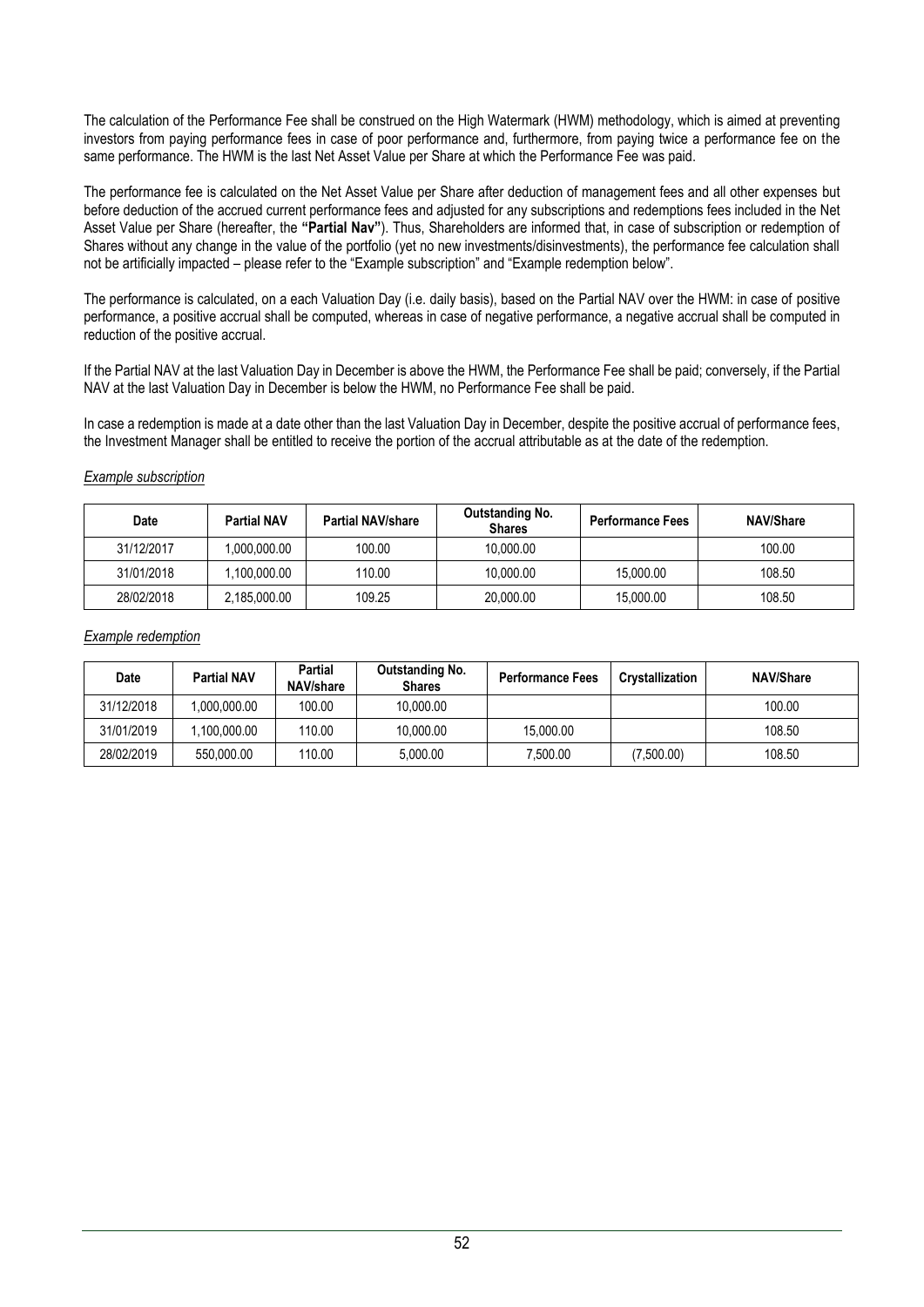# **APPENDIX 5: MONEIKOS BALANCED FUND**

# <span id="page-52-0"></span>**ISIN**

Share Class A – ISIN: LU2191338719 Share Class I – ISIN: LU2191339014

# **Currency**

The Net Asset Value per Share of this Sub-Fund is expressed in EUR.

# **Duration**

The Sub-fund is established for an indefinite period.

# **Profile of the typical investor**

Investors who seek to gain exposure to a total return fund of fund aiming at delivering a positive absolute return in a full market cycle.

# **Investment Objectives and Policy**

The Sub-Fund is actively managed and it does not make reference to any index. The objective of the Sub-Fund is to achieve capital growth by combining different eligible assets and investing principally in a portfolio of UCITS, UCITS Exchange Traded Funds (ETF) and other UCIs (the **"Target Funds"**), which respectively may invest mainly in cash and cash-linked instruments, bond, equity and equity-linked instruments.

For that purpose, and under normal conditions, the Sub-Fund may invest mainly in Target Funds provided that the management fees applying to the Target Funds shall not exceed 3% (three percent); selection of these eligible Target Funds will be done through a look through analysis in line with the Sub-Fund investment policy.

In order to meet the investment objective set out above, the Sub-Fund may also invest up to 30% of the total net assets directly in:

- Equity and equity linked securities without any geographical restriction;
- Bonds, including fixed or floating rates, convertible bonds, zero-coupons, government and treasury bonds, without limits of duration and up to 10% the total net assets in below investment grade.

The Sub-Fund shall not invest directly in CoCos or distressed securities. The Sub-Fund could be indirectly exposed to CoCos through other UCIs investing in the instrument. The Sub-fund will limit its exposure to dedicated CoCos fund to 10%. The Sub-Fund will not invest in dedicated distressed or defaulted UCIs.

The Sub-Fund shall not hold real estate directly. Exposure to real estate can however be achieved indirectly through Target Funds and is limited to UCITS real estate ETFs. Such UCITS real estate ETFs aim to offer liquid access to physical real estate through exposure to closed-ended type real estate investment trusts (REITs) and real estate operating companies traded globally, which offer income associated with the real estate as well as the liquidity of the traditional stocks.

The Sub-Fund may invest in money market instruments and Short Term Deposits (up to 12 months) denominated in EUR, GBP, CHF, USD and JPY with a limit of 10% (ten percent) of the Sub-Fund Net Asset Value per money market instrument or Short Term Deposit. Such investment in money market instruments and Short Term Deposits will be done only on an ancillary basis.

To comply with the investment policy, the Sub-Fund may use financial derivative instruments, dealt in on a regulated market or not, subject to the provisions of Section "Investments restrictions", for the purposes of hedging currency risks, interest rate risk and market risk and for efficient portfolio management. .

Financial derivative instruments used by the Sub-Fund may include, listed futures and/or options on underlyings such as equity index, government bonds and rates, forex and volatility, dealt on a regulated market and unlisted (forex forward and forex swaps) financial derivatives dealt OTC ("Over the counter"). Long and short positions may be employed. The Sub-Fund does not foresee any investment in total return swaps (TRS).

Under exceptional circumstances and in the best interest of the shareholders, the Sub-Fund may be invested up to 100% of its net assets in cash, liquid assets or money market instruments on a temporary basis.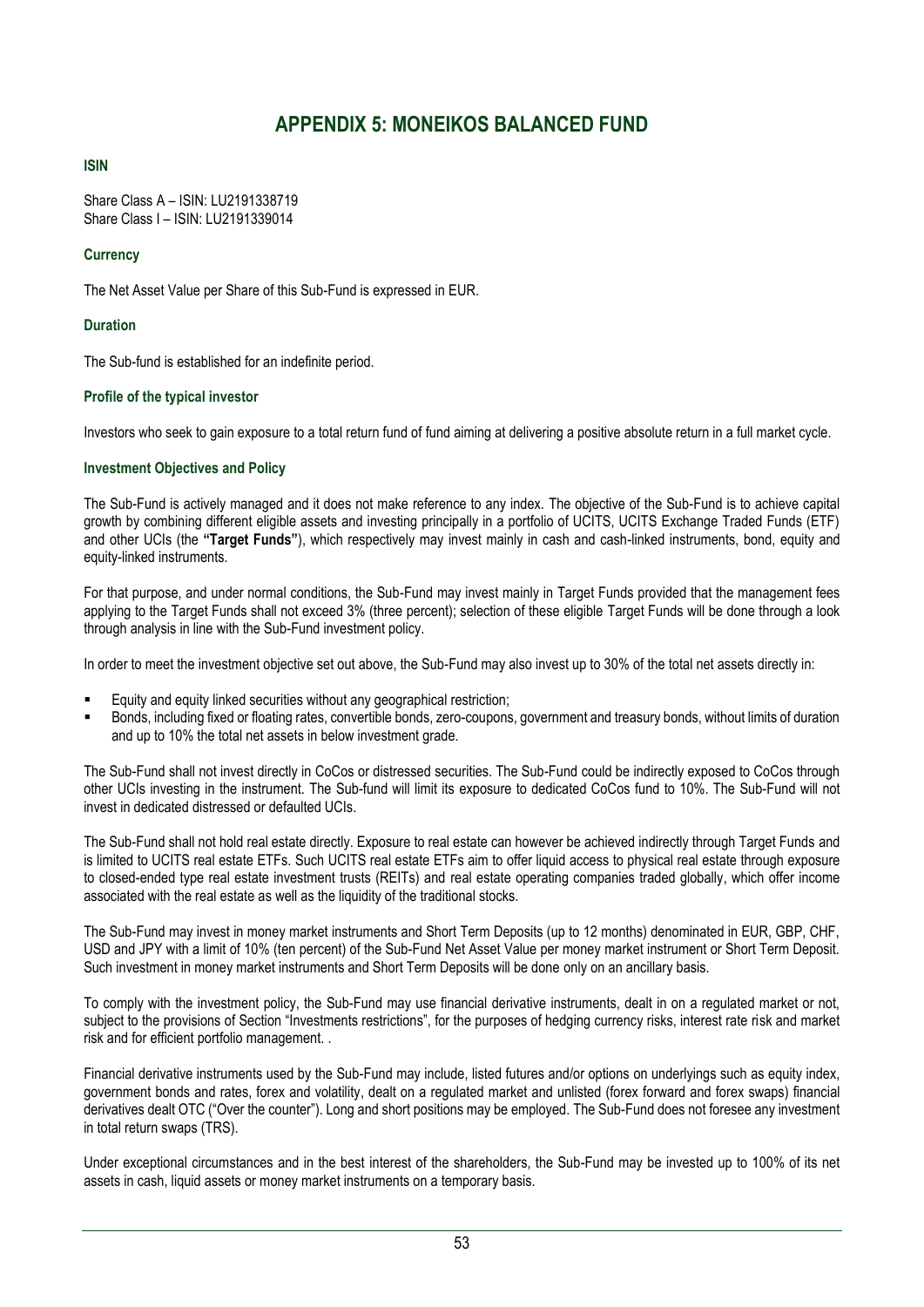# **ESG Considerations**

SFDR Disclosure: The Sub-Fund does not consider the adverse impacts of investment decisions on sustainability factors in line with Article 4.1 (b) of the SFDR.

In light of the above, the Sub-Fund considers sustainability risks and Principal Adverse Impacts as not relevant according to the following points:

- The list of prohibited investments will likely have already integrated the key ESG impacts according to the Sub-Fund's ESG risk appetite;
- Most of the investments are made in countries covered by the SFDR or equivalent regulation.

As a consequence, the Fund is neither in scope of 8 nor of Article 9 of the SFDR.

The investments underlying this financial product do not take into account the EU criteria for environmentally sustainable economic activities.

# **Risk Profile**

UCITS Commitment Approach is used to calculate the Global Exposure of the Sub-Fund. Global exposure generated and created to the use of a financial derivative may not exceed 100% of the total net asset value.

## **Risk Warning**

### *Foreign Currency risk*

The prices of the portfolio holdings, securities and Target Funds of the Sub-Fund may be denominated in currencies different from its base currency. An adverse currency exchange, due to exchange control or market conditions, rate may affect the value of such holdings and each respective Sub-Fund's yield thereon.

Changes in currency exchange rates may influence the value of the Sub-Fund's Shares, and may also affect the value of dividends and interests earned by the Sub-Fund and gains and losses realised by said Sub-Fund. If the currency in which a security is denominated appreciates against the base currency, the price of the security could increase. Conversely, a decline in the exchange rate of the currency would adversely affect the price of the security.

To the extent that the Sub-Fund or any Share Class seeks to use any strategies or instruments to hedge or to protect against currency exchange risk, there is no guarantee that hedging or protection will be achieved. Unless otherwise stated in any Sub-Fund's investment policy, there is no requirement that the Sub-Fund seeks to hedge or to protect against currency exchange risk in connection with any transaction.

### *Liquidity risk*

Reduced liquidity may have an adverse impact on market price and funds' ability to sell particular securities when necessary to meet the Company's liquidity needs or in response to a specific economic event such as the deterioration in the creditworthiness of an issuer. The Management Company will ensure the overall liquidity of the securities held in the portfolio. UCITS ETF's units/shares purchased on the secondary market cannot usually be sold directly back to UCITS ETF. The Sub-Fund must buy and sell units/shares on a secondary market with the assistance of an intermediary (e.g. a stockbroker) and may incur fees for doing so. In addition, the Sub-Fund may pay more than the current net asset value when buying units/shares and may receive less than the current net asset value when selling them.

### *Equity Risk*

The value of the Sub-Fund, which invests in equities and in shares/units of UCITS and/or other UCIs which invest in equities may be affected by economic, political, market and issuer specific changes. Such changes may adversely affect securities, regardless of Company specific performance. Additionally, different industries, financial markets, and securities can react differently to these changes. Such fluctuations of the Sub-Fund's value are often exacerbated in the short-term as well. The risk that one or more companies in the Sub-Fund's portfolio will fall, or fail to rise, can adversely affect the overall portfolio performance in any given period.

### *Investment Funds risk*

The Sub-Fund's performance is directly impacted by the performance of any Target Funds held by it. The ability of the Sub-Fund to achieve its investment goal is directly related to, in part, the ability of the Target Funds to meet their investment goal. Investing in other investment funds may be more costly to the Sub-Fund than if the Sub-Fund had invested in the underlying securities directly. Shareholders of the Sub-Fund will indirectly bear the fees and expenses (including management and advisory fees and other expenses)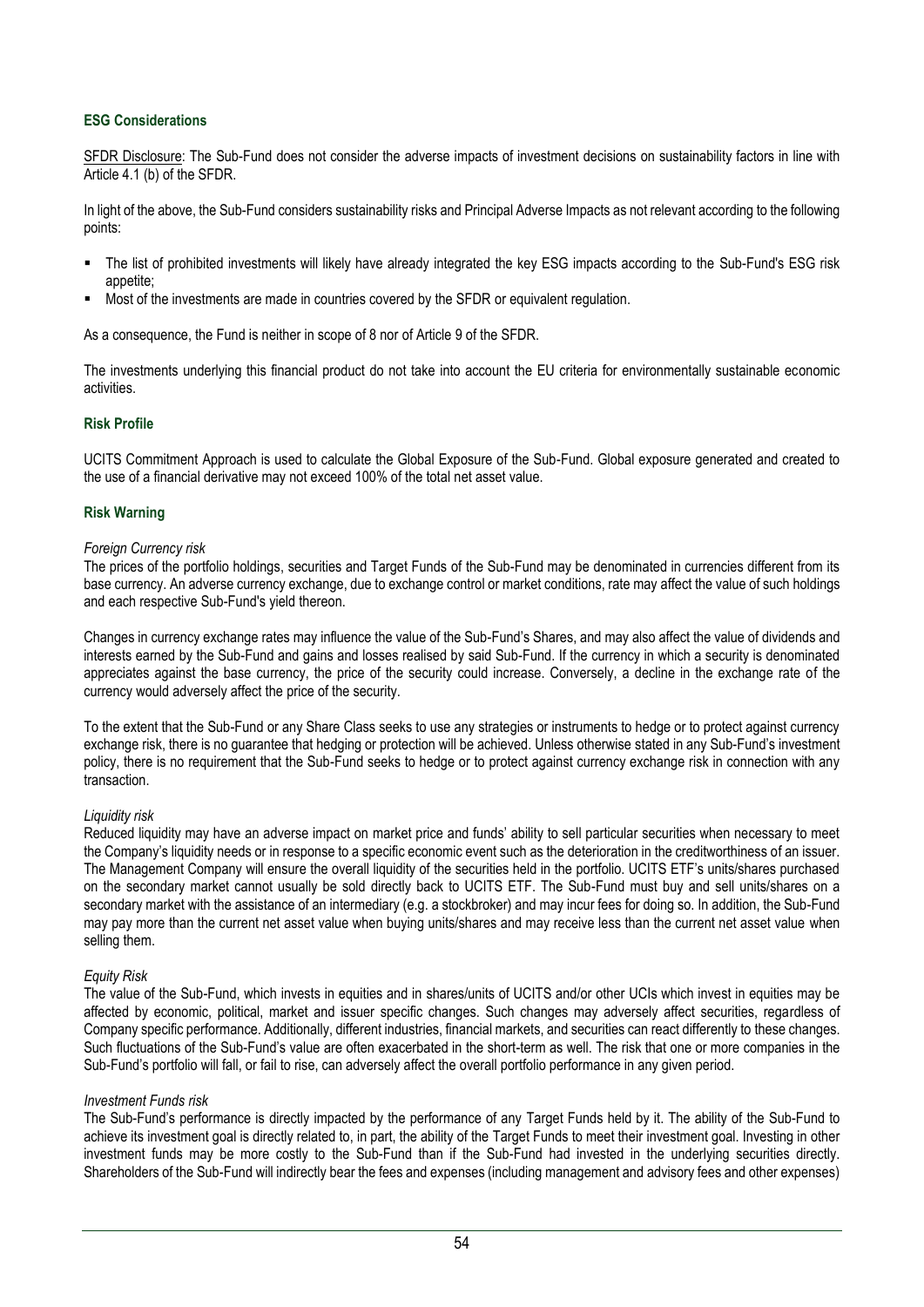of the underlying investment funds. As the Sub-Fund's allocations among the Target Funds change from time to time, or to the extent that the expense ratios of the underlying funds change, the expenses borne by the Sub-Fund may increase or decrease. In addition, the determination of Net Asset Value of the Shares of any particular Target Fund held by the Sub-Fund may be suspended under certain conditions as indicated in "Suspension of Calculation of Net Asset Value". In the event this were to happen, it could impede the ability of the Sub-Fund to meet a redemption request.

The Sub-Fund's investments in the Target Funds may subject the Sub-Fund to additional risks than if the Sub-Fund would have invested directly in the Target Funds' underlying securities. In addition, a UCITS ETF may trade at a premium or discount to its net asset value, as shares of a UCITS ETF are bought and sold based on exchanges on market values and not at the UCITS ETF's net asset value. Another risk of investing in Target Funds is the possibility that one Target Fund may buy the same securities that another Target Fund sells. If this happens, an investor in the affected Target Fund would indirectly bear the costs of these transactions without accomplishing the intended investment purpose. Also, the Sub-Fund or the Target Funds may hold common portfolio securities, thereby reducing the diversification benefits to the Sub-Fund. The risk related to a Target Fund could be relied to the investment risk of the underlying investments of the Target Fund. For certain Target Funds the risk could be higher than the general risk of the underlying for the use of leverage.

## *Fixed Income risks (Bonds, Debt Instruments and fixed Income securities)*

The value of the Sub-Fund, which invests in fixed income securities and shares/units of UCITS and/or other UCIs which invests in fixed income instruments, may be affected by market interest rates, the credit quality of the issuer and liquidity considerations. The Net Asset Value of a fund invested in debt instruments will change in response to fluctuations in interest rates, perceived credit quality of the issuer, market liquidity and also currency exchange (when the currency of the investment is other than the base currency of the fund holding that investment). These invested funds may invest in high yielding debt instruments where the level of income may be relatively high (compared to investment grade debt instruments); however the risk of depreciation and realisation of capital losses on such debt instruments held will be significantly higher than on lower yielding debt instruments. Investment in such higher yielding securities is speculative as it generally entails increased credit and market risk. Such securities are subject to the risk of an issuer's inability to meet principal and interest payments on its obligations (credit risk) and may also be subject to price volatility due to such factors as interest rate sensitivity, market perception of the creditworthiness of the issuer and general market liquidity.

## *Market risk*

This is a general risk which affects all types of investment. Price trends are determined mainly by financial market trends and by the economic development of the issuers, who are themselves affected by the overall situation of the global economy and by the economic and political conditions prevailing in each country. Because the invested shares/units of UCITS and/or other UCIs of the Sub-Fund fluctuates in price, the value of your investment in the Sub-Fund will go up and down. You may not get back the amount you invested.

### *New Sub-Fund*

The Sub-Fund has no operating history and an indeterminate amount of time may be required to achieve operating efficiency and profitable operations. No assurance can be given that the Sub-Fund will achieve its investment objectives and thus investment in the Sub-Fund entails a certain degree of risk.

## *Changes in Applicable Law*

The Company must comply with various regulatory and legal requirements as imposed by the jurisdictions under which it operates. Should any of those laws change over the life of the Company or the Sub-Fund, the regulatory and legal requirements to which the Company and the Shareholders may be subject, could differ materially from current requirements.

### *Contingent Convertible Instruments*

CoCos are financial instruments combining the features of both shares and bonds and they can be converted into multiple other hybrid financial instruments. Shareholders should be aware that the investments in CoCos entails multiple major risks, including, without limitation, (i) the risk related to the trigger threshold, which may potentially result in a conversion into shares in an unfavourable moment or total / partial write off of the debt; (ii) conversion risk, which may result in random, unpredictable conversions; (iii) loss of coupon risk, as the issuer holds full discretion in relation to the payment (or not) of the coupon at any time, (iv) liquidity risk, as CoCos might be potentially affected by market fluctuations in negative unpredictable ways, (v) "unknown risk", in a distressed market environment, when the CoCos' underlying components are tested, there is no certainty at all about how such instrument can perform, due to their intrinsic complexity; (vi) valutation risk, having CoCos' relatively attractive yield compared to other high-yield investment, investors may be induced to favorably consider investing in them, whereas such yield should better be considered as a risk premium.

### **Shares and Fees**

| <b>Chave</b><br>Class     | $\mathcal{C}$ lass. | Class |
|---------------------------|---------------------|-------|
| . .<br><b>C.L.</b><br>теє | N/A                 | N/A   |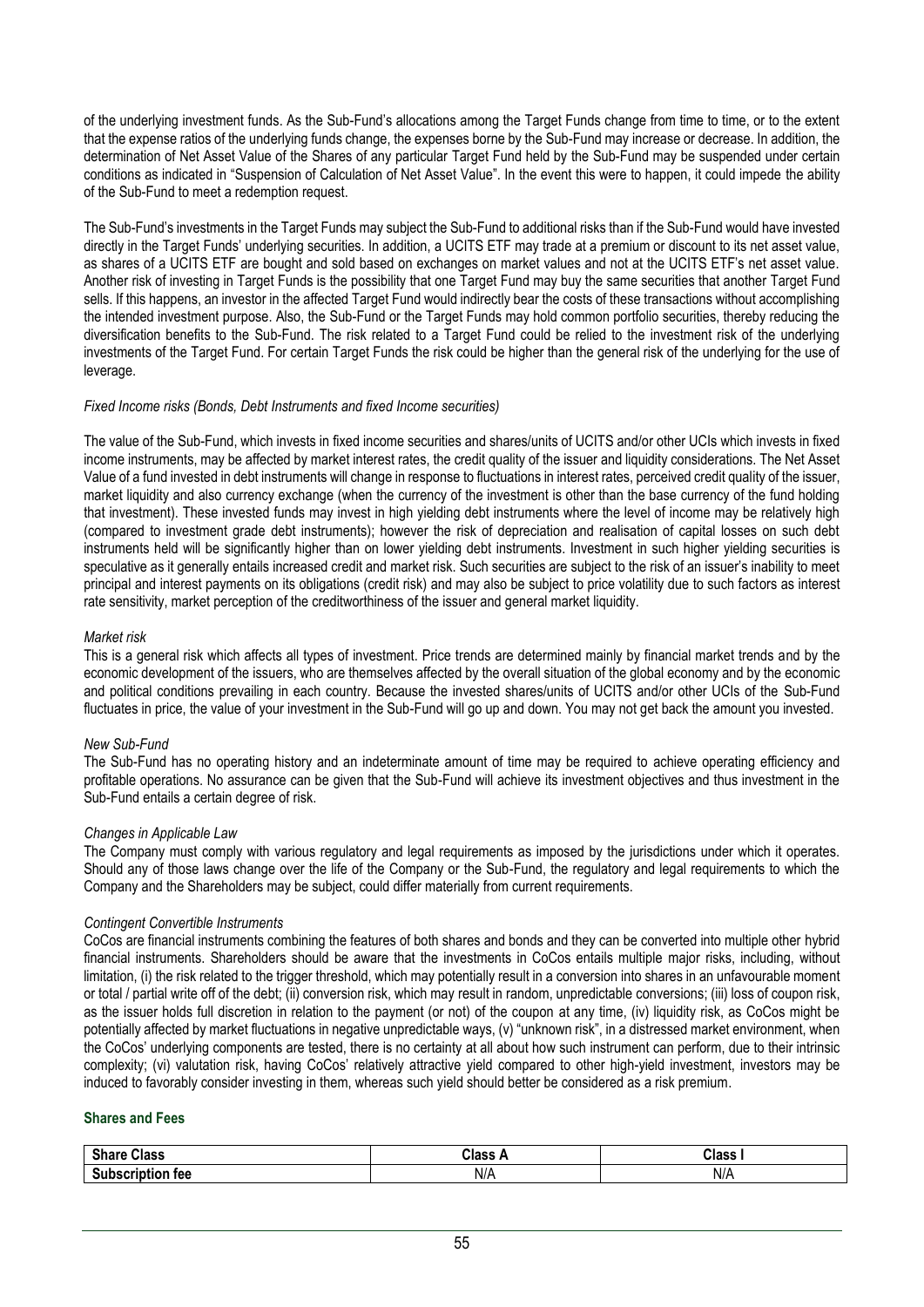| <b>Conversion fee</b>                  | N/A                                                        | N/A                                                      |  |  |
|----------------------------------------|------------------------------------------------------------|----------------------------------------------------------|--|--|
| <b>Redemption fee</b>                  | N/A                                                        | N/A                                                      |  |  |
| <b>Distribution Fee</b>                | 1,30% of the Net Assets                                    | 0,55% of the Net Assets                                  |  |  |
| <b>Advisory fee</b>                    | Up to 0,20% of the Net Assets                              | Up to 0,20% of the Net Assets                            |  |  |
| <b>Management fee</b>                  | 0,04% + monthly service fee of EUR<br>2.000                | 0,04% + monthly service fee of EUR<br>2.000              |  |  |
| <b>Management Company fee</b>          | 0,04% + monthly service fee of EUR<br>2.000                | 0,04% + monthly service fee of EUR<br>2.000              |  |  |
| Performance fee                        |                                                            | Please refer to the "Performance Fee" paragraph below    |  |  |
| <b>Administrative Agency fee</b>       | Up to EUR $30.000 + up$ to 0,03% per<br>annum per sub-fund | Up to EUR 30.000 + up to 0,03% per<br>annum per sub-fund |  |  |
| <b>NAV currency</b>                    | <b>EUR</b>                                                 | <b>EUR</b>                                               |  |  |
|                                        |                                                            |                                                          |  |  |
| Dividend policy                        | Capitalisation                                             | Capitalisation                                           |  |  |
| Minimum initial subscription amount    | € 1'000                                                    | € 100'000                                                |  |  |
| Minimum subsequent subscription amount | € 1'000                                                    | € 1'000                                                  |  |  |

The Management Fee is expressed as a percentage of the total net assets of the Sub-Fund and is calculated and payable at the end of each month to the Investment Manager, based on the total net assets of the Sub-Fund at the relevant Valuation Day.

The Management Company Fee is expressed as a percentage of the total net assets of the Sub-Fund and is calculated and payable at the end of each month to the Management Company, based on the total net assets of the Sub-Fund at the relevant Valuation Day.

The Management Company may enter into distribution agreement or other agreements (placement agency, introducing, intermediary agency), which foresee the payment of part of the Distribution Fee to the counterparty of the agreement. The Investment Advisor may be entitled to a part of the Distribution Fee paid to the Management Company, based on a contractual arrangement for its role of intermediary agent with the investors.

**Share Class A:** Open to all investors **Share Class I:** Reserved to Institutional Investors

### **Subscription of Shares**

For all Share Classes of the Sub-Fund SELECTRA INVESTMENTS SICAV – MONEIKOS BALANCED FUND, applications must be received by the Company no later than 2 p.m. Luxembourg time on the applicable Valuation Day.

Payment of the Subscription Price must be made in cleared funds on the second Business Day from the relevant Calculation Day. Should that second Business Day not be a bank business day compared to the reference currency of the relevant Sub-Fund the applicable payment day will be the following Business Day.

Any taxes and duties levied in connection with the subscription of Shares of the Company in certain countries (if any) shall be charged to the concerned investors.

### **Redemption of Shares**

For all Share Classes of the Sub-Funds SELECTRA INVESTMENTS SICAV – MONEIKOS BALANCED FUND, redemptions must be received by the Company no later than 2 p.m. Luxembourg time on the applicable Valuation Day.

Payment of the Redemption Price must be made in cleared funds on the second Business Day from the relevant Calculation Day. Should that second Business Day not be a bank business day compared to the reference currency of the relevant Sub-Fund the applicable payment day will be the following Business Day.

Any taxes and duties levied in connection with the redemption of Shares of the Company in certain countries (if any) shall be charged to the concerned investors.

# **Conversion of Shares**

For all Share Classes of the Sub-Fund SELECTRA INVESTMENTS SICAV – MONEIKOS BALANCED FUND, conversions must be received by the Company no later than 2 p.m. Luxembourg time on the applicable Valuation Day.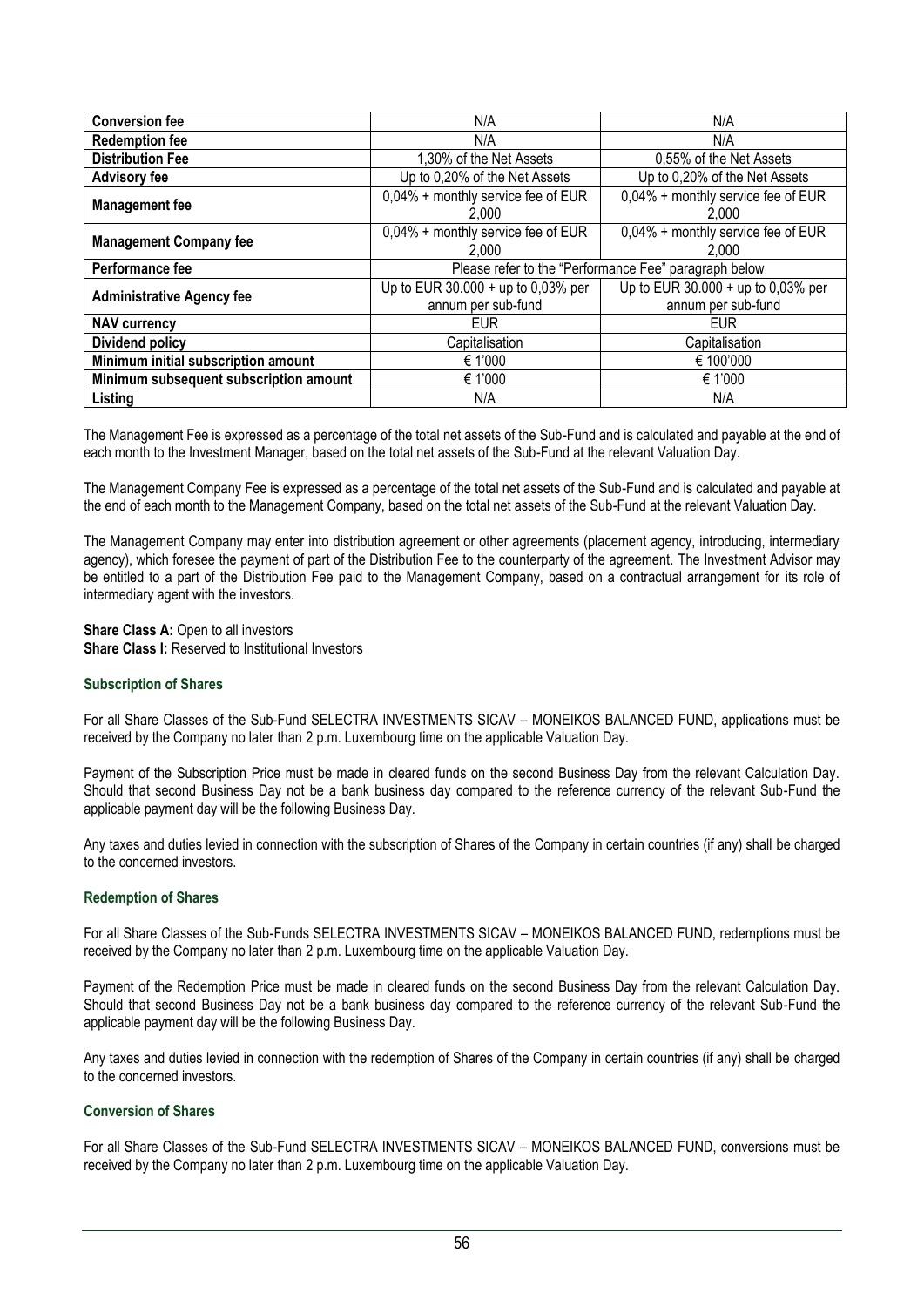## **Dividend Distribution**

The Sub-Fund shall not distribute the net investment income and any realized capital gains.

### **Net Asset Value per Share**

For the Sub-Fund SELECTRA INVESTMENTS SICAV –MONEIKOS BALANCED FUND, the Net Asset Value per Share of the Company's assets is calculated each Business Day (Calculation Day), dated as of the preceding Business Day (Valuation Day), based on the closing prices as of such Valuation Day.

### **Performance Fee**

The attention of Shareholders is drawn on the existence of the Performance Fee on certain Classes of Shares, which may potentially impact the return on their investment.

At the end of each year, the Investment Manager shall be entitled to receive a Performance Fee from the Sub-Fund up to 15% of the appreciation of the Net Asset Value per Share over the reference period, i.e. the twelve month period between the first Business Day and the last Business Day of each calendar year. The frequency of Crystallization is once per year. The High Watermark (**HWM**) first reference period will be the period starting on approval of the Sub-Fund and ending on the last Business Day of the year.

The calculation of the Performance Fee shall be construed on the HWM methodology, which is aimed at preventing investors from paying performance fees in case of poor performance and, furthermore, from paying twice a performance fee on the same performance. The HWM is the last Net Asset Value per Share at which the Performance Fee was paid.

The performance fee is calculated on the Net Asset Value per Share after deduction of management fees and all other expenses but before deduction of the accrued current performance fees and adjusted for any subscriptions and redemptions fees included in the Net Asset Value per Share (hereafter, the **"Partial NAV"**). Thus, Shareholders are informed that, in case of subscription or redemption of Shares without any change in the value of the portfolio (yet no new investments/disinvestments) the performance fee calculation shall not be artificially impacted – please refer to the "Example subscription" and "Example redemption below.

The performance is calculated, on each Valuation Day (i.e. daily basis), based on the Partial NAV over the HWM: in case of positive performance, a positive accrual shall be computed, whereas in case of negative performance, a negative accrual shall be computed in reduction of the positive accrual.

If the Partial NAV at the last Valuation Day in December is above the HWM, the Performance Fee shall be paid; conversely, if the Partial NAV at the last Valuation Day in December is below the HWM, no Performance Fee shall be paid.

In case a redemption is made at a date other than the last Valuation Day in December, despite the positive accrual of performance fees, the Investment Manager shall be entitled to receive the portion of the accrual attributable as at the date of the redemption.

### *Example subscription*

| <b>Date</b> | <b>Partial NAV</b> | <b>Partial NAV/share</b> | <b>Outstanding No.</b><br><b>Shares</b> | <b>Performance Fees</b> | <b>NAV/Share</b> |
|-------------|--------------------|--------------------------|-----------------------------------------|-------------------------|------------------|
| 31/12/2019  | .000.000.00        | 100.00                   | 10.000.00                               |                         | 100.00           |
| 31/01/2020  | .100.000.00        | 110.00                   | 10,000.00                               | 15.000.00               | 108.50           |
| 28/02/2020  | 2,185,000.00       | 109.25                   | 20,000.00                               | 15.000.00               | 108.50           |

# *Example redemption*

| Date       | <b>Partial NAV</b> | Partial<br>NAV/share | Outstanding No.<br><b>Shares</b> | <b>Performance Fees</b> | <b>Crystallization</b> | <b>NAV/Share</b> |
|------------|--------------------|----------------------|----------------------------------|-------------------------|------------------------|------------------|
| 31/12/2019 | 1.000.000.00       | 100.00               | 10.000.00                        |                         |                        | 100.00           |
| 31/01/2020 | 1.100.000.00       | 110.00               | 10.000.00                        | 15.000.00               |                        | 108.50           |
| 28/02/2020 | 550,000.00         | 110.00               | 5.000.00                         | 7.500.00                | (7,500.00)             | 108.50           |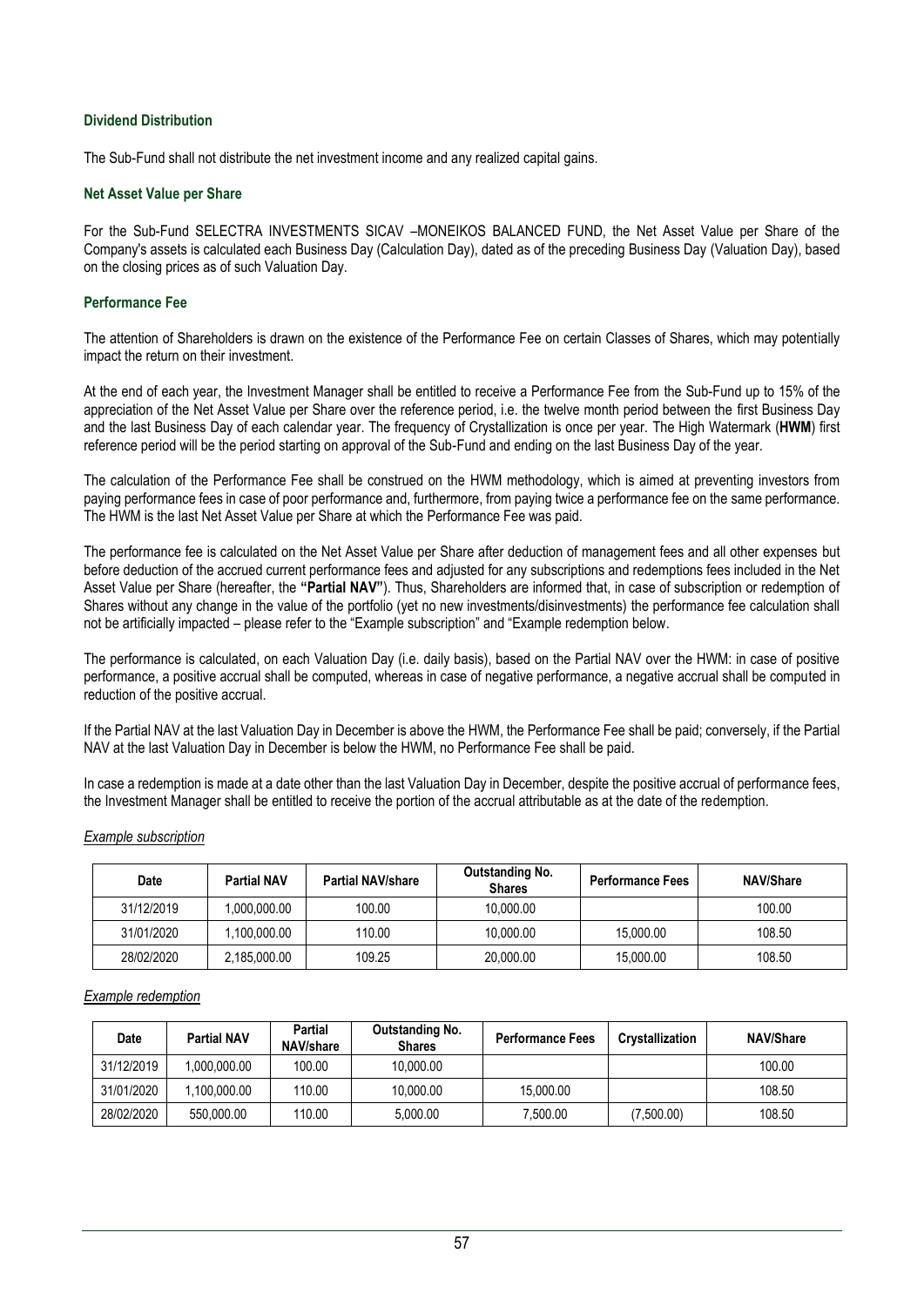# **APPENDIX 6: SHIELD OPPORTUNITIES FUND**

# <span id="page-57-0"></span>**ISIN**

Share Class: I EUR– ISIN: LU2201879777 Share Class: I USD– ISIN: to be released Share Class H – ISIN: LU2201879421 Share Class A EUR – ISIN: LU2201879348 Share Class A USD – ISIN: to be released

# **Currency**

The Net Asset Value per Share of this Sub-Fund is expressed in EUR.

# **Duration**

The Sub-Fund is established for an indefinite period.

# **Profile of the Typical Investor**

Investors who seek to gain exposure to liquid equities listed on the main stock exchange markets of Europe, Asia and the US and in a diversified range of debt securities of any kind.

The Sub-Fund suits investors with a medium term investment horizon (at least three (3) years).

# **Investment Objectives and Policy**

The Sub-Fund shall be actively managed with the objective of obtaining capital growth by investing in liquid equities listed on the main stock exchange markets of Europe, Asia and the US and in a diversified range of debt securities of any kind, including but not limited to government bonds, investment grade bonds, high yield bonds (up to 30% of the NAV), convertible bonds, floating rate notes, inflationlinked bonds/notes and money market instruments, issued or guaranteed by sovereign, supranational or corporate issuers, denominated in any currency. High yield bonds will include senior unsecured bonds of mainly European issuers, as well as subordinated debt of nonfinancial issuers (hybrid bonds) and subordinated debt of financial issuers. The Sub-Fund does not track nor measures its performance against a benchmark index.

General weightings of the Sub-Fund portfolio shall be 70% of the Sub-Fund invested in equities, 25% in fixed income securities and 5% in cash. The expected breakdown between investments in European, Asian and US markets securities shall be 60% Europe, 30% US and maximum 10% China including other emerging markets (more precisely, 6% in American Depositary Receipts - ADR - and 4% in emerging markets UCITS ETFs). With reference to the investments in other emerging markets, the Sub-Fund may invest indirectly in India, Hong Kong and Brazil mainly by means of American ADRs, UCITS ETFs or by single stocks investments. The Sub-Fund may invest in Chinese stocks listed on US stock exchanges and, marginally, in Hong Kong listed Chinese stocks (in aggregate < 5% of the NAV). The Sub-Fund shall not invest in China markets via the Qualified Foreign Institutional Investor (QFII) program.

The net equity exposure might be taken down to zero through derivatives at the discretion of the appointed investment manager.

The remaining assets of the Sub-Fund may be invested in bonds of various maturities including but not limited to convertible bonds, fixed or floating rates, zero-coupons, government, or corporate bonds, both investment and non-investment grade, issued by issuers domiciled in OECD member countries and/or transferable securities issued by companies established in emerging countries.

The Sub-Fund shall not invest in REITS, ABS and/or MBS and may invest a maximum of 10% of its net assets in CoCos.

The Sub-Fund may invest in distressed or defaulted securities expected up to 5% of the NAV.

The Sub-Fund shall not invest in Chinese fixed income securities.

The Sub-Fund may invest up to 10% of its net assets in UCITS and/or other UCIs (including "ETFs" qualifying as UCITS and/or UCIs which are domiciled in the EU and in the UK), whose purpose is to invest in a flexible way (from 0% to 100%) in a broad range of asset classes such as equities, debt securities of any kind, government bonds, investment grade bonds, high yield bonds, convertible bonds, floating rate notes, financial derivatives, cash and cash equivalents, money market instruments, real estate indices, financial indices, commodity certificates and commodity indices.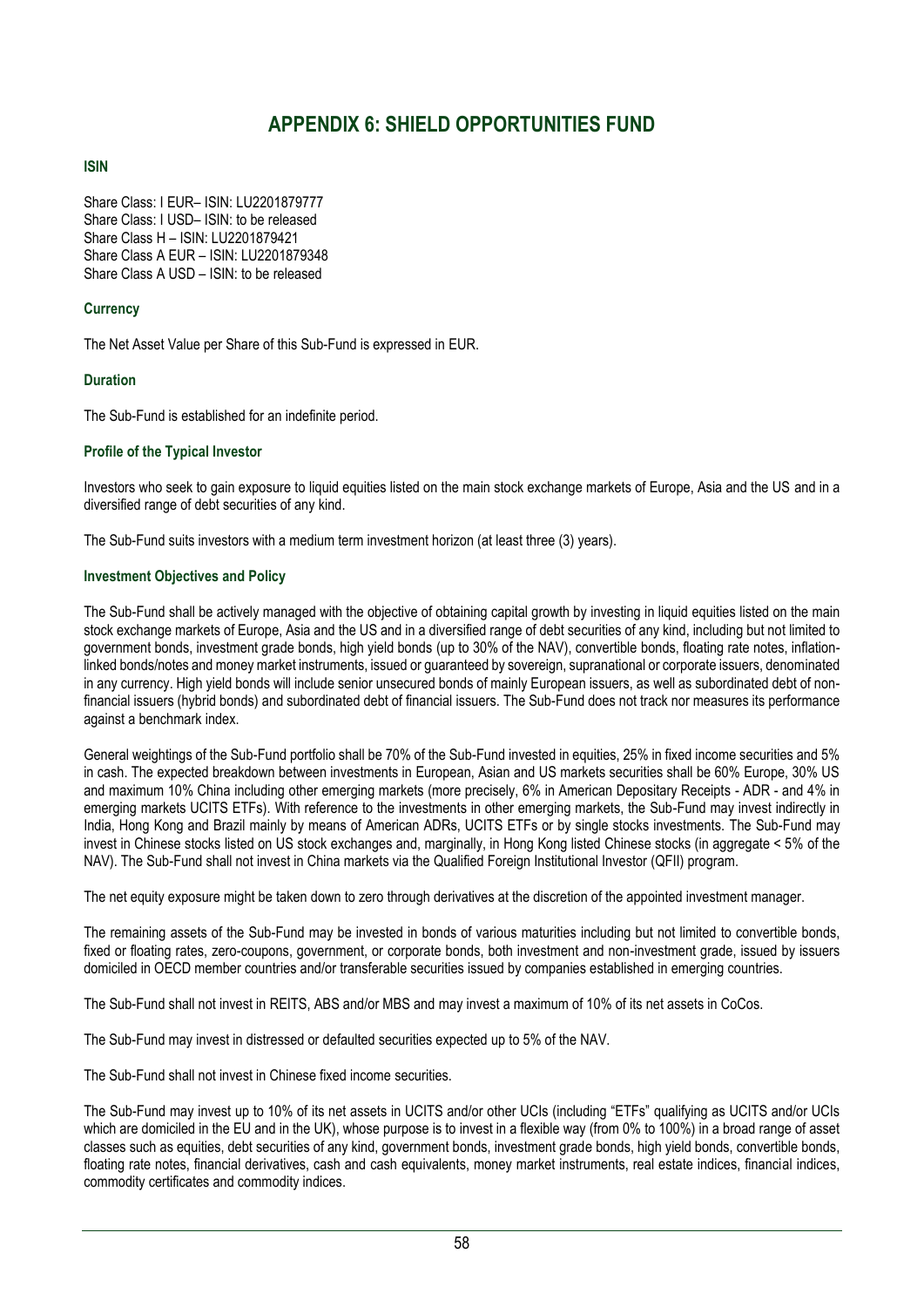The Sub-Fund may use techniques and instruments in order to promote an efficient portfolio management, in accordance with the restrictions set forth in this prospectus. Derivatives may include (but are not limited to) forward exchange transactions, futures (e.g. on indices such as Eurostoxx, DAX , FTSE MIB, CAC 40, S&P, Nasdaq, etc.), futures options, index options, equity swaps and contracts for difference ("CFD"). Derivatives may be used to take rising or falling positions on all the markets included in the Sub-Fund's investment policy and the underlying may be individual instruments or baskets of instruments or financial indices, as indicated above. It is specified that the Sub-Fund may invest in derivatives not only for the purpose of hedging but also in order to achieve its investment objectives.

The Sub-Fund's total commitment to financial derivative instruments is limited to 100% of the Sub-Fund's total net assets, which is quantified as the sum, as an absolute value, of the individual commitments, after consideration of the possible effects of netting and coverage. The Sub-Fund will make use of financial derivatives instruments in a manner not to materially alter its risk profile over that which would be the case if financial derivatives instruments were not used.

## Use of SFT and TRS

As the Sub-Fund does not contemplate to make use of SFT and TRS within its structural investment strategy, it is not expected to make use of SFT and TRS.

## **ESG Considerations**

SFDR Disclosure: The Sub-Fund does not consider the adverse impacts of investment decisions on sustainability factors in line with Article 4.1 (b) of the SFDR.

In light of the above, the Sub-Fund considers sustainability risks and Principal Adverse Impacts as not relevant according to the following points:

- The list of prohibited investments will likely have already integrated the key ESG impacts according to the Sub-Fund's ESG risk appetite;
- Most of the investments are made in countries covered by the SFDR or equivalent regulation.

As a consequence, the Fund is neither in scope of Article 8 nor of Article 9 of the SFDR.

The investments underlying this financial product do not take into account the EU criteria for environmentally sustainable economic activities.

### **Risk Profile**

UCITS commitment approach is used to calculate the global exposure of the Sub-Fund. The global exposure of the Sub-Fund relative to the derivatives could reach, but not exceed, the total net assets of the Sub-Fund, this potentially leading to a higher volatility in the value of shares of the Sub-Fund.

## **Risk Warning**

### *Foreign Currency risk*

The prices of the portfolio holdings of the Sub-Fund may be denominated in currencies different from its base currency. An adverse currency exchange, due to exchange control or market conditions may affect the value of such holdings.

Changes in currency exchange rates may influence the value of the Sub-Fund's Shares, and also may affect the value of dividends and interests earned by the Sub-Fund and gains and losses realised by said Sub-Fund. If the currency in which a security is denominated appreciates against the base currency, the price of the security could increase. Conversely, a decline in the exchange rate of the currency would adversely affect the price of the security.

To the extent that the Sub-Fund or any Share Class seeks to use any strategies or instruments to hedge or to protect against currency exchange risk, there is no guarantee that hedging or protection will be achieved. Unless otherwise stated in any Sub-Fund's investment policy, there is no requirement that the Sub-Fund seeks to hedge or to protect against currency exchange risk in connection with any transaction.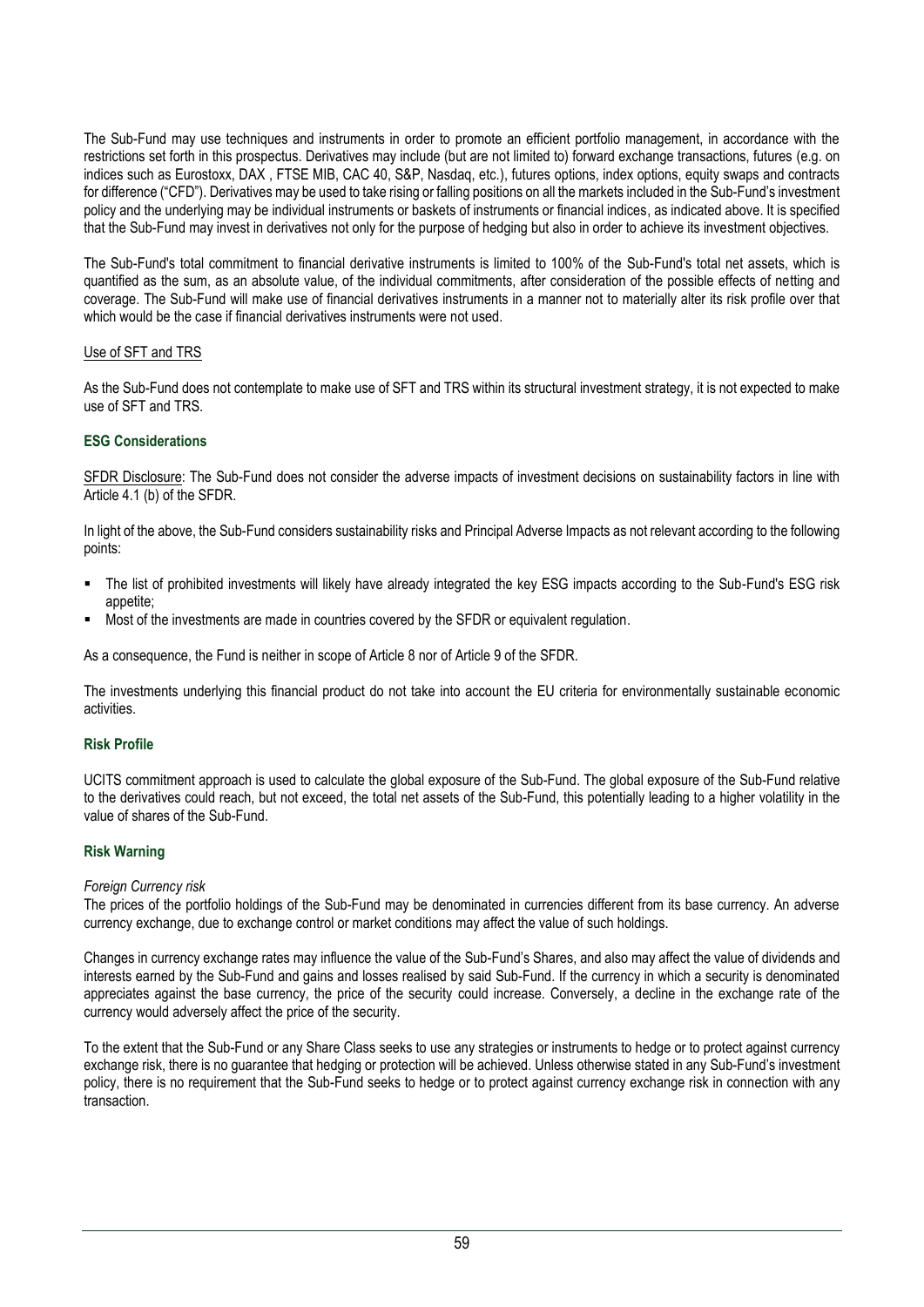# *Liquidity risk*

Reduced liquidity may have an adverse impact on market price and the Sub-Funds' ability to sell particular securities when necessary to meet the Company's liquidity needs or in response to a specific economic event such as the deterioration in the creditworthiness of an issuer. The Management Company will ensure the overall liquidity of the securities held in the portfolio.

### *Equity Risk*

The value of the Sub-Fund's equity investments may be affected by economic, political, market and issuer specific changes, such changes adversely affecting the value of your investment. Additionally, different industries, financial markets, and securities can react differently to these changes. Such fluctuations of the Sub-Fund's value are often exacerbated in the short-term as well. The risk that one or more companies in the Sub-Fund's portfolio will fall, or fail to rise, can adversely affect the overall portfolio performance in any given period.

### *Fixed Income risks*

The value of the Sub-Fund may be affected by market interest rates, the credit quality of the issuer and liquidity considerations. The Net Asset Value of the Sub-Fund may change in response to fluctuations in interest rates, perceived credit quality of the issuer, market liquidity and also currency exchange. The Sub-Fund may invest in high yielding debt instruments where the level of income may be relatively high (compared to investment grade debt instruments); however, the risk of depreciation and realisation of capital losses on such debt instruments held will be significantly higher than on lower yielding debt instruments. Investment in such higher yielding securities is speculative as it generally entails increased credit and market risk. Such securities are subject to the risk of an issuer's inability to meet principal and interest payments on its obligations (credit risk) and may also be subject to price volatility due to such factors as interest rate sensitivity, market perception of the creditworthiness of the issuer and general market liquidity.

## *Market risk*

This is a general risk which affects all types of investment. Price trends are determined mainly by financial market trends and by the economic development of the issuers, who are themselves affected by the overall situation of the global economy and by the economic and political conditions prevailing in each country. Because the value of the Sub-Fund fluctuates in price, the value of your investment in the Sub-Fund will go up and down and you may not get back the amount you invested.

## *New Sub-Fund*

An indeterminate amount of time may be required to achieve operating efficiency and profitable operations. No assurance can be given that the Sub-Fund will achieve its investment objectives and thus investment in the Sub-Fund entails a certain degree of risk.

### *Changes in Applicable Law*

The Company must comply with various regulatory and legal requirements as imposed by the jurisdictions under which it operates. Should any of those laws change over the life of the Company or the Sub-Fund, the regulatory and legal requirements to which the Company and the Shareholders may be subject, could differ materially from current requirements.

### *Contingent Convertible Instruments*

CoCos are financial instruments combining the features of both shares and bonds and they can be converted into multiple other hybrid financial instruments. Shareholders should be aware that the investments in CoCos entails multiple major risks, including, without limitation, (i) the risk related to the trigger threshold, which may potentially result in a conversion into shares in an unfavourable moment or total / partial write off of the debt; (ii) conversion risk, which may result in random, unpredictable conversions; (iii) loss of coupon risk, as the issuer holds full discretion in relation to the payment (or not) of the coupon at any time, (iv) liquidity risk, as CoCos might be potentially affected by market fluctuations in negative unpredictable ways, (v) "unknown risk", in a distressed market environment, when the CoCos' underlying components are tested, there is no certainty at all about how such instrument can perform, due to their intrinsic complexity; (vi) valuation risk, having CoCos' relatively attractive yield compared to other high-yield investment, investors may be induced to favourably consider investing in them, whereas such yield should better be considered as a risk premium.

### *Capital structure inversion risk*

Contrary to classical capital hierarchy, Shareholders should be aware that investors in CoCos may suffer a loss of capital when equity holders do not.

### *Call extension risk*

Shareholders should be aware that certain CoCos are issued as perpetual instruments, callable at pre-determined levels only with the approval of the competent authority.

### *Concentration risk*

The Sub-Fund may incur an increased risk of loss to the extent that the Sub-Fund's investments are concentrated in securities of specific countries, industries, sectors or asset classes. Shareholders should be aware that the Sub-Fund may be potentially more impacted by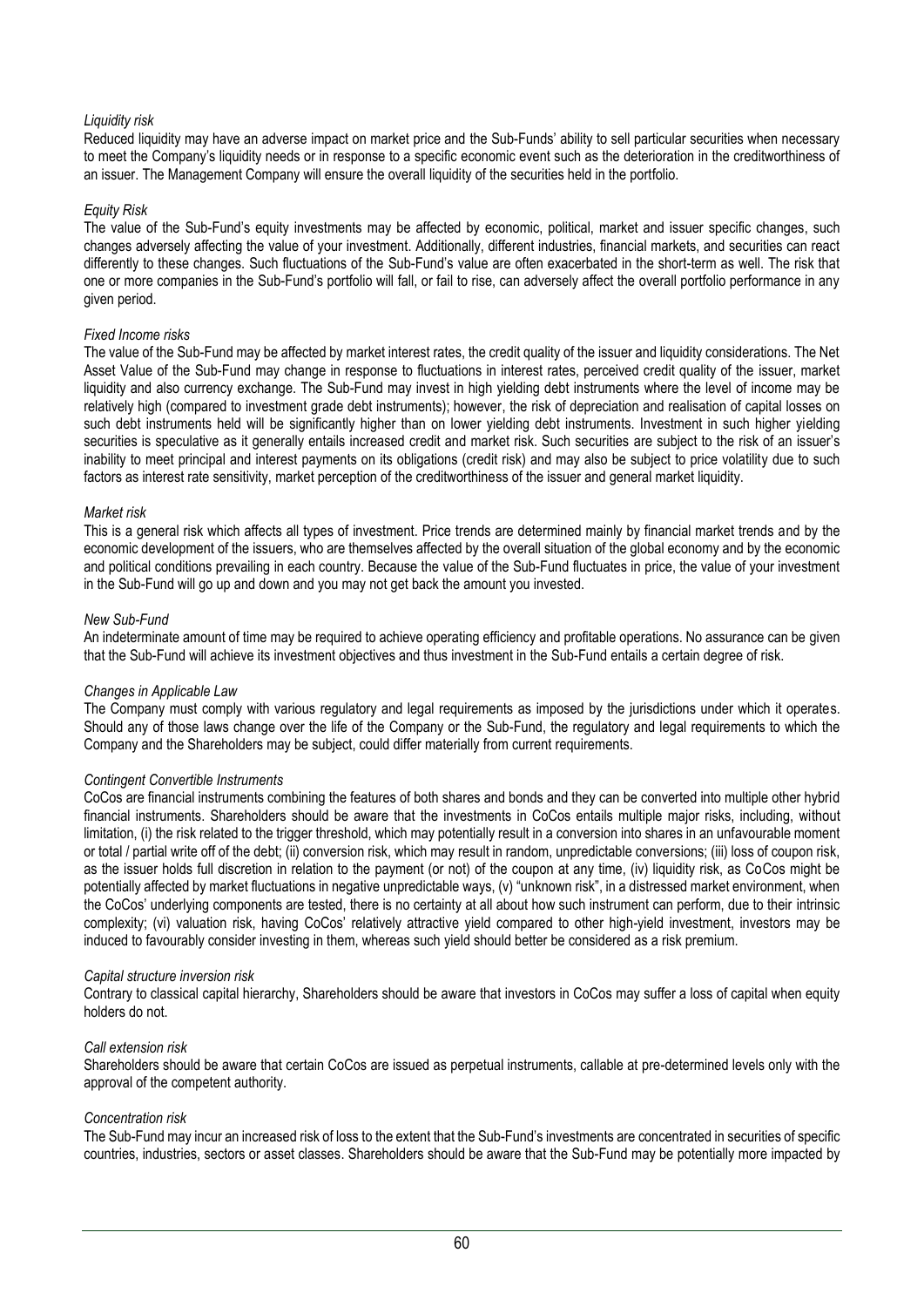the underperformance and/or any other negative event related to investment countries, industries, sectors or asset classes than an investment fund not concentrating its investment.

### *Derivatives risk*

Shareholders should be aware that derivatives may be used not only for hedging purposes but also as an integral part of the investment strategy of the Sub-Fund. As the value of such instruments derives from and depends on the value of an underlying assets, the investments in derivatives exposes the Sub-Fund to an additional set of risks which would not be faced if the Sub-fund did not invests in such instruments including, but limited to, the (i) risk of leverage, (ii) higher NAV volatility (iii) market risk, (iv) counterparty risk, and (v) liquidity risk.

### *High yields bonds risk*

The Sub-Fund's investments in high yield bonds may entail the following risks: the risk that the issuer may be in the incapacity to pay interest and repay principal; the risk of greater market fluctuations than certain lower yielding, higher rated instruments; to the extent the Sub-Fund owns or may acquire illiquid or restricted high yield bonds, these securities may involve special registration responsibilities, liabilities and costs, and liquidity and valuation difficulties; moreover, the secondary market for lower grade instruments may be less liquid and less deep than that for higher rated instruments; to the extent there is a limited secondary market

for particular high yield bonds, these bonds may be thinly-traded and the Investment Manager's ability to accurately value high yield bonds and the Sub-Fund's assets may be more difficult because there is less reliable, objective data available. In addition, there may be special tax considerations associated with investing in high yield bonds.

## *Emerging markets risk*

Shareholders should also be aware that the Sub-Fund may invest in companies established in emerging countries and may be therefore exposed to a higher degree of risk in these countries than in more developed ones. The economy and markets of these countries are exposed to a higher degree of volatility and their currencies are constantly fluctuating.

Shareholders should be aware that such markets normally feature certain increased investment risks, including, but not limited to, lower levels of development, lower capital volumes, higher prices and currencies volatility,political risks, changes in the exchange rates controls, lower transparency, higher risk of governmental influence, lower regulations, lower liquidity, lower investor protection, higher corruption risk, unreliable trading infrastructures, custody and recoding of assets, lower governmental supervision and independence.

### *China financial market risk*

Although investment in Chinese securities does not constitute the principal investment focus of the Sub-Fund, it could invest a portion of its assets in securities of issuers located in the People's Republic of China ("PRC"). In addition to the risks disclosed above, investments in securities of Chinese issuers may involve a particularly high degree of risk and special considerations not typically associated with investing in more developed markets. These additional risks include (without limitation): (a) inefficiencies resulting from erratic growth; (b) the unavailability of consistently-reliable economic data; (c) potentially high rates of inflation; (d) dependence on exports and international trade; (e) relatively high levels of asset price volatility, suspension risk and difficulties in settlement of securities; (f) small market / outstanding capitalization outstanding and less liquidity; (g) greater competition from regional economies; (h) fluctuations in currency exchange rates, particularly in light of the relative lack of currency hedging instruments and controls on the ability to exchange local currency for U.S. dollars or other currencies; (i) the relatively small size and absence of operating history of many Chinese companies; (j) the developing nature of the legal and regulatory framework for securities markets, custody arrangements and commerce.The PRC government or relevant PRC regulators may also implement policies that may adversely affect the PRC financial markets. Such suspensions, limitations or policies may have a negative impact on the performance of a Sub-Fund's investments. Shareholders should be aware that their investments may be adversely affected by changes in Chinese tax law and regulations, which may apply with retrospective effect and which are constantly in a state of flux and will change constantly over time.

### **Shares and Fees**

| <b>Share Class</b>                      | Class I                                               | Class I                                          | Class H                                          | Class A                                     | Class A                                     |  |  |
|-----------------------------------------|-------------------------------------------------------|--------------------------------------------------|--------------------------------------------------|---------------------------------------------|---------------------------------------------|--|--|
|                                         |                                                       |                                                  |                                                  | Up to $3,00\%$ for the                      | Up to 3,00% for the                         |  |  |
| <b>Subscription fee</b>                 | N/A                                                   | N/A                                              | N/A                                              | benefit of the distributor                  | benefit of the distributor                  |  |  |
|                                         |                                                       |                                                  |                                                  | (if applicable)                             | (if applicable)                             |  |  |
| <b>Conversion fee</b>                   | N/A                                                   | N/A                                              | N/A                                              | N/A                                         | N/A                                         |  |  |
| <b>Redemption fee</b>                   | N/A                                                   | N/A                                              | N/A                                              | N/A                                         | N/A                                         |  |  |
| <b>Management fee</b>                   | 1.70%                                                 | 1.70%                                            | 1.50%                                            | 2,00%                                       | 2,00%                                       |  |  |
| <b>Management</b><br><b>Company fee</b> | $0,05% + monthly$<br>service fee of<br>EUR 2.000      | $0,05% + monthly$<br>service fee of EUR<br>2.000 | $0,05% + monthly$<br>service fee of EUR<br>2.000 | 0,05% + monthly service<br>fee of EUR 2.000 | 0,05% + monthly service<br>fee of EUR 2,000 |  |  |
| Performance fee                         | Please refer to the "Performance Fee" paragraph below |                                                  |                                                  |                                             |                                             |  |  |
| Administrative<br><b>Agency fee</b>     |                                                       |                                                  | Up to EUR $25,500 + up$ to 0,03% per annum       |                                             |                                             |  |  |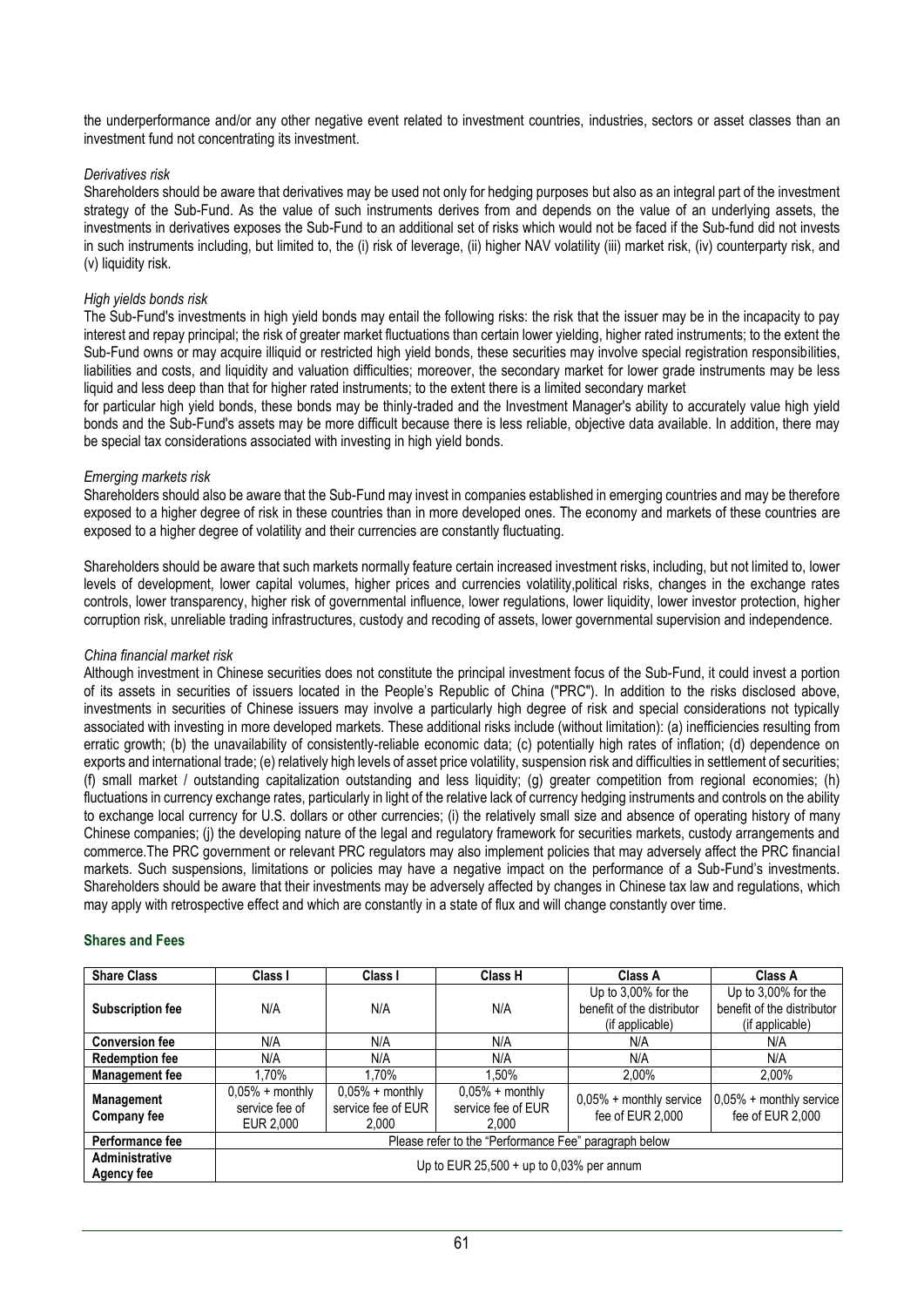| (for the Sub-Fund)                                  |                |                |                |                |                |
|-----------------------------------------------------|----------------|----------------|----------------|----------------|----------------|
| <b>NAV currency</b>                                 | <b>EUR</b>     | USD            | <b>EUR</b>     | <b>EUR</b>     | USD            |
| Dividend policy                                     | Capitalisation | Capitalisation | Capitalisation | Capitalisation | Capitalisation |
| Minimum initial<br>subscription amount              | EUR 100,000    | EUR 100,000    | EUR 100,000    | <b>EUR 100</b> | <b>EUR 100</b> |
| <b>Minimum</b><br>subsequent<br>subscription amount | EUR 1.000      | EUR 1.000      | EUR 1.000      | <b>EUR 100</b> | <b>EUR 100</b> |
| Listing                                             | N/A            | N/A            | N/A            | N/A            | N/A            |

The Management Company Fee is expressed as a percentage of the total net assets of the Sub-Fund and is calculated and payable at the end of each month to the Management Company, based on the total net assets of the Sub-Fund at the relevant Valuation Day.

The Management Fee is expressed as a percentage of the total net assets of the Sub-Fund and is calculated and payable at end of each month to the Investment Manager, based on the total net assets of the Sub-Fund at the relevant Valuation Day.

- **Share Class A: Open to retail investors**
- Share Class H: Reserved to certain Institutional Investors who are clients and/or partners of the investment manager and its affiliates, upon approval by the Board of Directors
- **Share Class I:** Reserved to Institutional Investors

## **Subscription of Shares**

For all Share Classes of the Sub-Fund SELECTRA INVESTMENTS SICAV – SHIELD OPPORTUNITIES FUND, applications must be received by the Company no later 2 p.m. Luxembourg time on the applicable Valuation Day.

Payment of the Subscription Price must be made in cleared funds on the second Business Day from the relevant Calculation Day. Should that second Business Day not be a bank business day compared to the reference currency of the relevant Sub-Fund the applicable payment day will be the following Business Day.

Any taxes and duties levied in connection with the subscription of Shares of the Company in certain countries (if any) shall be charged to the concerned investors.

### **Redemption of Shares**

For all Share Classes of the Sub-Funds SELECTRA INVESTMENTS SICAV – SHIELD OPPORTUNITIES FUND, redemptions must be received by the Company no later than 2 p.m. Luxembourg time on the applicable Valuation Day.

Payment of the Redemption Price must be made in cleared funds on the second Business Day from the relevant Calculation Day. Should that second Business Day not be a bank business day compared to the reference currency of the relevant Sub-Fund the applicable payment day will be the following Business Day.

Any taxes and duties levied in connection with the redemption of Shares of the Company in certain countries (if any) shall be charged to the concerned investors.

## **Conversion of Shares**

For all Share Classes of the Sub-Fund SELECTRA INVESTMENTS SICAV – SHIELD OPPORTUNITIES FUND, conversions must be received by the Company no later than 2 p.m. Luxembourg time on the applicable Valuation Day.

## **Dividend Distribution**

The Sub-Fund shall not distribute the net investment income and/or any realized capital gains.

### **Net Asset Value per Share**

For the Sub-Fund SELECTRA INVESTMENTS SICAV – SHIELD OPPORTUNITIES FUND, the Net Asset Value per Share of the Company's assets is calculated each Business Day (Calculation Day), dated as of the preceding Business Day (Valuation Day), based on the closing prices as of such Valuation Day.